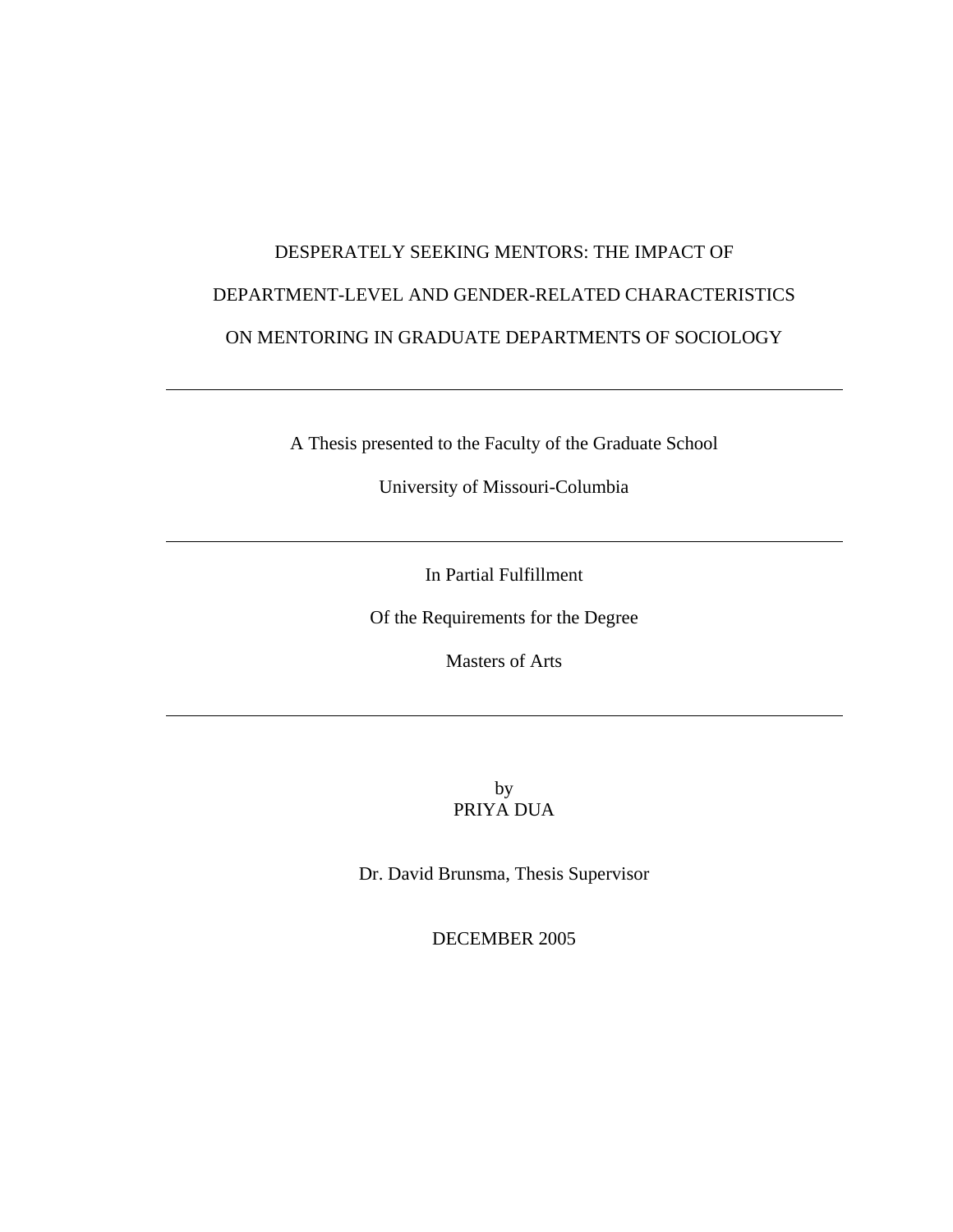# Copyright by Priya Dua 2005<br>All Rights Reserved

 $\pmb{\mathbb{O}}$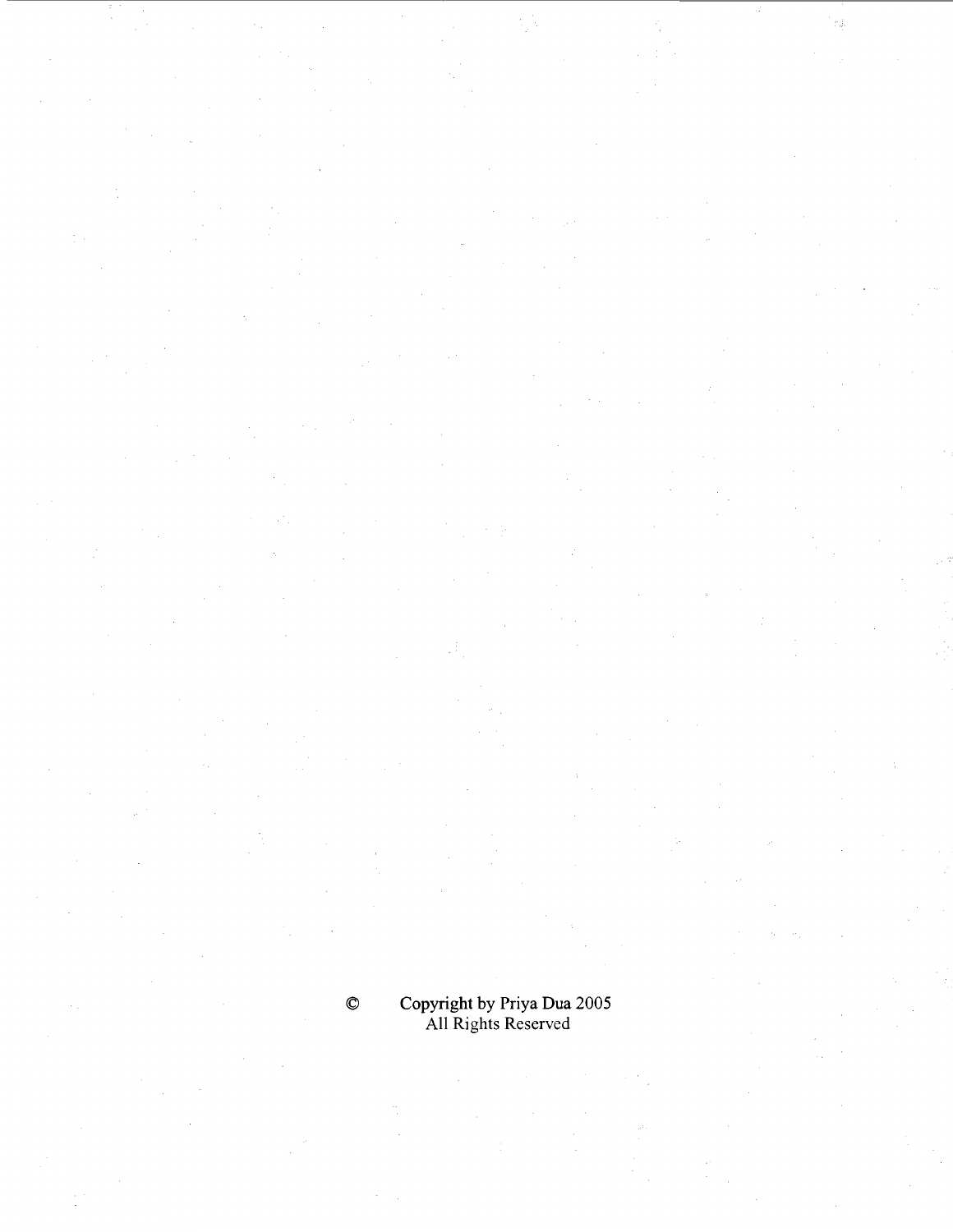The undersigned, appointed by the Dean of the Graduate School, have examined the thesis entitled.

#### DESPERATELY SEEKING MENTORS: THE IMPACT OF

#### DEPARTMENT-LEVEL AND GENDER-RELATED CHARACTERISTICS

#### ON MENTORING IN GRADUATE DEPARTMENTS OF SOCIOLOGY

Presented by Priya Dua

A candidate for the degree of Master of Arts in Sociology

And hereby certify that in their opinion it is worthy of acceptance.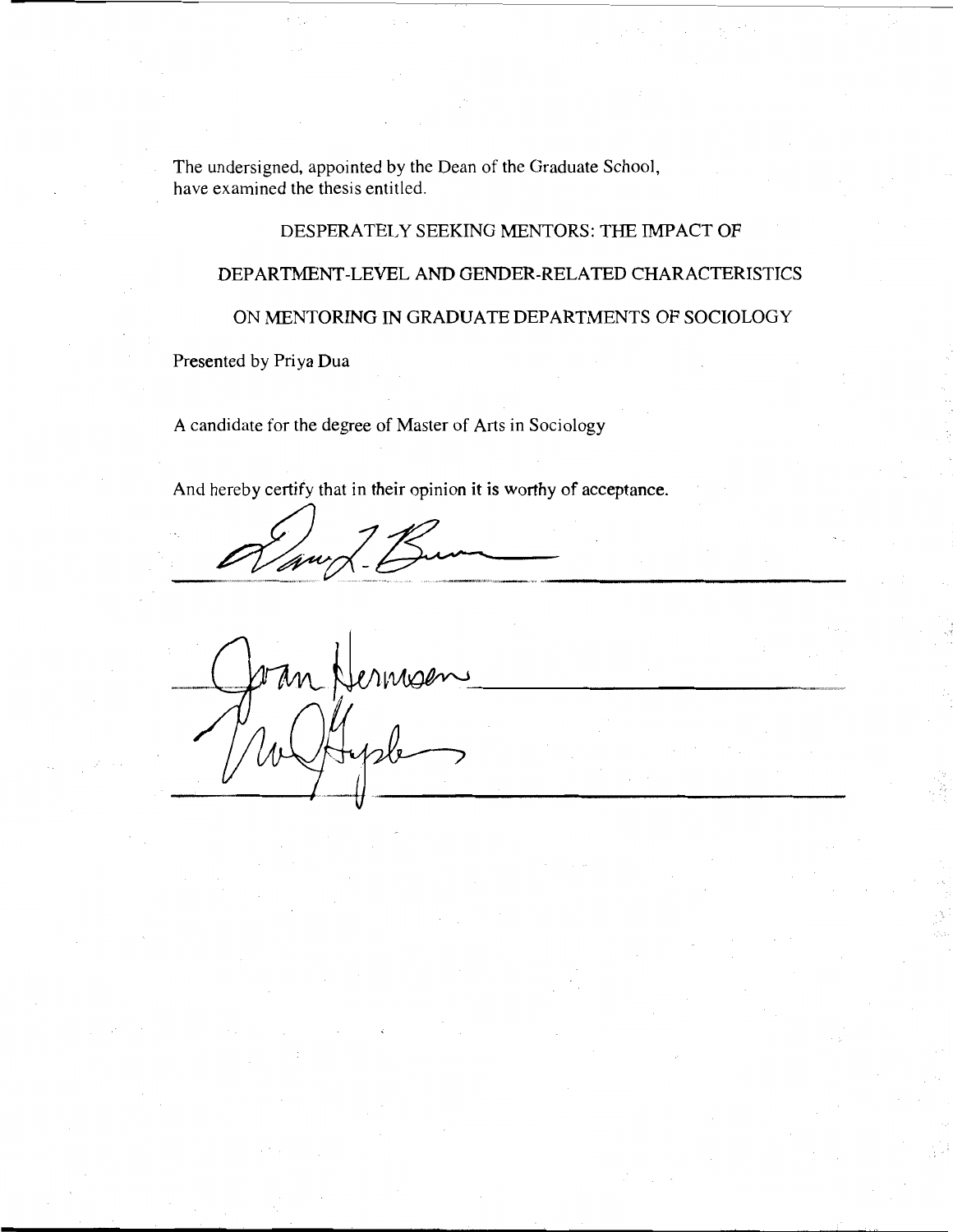#### **Acknowledgements**

My deepest gratitude goes out to my adviser, Dr. David Brunsma for his support, encouragement, and advice throughout this project. My thanks go to my committee members Dr. Joan Hermsen and Dr. Norm Gysbers for their advice for helping me realize where more work was needed and for their belief that I would finish this project. I would like to thank my mother Manorma and my father Prem for supporting my education financially and for always being around when I needed them. I would also like to thank Linda Lindsey at Maryville University of St. Louis for helping me discover sociology and for being a good friend.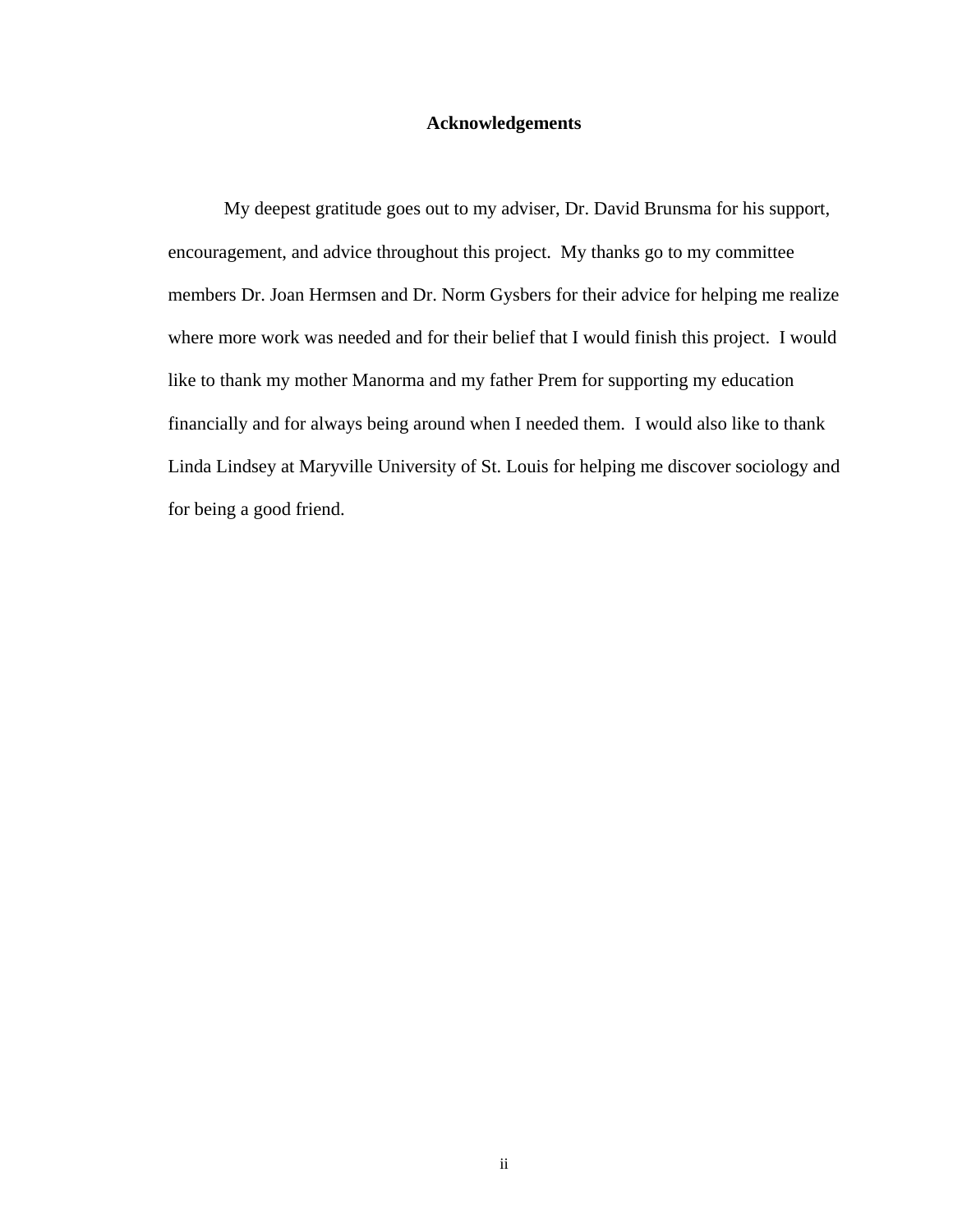| 34 |
|----|
|    |
|    |
|    |
|    |
|    |

### **Table of Contents**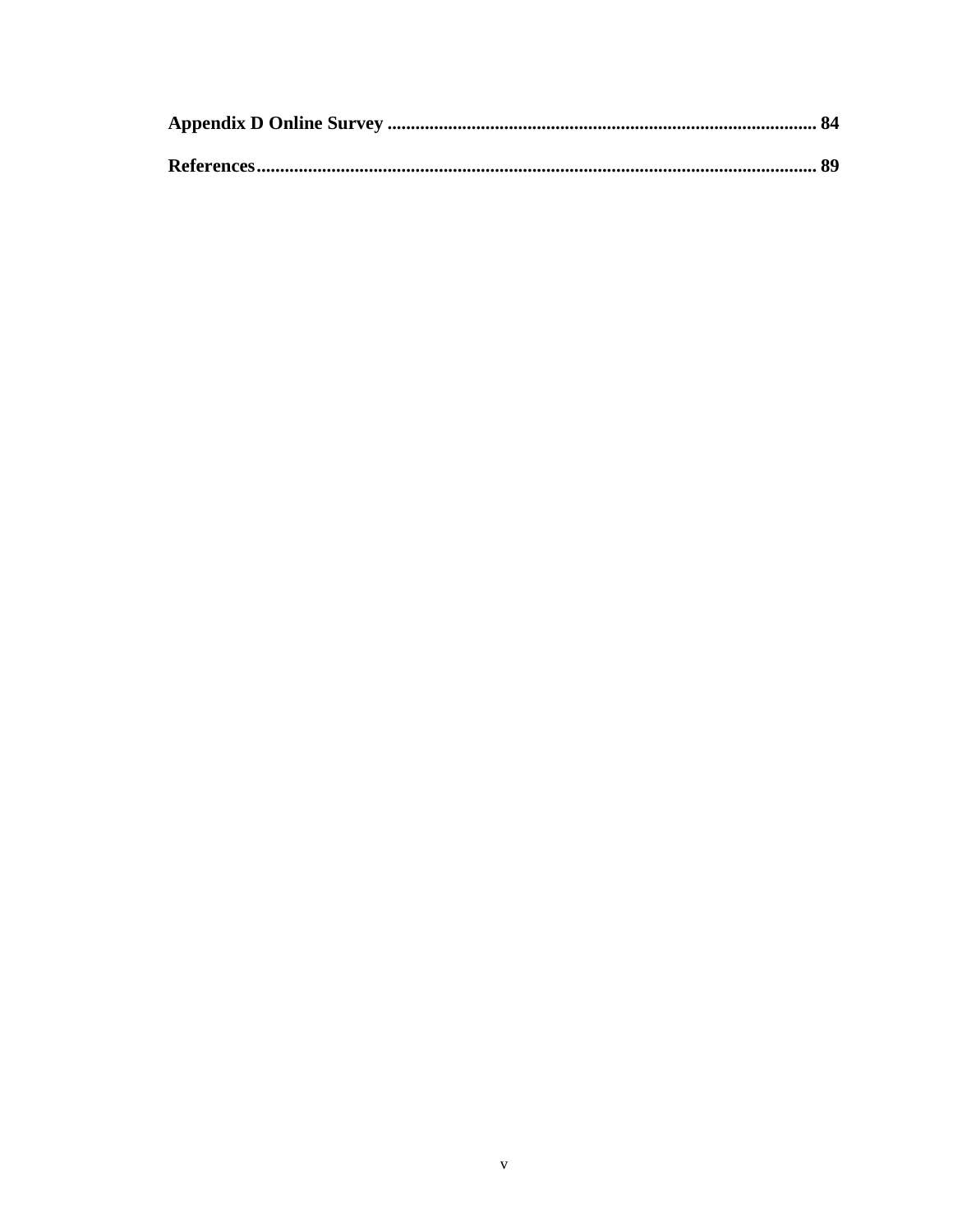## **List of Tables**

| Table 2.1. Distinguishing functions/characteristics of advising, mentoring, and |
|---------------------------------------------------------------------------------|
|                                                                                 |
|                                                                                 |
|                                                                                 |
|                                                                                 |
|                                                                                 |
|                                                                                 |
| Table 4.1. Comparison of Means between Sample and Non-Sample Departments. 55    |
| Table 4.2. Descriptive Statistics of Independent and Dependent Variables 58     |
| Table 4.3. Correlations between Department-Level and Gender-Related             |
|                                                                                 |
| Table 4.4. Correlations between Department-Level and Gender-Related             |
|                                                                                 |
|                                                                                 |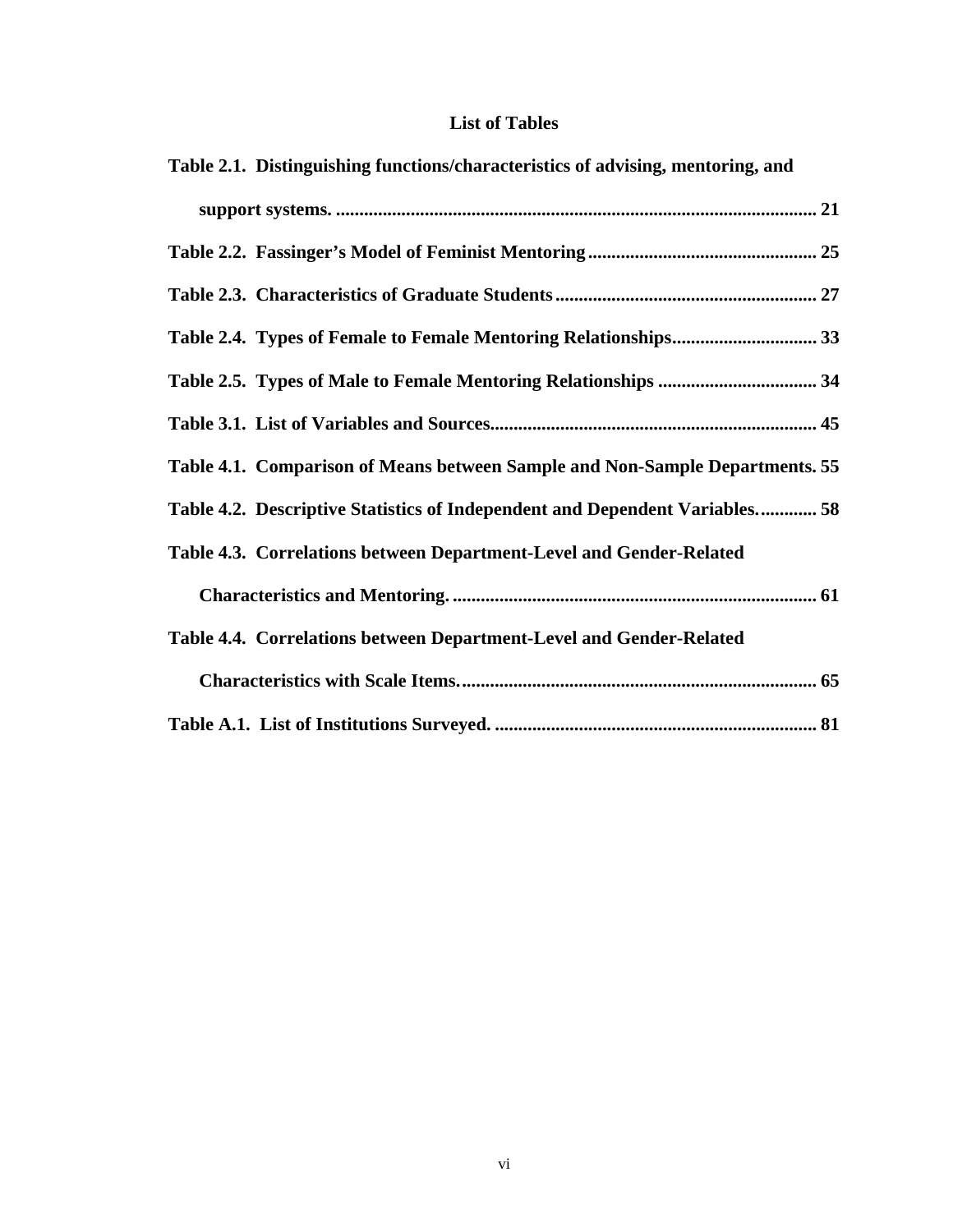## **List of Figures**

| Figure 3.1. Conceptual Model of the Relationship between Department-Level and |  |
|-------------------------------------------------------------------------------|--|
|                                                                               |  |
| Figure 5.1. A Conceptual Model for Exploring the Relationship Between         |  |
|                                                                               |  |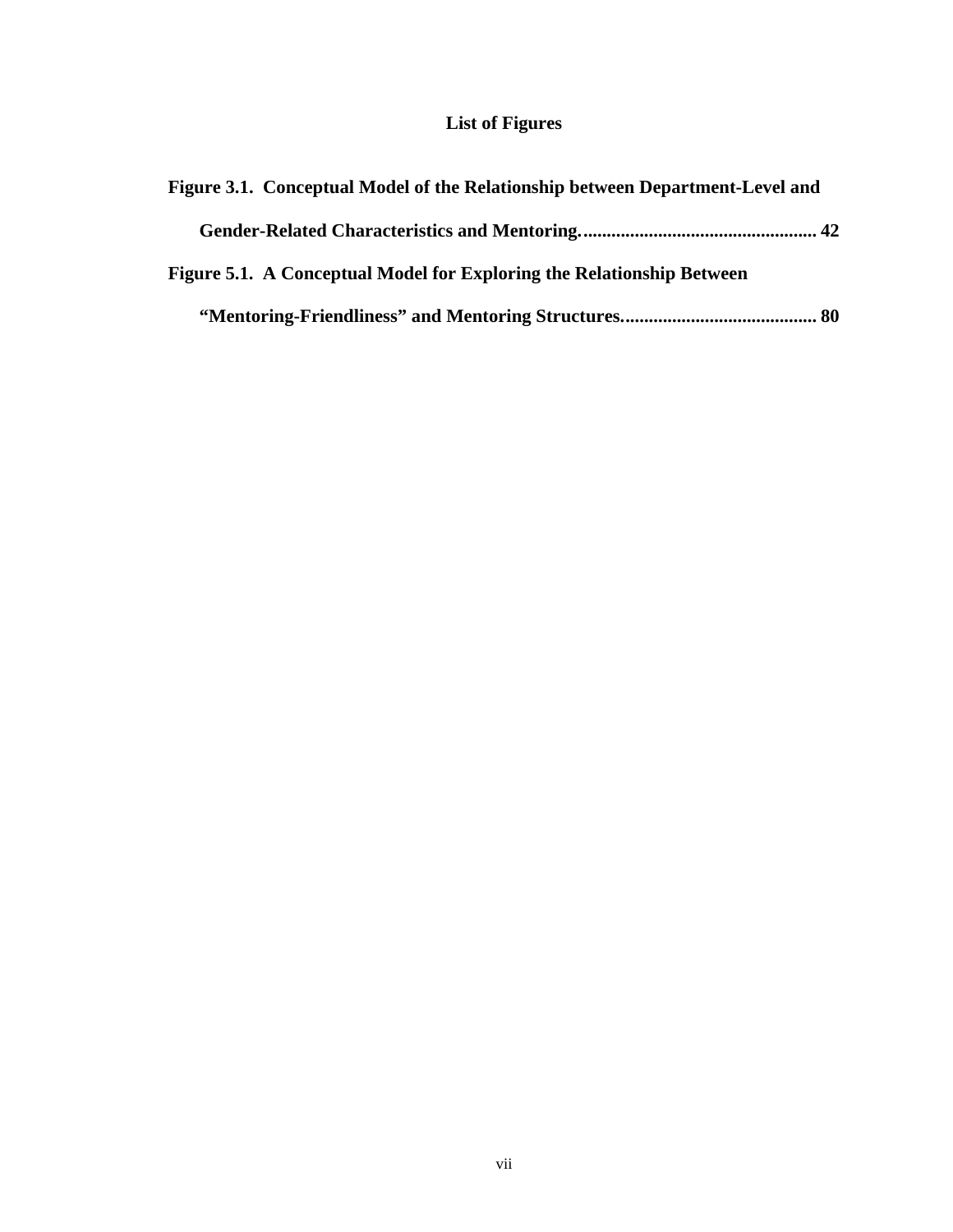# DESPERATELY SEEKING MENTORS: THE IMPACT OF DEPARTMENT-LEVEL AND GENDER-RELATED CHARACTERISTICS ON MENTORING IN GRADUATE DEPARTMENTS OF SOCIOLOGY Priya Dua

Dr. David Brunsma, Thesis Supervisor

#### **ABSTRACT**

There has been much research on gender inequality in higher education and the benefits of mentoring. However, since mentoring has been a predominantly male experience, most research with female students focuses on advising relationships. However, for women, there is a significant difference between experiences of advising and mentoring – with problematic effects for women. Attrition rates are high for men and women; however, the causes of female attrition are unique and possibly related to their mentoring experiences. It is important to explore how department members shape department culture, which in turn, shapes the activities members engage in. This study explores how department-level and gender-related characteristics are related to informal and formal mentoring in graduate departments of sociology. Bivariate correlations indicated that these characteristics, gender-related characteristics in particular, had significant relationships with mentoring. This study concludes with a discussion of these relationships, an overview of policy implications, and suggestions for future research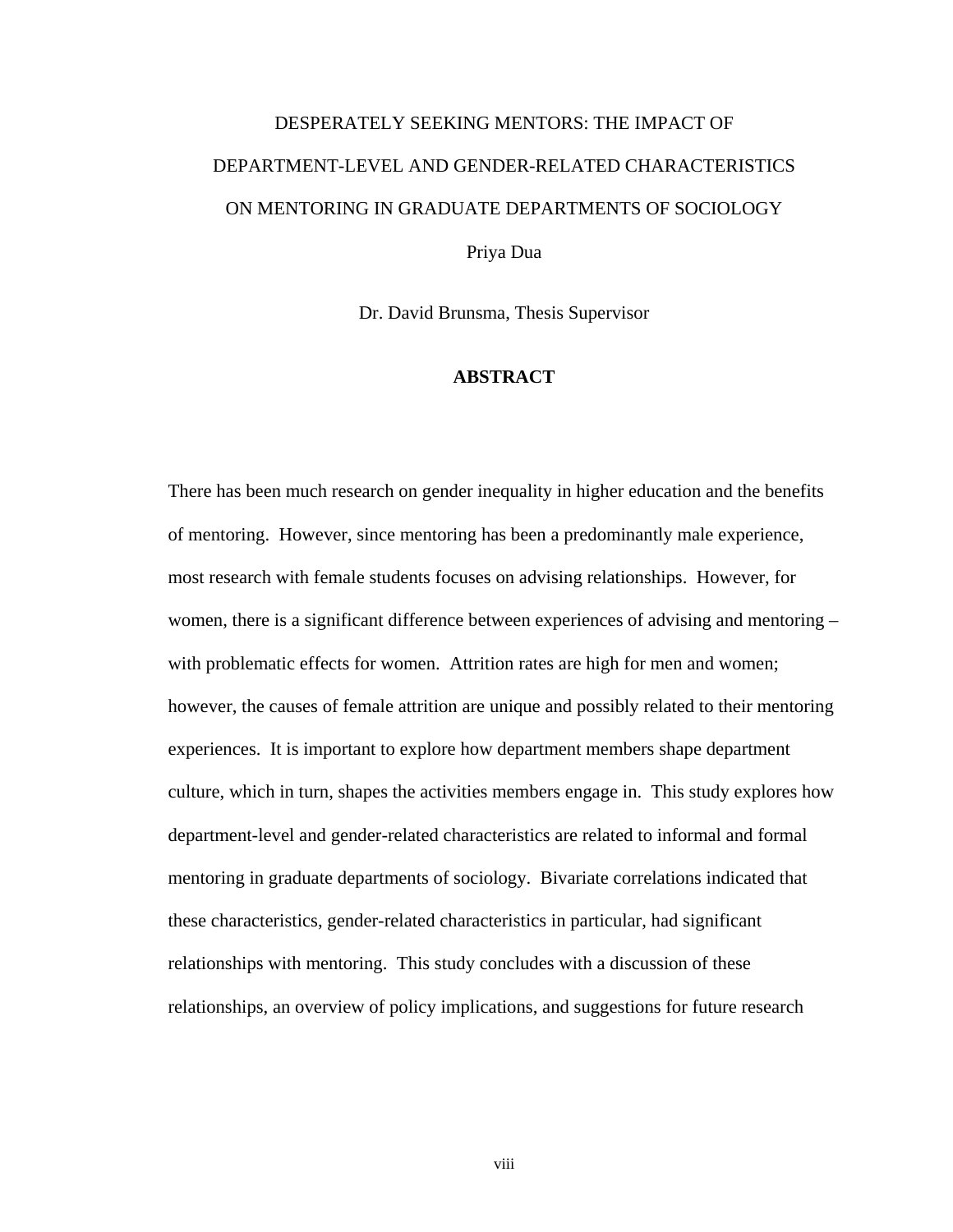#### **Chapter 1**

#### **Introduction**

Melanie, a new student in a graduate program in sociology, is deciding what classes to take her first semester. She does not know what the details of degree requirements she needs to fulfill are and is looking through a schedule of courses to see what courses would be a good fit for her interest in feminism. She is unable to find a faculty member who shares her research interests. Her advisor suggests that she take a required research methods course along with two classes of her choice. Her advisor suggests that she wait until she has become a little more familiar with the department before selecting a permanent advisor. A year later, Melanie has completed some of her degree requirements and is just starting to think about her thesis. However, she still has not found an advisor that is a good match for her interests. Although, she has received good grades and positive comments from faculty, she has not had much contact with faculty outside the classroom. She is unsure of what she needs to do next. She is excited about the thesis process but is worried about choosing a committee. She wonders why other students are navigating this process so easily and is uncertain if she will be able to complete her degree.

Emily, a doctoral student in sociology, is having difficulty managing her multiple roles. She is a graduate instructor in her department and a single mother with two children. She has just started doing her dissertation research and feels stressed because she is unable to manage her time effectively. She does not know how she will be able to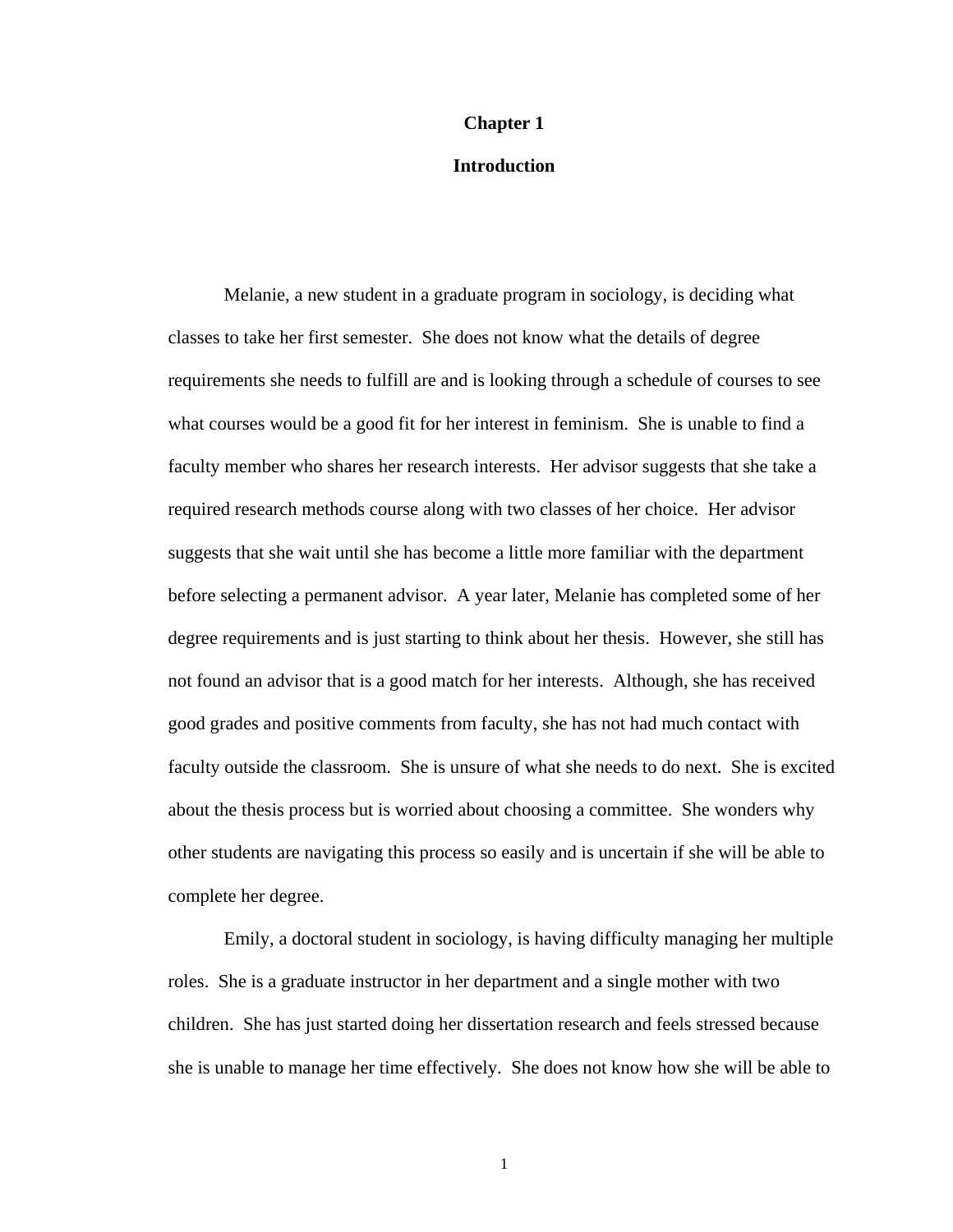juggle her parenting and teaching responsibilities with her coursework and research. She wishes that she had a faculty member she could talk to in her department about their experiences in graduate school so she can develop some strategies for managing these roles.

These stories illustrate the experiences that many female graduate students face. Female students often lack knowledge of department culture and policies when they enter graduate programs causing them to be unsure of how the system works and how to make it work for them. The discussion of the experiences of female students (as shown in the literature) demonstrates how mentoring can address gender inequality. It is important to understand the organizational structure of departments in order to examine how it can foster the growth of not only female students but all students, improve the graduate experience and foster mentoring both informally and formally.

#### **Statement of the Problem**

 Given the breadth of the research on mentoring, it is surprising how little is known about mentoring in graduate departments. This project focuses on a nationwide sample of graduate departments in sociology and looks closely at how department-level and gender-related characteristics are linked to "mentoring-friendliness" and mentoring structures in these departments. It analyzes the effects of the above characteristics on departmental mentoring support. The specific research questions this thesis addresses are: What department-level characteristics are related to the level of "mentoringfriendliness" and mentoring structures in graduate departments of sociology? What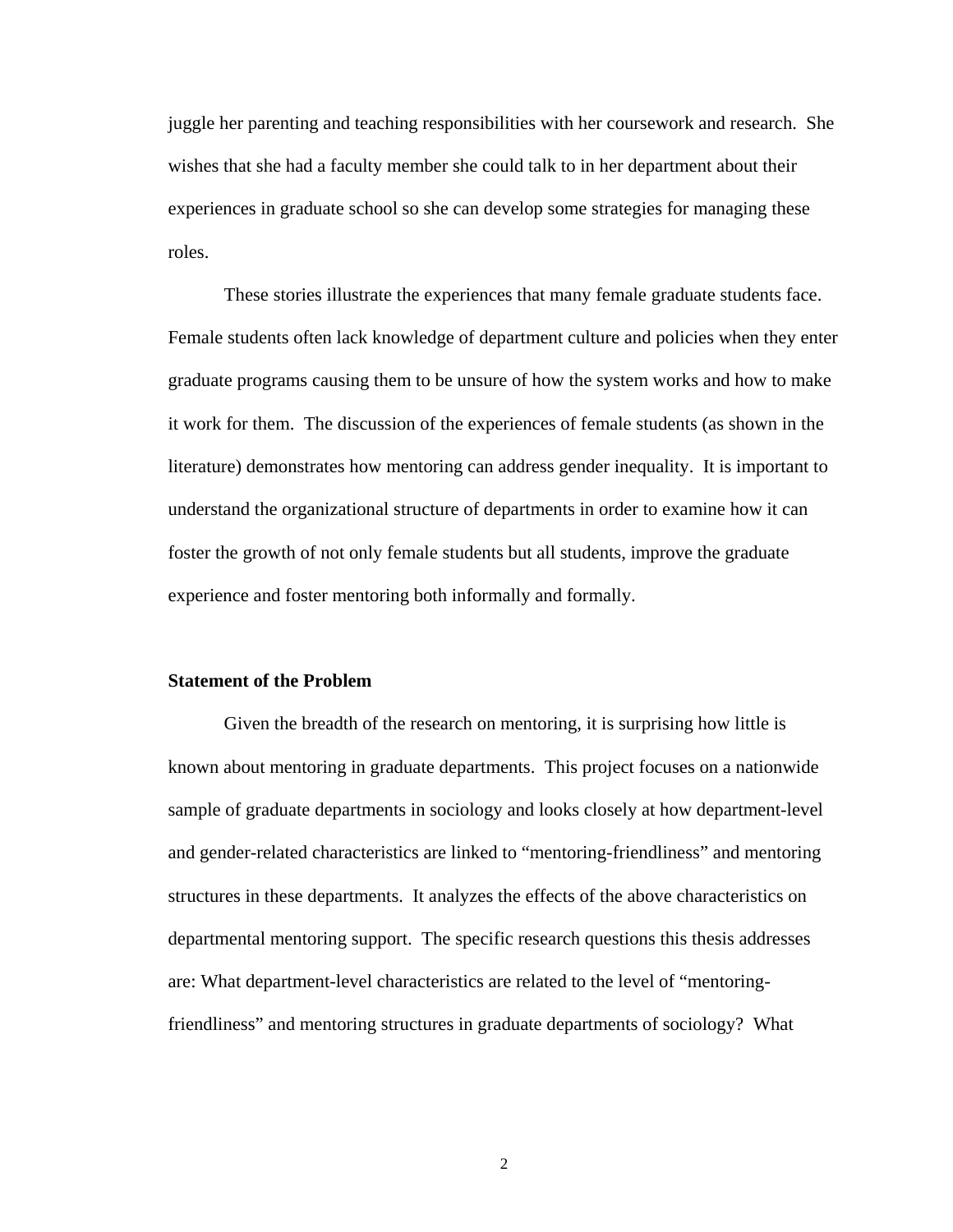gender-related characteristics are related to the level of "mentoring-friendliness" and mentoring structures in graduate departments of sociology?

#### **Significance of the Study**

Mentoring addresses several causes of attrition for female graduate students including the lack of knowledge of how the higher educational system works as well as gender inequality in academia. However, much less is known about the reasons for departmental support of mentoring and how this support is demonstrated. This thesis research will make several contributions to the existing literature on mentoring and the sociology of education because it extends current mentoring research, surveys departments to see if they have policies, examines mentoring structures in departments, uses gender/feminist variables as possible explanations for "mentoring-friendliness", and uses quantitative research methods.

 First, this project extends the current research on mentoring by going beyond a discussion of the definition of mentoring, mentoring outcomes, and mentoring activities by exploring why mentoring occurs in some departments and not in others. How are structural conditions associated with mentoring? How do theses structural conditions facilitate and constrain departmental mentoring?

 Second, the existing literature has often assumed but rarely explored whether or not departments have formal, written mentoring policies and this project surveys whether or not this is the case. This is essential to discovering the characteristics that are associated with departments that have such policies. This may shed light on the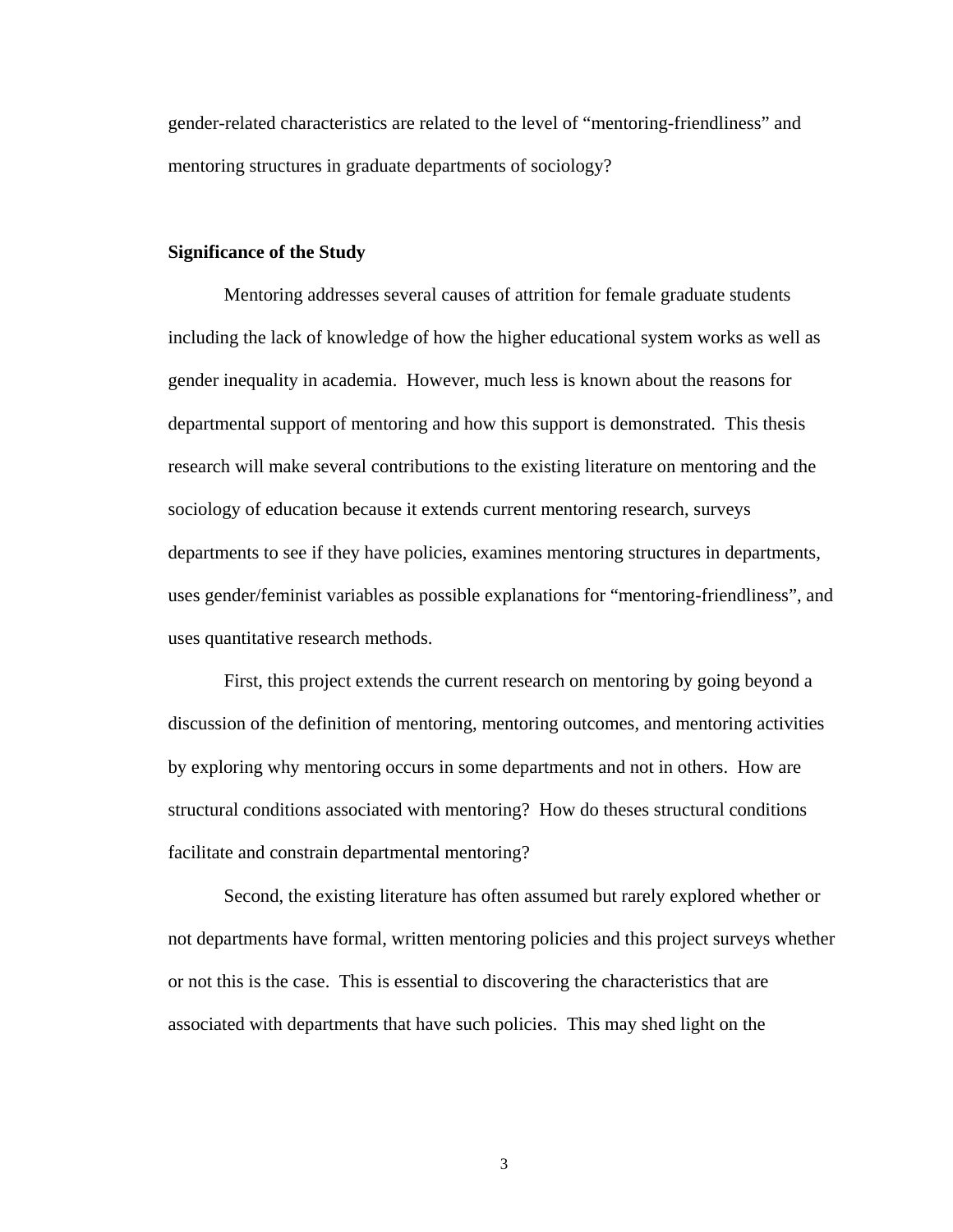conditions (e.g. structural constraints and opportunities) that may need to exist in departments for such policies to be implemented.

Third, this research looks at mentoring structures in departments by examining the different ways departments can support mentoring such as through the use of formal, written policies, peer mentoring programs, mentor support structures, and the development of a mentoring culture. This sheds light on which mentoring structures are typically found in departments and which structures have not been implemented in departments.

 Fourth, this project explores the way gender and/or feminist scholarship influences departmental support of mentoring. Departments that encourage gender and/or feminist scholarship give voice to women's experiences because they bring gender/feminist issues to the forefront. This is one promising avenue of analysis because departments with a greater degree of gender and/or feminist scholarship may be more aware of the gender inequality that female graduate students face in academia, thus making them more likely to implement mentoring structures in their department.

Furthermore, the values of feminism are related to the values of mentoring. Feminist values emphasize the importance of reciprocity, empowerment, solidarity, and equality and mentoring (especially feminist mentoring) is often used to achieve these ends. Feminist mentoring may be a healthier model than traditional mentoring because it is more inclusive by giving voice to marginalized individuals, empowering mentees, valuing collaboration, working toward equality, and recognizing that mentors and mentees teach to and learn from one another.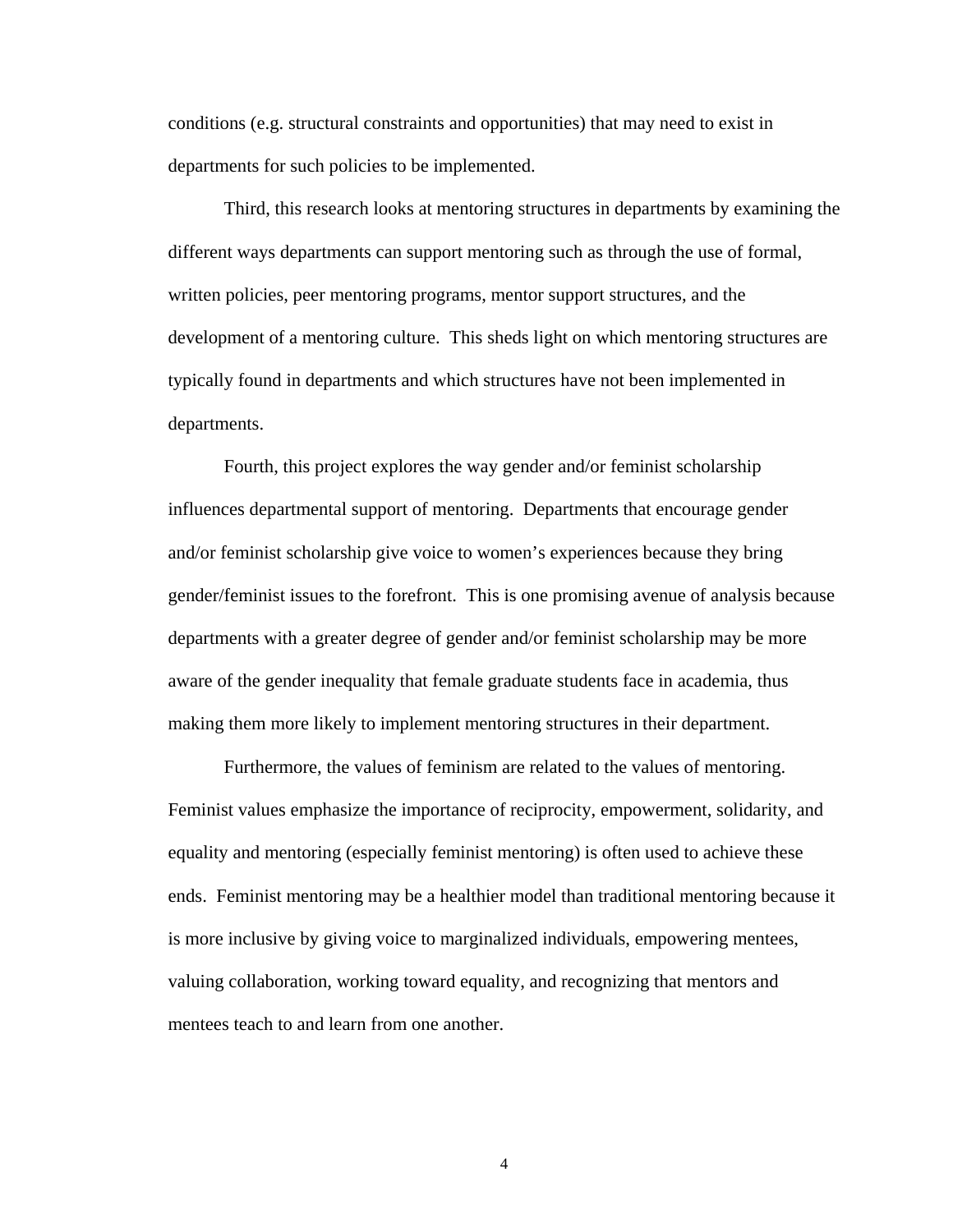Fifth, this project is one of the first attempts to analyze academic mentoring quantitatively. Most of the research that looks at mentoring relationships and how mentoring occurs in academia is qualitative. Qualitative research has provided valuable insight into the multidimensional nature of mentoring by analyzing narratives of facultystudent mentoring while quantitative research has focused on mentoring outcomes such as graduation rates, academic success, and level of professional involvement. However, quantitative research may shed light on the role department structure plays in the formation of mentoring structures and/or culture. Furthermore, this study explores if the mentoring process can be studied quantitatively at all.

I came to this research question after much research of the existing literature on mentoring because I had many unanswered questions -- the most important one was *why*. After learning about the benefits of mentoring and why students felt that they were not getting enough mentoring, I still did not understand why there was such a lack of mentoring. Where were the mentors that students were so desperately seeking? I was unable to understand what caused some departments to support mentoring while others did not support it, particularly when graduate students were complaining about the lack of mentoring in their departments. What differentiates departments with mentoring structures from those that lack such structures? Furthermore, most of the existing literature discusses mentoring activities that occur in faculty-student interactions but largely ignores how "gender-friendliness" and/or presence of feminism in departments shapes these relationships. Are departments that are "gender-friendly" (because they have more female faculty and graduate students as well as more gender and/or feminist scholarship) more likely to have mentoring structures and/or be "mentoring-friendly"?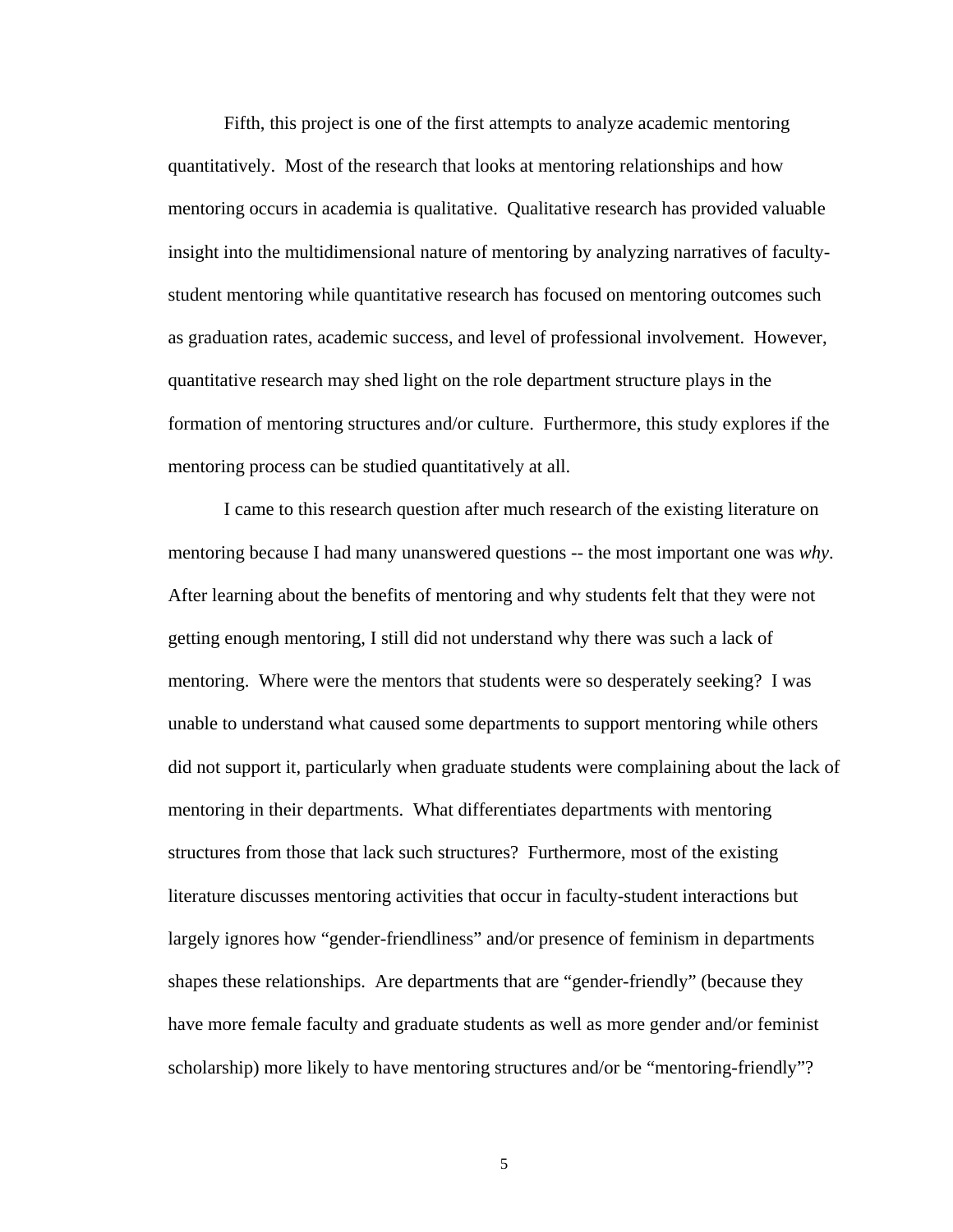This data may be especially relevant to understanding why mentoring occurs because the values of gender research and feminism, namely solidarity, empowerment, and reciprocity are closely related to the values related to mentoring. Although it is important to understand the way that departments are organized it is equally if not more important to understand and analyze the values of the individuals in these departments because they shape department policies and climate. They play a critical role in socializing students into department life as well as helping them inculcate professional values.

In a pilot study<sup>1</sup>, I found that departments and institutions in general tended to extol the virtues of mentoring and call for the need for mentoring in academic departments. Many of the departments that I surveyed stated that they had a mentoring culture/climate but never explicitly defined what they meant by a mentoring culture/climate. This project seeks to go beyond these superficial claims and justifications to explore how departments actually support mentoring. There is a need for research that goes beyond simply examining how mentoring informally occurs to how mentoring structures are formally implemented in departments though policies, programs, and structures. I hope that this thesis paves the way for future research on these important questions.

 $\overline{\phantom{a}}$ 

<sup>1</sup> In the spring of 2005, I surveyed 100 graduate departments in sociology to see how many have formal, written mentoring policies. The results of the study revealed that approximately 4% had such policies.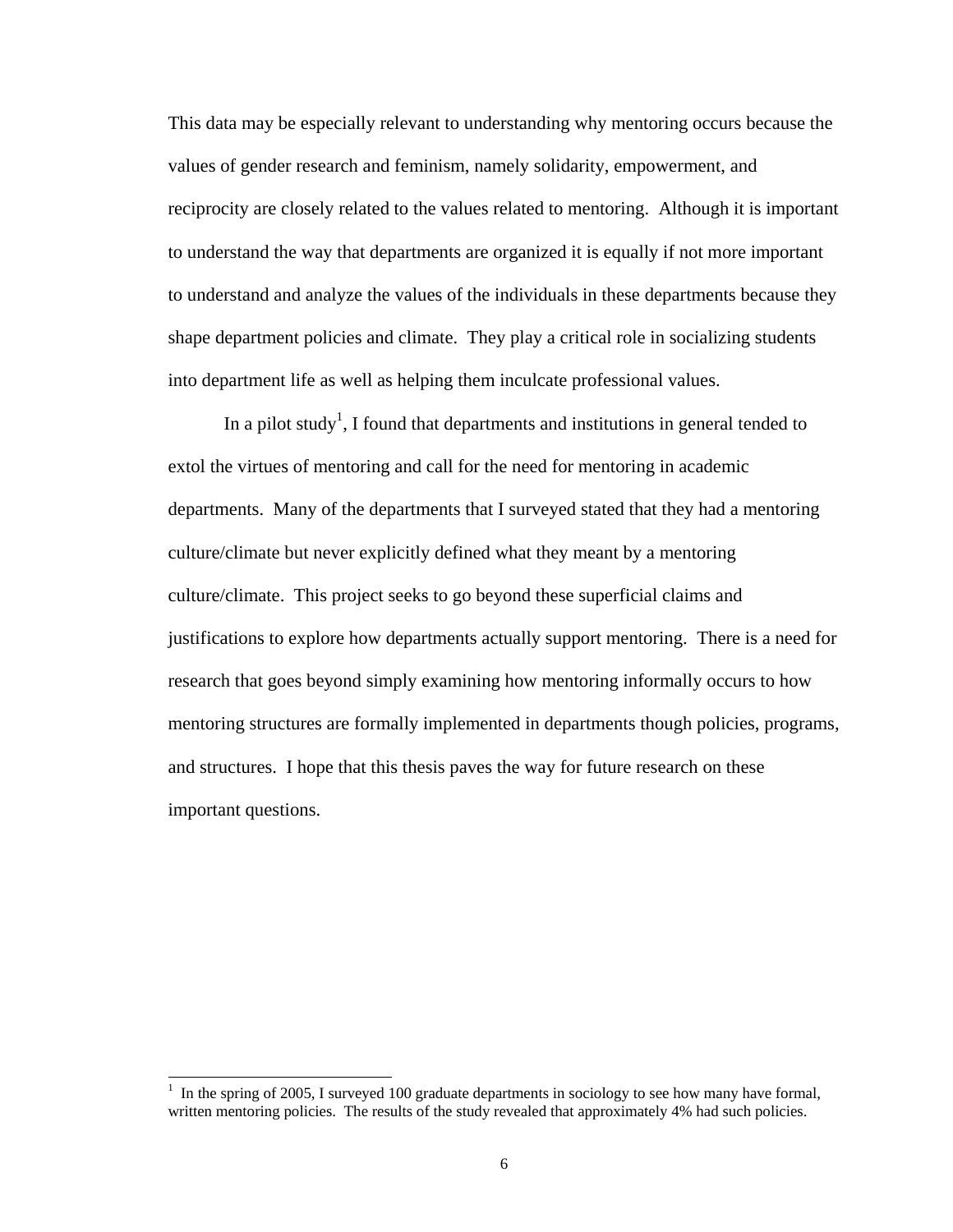#### **Chapter 2**

#### **Review of Literature**

This thesis examines how mentoring occurs at an organizational level (i.e. in departments). However, much of the existing literature explores how mentoring occurs between individuals in dyad relationships. Thus, this literature review focuses on how mentoring occurs at an individual-level. It is important to examine individual mentoring relationships because they often occur with a broader context of departments as well as play a critical role in fostering a mentoring climate in departments. Furthermore, departments that lack these informal mentoring relationships may decide to implement formal mentoring structures in order to ensure that students have access to mentoring relationships.

There is good news and bad news about the status of women in doctoral programs. The good news is that women received 20% of all doctorates in 1975, over 35% in 1990, and 45% in 2000, but the bad news is that it takes them longer to complete the doctoral degree, increasing from 8.7 years in 1975 to 10.3 years in 2000 (Maher, Ford, & Thompson 2004, p.385-386). Women tend to get Ph.D.'s at higher rates in traditionally female fields such as education, the humanities, and the social sciences (Smith, 1995, p.5). Yet, although women are receiving a greater share of doctoral degrees they are underrepresented among faculty, serving as 51% of instructors, 45% of assistant professors, 37% of associate professors, and only 23% of full professors in 2001 (National Center for Education Statistics, 2005). Female students face a paradox: although they represent a greater share of graduate students, they have few female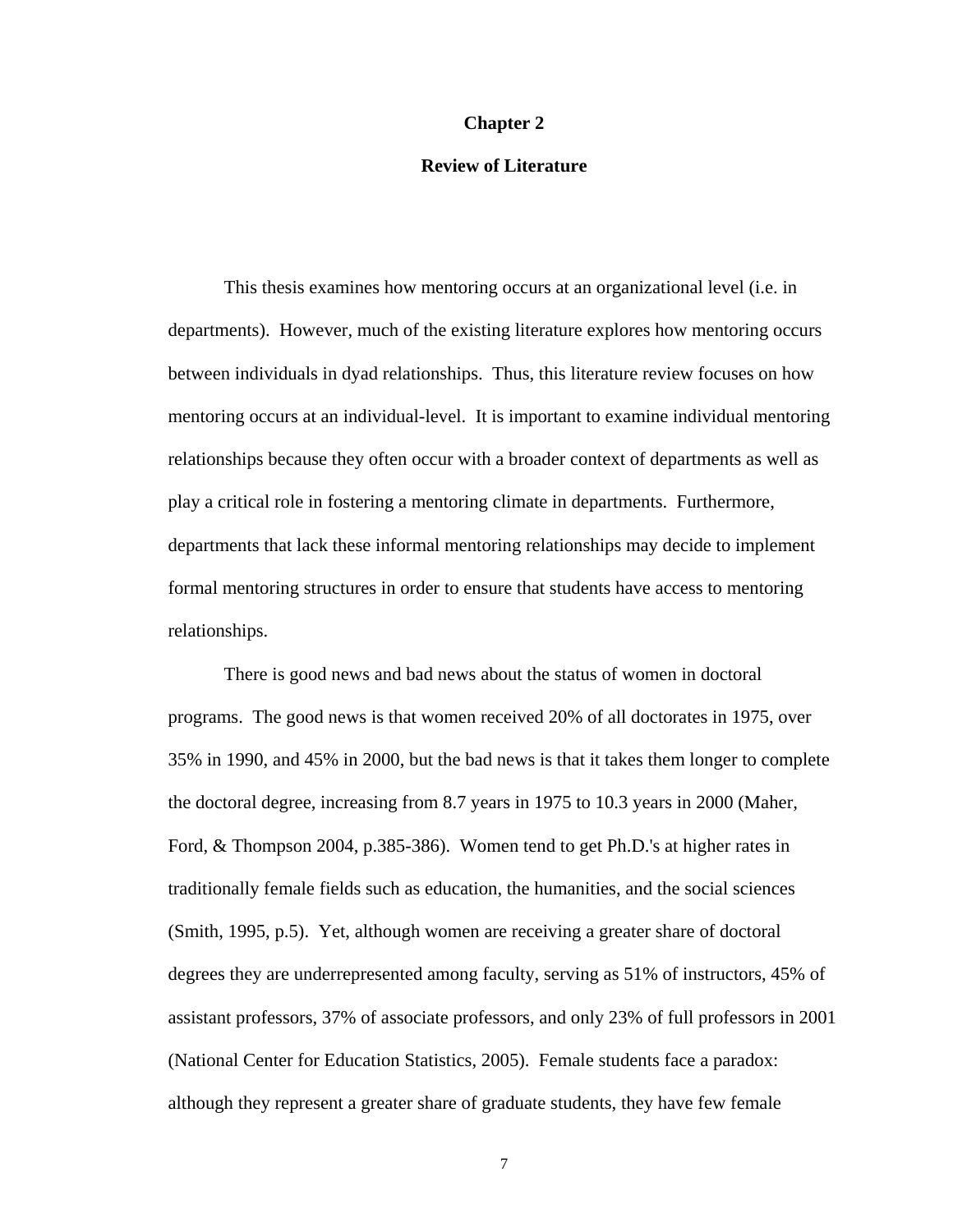professors to mentor them. Women may be at an additional disadvantage because the attrition rate of doctoral students is approximately 50% (Lovitts, 2001, p.2). Thus, female graduate students are more likely to leave before they complete the doctoral degree, complete only a master's degree, or not complete any graduate degree at all (Schroeder & Mynatt, 1993).

What is going on here? Though women are entering graduate programs in virtually the same numbers as men, something about their experiences in graduate programs across the United States is radically different from those of men. Attrition rates are high for both men and women; however, the causes of female attrition are unique. Mentoring remains largely an informal activity in most graduate departments, and due to the patriarchal nature of graduate education, mentoring has been a predominantly male experience--most research with female students focuses on "advising relationships." Furthermore, I examine how department-level and gender-related characteristics are associated with departmental mentoring. The next section discusses how academic departments function as gendered organizations that may lead to gender inequality for female students.

#### **Academic Departments as Gendered Organizations**

Departments are structured as academic organizations within the larger organization of the university or institution itself. Drawing on Acker's (1990) argument that "…organizations are one area in which widely disseminated cultural images of gender are invented and reproduced" (p.140), one cannot understand the experiences of female graduate students without understanding how gender is practiced within this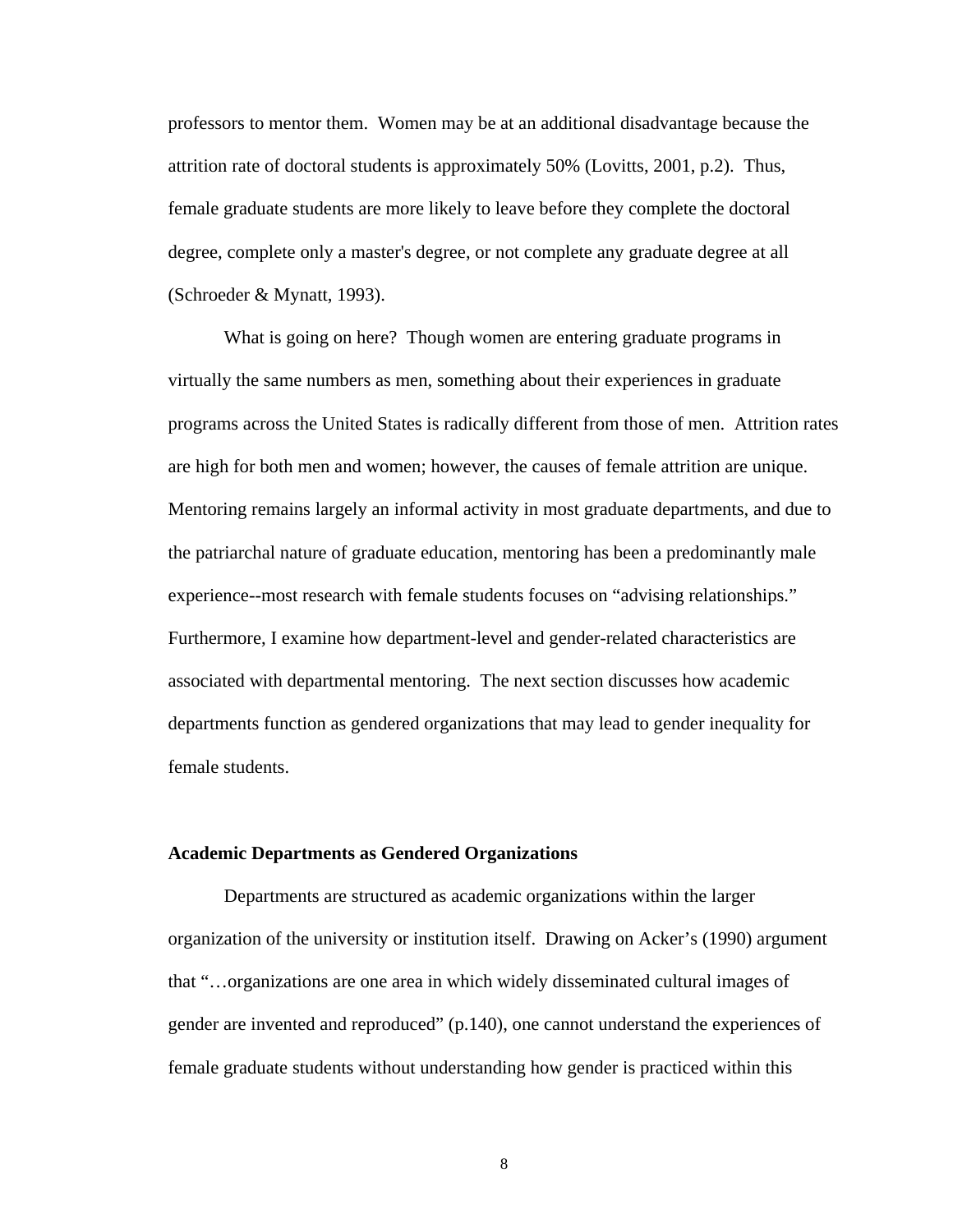organizational structure. The definition of gender "…rests on an integral connection between two propositions; gender is a constitutive element of social relationships based on perceived differences between the sexes, and gender is a primary way of signifying relations of power" (Scott, 1986, p.1067).

Martin (2004) builds on this by stating that gender is a social institution worth studying because it endures and persists over time, has distinct social practices, facilitates and constrains behavior, involves social relations that are characterized by rules and norms, is constituted and reconstituted by embodied agents, is internalized by individuals as identities, has a legitimating ideology, and highlights issues of power. Thus, thinking of gender as a social institution increases awareness of the origin and persistence of gender. Acker (1992) asserts that gender "…stands for the pervasive ordering of human activities, practices, and social structures in terms of differentiations between women and men" (p.567). This suggests that gender is an institutionalized system of social practices that categorizes individuals as male and female as well as organizes inequality around these differences.

Martin (2003) posits that gender is practice because it is dynamic and emergent. It occurs in time and is practiced not according to what others do but what one expects they will do. Practicing it correctly depends on tacit knowledge and skills. This practice reflects and reconstitutes the gender institution—it is authentic and effortless. Thus, "over time, the saying and doing create what is said and done" (p.352). However, those with less privilege (women) are more reflexive about their actions than those that have more privilege (men). This allows men to deny that they are doing gender and forces women to perform gender to gain male approval and status.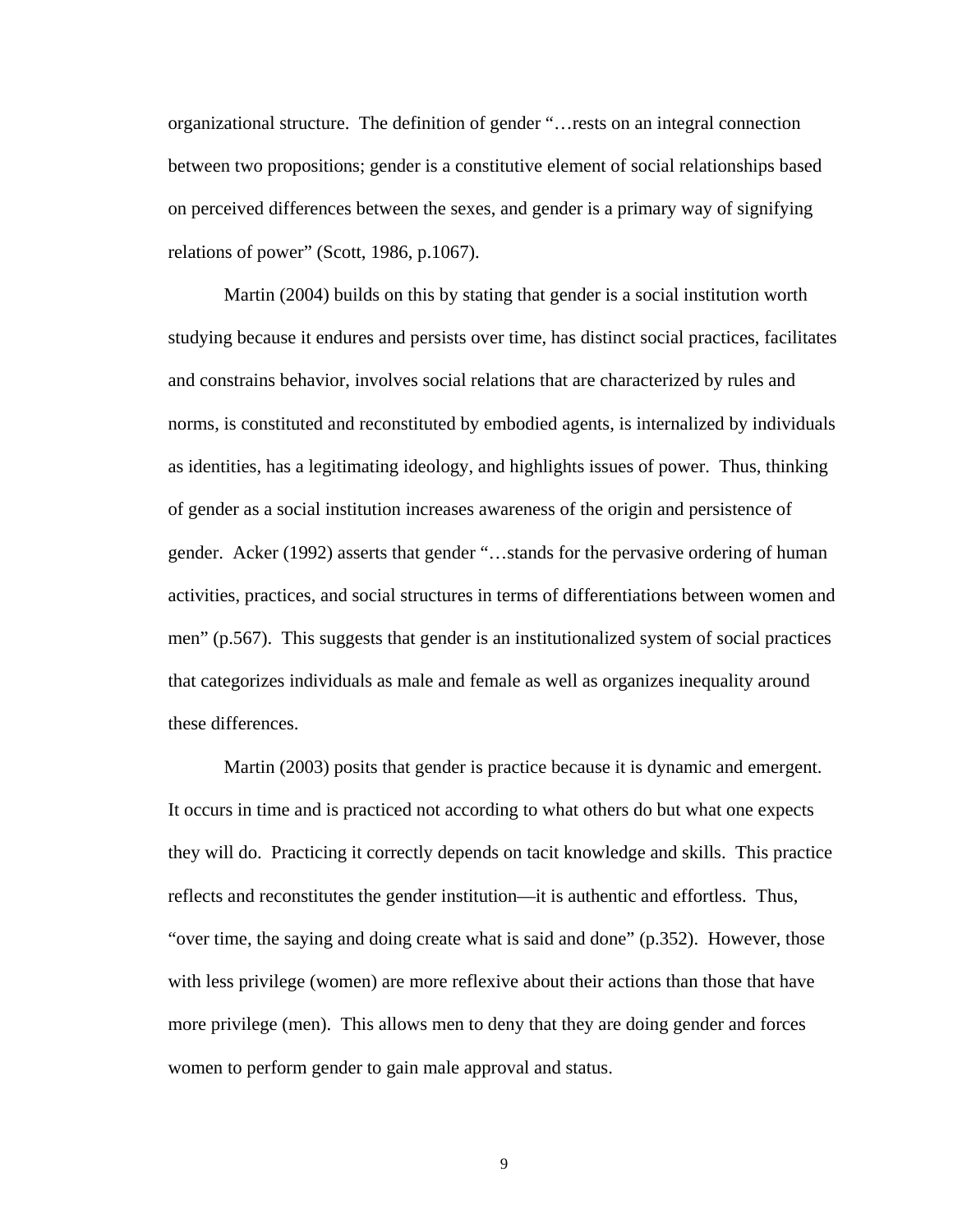A parallel can be drawn from Acker's (1990) image of an abstract worker to the image of an ideal student. Acker argues that in organizational logic, disembodied workers fill abstract jobs. These workers exist for their work and have no external demands, if such demands were present, they would be considered unsuitable for the job. Thus, "the closest the disembodied worker doing the abstract job comes to a real worker is the male worker whose life centers on his full-time, life-long job, while his wife or another woman takes care of his personal needs and his children…the woman worker, assumed to have legitimate needs other than those required by the job, did not fit with the abstract job" (p.149). Similarly, the ideal student is a male student who has no demands that distract him from his graduate education. If he has any such demands, departments expect them to be taken care of by his partner/spouse leaving him free to exist only for his education and to define himself as a student. Thus, just as "the worker with 'a job' is the same universal 'individual' who in actual social reality is a man, the concept of a universal worker excludes and marginalizes women who cannot, almost by definition, achieve the qualities of a real worker because to do so is to become like a man" (p.150), the same can be said for the ideal student. The next section explores how department culture leads to attrition and gender inequality for some female students.

#### **Causes of Attrition and Gender Inequality**

Graduate students often apply to doctoral programs based on the overall reputation of the university, not the character of the department, learning about the department only once classes begin (Lovitts & Nelson, 2000). Female attrition may be due to issues related to gender inequality in departmental culture, academic or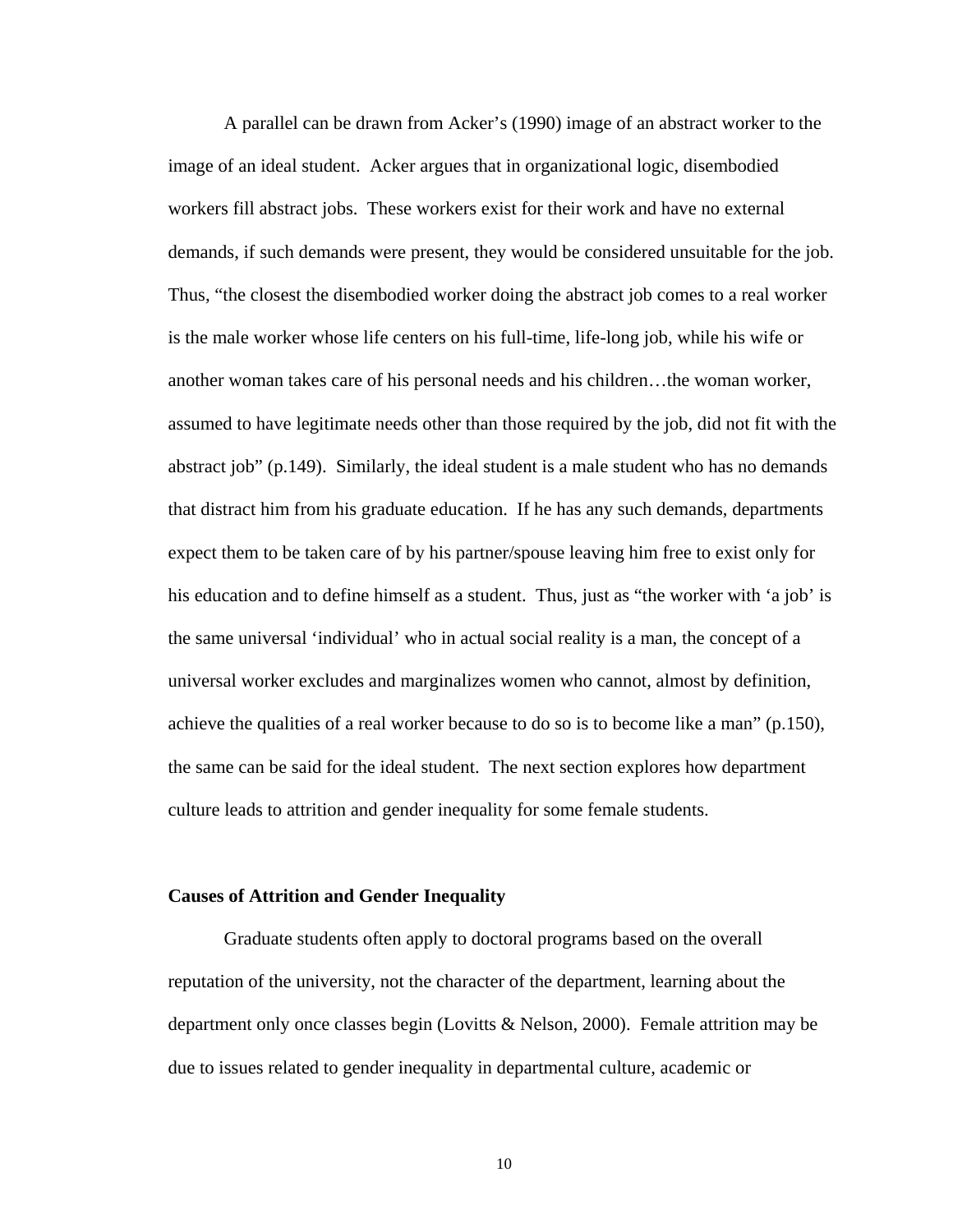professional development, balancing work and family roles, time management, stress, financial concerns, and job/career opportunities that hinder their progress to degree completion (Moyer, Salovey, & Casey-Cannon, 1999). Mentoring may be beneficial to women by reducing the effects of these manifestations of gender inequality that cause attrition.

One clear and historically rooted expression of gender inequality in academia is through departmental climate/culture. Such contexts may force female students to leave for a variety of reasons that are worth considering – I mention a couple. First, sociology departments often lack a focus on race and gender issues in the curriculum and such research areas may be perceived as secondary or marginal; therefore, students (often female) who pursue these areas may be placed on a less prestigious track within the program because their interests are largely unsupported and/or stigmatized by the faculty. Secondly, departments may also have a "hidden curriculum" which works to further reproduce stratified and unequal social relations through gender hierarchies and stereotyping (Margolis & Romero, 1998).

Margolis and Romero (1998) posit that the hidden curriculum has a weak and a strong form. The weak form includes professionalization, departmental culture, and TA/RA opportunities as well as the emphasis placed on competition, isolation, detachment, distance, self-confidence, and independence. The strong form of the hidden curriculum may be seen in the deafening silences wherein faculty include the scholarship of white men and exclude minority or female scholarship, even if the department claims to specialize in these areas. Thus, students are socialized into a traditional perspective. Students who choose to focus on racism or sexism may be excluded or ignored by faculty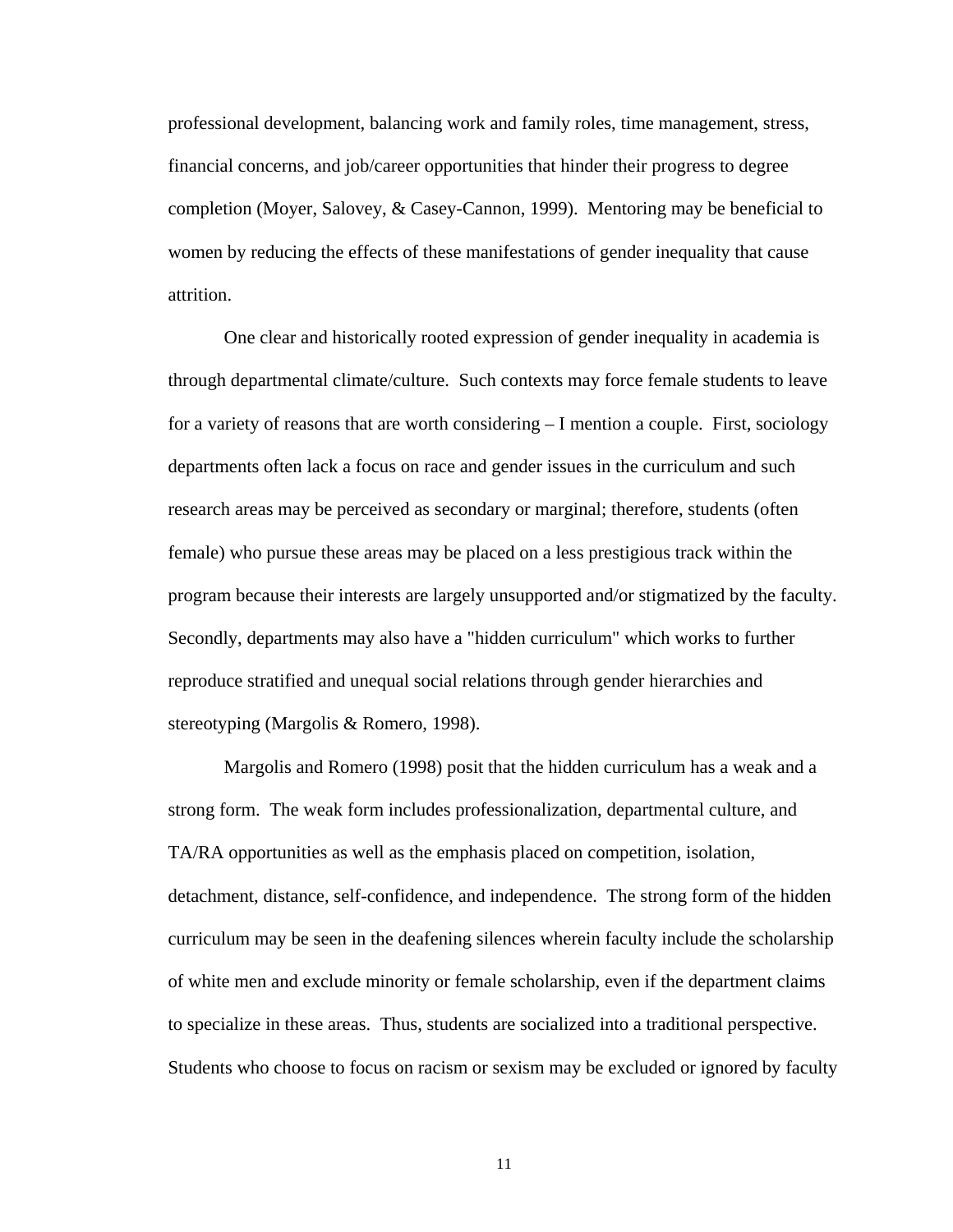members. Faculty may argue that if students study their own community they lack professional distance and/or send these students to take classes in other departments, viewing these students as pursuing secondary research areas. Furthermore, these students may be placed on a low status track in the department, wherein they have limited TA/RA opportunities, less access to postdoctoral fellowships, fewer publishing opportunities, and limited access to jobs at prestigious institutions (Margolis & Romero, 1998).

In part, related to departmental culture, women may take longer to complete their degree or leave the program because they feel isolated from faculty and other students. Lovitts and Nelson (2000) found that those who finish their degree have more social capital because they are more likely to share an office with other graduate students. This gives them not only access to internal knowledge, but makes them more likely to participate in the social and intellectual life of the department. Women who do not have this access may be excluded from the academic community and leave because they do not feel integrated into the department.

Female students may suffer from discrimination related to faculty attitudes and beliefs as well. Women may feel that the faculty is less interested in them because they perceive them as "less dedicated to their education," causing women to have less selfconfidence and set lower goals (Deats & Lenker, 1994). Faculty often have negative views of women as students by questioning (overtly or covertly) their intellectual ability. In fact, faculty may blame students who leave the program by citing their lack of ability and poor performance, instead of realizing that they, the faculty themselves, have a responsibility for seeing students through the program (Lovitts, 2001). Faculty may also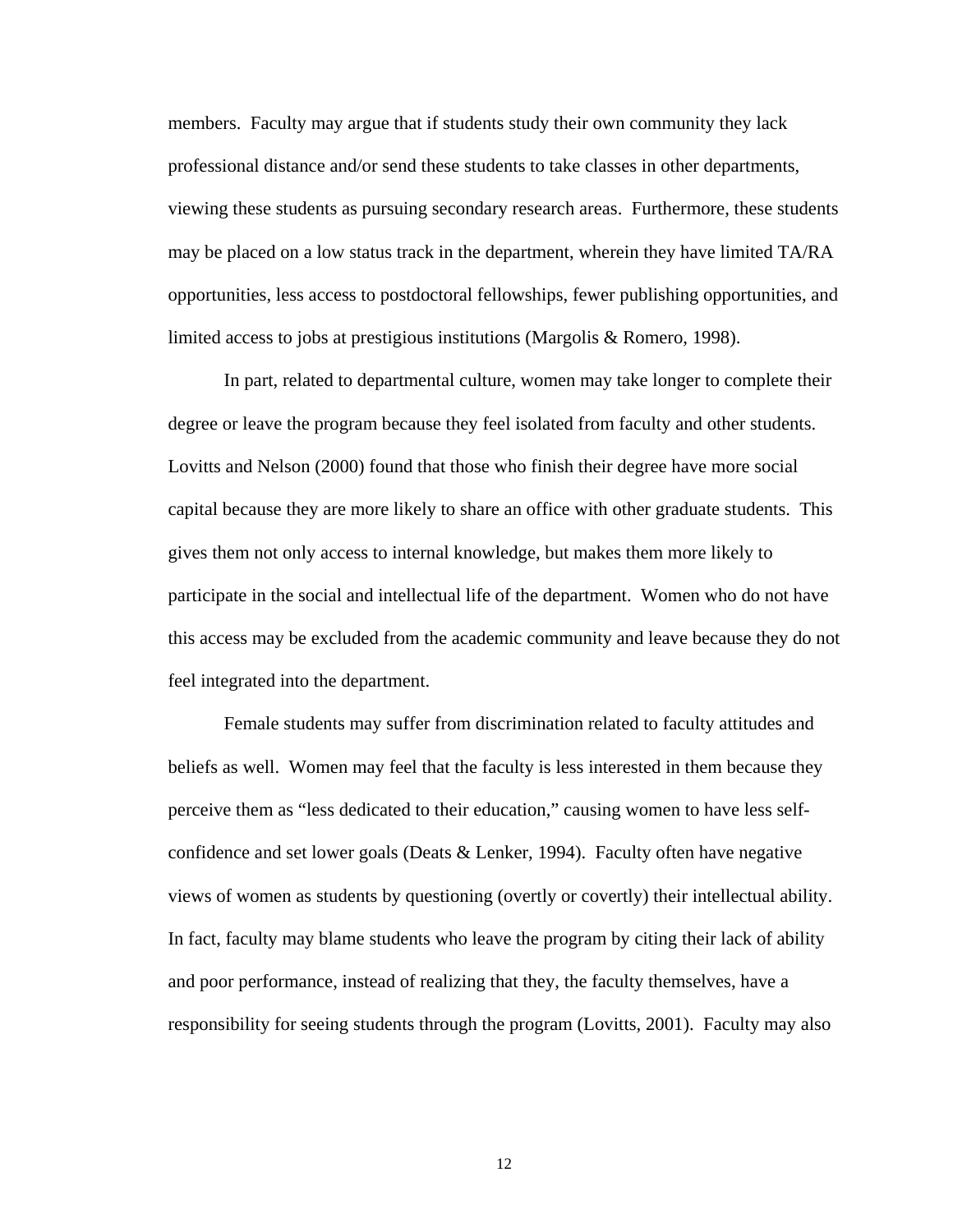view female students as sexual beings leading to sexual harassment, that may in turn, also cause attrition (Smith, 1995).

Faculty members (mostly male) are more likely to support their own sex (male students); this can be detrimental to female students (Berg  $\&$  Foster, 1983). Due to this fact, female students may not have the opportunity to interact with professors outside of class. Thus, they may lack access to male power, resources, and valuable networks that may increase their academic success. In short, female students feel overlooked, unsupported, neglected, and dismissed by faculty members (Schroeder & Mynatt, 1993).

Female doctoral students are often expected to know how the system works, but may have trouble making the system work for them because they much less likely to have a "guide" or a mentor to help them both understand and negotiate the system. This is a disadvantage because although 53% of graduate students are women, only 27% of college professors are women, thus many female students do not have female faculty to help them negotiate the system (Schroeder & Mynatt 1993, p.556). Moyer and colleagues (1999) found similar results in that female faculty are approximately 20% of full professors although they are 33% of faculty (p.608). In sociology departments, female faculty are approximately 28% of full professors although they are 26% of faculty (Romero & Margolis, 2000, p.494). Female minority students are at an even greater disadvantage because of the lack of female minority professors in academia--causing them to feel marginalized by the whiteness of the professorate (Turner  $\&$  Thompson, 1993).

Since mentoring structures are both informal and scarce, students must compete for the few mentorships that are available to them. According to Lovitts (2001), women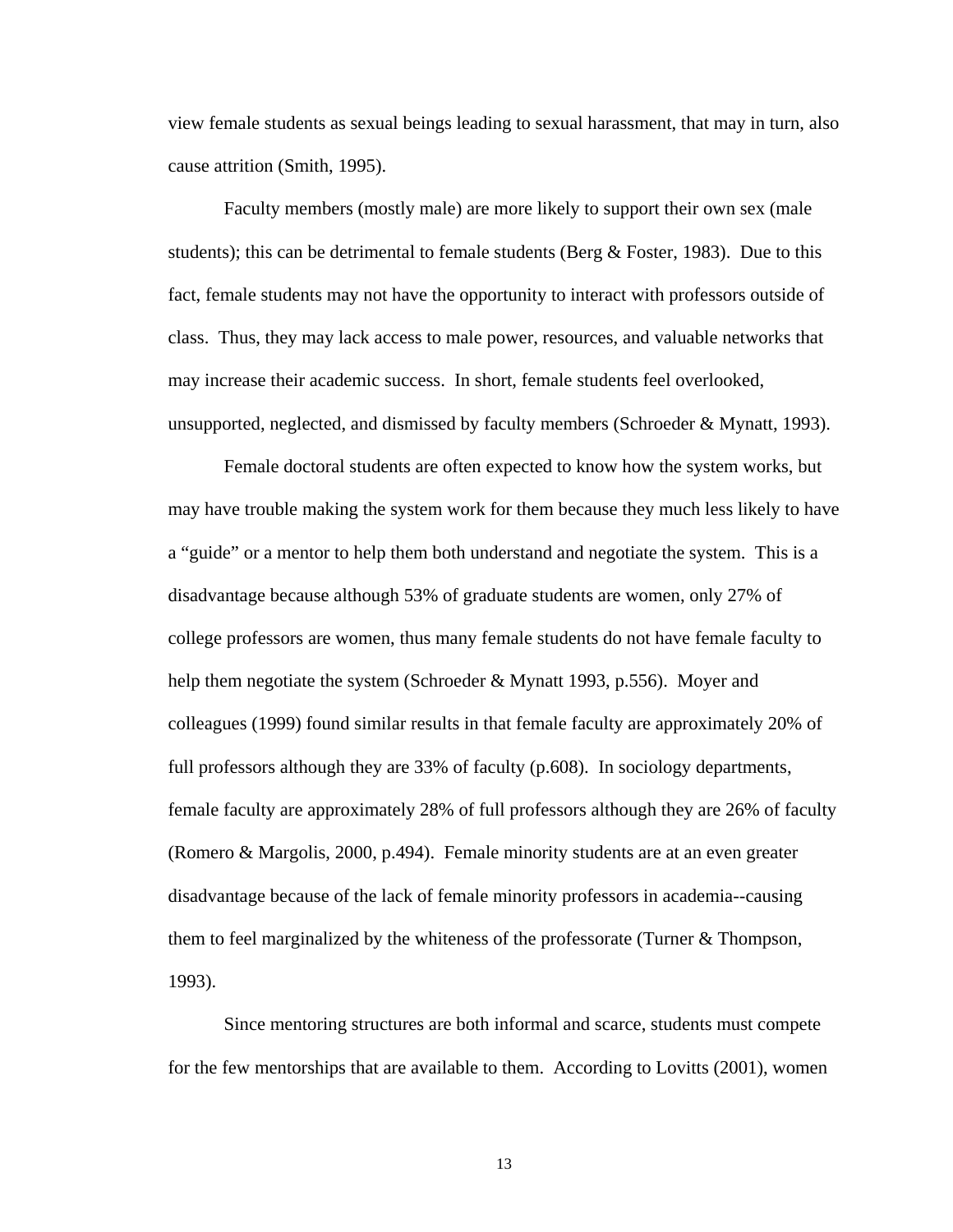are twice as likely than men to lack an advisor. In addition, female students who are mentored often feel like it does not meet their needs (Frestedt, 1995). Lovitts (2001) further found that faculty in a range of disciplines were more likely to cite male students when asked about their most successful advising relationships. The professors claimed that male students were more "self-directed" and "independent" than female students were. On the other hand, the same professors cited female students when asked about their least successful advising relationships. They claimed that female students could not "handle the work," were "needy and dependent," and "lacked motivation." Furthermore, none of the professors Lovitts interviewed stated that they had collegial relationships with female students, only advising relationships, thus signaling that male students were more likely to be viewed as colleagues than female students were.

Processes of role strain affect male and female graduate students quite differently. Female students often have multiple roles that conflict causing them to feel role strain and discouragement that could lead to attrition (Herzig, 2004; Maher, Ford, & Thompson, 2004; Moyer, Salovey, & Casey-Cannon, 1999). Smith (1995) provides a telling example where a female student was discouraged by her department from starting a family. They told her that becoming pregnant would show a "lack of dedication" on her part towards the program. If she became pregnant before her dissertation proposal was approved, she would be asked to leave the program. However, her department did not have the same attitude towards male students with families.

The financial resources that men and women both bring to and receive from the university also differ and create yet another gendered barrier for female graduate students. Female students often leave doctoral programs because of lack of funding as it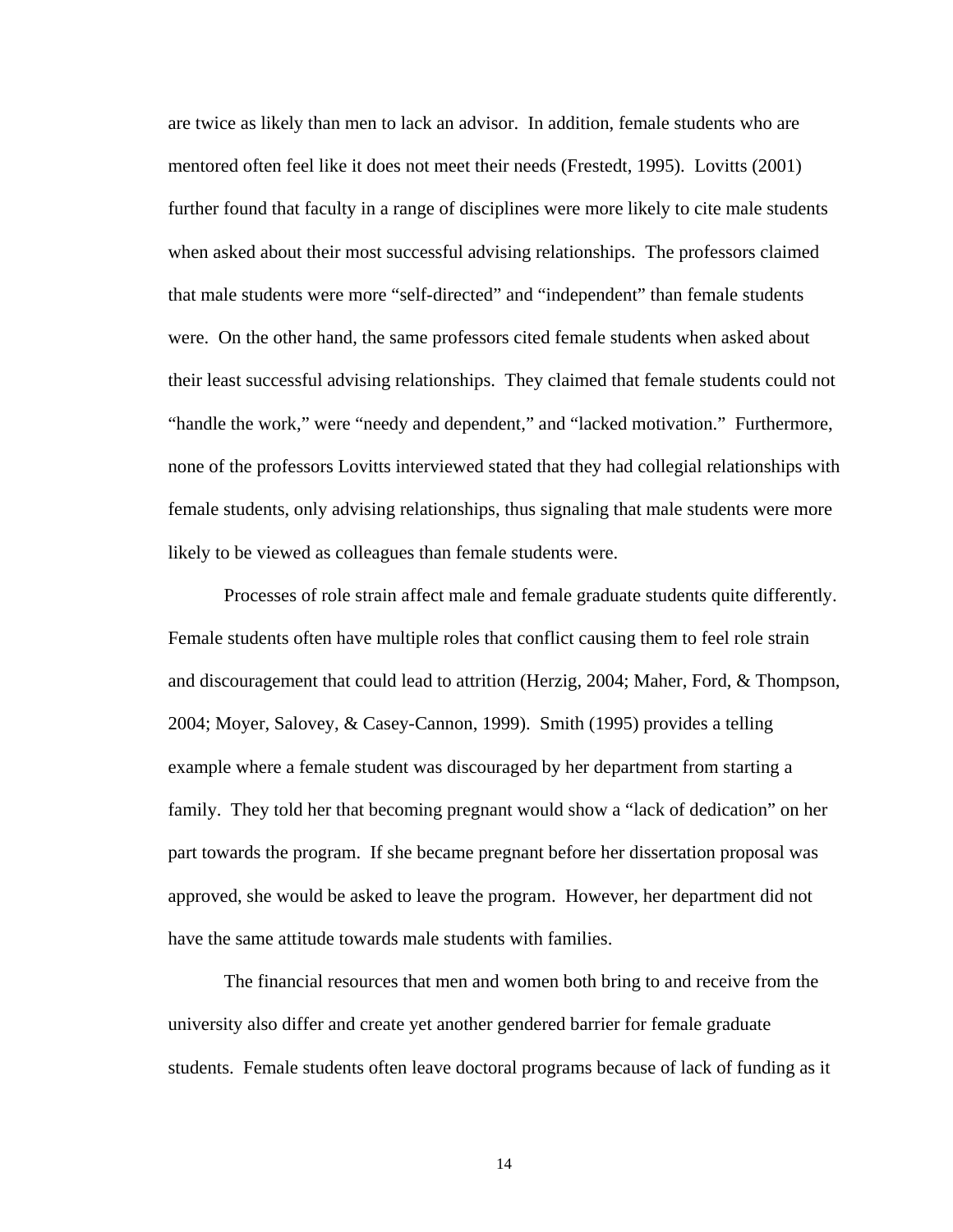affects enrollment status and time to degree. One study found that 40.5% of female students rely on their own financial resources as compared to 25.7% of male students (Maher, Ford & Thompson, 2004, p.357). Furthermore, traditionally female areas may receive less funding from the university (Smith, 1995). Female students may turn to teaching assistantships (TA) or research assistantships (RA) for additional funding; however, they are usually asked to be TA's rather than RA's; this can be disadvantageous because teaching is more time-consuming leaving them less time to work on publications (Deats & Lenker, 1994; Herzig, 2004; Moyer, Salovey, & Casey-Cannon, 1999). Women in graduate programs may not apply for RA positions because they perceive barriers that prevent them from doing research with faculty. Women are less likely to ask to be involved in faculty projects because they do not want to seem aggressive and prefer to be invited instead (Connors & Franklin, 1999). This certainly influences the types of positions they are able to apply for as well as the types of institutions that employ them in the future.

As women enter their first academic positions, they are also at a disadvantage. They have increased unemployment, are less likely to be hired by academic institutions, are hired in lower ranked graduate institutions, and are paid less than men (Smith, 1995). Smith (1995) also found that women often do not have tenure-track positions, tend to teach more undergraduate classes, have fewer benefits, have less job security, and fewer professional opportunities than men. Women are more likely to deal with sexism and tend to work in less productive disciplines as well (Moyer, Salovey, & Casey-Cannon, 1999). The list of issues female graduate students face is extensive and much these can be traced to a lack of available and effective mentoring for women in graduate education.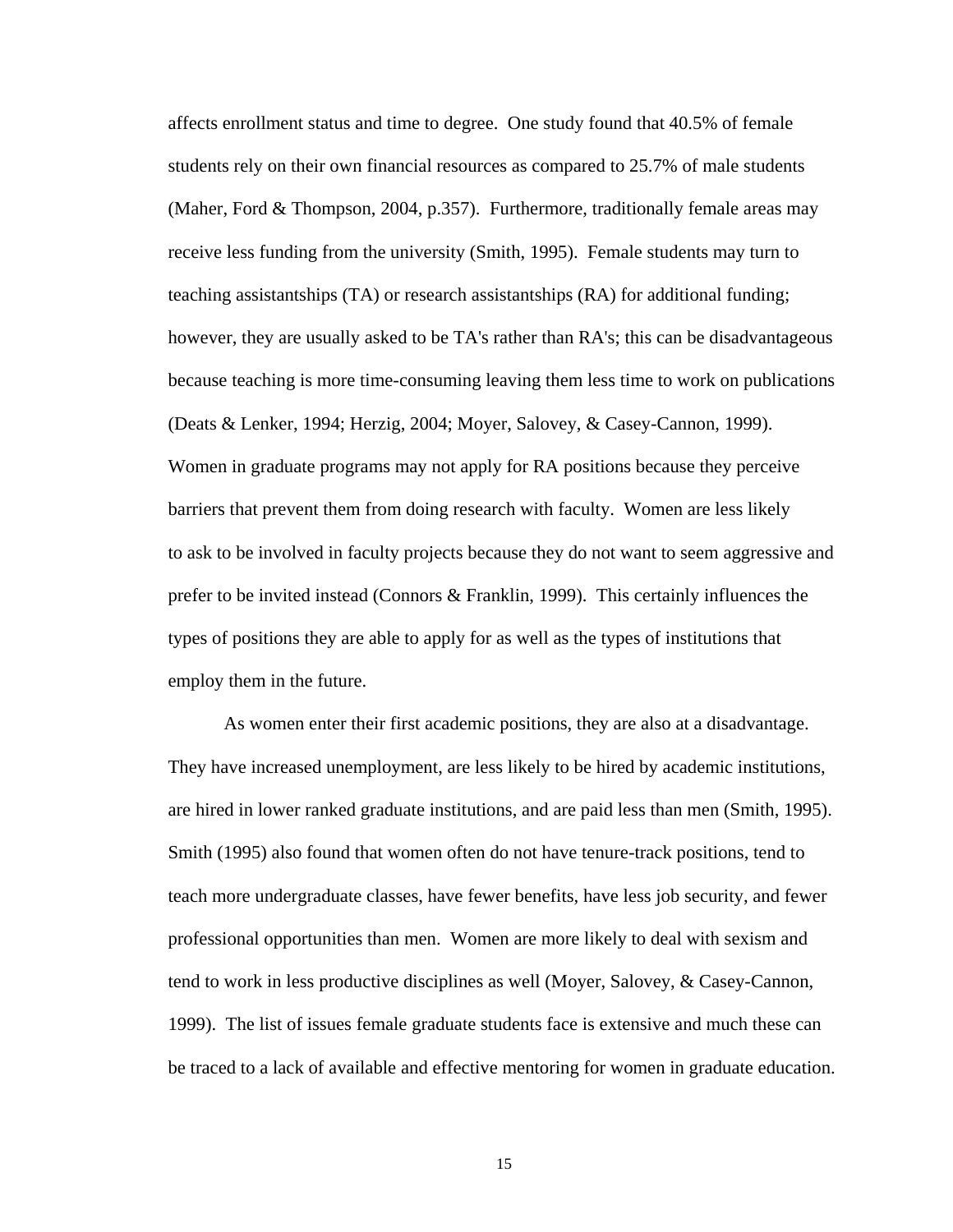The following three sections explore the different ways mentoring has been defined, provide an overview of feminist models of mentoring, and discuss the benefits of mentoring for female students.

#### **Organizational Mentoring**

 Women may face gender inequality in organizational settings in terms of career advancement, discrimination, salary, and access to networks, which in turn, decreases organizational effectiveness because women's abilities are not used to their maximum potential (Parker & Kram, 1993; Ragins & Cotton, 1991). The pyramid shape of organizations prevents all low ranking employees (who tend to be women) from having access to senior employees (i.e. potential mentors) that can help them overcome these organizational barriers.

Organizational mentoring is one method that women can use in order to overcome these barriers. Kram (1985) provides a foundational definition of organizational mentoring as an interpersonal process in which a more experienced colleague provides professional guidance and support to a less experienced colleague. She posits that mentoring involves career-related and psychosocial functions. Career-related functions help the mentee learn skills and strategies that enhance career development by facilitating exposure and visibility, coaching, and providing challenging assignments arising from the mentor's experience, status, and influence. Psychosocial functions include activities that enhance the mentee's self-confidence such as role modeling, counseling, and friendship arising from a relationship that fosters mutual trust and intimacy.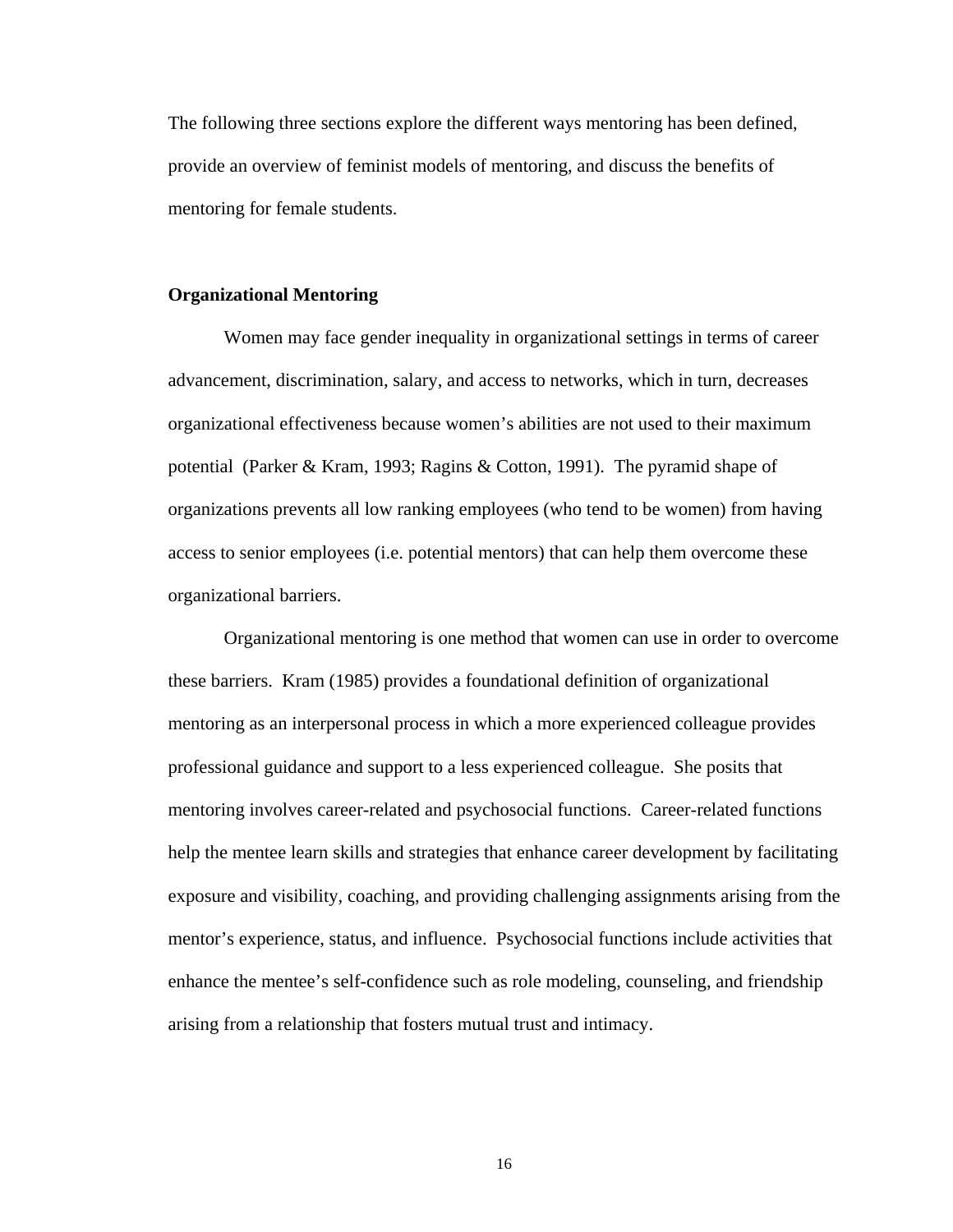Organizational mentoring offers several benefits to women. It increases the visibility of women and allows them to be recognized as talented organizational members. Furthermore, mentoring helps women develop career plans and self-identity, reduce job stress, and increase power, job satisfaction, and job success. Mentoring allows women to operate outside of organizational norms because they learn the unwritten rules of the organization, enabling them to experiment with new behaviors and ideas. A study of gender differences in mentoring relationships among 280 female business graduates found that female graduates with male mentors were at higher organizational levels than those with female mentors (Burke & McKeen, 1996). One explanation for this finding is that male mentors may be at higher organizational levels than female mentors and are able to exert greater influence on their protégé's behalf due to their power and status within the organization.

 Although mentoring is beneficial for women in organizational settings, women often lack access to mentors because of selection bias and interpersonal barriers. Women may not be noticed by potential mentors because they have few interactions with those in power since they lack access to male networks. Furthermore, women tend to be excluded from participating in important, visible projects within the organization, which in turn, makes them less visible to potential mentors. Therefore, women may be perceived as unsuitable for managerial success and uninterested in career advancement (Ragins  $\&$ Cotton, 1993a). Women are less likely to be mentored if they are given preference for certain jobs within the organization because other organizational members may not want to help them succeed (Noe, 1988). They may want to see these women fail because they do not think that they deserve to be a part of the organization. Women may be at a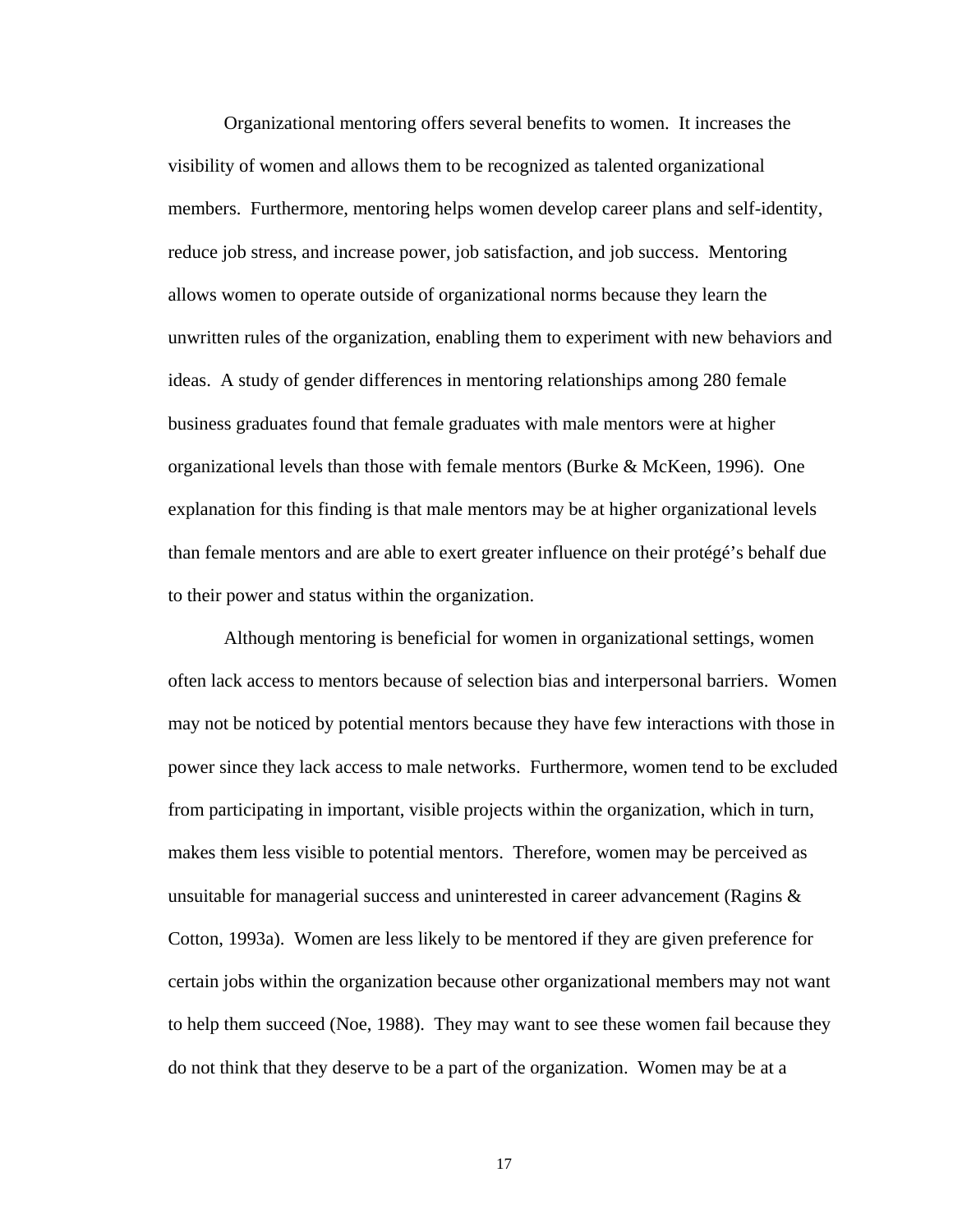further disadvantage because mentors tend to select protégés that are similar to themselves in terms of gender, race, and social class (Chandler, 1996). Hence, if most high-ranking members within an organization are men, women may be less likely to be selected as a protégé.

Women may feel uncomfortable initiating mentoring relationships with men because they are afraid that it will be misconstrued as a sexual advance by their potential mentor and fear office gossip and innuendoes that may occur as a result. Thus, they may prefer to have a female mentor. However, they may have trouble finding a female mentor because women face barriers in becoming mentors as well. Women may be reluctant to act as mentors because they are more visible in organizations than men are. If protégés of female mentors are unsuccessful, it reflects negatively on them because they will appear to have poor judgment and be discounted by the organization while male mentors with unsuccessful protégés are given more latitude. Women may decide not to become mentors because they do not have time to invest in a mentoring relationship as well as believe that they do not have anything of value to offer protégés due to low selfconfidence (Ragins & Cotton, 1993a). Moreover, female mentors have a smaller pool of protégés to choose from because often men do not want to be mentored by women. Female mentors may not want to mentor women exclusively because they do not want to be perceived as wanting to work only with women. Nonetheless, it is important to recognize that female protégés may not choose female mentors because of the lack of female mentors and since male mentors tend to have more power thus enhancing the protégé's visibility and access to resources (Noe, 1988). Female mentors benefit from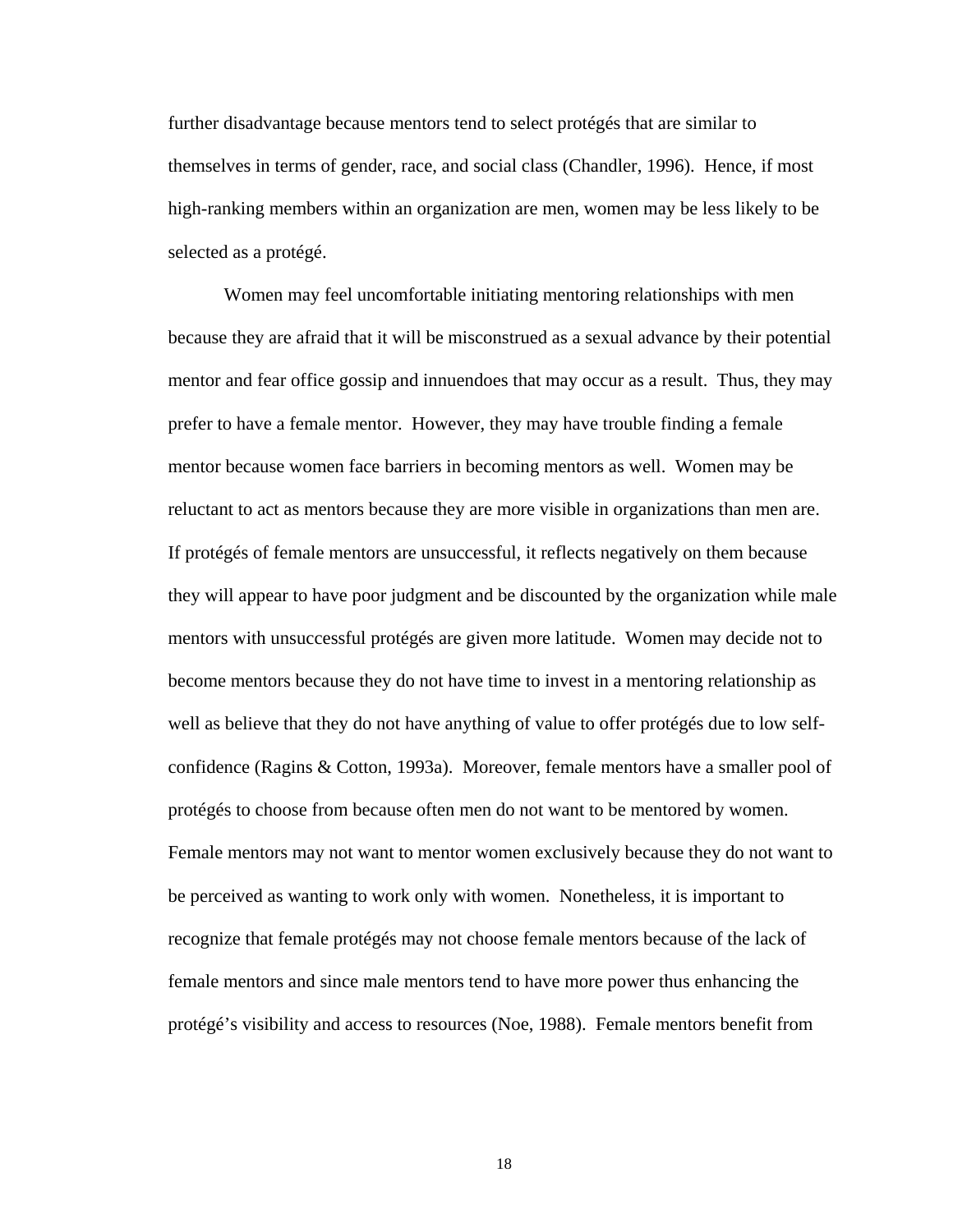the mentoring relationship through career rejuvenation, increased organizational recognition, and higher job performance.

Allen, Poteet, and Russell (2000) found that female mentors are more likely to choose protégés based on protégé ability/potential than whether they believe protégés need to be mentored. Female mentors (regardless of their career advancement aspirations) may believe that helping high ability/potential protégés helps them overcome their own organizational barriers by increasing their visibility and status. They may believe that these protégés are more likely to be successful which in turn, makes them look successful. However, men with low advancement aspirations were more likely to select protégés based on whether they thought protégés needed help (Allen, Poteet, & Russell, 2000). One explanation for this finding is that low aspiring men may feel less pressure to succeed since they face fewer organization barriers themselves. Thus, these men may be more willing to invest in those that are more likely to encounter these barriers.

Experienced protégés may perceive fewer barriers to gaining a mentor because they know how to initiate mentoring relationships, perceive that they have more opportunities for meeting mentors, and have received organizational recognition because they have been mentored in the past, thus attracting potential mentors (Ragins & Cotton, 1991). Women face a paradox in that they need mentors to help them be successful but cannot attract mentors because of their lack of experience with mentoring and organizational recognition (Parker & Kram, 1993; Ragins, 1996).

Organizations may want to create formal mentoring structures to ensure that all employees (women in particular) have access to mentors. Noe (1989) examined assigned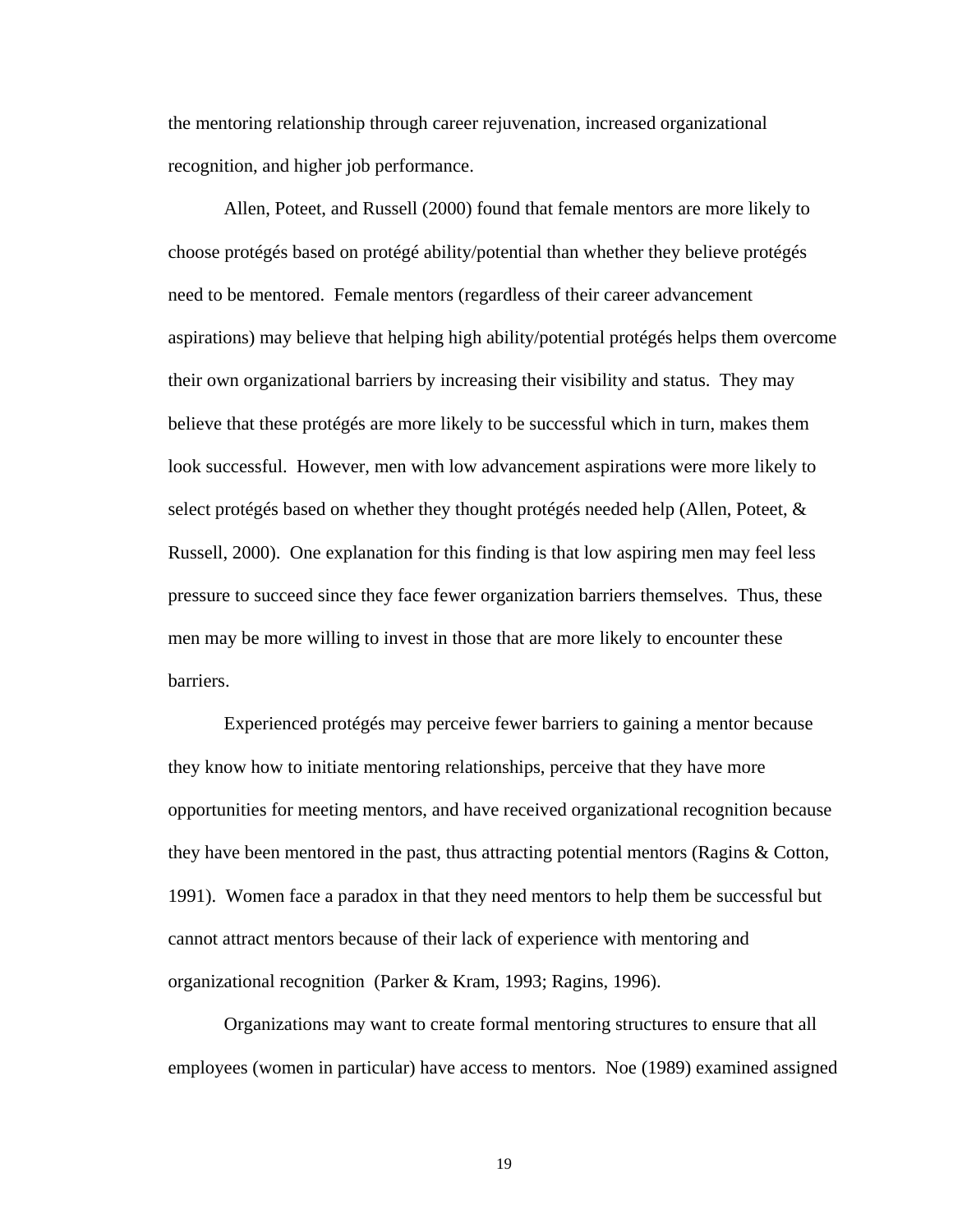mentoring relationships in an educational administration setting. He found that male mentors with female protégés reported that women used the mentoring relationship more effectively than women with female mentors did. Women in cross gender mentoring relationships may work harder to make these relationships successful in order to maximize the benefits they receive from them because they realize how critical they are to their career success. Organizational mentoring models have served as templates for academic mentoring. The next section discusses what constitutes academic mentoring.

#### **Academic Mentoring**

An academic mentor can be defined in several ways. Table 2.1 provides an overview of the characteristics of mentoring relationships. Kea, Penny, and Bowman (2003) defined a mentor as someone with greater rank who uses their experience to teach, give advice, and help their students develop personally and professionally. Phillips-Jones (1982, in LeCluyse, Tollefson, & Borgers 1985, p.411) defined a mentor as an "influential person in the student's graduate program who significantly helps the student reach a major goal." A mentor is an advocate, an open-minded and well-rounded individual who empowers students through guidance that helps them negotiate the unwritten rules of the system. An ideal mentor is someone who challenges students yet acts as a safety net in case they need it.

Redmond (1990) posits that mentoring has two components: the transfer of marketable and professional skills, behaviors and attitudes and the social and emotional interactions that allows this transfer to occur. According to Fassinger (1997), mentoring functions include behaviors such as "accepting, supporting, advising, assisting, guiding,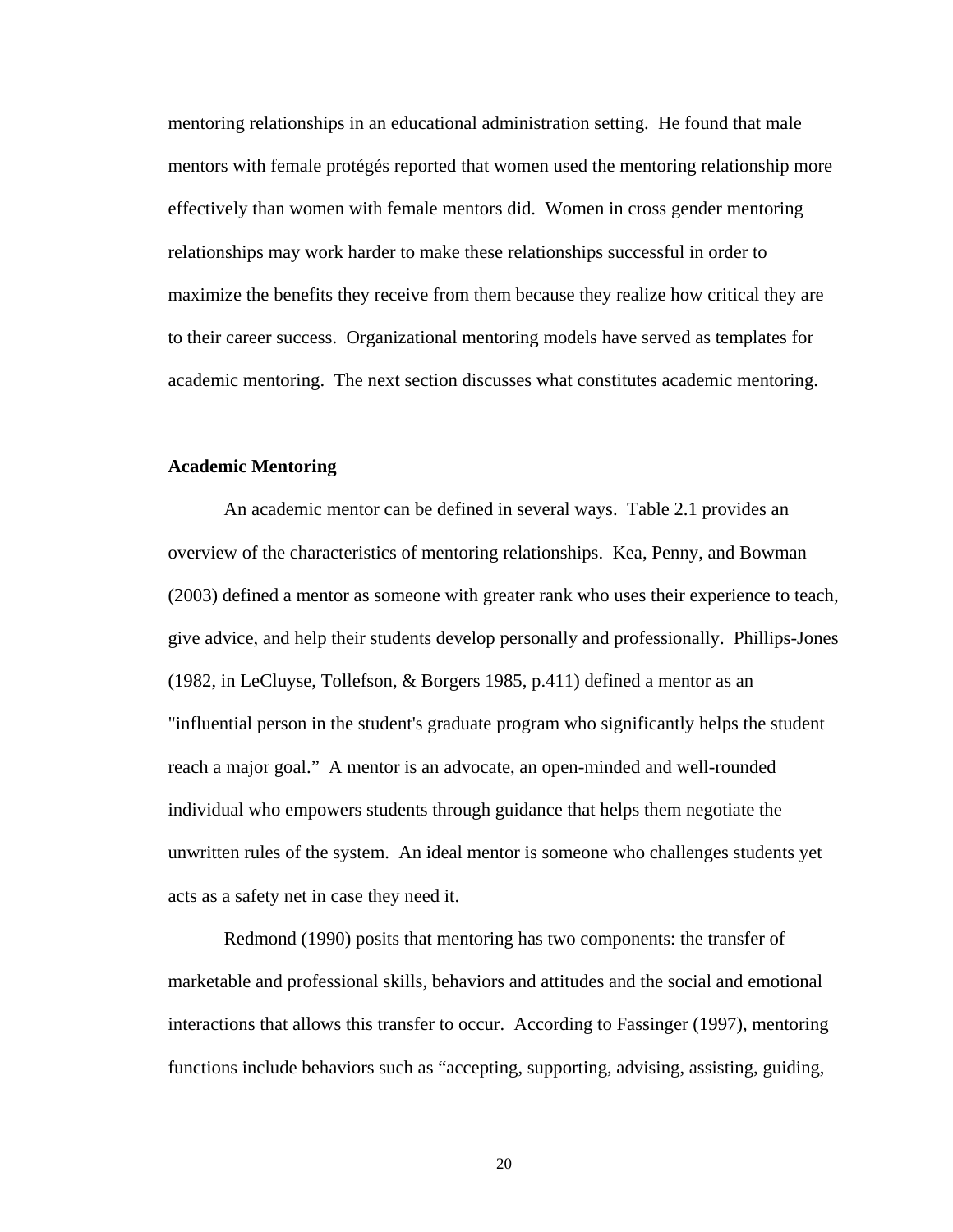coaching, sponsoring, instructing, advocating, counseling, informing, endorsing, praising, exposing, encouraging, clarifying, educating, protecting, socializing, modeling, and befriending" (p.2).

Effective mentoring means that faculty spend time with students outside of class and requires that the academic system is manipulated to meet individual and group needs. According to Brown, Davis, and McClendon (1999), mentoring is a form of structured interaction with faculty that increases the probability of degree completion and career success. It is a nurturing process where faculty serve as role model, counselor, and friend in order to help graduate students develop personally and professionally.

Redmond (1990) argues that "effective mentoring involves not only the transfer of academic skills, attitudes, and behaviors but a level of interaction, trust, and communication which results in a psychosocial comfort that empowers a student with the knowledge and confidence to grow academically and socially, regardless of the environment" and that "in a holistic sense, planned mentoring can be seen as a way of addressing society's injustices" (p.191). Furthermore, planned mentoring systematically addresses causes of student attrition and delayed graduation by promoting greater student/faculty contact, communication, and understanding, encouraging the use of university resources designed to aid students with nonacademic patterns, intervening promptly with academic difficulties; and creating a culturally validating psychosocial atmosphere (Redmond, 1990).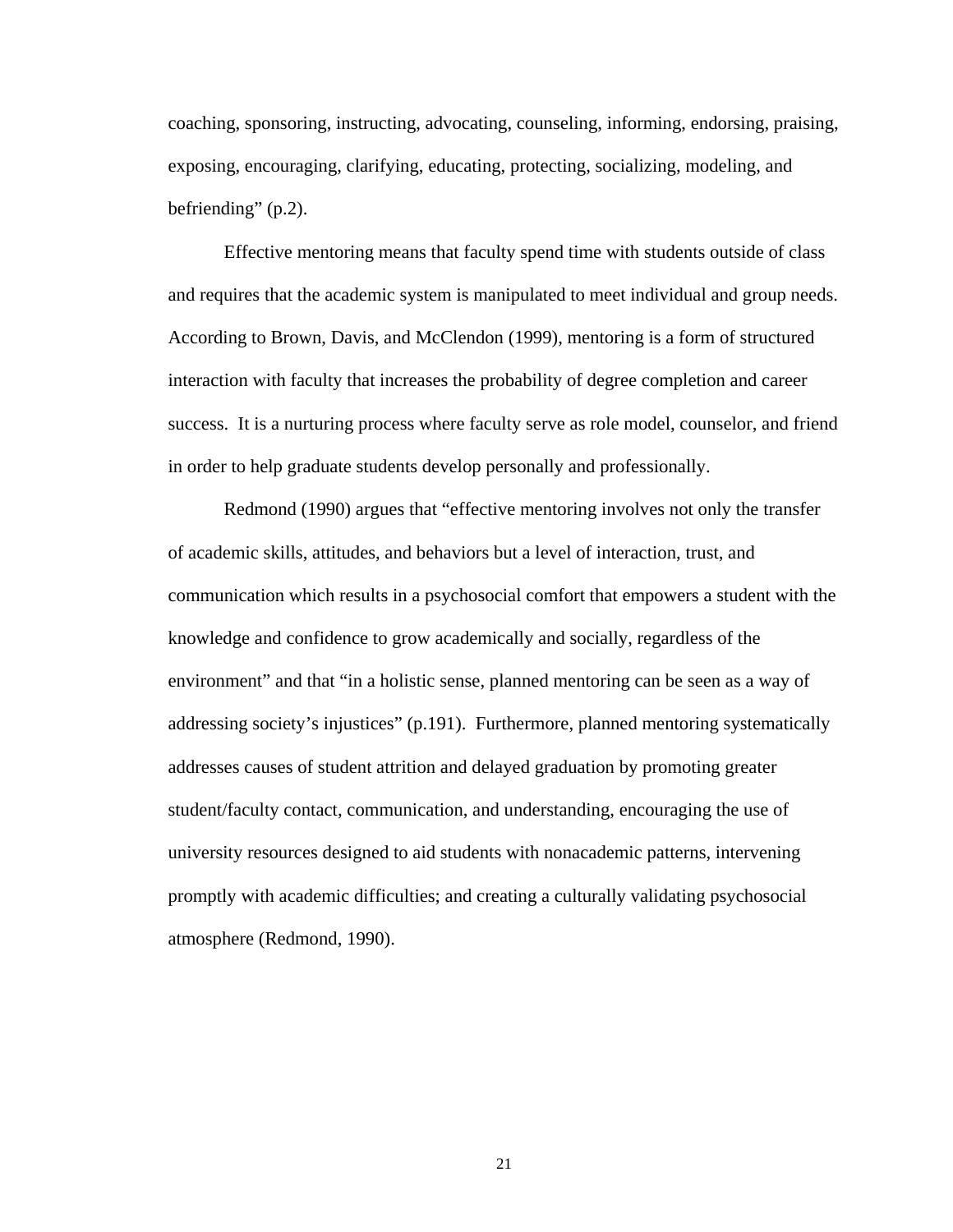|                                                  |                            | Relationship                    |                                      |
|--------------------------------------------------|----------------------------|---------------------------------|--------------------------------------|
| <b>Definition/Function</b>                       | <b>Faculty</b><br>advising | <b>Traditional</b><br>mentoring | <b>Student</b><br>support<br>systems |
| Intentional/planned process                      | X                          | X                               | X                                    |
| Give advice                                      | X                          | X                               | X                                    |
| Make recommendations                             | X                          | X                               | X                                    |
| Provide counsel                                  | X                          | X                               | X                                    |
| Promote personal development                     | X                          | X                               | X                                    |
| Stimulate acquisition of knowledge               | X                          | X                               | X                                    |
| Provide information about educational programs   | X                          | X                               | X                                    |
| Create understanding of educational bureaucracy  | $\mathbf X$                | X                               | X                                    |
| Strengthen motivation to perform at potential    | X                          | X                               |                                      |
| Provide emotional support, encouragement         |                            | X                               | X                                    |
| Help build self confidence, heighten self-esteem |                            | X                               |                                      |
| Teach                                            |                            | X                               |                                      |
| Sponsor                                          |                            | X                               |                                      |
| <b>Befriend</b>                                  |                            | X                               | X                                    |
| Provide training                                 |                            | X                               |                                      |
| Socialization into institutional culture         |                            | X                               |                                      |
| Inculcate values, ethics                         |                            | X                               |                                      |
| Defend and protect                               |                            | X                               |                                      |
| Provide nurturing environment                    |                            | X                               |                                      |
| Develop trust                                    |                            | X                               | X                                    |
| Is long-term                                     |                            | $\boldsymbol{\mathrm{X}}$       |                                      |
| Requires time commitment                         |                            | X                               |                                      |
| Partnership                                      |                            | X                               |                                      |
| Promotes mutual respect                          |                            | X                               |                                      |
| Development of whole person                      |                            | X                               |                                      |
| Source: Dickey (1996) p.44                       |                            |                                 |                                      |

**Table 2.1. Distinguishing functions/characteristics of advising, mentoring, and support systems.**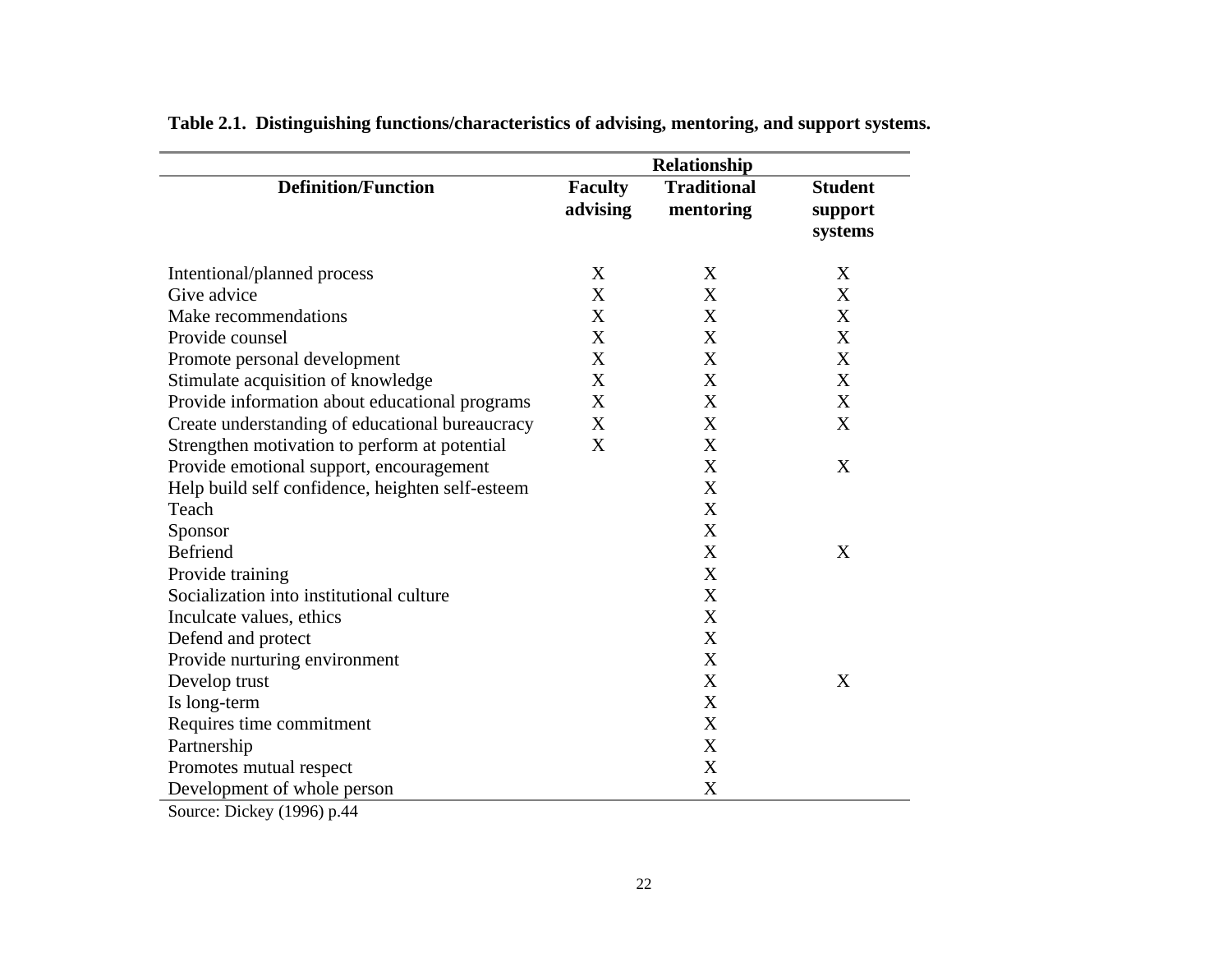Redmond (1990) argues that "effective mentoring involves not only the transfer of academic skills, attitudes, and behaviors but a level of interaction, trust, and communication which results in a psychosocial comfort that empowers a student with the knowledge and confidence to grow academically and socially, regardless of the environment" and that "in a holistic sense, planned mentoring can be seen as a way of addressing society's injustices" (p.191). Furthermore, planned mentoring systematically addresses causes of student attrition and delayed graduation by promoting greater student/faculty contact, communication, and understanding, encouraging the use of university resources designed to aid students with nonacademic patterns, intervening promptly with academic difficulties; and creating a culturally validating psychosocial atmosphere (Redmond, 1990).

Mentoring relationships have three basic approaches: a masculine approach that focuses on task completion, a feminine approach that focuses on the interpersonal dimension between mentor and student, and an androgynous approach that combines task and interpersonal dimensions--this is the best approach (Smith, 1995).

Mentoring relationships often start with faculty members choosing who they want to mentor. According to Schwiebert (2000), they may select someone who has similar qualities, good interpersonal and communication skills, professional promise, intelligence, a strong work ethic, confidence, initiative, and assertiveness. Women may be less likely to be chosen for a mentoring relationship because many of these traits have typically been associated with men. Women can be proactive by selecting someone they believe they can work well with in order to gain the benefits of a mentoring relationship.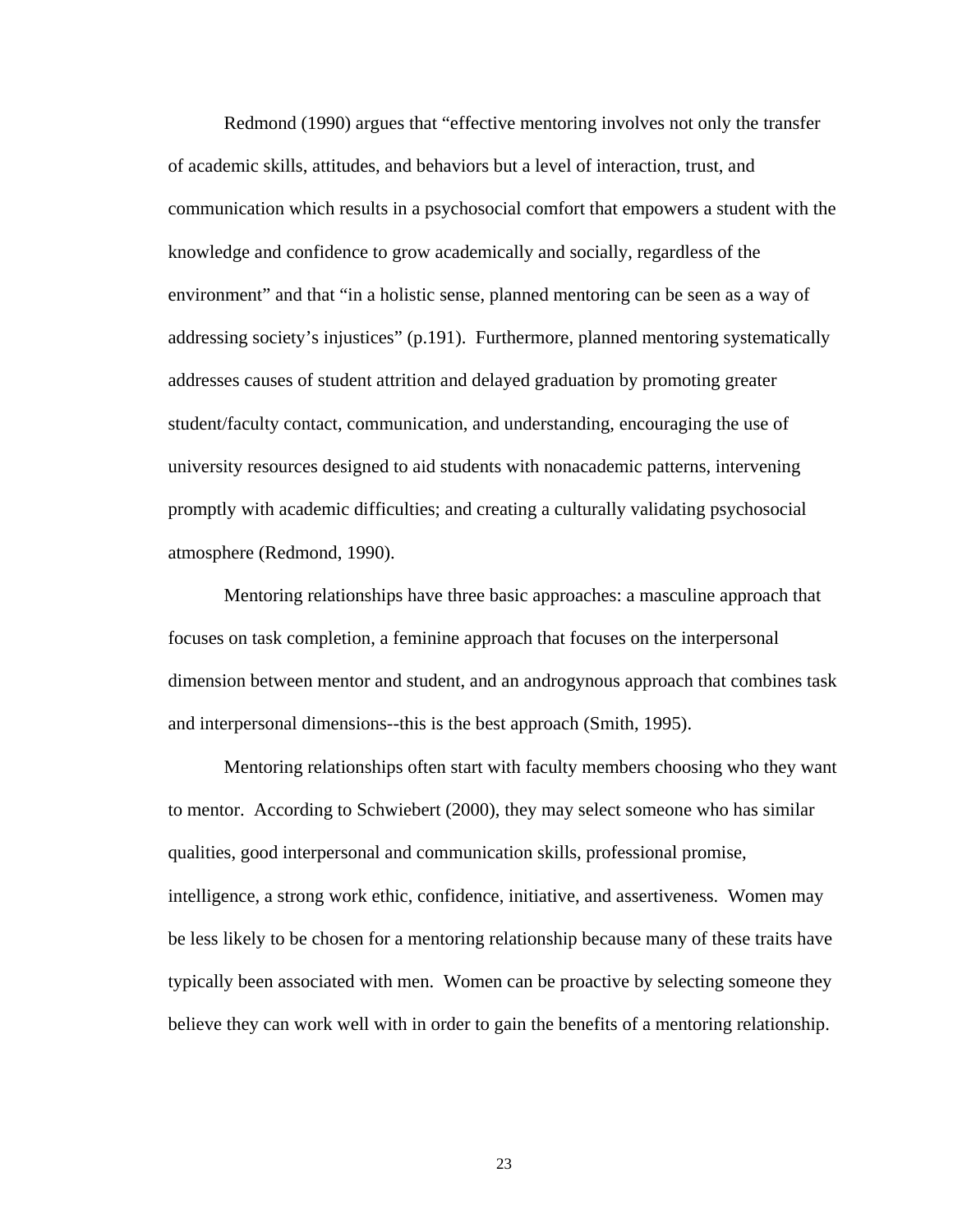#### **Feminist Models of Mentoring**

Heinrich (1995) states that for feminists, a mentoring relationship is one where individuals are "in relationship with one another with the expressed desire of assisting in a particular goal, including reciprocity, empowerment, and solidarity" (p.465). Moss, Debres, Cravey, Hyndman, Hirschboeck, & Masucci, 1999) posit that mentoring as feminist praxis involves promoting women within the academy. However, there are relatively few women faculty to do this effectively. They argue that feminist mentors should work from a woman centered approach, align with marginalized groups, enable democratic access to intellectual resources, use collaborative decision making, and work to dismantle academic structures.

Fassinger (1997) in her feminist mentoring model posits that the task of feminist mentors is to empower others by helping them realize that "…*they* are their own sources of truth, knowledge, judgment, and …authority—that they have the capacity within themselves to maximize their own potential" instead of conferring the power they hold on mentees as traditional mentors do (p.3). Thus, anyone can be a feminist mentor because everyone has some degree of power.

Fassinger's (1997) model includes the following characteristics (see Table 2.2 for an overview). First, it involves re-thinking power in that feminist mentors should share power, mutuality, equality, and respect with mentees in order to empower the mentee and further their needs and goals. Second, it emphasizes the relational because it requires mentors to be open and honest with mentees. Third, it values collaboration in that mentors work with mentees on joint projects and bring mentees into the networks they have with professional colleagues. Fourth, it is committed to diversity because mentors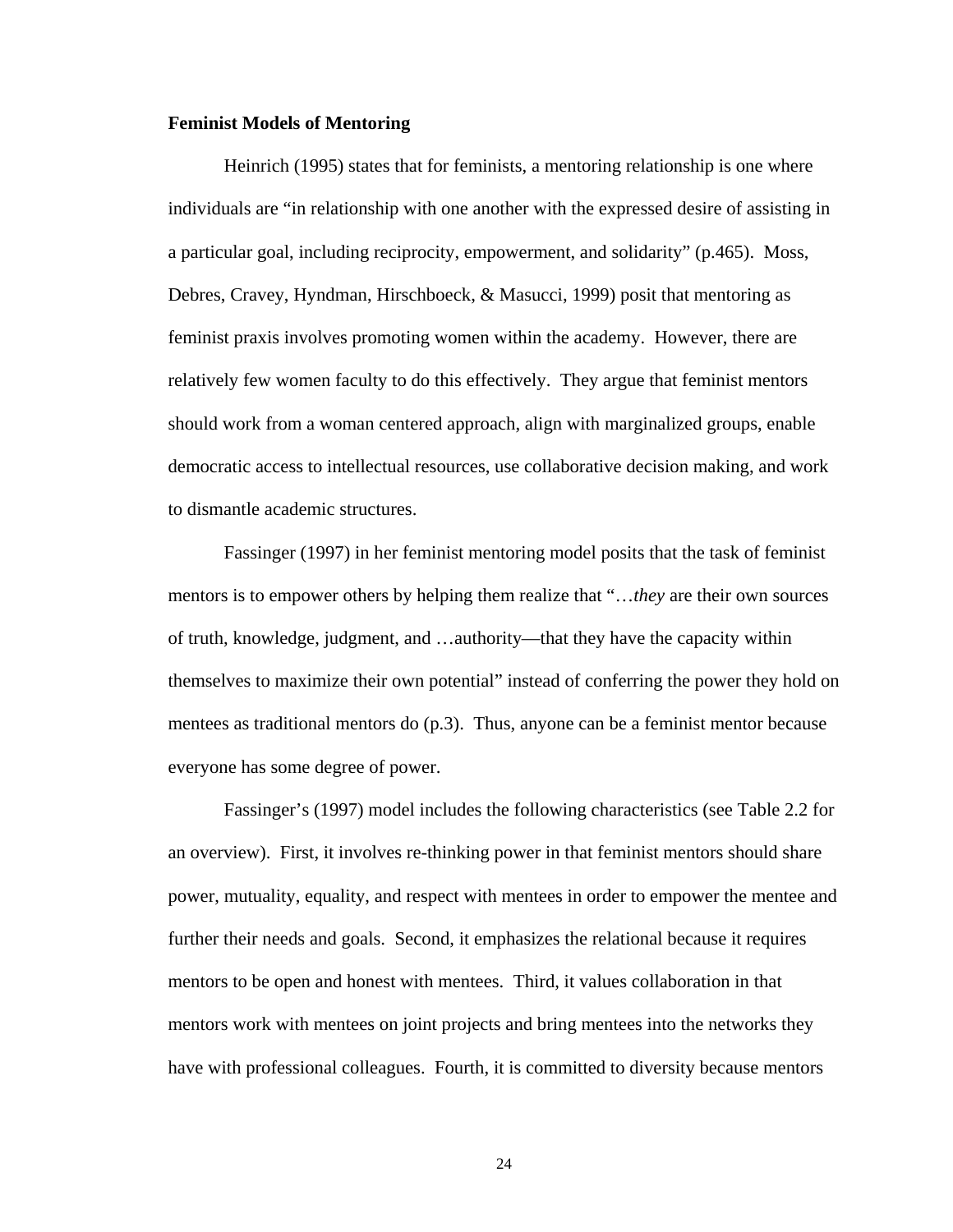give voice to marginalized individuals by recognizing their own "isms" and challenging those "isms" in themselves and others. Fifth, it involves the integration of dichotomies that links personal experience to abstract knowledge by recognizing that "…knowledge is constructed within the contextual boundaries of the knower" (p.10). Finally, it incorporates political analysis by recognizing that the personal is political as well as teaching mentees that patriarchal values are embodied in individuals and institutions.

According to Benishek, Bieschlke, Park, and Slattery (2004) a feminist model of mentoring would build off Heinrich's (1991/1995) tentative outline of theory development, involving reciprocity, solidarity, and empowerment and Fassinger's (1997) feminist model. They believe that a feminist model of mentoring should build selfesteem, address aspects of gender inequality, prevent attrition, and counter the hidden curriculum, which in turn, enriches the graduate experience of students. They argue that in this model, mentors and students must be aware that mentoring has the capacity to reproduce the hidden curriculum by reproducing the faculty and the social order. Mentors and students must work together to create an environment where there is greater equity among students by making all students feel welcomed and valued by the faculty and the university in general. This would not just benefit female graduate students but all students; it is not a matter of building one up at the expense of others but making equality a more visible aspect of the graduate environment, thus answering Dickey's (1996) call for academia to not only expect diversity but value it.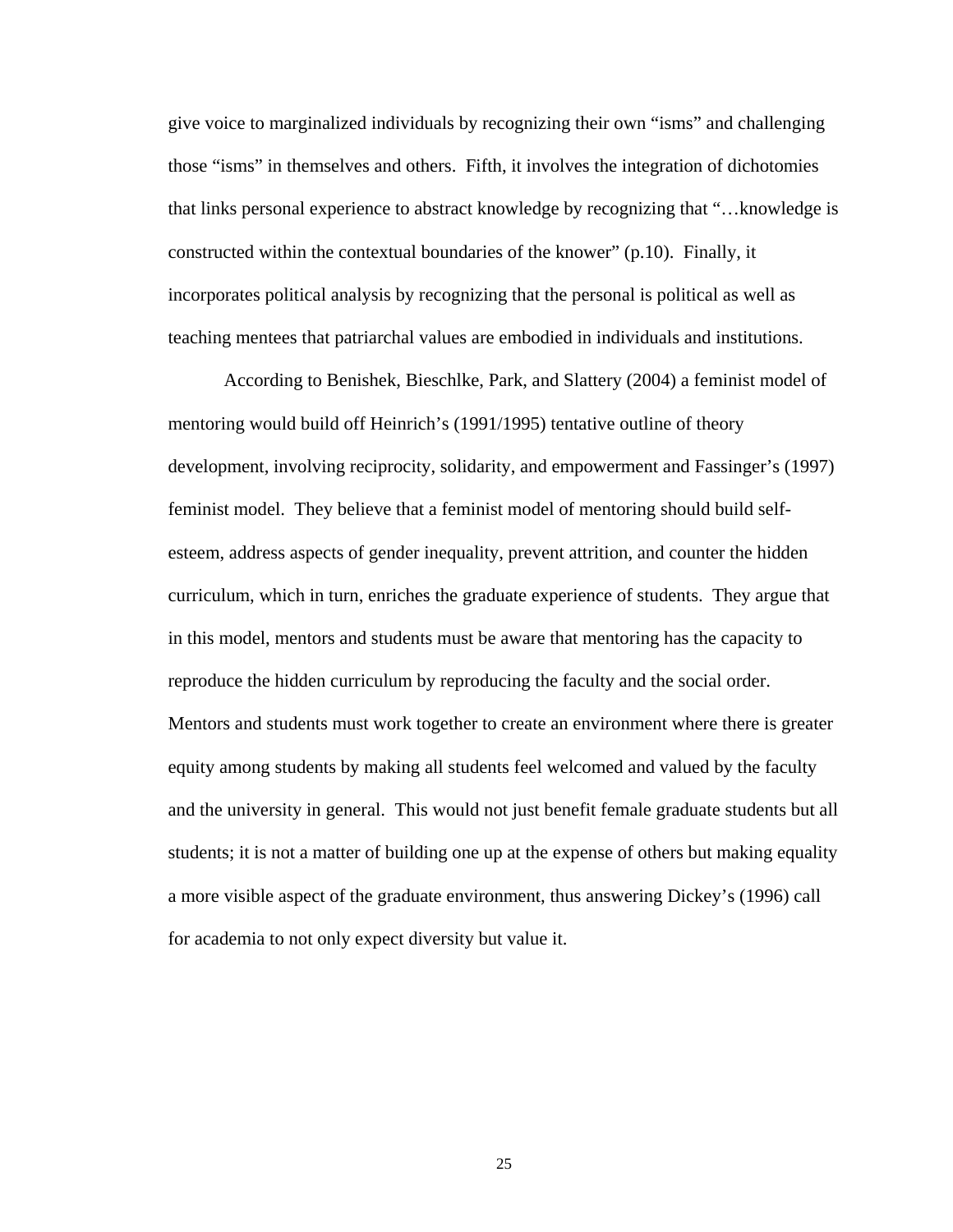#### **Table 2.2. Fassinger's Model of Feminist Mentoring**

| <b>Mentor</b>                     | <b>Mentoring Process</b>   | <b>Mentee</b>                  |
|-----------------------------------|----------------------------|--------------------------------|
| Emphasizes equality, mutuality    | Re-thinking of power       | *Learns to trust, respect self |
| Focuses on needs of mentee        |                            | *Feels competent               |
| Eschews hierarchies, shares power |                            |                                |
| *Gains colleague                  |                            |                                |
| Is congruent                      | Emphasis on relational     | <i>*</i> Gains support         |
| Shares all of self                |                            | *Develops networks             |
| Connects mentee to others         |                            | *Gains appreciation of         |
| Is open, honest                   |                            | <b>Balance</b>                 |
| *Gains support, friendship        |                            |                                |
| Involves mentee in joint projects | Valuing of collaboration   | *Gains direct experience       |
| <b>Networks</b>                   |                            | *Observes close model          |
| *Obtains task assistance          |                            | *Develops image of self as     |
| *Increases productivity           |                            | Professional                   |
| Gives voice to all                | Commitment to diversity    | *Gains voice                   |
| Focuses on marginalized           |                            | *Develops pride, self-respect  |
| <i>*Broadens own horizons</i>     |                            | *Learns to express needs       |
| *Increases sensitivity            |                            |                                |
| Teaches connection of             | Integration of dichotomies | *Develops self-congruence      |
| knowledge, personal experience    |                            | *Respects both knowledge,      |
| Values: thinking/feeling          |                            | Feelings                       |
| objective/subjective              |                            |                                |
| public/private                    |                            |                                |
| *Reinforces self-congruence       |                            |                                |
| Challenges status quo             | Incorporation of political | *Gains awareness               |
| Acknowledges politics of          | Analysis                   | *Is empowered to work toward   |
| education, science                |                            | Social change                  |
| Accepts conflict                  |                            |                                |

Source: Fassinger (1997)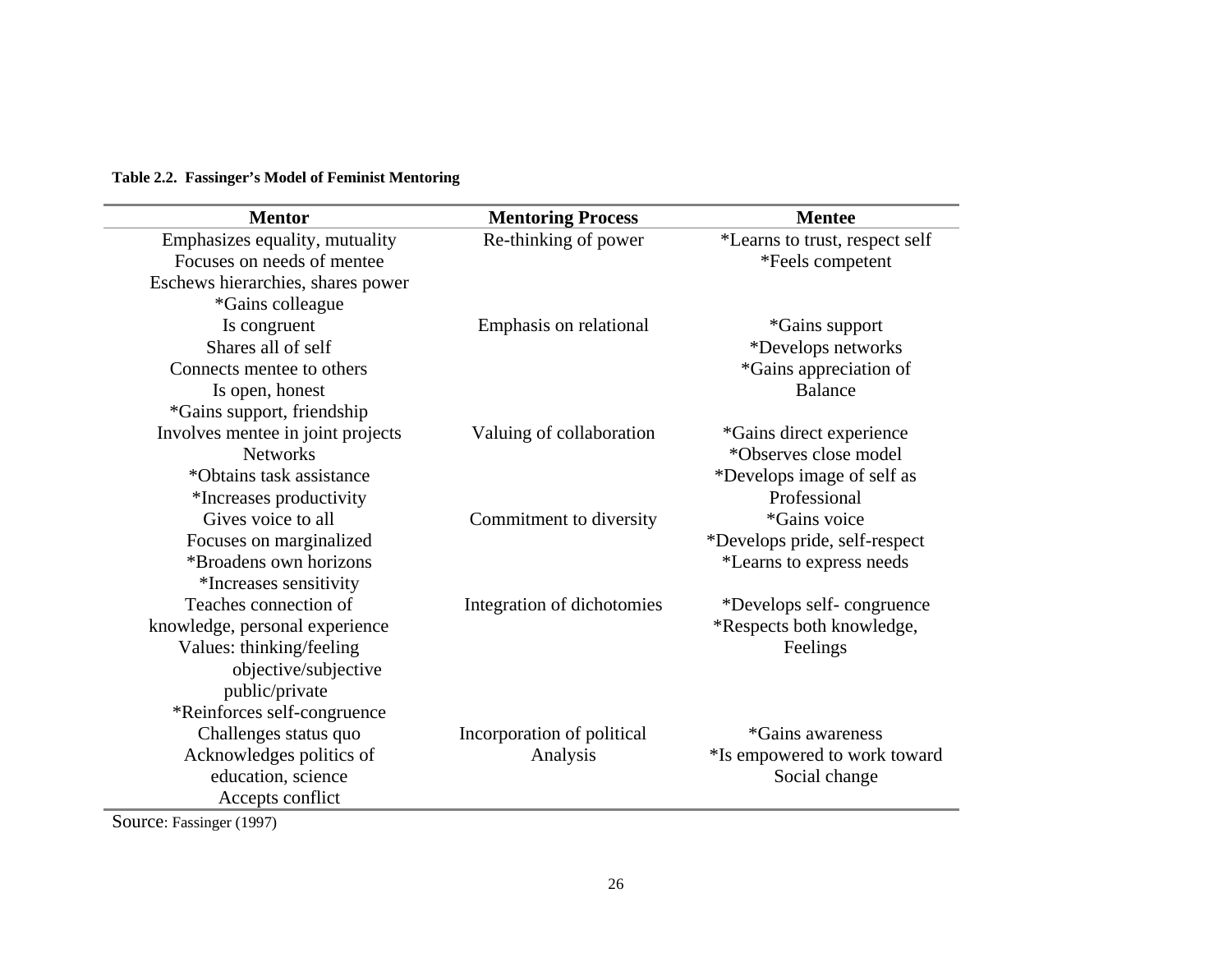The effects of mentoring have been recently discussed. Johnson and Huwe (2003) made a list of characteristics that mentored and unmentored students have. This is presented in Table 2.3. Interestingly, stereotypical traits of women (such as being needy, dependent, and emotional) can be found in the list of unmentored characteristics while stereotypical traits of men (such as high self-esteem and ambition) can be found in the list of mentored characteristics. This may lead faculty members to engage in mentoring relationships with men rather than women. It is clear that women in graduate programs are facing an interpersonal, departmental, and mentoring structure that is largely based in stereotypes and patriarchy that place unfair and ungrounded barriers in female graduate students' paths as they navigate this system.

|                                  | <b>Mentored</b>                                                                                                                                                                                                              | <b>Unmentored</b>                                                                                                                                                                                           |
|----------------------------------|------------------------------------------------------------------------------------------------------------------------------------------------------------------------------------------------------------------------------|-------------------------------------------------------------------------------------------------------------------------------------------------------------------------------------------------------------|
| <b>Emotional</b><br>stability    | These students have emotional<br>stability because they are self-<br>aware, have high self-esteem,<br>and are open to feedback.                                                                                              | These students are emotionally<br>unstable because perceived as<br>moody, dependent, aloof, and<br>needy.                                                                                                   |
| <b>Emotional</b><br>intelligence | These students are emotionally<br>intelligent because they are<br>good self-monitors. They are<br>sensitive to the mood of their<br>adviser and can adjust their<br>behavior to meet their<br>advisor/mentor's expectations. | These students lack emotional<br>intelligence because they have<br>inappropriate boundaries by<br>sharing too much personal<br>information with their advisor.                                              |
| <b>Commitment</b>                | These students demonstrate<br>commitment by being<br>conscientious, high achieving,<br>ambitious, and hardworking, as<br>well as rapidly completing<br>tasks.                                                                | These students demonstrate lack<br>of commitment to graduate<br>education by being<br>procrastinators and disorganized<br>causing their advisor to believe<br>that they are underachieving<br>academically. |

**Table 2.3. Characteristics of Graduate Students** 

Source: Johnson and Huwe, 2003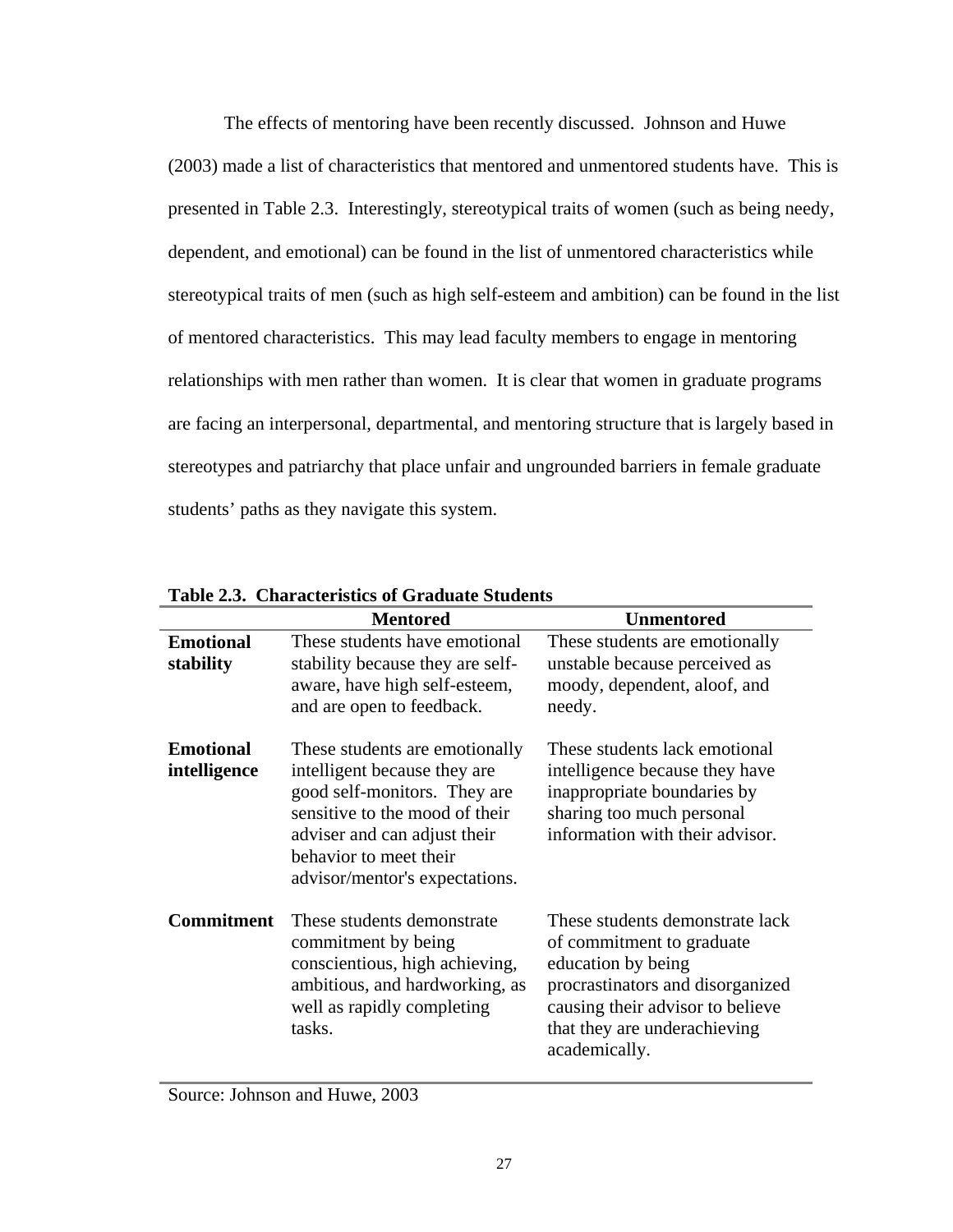Mentoring relationships that are gender-sensitive may be more beneficial to female graduate students – it is to the benefits of mentoring that we now turn.

#### **Mentoring Benefits for Women**

Women want advisers to act as mentors and are disappointed when they do not. Benkin, Beazley, and Jordan (2000) found that women are less satisfied with the faculty mentoring they receive than men. This can be detrimental to their success in the program because mentoring helps them make the transition to the doctoral program and creates the conditions for their success thereby making them more likely to finish their dissertation and receive their degree. By allowing women to learn the formal and informal structure of the institution (related to resources and support) as well as department policies, mentoring provides the support needed for them to get through the doctoral process.

Mentors offer many benefits to female students. According to LeCluyse and colleagues (1985), mentored female students are involved in more professional activities than non-mentored ones. Mentors help women develop professionally by providing knowledge, making recommendations, consulting, motivating, and encouraging them. Mentoring goes beyond simple advising because mentors respect students' ideas and are concerned about their professional welfar8e. They act as sponsors to students by facilitating their access to colleagues and engaging them in professional activities such as joint publications, writing proposals or grants, presenting conference papers, research projects, workshops, and networking opportunities that they may not have access to otherwise because of their gender (Bruce, 1995; Davidson & Foster-Johnson, 2001;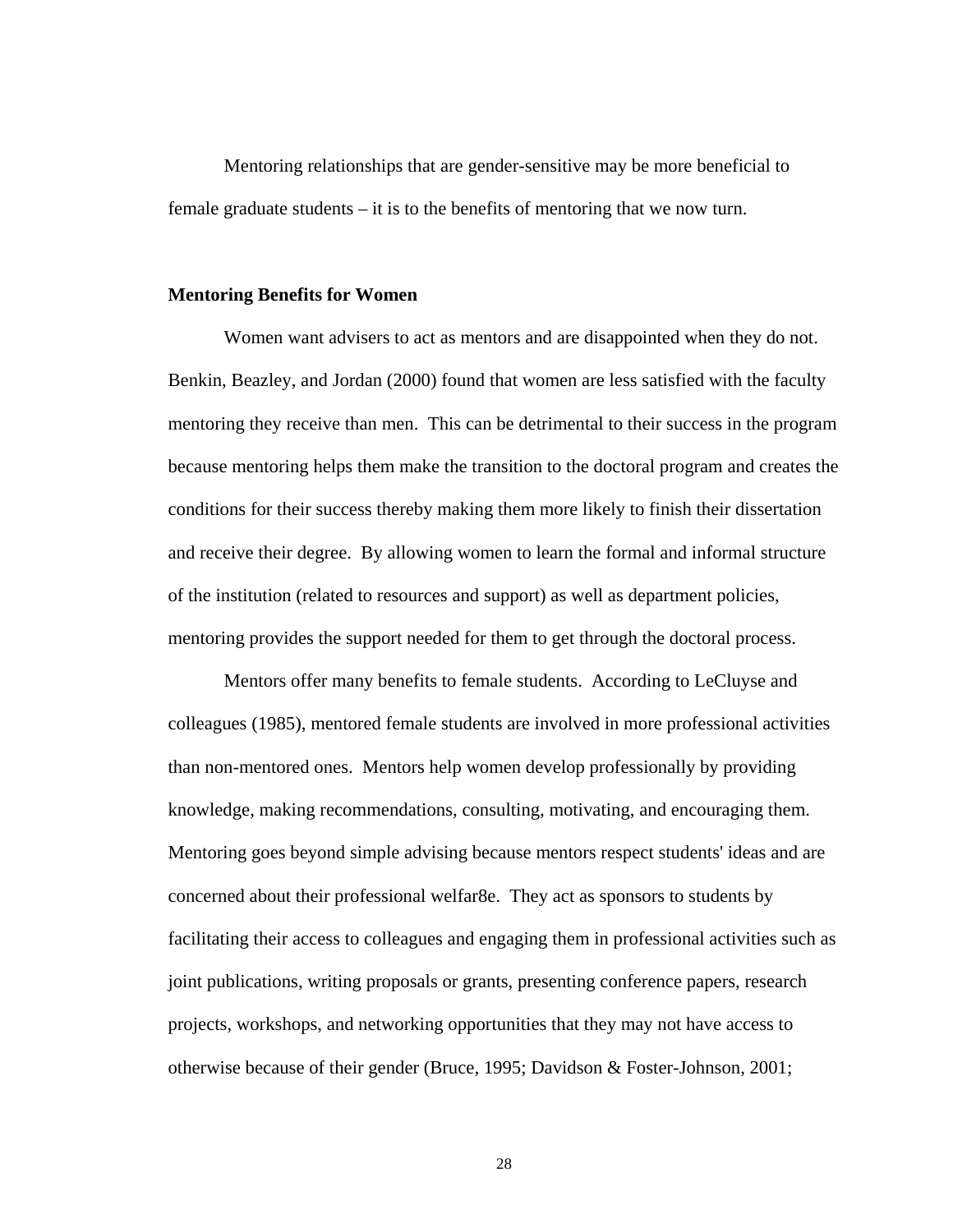Smith, 1995). Furthermore, mentors may provide opportunities for students to demonstrate their competence to others through teaching undergraduates. They help students develop new ideas and scholarly insights by encouraging innovative thinking that could lead to later career success. These relationships improve students' ability in professional work as well as increase their knowledge of structures in their profession, thus making it more likely that they will enter the field (Brown, Davis, & McClendon, 1999). As they develop a clear professional identity, learn technical aspects of the field, and define career goals because mentors demonstrate professional tasks and skills, mentored students can grow professionally.

Faculty mentors may nominate or promote their students within the program. They may do this by nominating them for awards/recognition for their research or by sponsoring/showcasing/promoting their work for publication or presentation at a conference (Johnson & Huwe, 2003). This provides added exposure and experience for women that may help them later in their career. Faculty may collaborate with students to help them gain experience and develop skills. Conners and Franklin (1999) state that mentors should offer research opportunities for female students that are based on the specific and lived experiences of women so that they can realize "the perceived uniqueness of female scholarship" (p.20).

Mentoring can increase production after graduation as well. The mentor and the student may become colleagues once the student has completed their doctoral degree by engaging in joint publications or presenting together at conferences (Schwiebert, 2000). Thus, others in the field become more aware of female scholarship as well as the particular student's scholarship. Furthermore, mentoring can help students get training or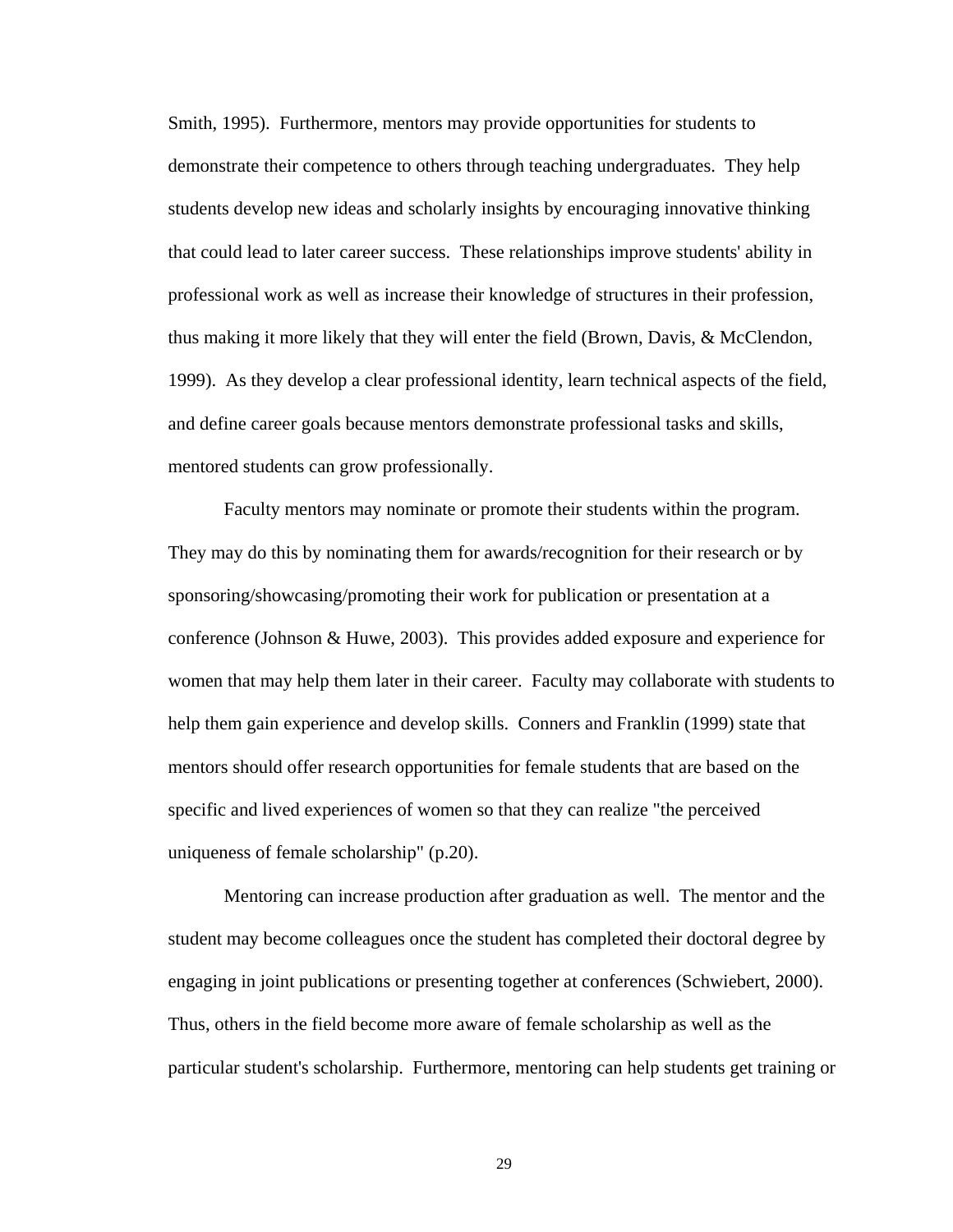internship opportunities. It can foster career promotion and mobility by providing more career opportunities earlier in their career than they would have had otherwise. These opportunities may be due to the reputation and status of their mentor in the field (Johnson & Huwe, 2003). Students may find jobs through referrals and open doors provided by their mentor as well as higher salaries. These opportunities may lead to greater career satisfaction. In short, mentored students have greater retention, development, confidence, satisfaction, job/career opportunities, and career advancement (Bruce, 1995). These benefits are especially advantageous for women because it helps them counter some of the disadvantages and discrimination they may face because they are female.

Mentoring also provides psychosocial support for women because they know that others believe in them (Tenenbaum, Crosby, & Gliner, 2001). It helps women counter "imposter syndrome," the feeling that they do not belong in a doctoral program, because the mentor has confidence in their ability to succeed. Women with mentors have higher levels of self-awareness, confidence, self-esteem, self-respect, and assertiveness, leading them to have higher expectations for themselves (Bruce, 1995). Women receive these benefits because mentors tend to protect them from hostility and criticism from faculty, especially male faculty members (Bruce, 1995; Johnson & Huwe, 2003).

Mentors may serve as role models for women by showing them how to shape their lives into what they want it to be instead of what faculty members think it should be (Brown, Davis, & McClendon, 1999). Thus, mentors help them find their niche. Mentors help model how students can balance work and family roles successfully by discussing their own experiences. This is critical for women because they may feel unable to manage work and family roles while they are in school. This may be especially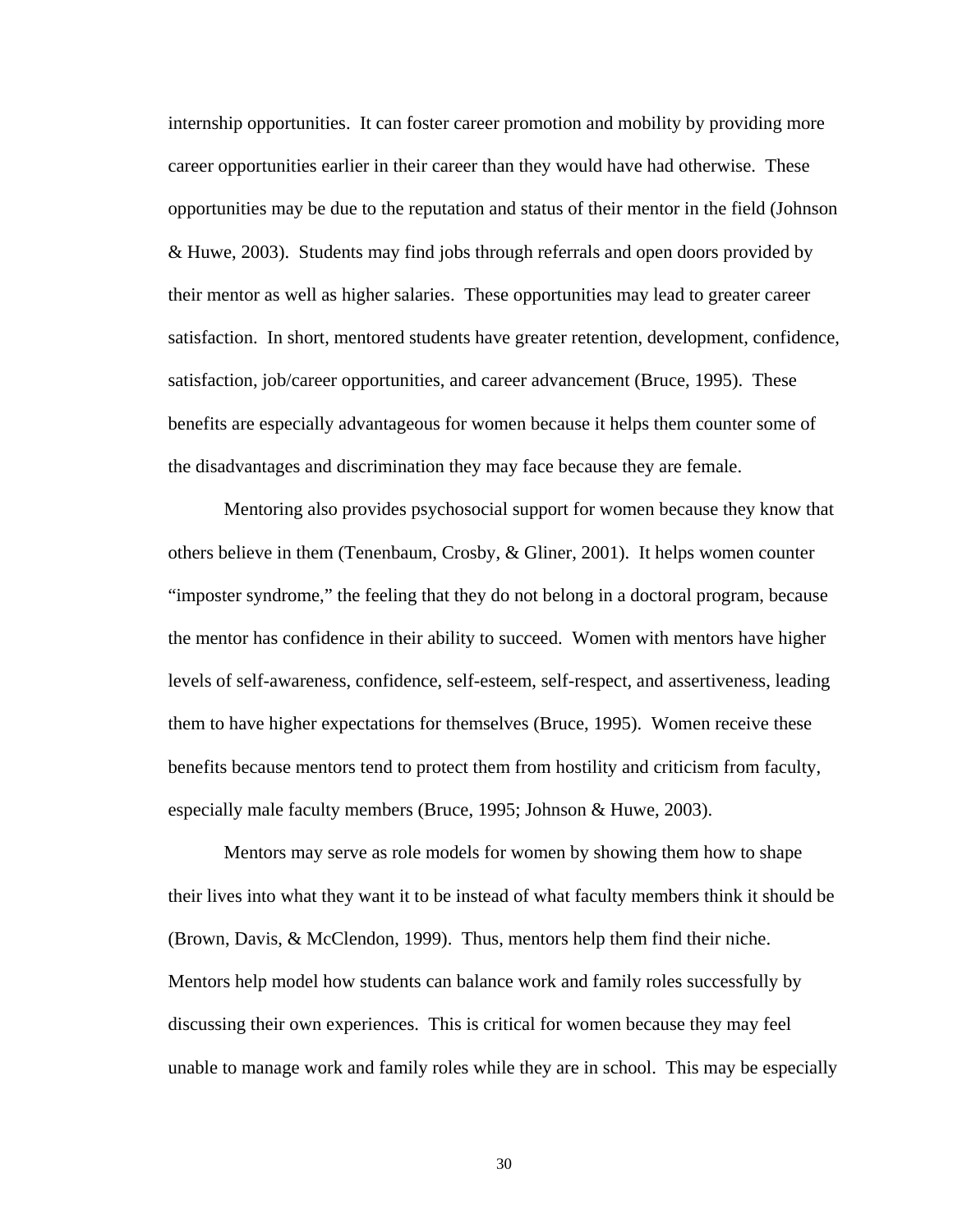true for women who are married and/or have children because they may feel guilty about taking time away from these relationships. The benefits of mentoring are broad and strong, especially for women. Benefits like these flow from a wide variety of mentormentee structures, ideologies, and composition; however, some provide more benefits than others do. The following sections examine the different types of mentoring relationships.

#### **Mentoring Relationships**

### *Female to Female Mentoring*

Female doctoral students may seek female mentors but may have trouble finding them due to the lack of female faculty members. Female faculty provide support that female students need to progress through doctoral programs. According to Neumark and Gardecki (1998), relationships with female faculty reduce the time to degree completion and increase the probability that female students will finish graduate school. Similarly, Herzig (2004) found that female faculty provide moral support and motivation for female students. In addition, they provide access to informal structures that women may not otherwise know about.

Relationships with female mentors are characterized by mutual empowerment, empathy, reciprocity, role flexibility, acceptance, and caring that allows female students to develop a professional identity (Heinrich, 1995; Johnson & Huwe, 2003). Female mentors use a collegial sharing of power to create warm, professional relationships that tend to be informal. These relationships have higher quality interactions where mentors show concern for student welfare (Schroeder & Mynatt, 1993).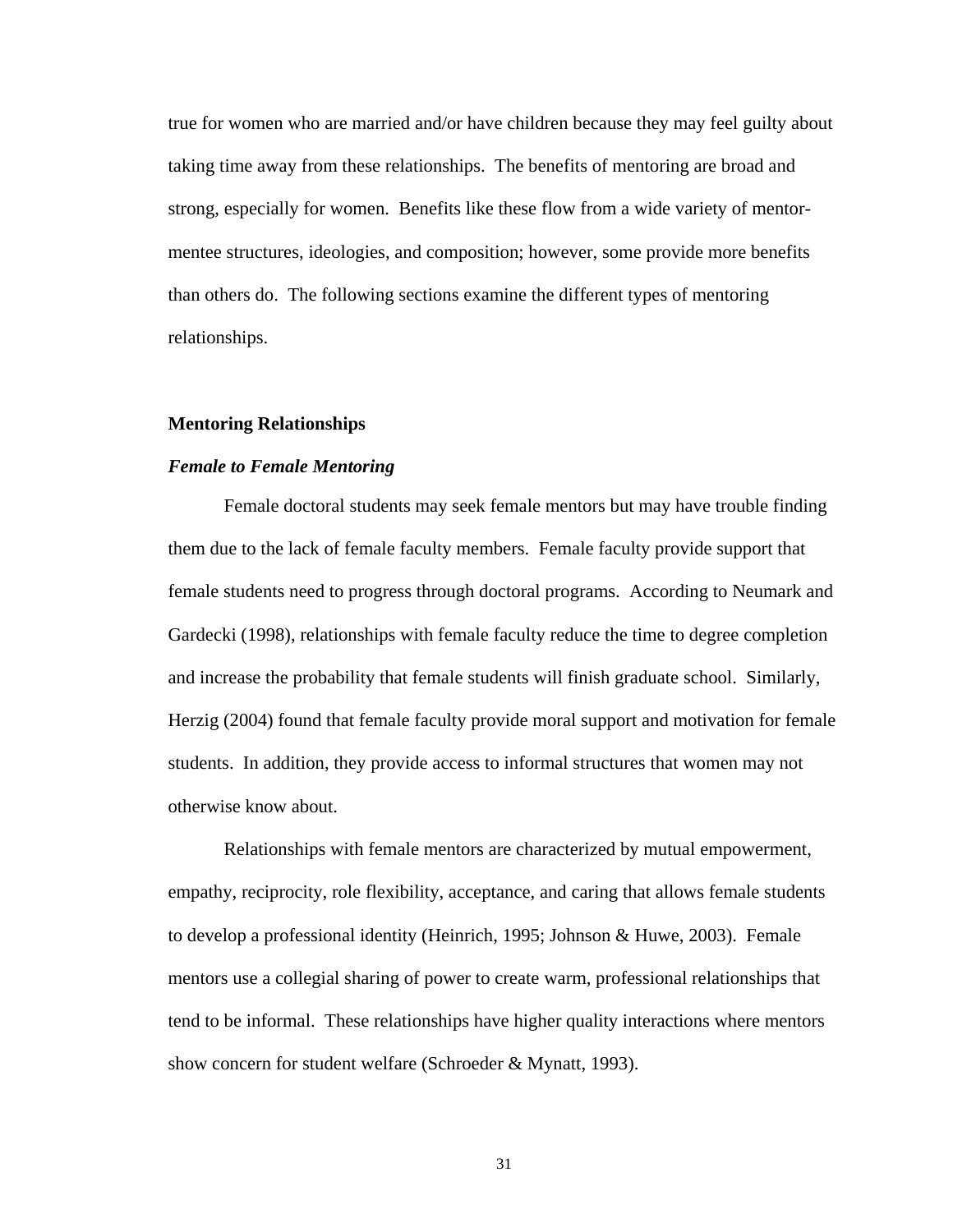Women may want female mentors because of their gender role socialization. There may be a mismatch in teaching or learning styles with male mentors. Female mentoring relationships provide the full benefit of role modeling. Gilbert and colleagues (cited in Schroeder & Mynatt, 1993) found that female graduate students who identified female professors as role models viewed themselves as more confident, career oriented, and instrumental than students who did not (p.556). Women may perceive that female mentors can understand them better and serve as role models so they can learn how to balance work and family roles. Minority women may benefit from female professors of the same ethnicity who can understand their experience and empathize with them. However, there are few such professors in graduate departments.

 Power can be a critical problem in female advising/mentoring relationships. An overview of the use of power is presented in Table 2.4. Students and advisers both have personal power but only advisers have legitimate power due to their status in the department. Heinrich (1995) examined power in advising relationships and found that students referred to advisers as mentors only when they shared power as colleagues and negotiated conflict openly and directly. Mentors were gender sensitive, balancing task and interpersonal dimensions of the relationship. They protected students by using their power to benefit them as well as negotiated with others to help students get through the doctoral experience. Interestingly, female mentors were never referred to as "idealized mothers" by their female students although some male mentors were referred to as "idealized fathers" (Heinrich, 1995). One possible explanation of this is that female faculty may want to avoid disapproval of male faculty by choosing not to engage in stereotypical female behavior such as mothering.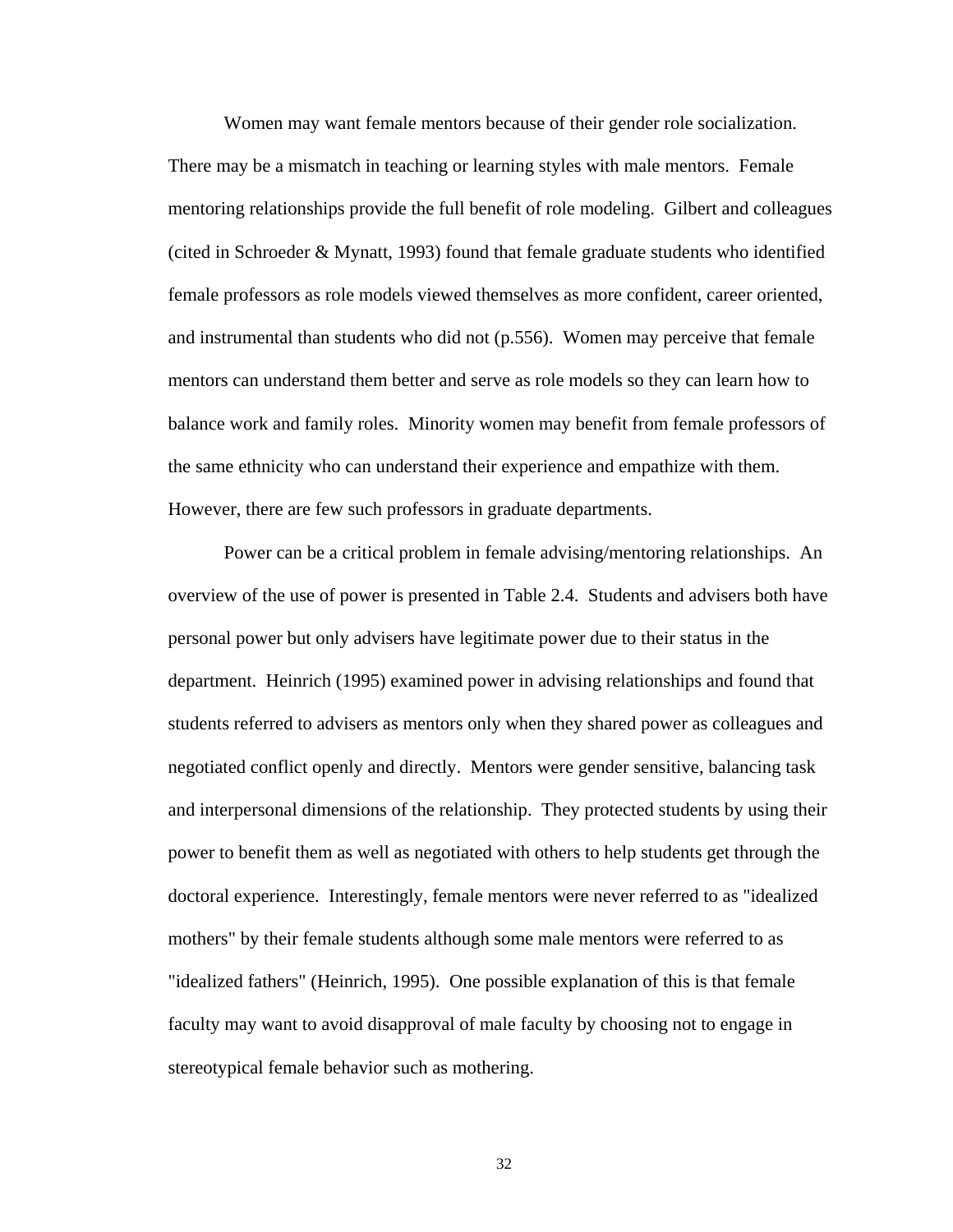According to Heinrich (1995), students are involved in "power disowned" relationships when advisers focused on the interpersonal dimension of the relationship while ignoring the task dimension to avoid conflict. Female students were often upset and disappointed when advisers were ineffective and silent when they needed help. Women did not feel comfortable confronting these advisers because they felt betrayed by their silence. Instead, they justified the adviser's behavior and tried to compensate for poor advising by working harder themselves.

| <b>Power</b> | <b>Mentoring vs.</b><br><b>Nonmentoring</b> | <b>Advisory Team</b><br><b>Typology</b> | <b>Task/Interpersonal</b><br><b>Balance</b> | <b>Style of</b><br><b>Conflict</b><br><b>Resolution</b> |
|--------------|---------------------------------------------|-----------------------------------------|---------------------------------------------|---------------------------------------------------------|
| With         | Mentoring                                   | Professional<br>Friend/Colleague        | <b>Balanced</b>                             | Negotiation                                             |
| Over         | Nonmentoring                                | Iron Maiden/<br>Handmaiden              | <b>Task Oriented</b>                        | Direct<br>Confrontation                                 |
| Disowned     | Nonmentoring                                | Negative<br>Mother/<br>Good Daughter    | Interpersonal                               | Avoidance                                               |
|              |                                             |                                         | Interpersonal                               | Avoidance                                               |
|              |                                             | Inadequate/                             |                                             |                                                         |
|              |                                             | Overadequate                            |                                             |                                                         |

**Table 2.4. Types of Female to Female Mentoring Relationships** 

Source: Heinrich, 1995, p.451

Heinrich (1995) also explored "power over" relationships where mentors used their power against students. These relationships were task oriented and hierarchical with aggressive and confident advisers who were insensitive to students. However, these advisers did defend advisees against male professors and bureaucracies. Female faculty may adopt this attitude if they are using a male model of education (Frestedt, 1995). Such a model places serious burdens on female faculty – therefore, while female students may expect support from female faculty, they may not receive it due to stress and pressures felt by female faculty.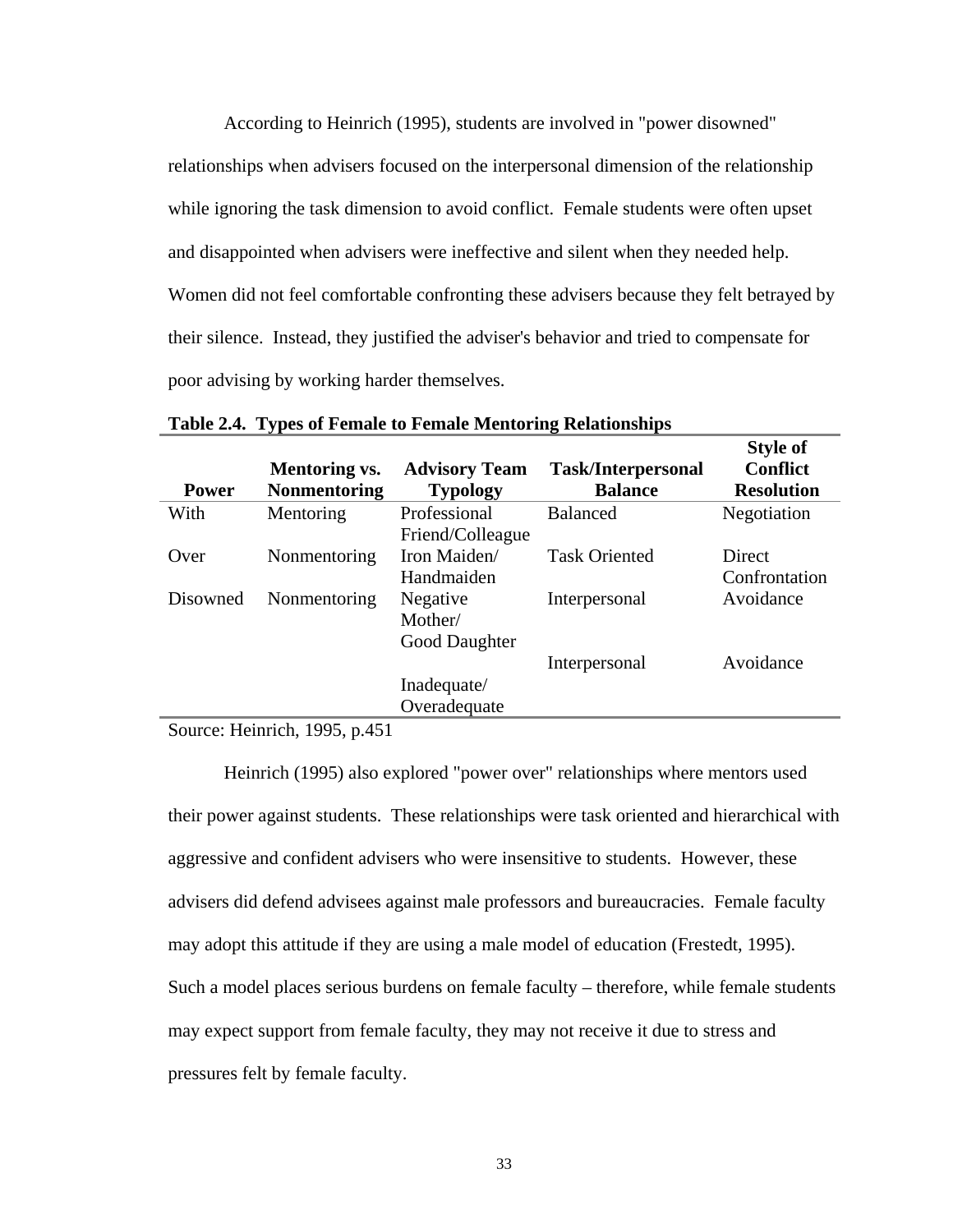## *Male to Female Mentoring*

Female students benefit from male mentors because male advisers may have access to a male structure of resources that female advisers do not. Women may be more likely to choose male professors as advisers because they have higher ranks, more power, greater influence, more powerful leadership positions, and are likely to have broader, stronger connections than female advisers (Heinrich, 1995; Johnson & Huwe, 2003).

| Cross-Gender           |                      |                  | <b>Advisory Approach</b> |
|------------------------|----------------------|------------------|--------------------------|
| Advisor/Advisee        | Interpersonal/Task   | Advisory Use of  | to Sexual Attraction     |
| $Roles*$               | <b>Balance</b>       | Power            |                          |
| Father (A)-Daughter    | <b>Balanced</b>      | For advisee      | Not an issue             |
| Guru (M)-Harem         | <b>Task Oriented</b> | For advisor      | Knowledge as             |
|                        |                      |                  | aphrodisiac              |
| Casanova $(M)$ -Sex    | <b>Task Oriented</b> | For advisor      | Knowledge as             |
| Object                 |                      |                  | aphrodisiac              |
| Intellectualized (M)-  | <b>Task Oriented</b> | For advisor      | Repressed, emerges       |
| Object                 |                      |                  | as a series of sexist    |
|                        |                      |                  | putdowns                 |
| Colleague $(A)$ -      | <b>Balanced</b>      | For advisee      | Transformed to           |
| Colleague              |                      |                  | caring                   |
| Inadequate $(F)$ -     | Neither              | Gives to advisee | Not an issue             |
| <b>Overly Adequate</b> |                      |                  |                          |

**Table 2.5. Types of Male to Female Mentoring Relationships** 

Source: Heinrich, 1991, p.523.

 $*$  M= masculine approach to advisement, F= feminine approach to advisement, and A= androgynous approach to advisement.

Male advisers have several different advising approaches. An overview of these approaches is presented in Table 2.5. They may use a masculine approach where they tend to be very intellectual and distant from female advisees. A different use of the same approach occurs when male advisers treat female students as sex objects through sexual advances and innuendo. This type of adviser may have a cult following of female students who compete for his attention though few, if any, receive it (Heinrich, 1991).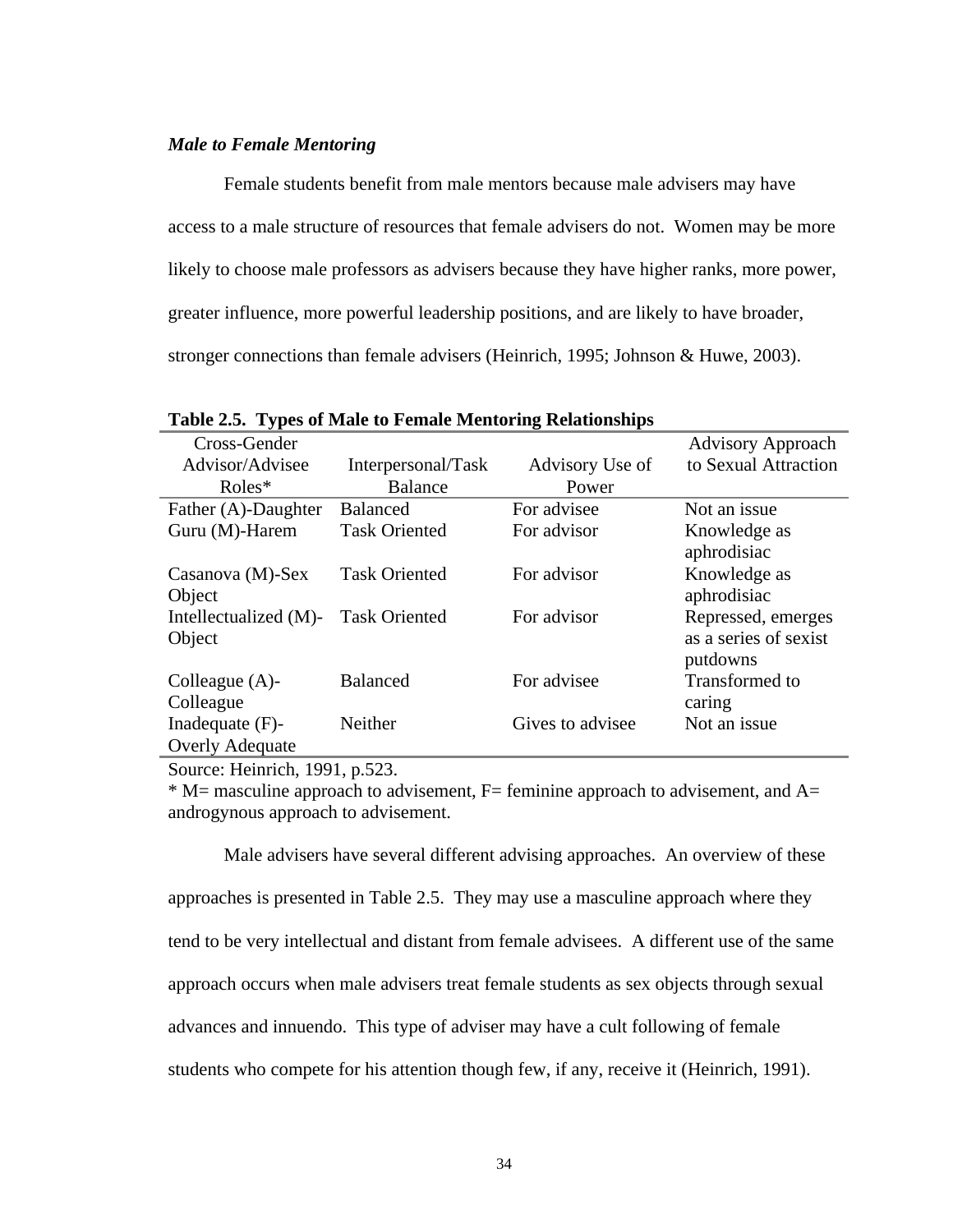Male advisers may have a feminine approach whereby the student has to take care of the adviser and try to get through the program on their own because the adviser is unable to guide them through the process (Heinrich, 1991).

Research from female students suggests that behavior distinguishes mentors. Women claimed that male advisers with an androgynous approach were mentors because they were gender sensitive, balanced interpersonal and task dimensions, and used their power to benefit students (Heinrich, 1991). Androgynous male mentors treated women as human beings because they did not reflect traditional gender roles and provided personal/professional affirmation. Female students had a collegial relationship with these mentors because they shared power, friendship, and mutual respect. These professional relationships often continued after graduation. Some male mentors with this approach treated female students as daughters by having caring, warm, benevolent, and protective relationships (Heinrich, 1991). Furthermore, these mentors allowed female students to be independent and own their own power.

Cross gender advising can have several problems. These relationships are often noticed and remarked upon as intimate relationships by other students and faculty members. Bowman and Hatley (1995) claim that women may be more likely to perceive unethical behavior and sexual harassment in these relationships. Hence, men may not want to mentor women because they fear female students' reaction to constructive feedback. Intimacy and sexual concerns may lead to infrequent meetings and therefore a less productive relationship (Schwiebert, 2000).

Male advisers may have traditional gender role attitudes that can be detrimental to the relationship as well. They may believe that women cannot succeed in doctoral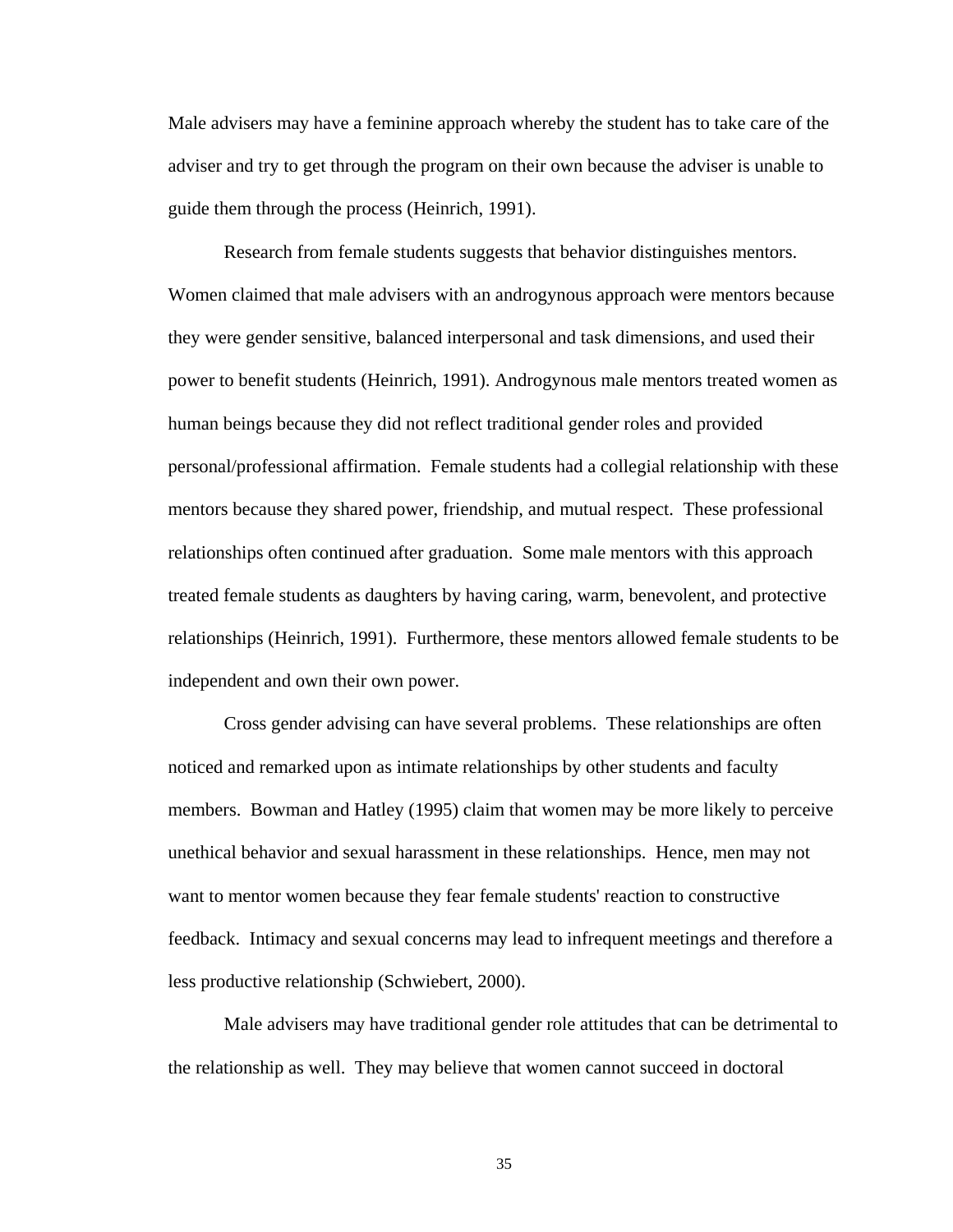programs causing them to be inadequate or unhelpful advisers for female students. This, in turn, may cause male advisers to provide less psychosocial help by being emotionally distant from female advisees (Heinrich, 1991; Tenenbaum, Crosby, & Gliner, 2001). Therefore, female students may not be able to grow professional and personally. Furthermore, men may not be good role models because female students may not be able to identify with them due to different experiences.

## *Feminist Mentoring Relationships*

Feminist mentoring relationships call for mentors to be able to understand the complexities of gendered identities and locations, acknowledge the inextricable, gendered links between personal issues and choices and political realities, and strive for relationships characterized by equality, respect, and shared power (Fassinger & Hensler-McGinnis, 2005). Feminist mentoring relationships challenge the assumption that education, science, work, and relationships are value-free, try to eliminate oppression, use science for social change, and identify the importance of context in life and institutions (Fassinger & Hensler-McGinnis, 2005). Furthermore, multicultural feminist relationships value diversity, flexibility, and tolerance for ambiguity. Thus, feminist mentoring, multicultural feminist mentoring in particular, may be a healthy model for developing an organizational culture of mentoring because it assumes that mentoring relationships and processes are transparent and open to examination. This model values individuals and changes the power dynamic in mentoring relationships due to its emphasis on shared power/empowerment, making it less likely that mentees will be dominated by their mentors. Feminist mentors assume that both mentors and mentees have something to teach to and learn from one another.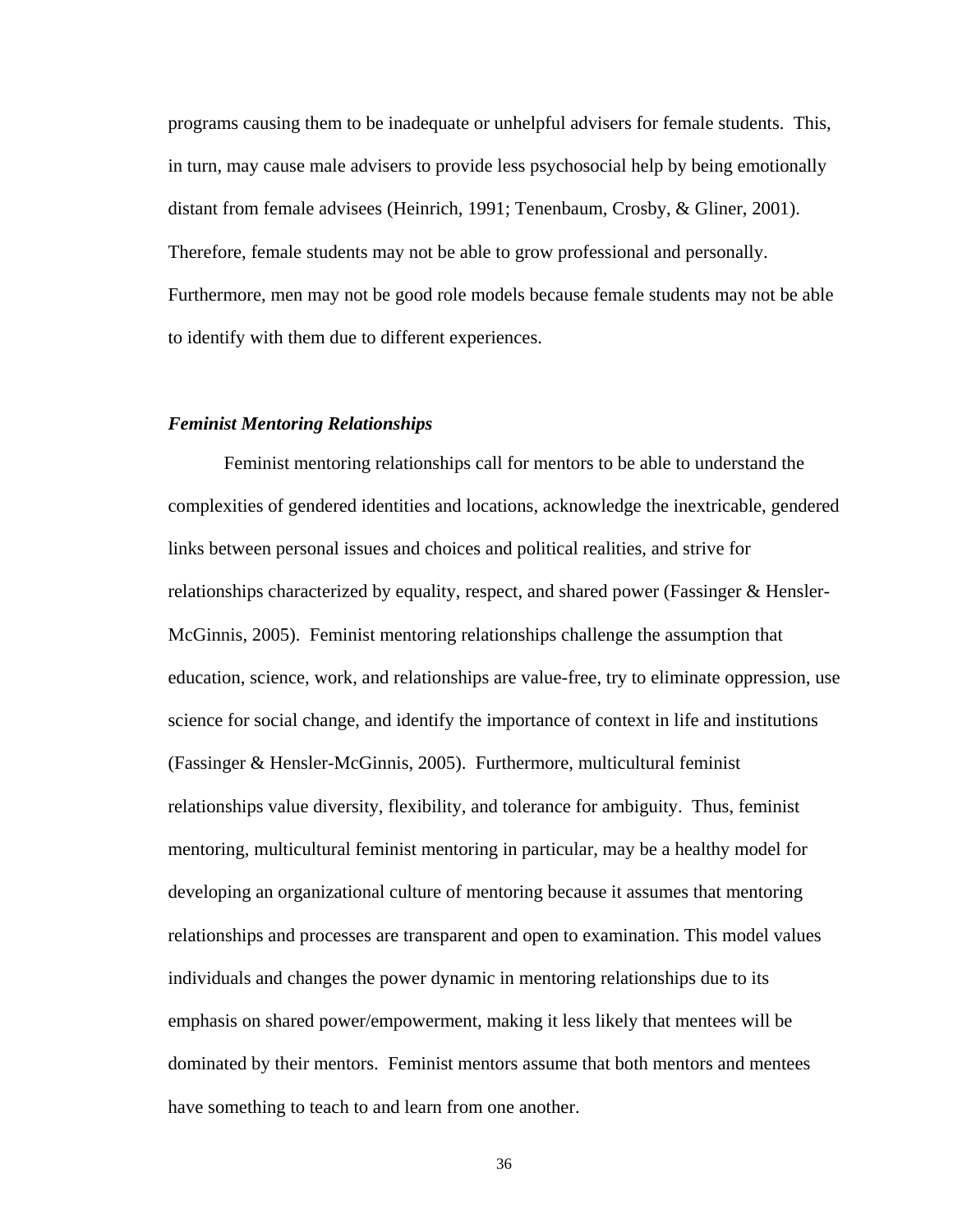Feminist mentoring relationships benefit mentors in that they provide colleagues/friends, task assistance, increased productivity, re-empowerment of self, enhanced professional recognition, and challenge the patriarchal status quo. These relationships benefit mentees because they increase mentee competency and self-respect, provide support, experience, professional development, and role modeling, involve networking, and empower mentees to fight for social justice.

Although, feminist mentoring may be beneficial for both parties involved, these relationships have problems as well. Feminist mentors may be disappointed if their expectations are not met and if anticipated mentoring outcomes are not achieved because they are so invested in the mentoring relationship. Mentors face a psychological burden because they often mentor marginalized individuals that need additional support. Furthermore, since feminist mentors tend to be female faculty, they often have additional work in the department (such as having a high courseload, serving on multiple committees, etc,) and may be assigned more mentees than that they have time to adequately mentor which in turn, may lead them to depend on students to help them meet their personal and/or professional needs. Feminist mentors often must face the challenge of creating the rules of the mentoring relationship for themselves because there is no established model for them to follow as there is in non-feminist mentoring. However, feminist mentors may be more likely to engage in peer mentoring with other faculty as well as develop relationships with colleagues.

Mentees face several issues in feminist mentoring relationships as well. They may have difficulty finding mentors, making themselves appeal to mentors, assess if a particular mentoring relationship will meet their needs, living up to the norms and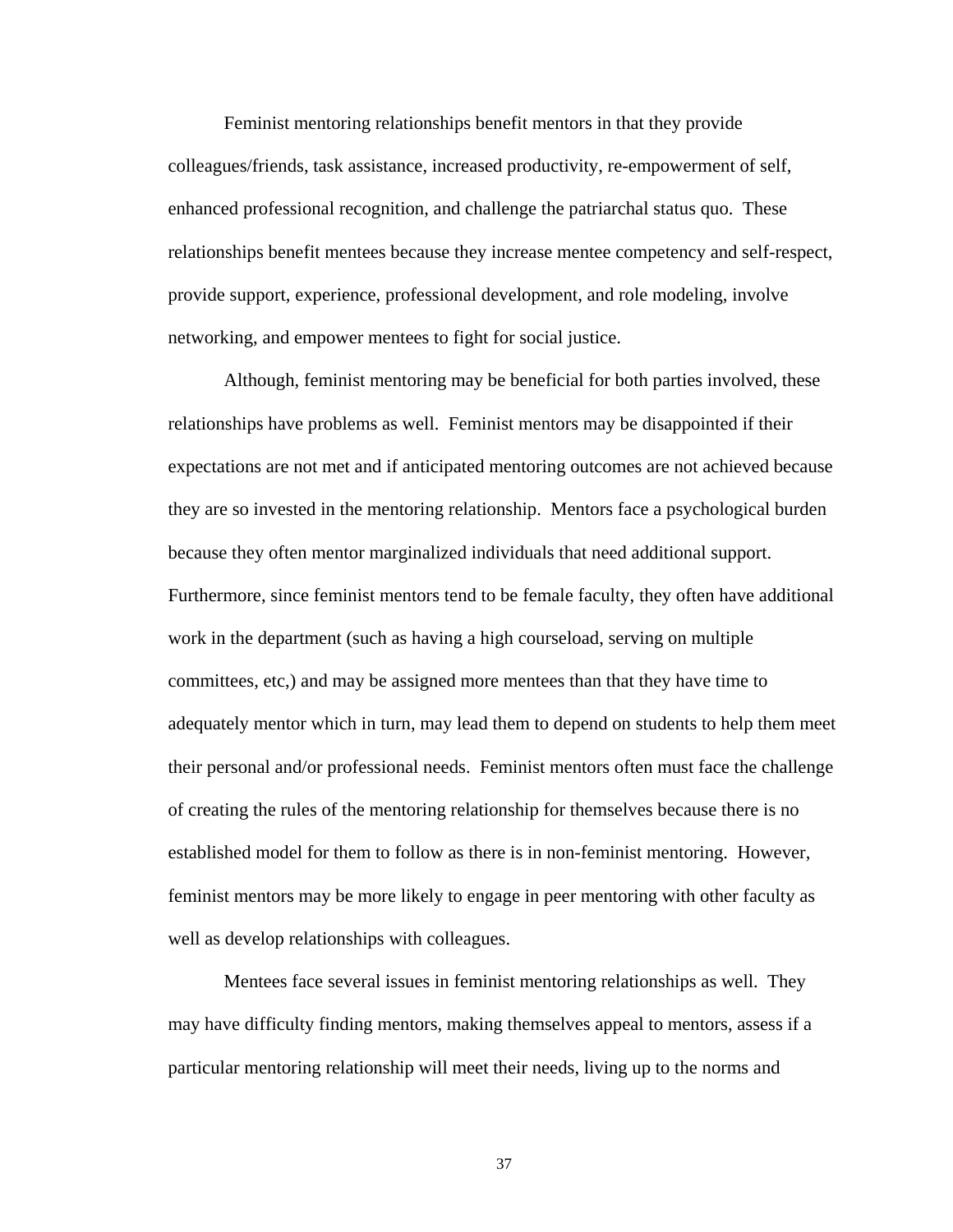expectations of mentors, and leaving mentoring relationships that are ineffective (Fassinger & Hensler-McGinnis, 2005). Feminist mentoring may be confusing for nonfeminist students because they do not know what to expect and what their role is in the relationship since traditional models depend on a power differential between the two parties wherein the mentor uses their power to help the student while feminist mentoring has more fluid boundaries between mentors and mentees. Hence, mentees may be unfamiliar with the concept of shared power in feminist mentoring relationships. Shared power exists when the mentor relies on the relationship instead of their external power and status to help the mentee. This is largely due to the fact that the dynamics of the relationship establish the rules of the relationship. Mentees may not have much to offer in terms of reciprocity at the beginning of the relationship because they lack experience with feminist mentoring. Furthermore, they may not to tell their mentor that previously shared goals have changed for them.

Successful feminist mentoring relationships require honesty and clear communication (perhaps in the form of contracts) with mentors taking onto account their personal and professional resources when accepting mentees, readjusting their demands/expectations over time, and not relying on mentees to help them with their own professional commitments. Thus, a feminist mentor "…is attempting to build with feminist tools an edifice that will survive the demands of patriarchy" (Fassinger  $\&$ Hensler-McGinnis, 2005, p.20). In feminist mentoring relationships, the student's success and/or failure is the mentor's success and/or failure.

The previous literature review has provided an overview of how departmental organization, namely department culture shapes the experiences of female students in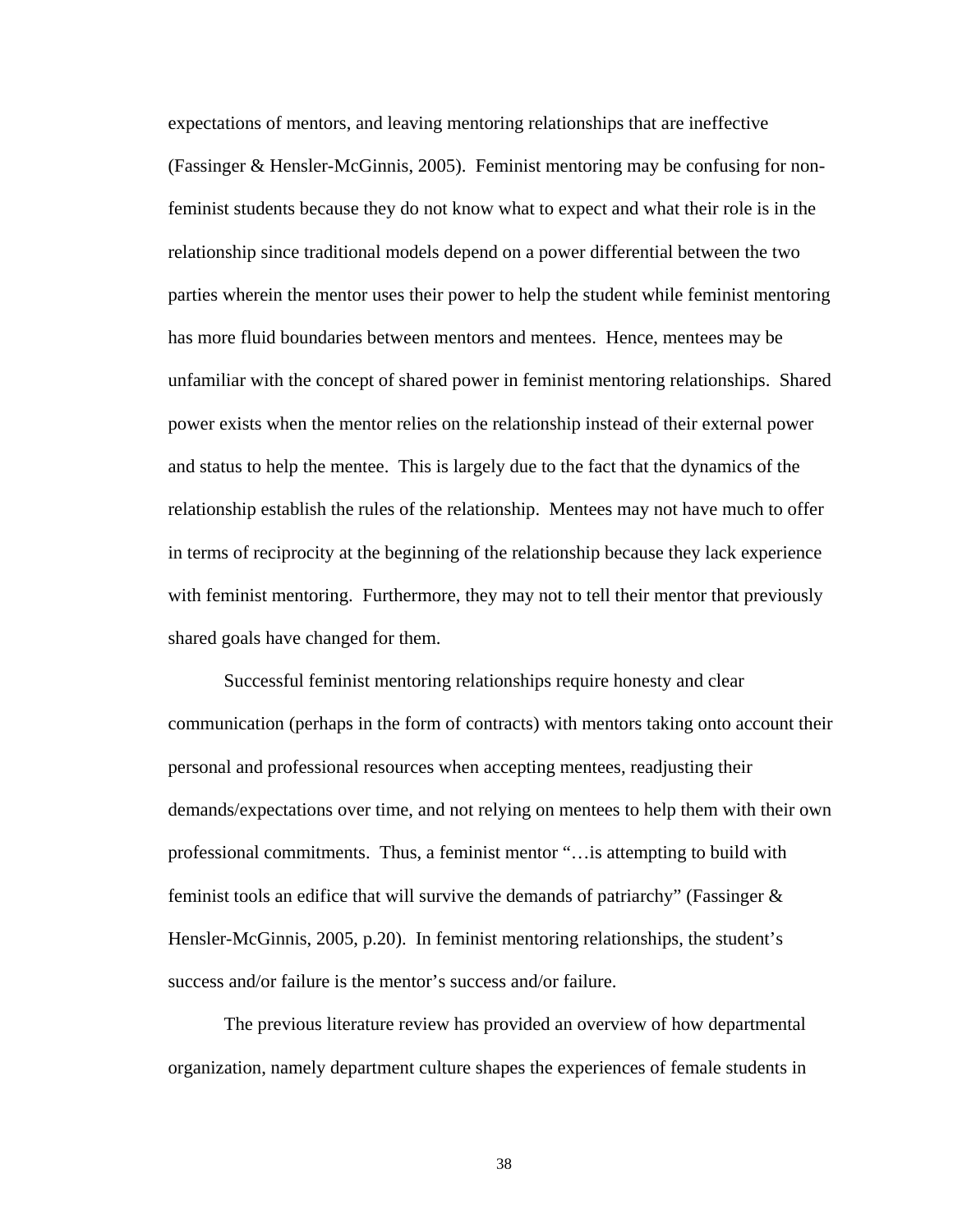terms of gender inequality and attrition, examined the different ways mentoring has been defined, discussed how mentoring can be beneficial for female students because it addresses gender inequality, and explored the different types of mentoring relationships female students participate in.

There are two primary gaps in the existing literature/research on mentoring. First, it does not explore why some departments support mentoring, informally through "mentoring-friendliness" and formally through mentoring structures while others do not. Second, it does not examine how structural variables and the presence of gender/feminist scholarship influences departmental support. The research on mentoring explores either dyadic mentoring relationships (i.e. individuals) or at the lack of mentoring in departments. In sum, the literature has informed our knowledge of what constitutes "mentoring-friendliness" and demonstrated that there is a need at the department-level for formal mentoring structures. The literature has demonstrated that mentoring is something that departments should not just be thinking about doing but implementing and encouraging

This thesis will examine the way mentoring occurs within the context of departments, namely the level of "mentoring-friendliness" in departments as well as the way formal departmental structures facilitate and constrain opportunities for faculty to engage in mentoring relationships with graduate students. It is an attempt to clarify why certain departments are more likely to support mentoring than others are by examining department-level and gender-related characteristics.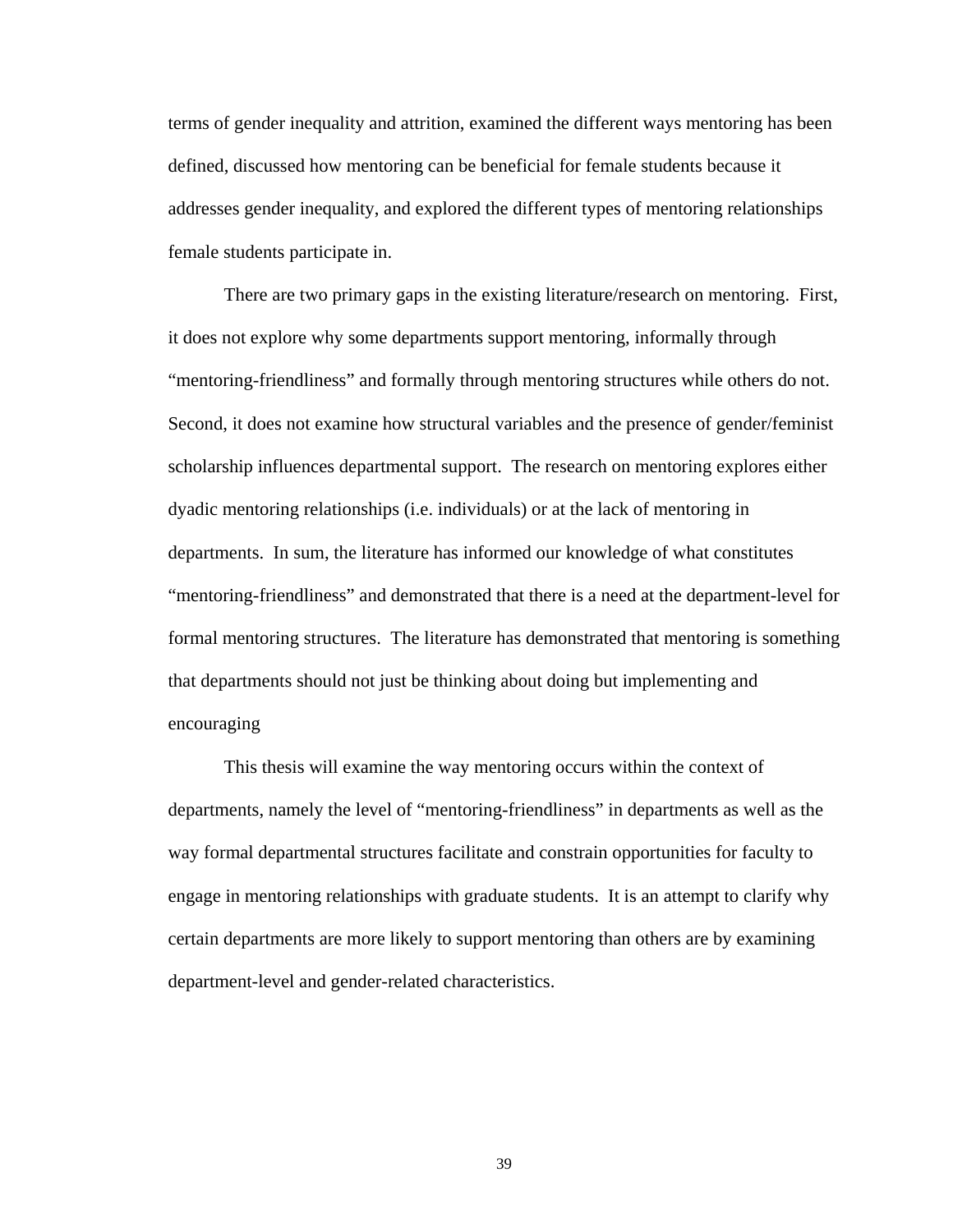### **Chapter 3**

### **Research Methodology**

### **Introduction**

This chapter will do the following things. First, it will provide a conceptual model that explores how structural characteristics are related to mentoring. Second, it will describe the research methodology used in the study, namely how departments were recruited and data collected. Third, it will provide an operational definition for mentoring. Fourth, it will operationalize department-level and gender-related characteristics as well as state their expected relationships to mentoring. Finally, it will discuss the analytic techniques used in the study.

# **Conceptual Model**

The conceptual model explores how the characteristics of departments are related to mentoring in these departments (see Figure 3.1 for an overview of the model). This model includes two types of characteristics. Department-level characteristics include variables that are related to department size, age, policies, and the degree progress of students. *I expect that department-level characteristics will be related to mentoring*. Gender-related characteristics include variables that explore the gender composition and the presence of gender/feminist scholarship in departments. *I expect that gender-related characteristics will be related to mentoring.* 

Department-level and gender-related characteristics may be related to mentoring because they influence the department's (particularly the faculty's) ability to adequately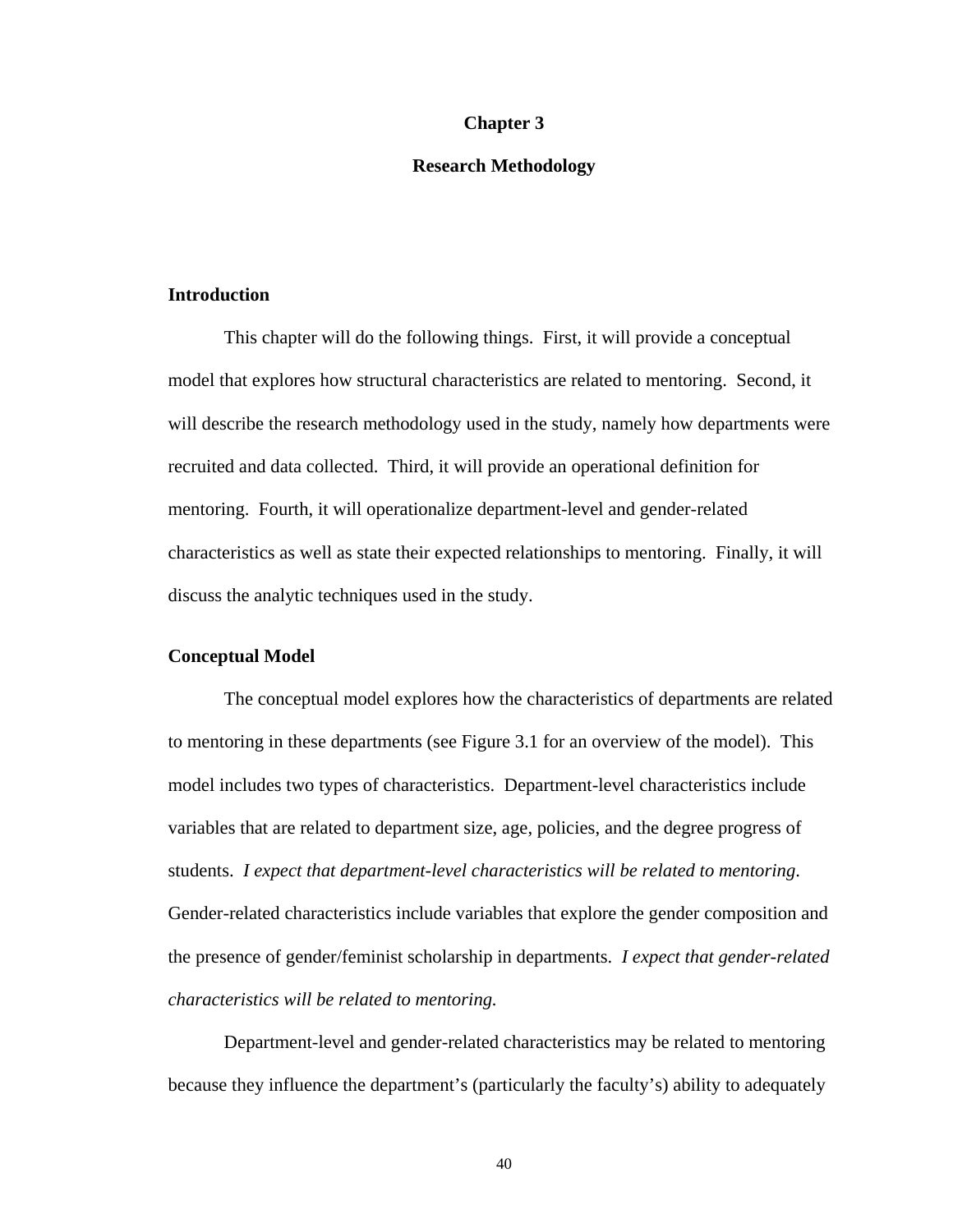mentor students. First, they influence whether the department has resources to mentor students in terms of faculty and time. Second, these characteristics include the values, attitudes, and behaviors that faculty possess. Third, they influence who determines departmental policies and processes.

In essence, these characteristics shape the climate of the department. Department climate is subjective to some extent in that the individuals who are part of the department bring their personal lives to work. They bring all of their perceptions, attitudes, and experiences (in this case gender and feminist beliefs) with them to the department, which in turn, shapes their attitudes towards the purpose of graduate education and facultystudent relationships. Thus, one cannot study mentoring in a department without including measures that consider characteristics of department members.

## **Methodology**

l

The purpose of this thesis research study is to investigate the effect of departmentlevel and gender-related characteristics on "mentoring-friendliness" in graduate departments of sociology<sup>2</sup>. It explores if departments formally support mentoring through written policies or if they facilitate mentoring by establishing "…expectations, training, structures, and supports for mentoring…while allowing mentors and mentees to select one another" (Fassinger & Hensler-McGinnis, 2005, p.6).

 $2^{2}$  I chose to focus on departments of sociology because existing research typically examines mentoring across a range of disciplines. This makes it difficult to determine how findings relate to each discipline studied. For example, a survey of students in education and the social sciences may reveal that these departments lack mentoring structures. However, it is difficult to understand if this means that these departments lack mentoring structures overall or that certain departments lack these structures more than others.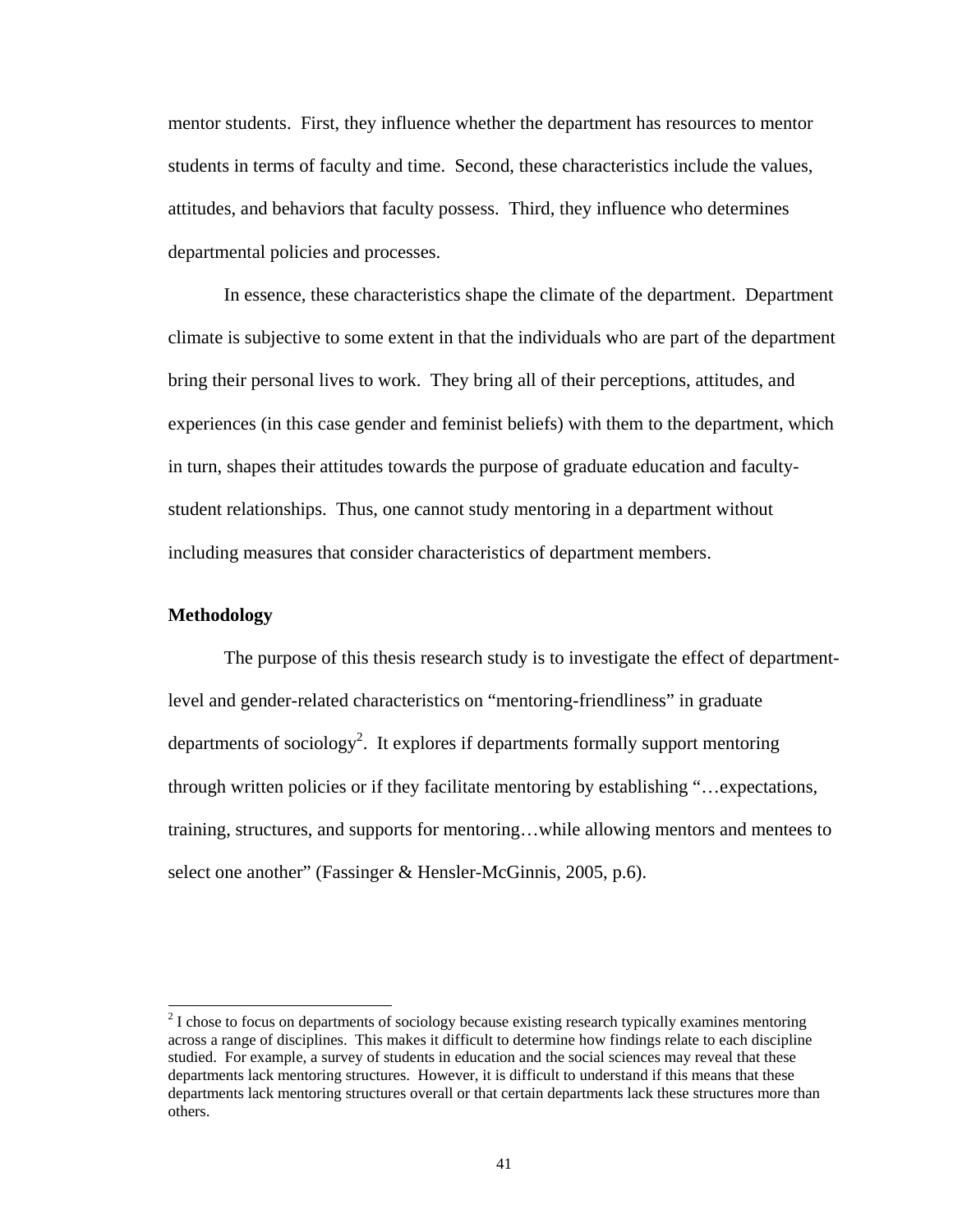### **Figure 3.1. Conceptual Model of the Relationship between Department-Level and Gender-Related Characteristics and Mentoring.**

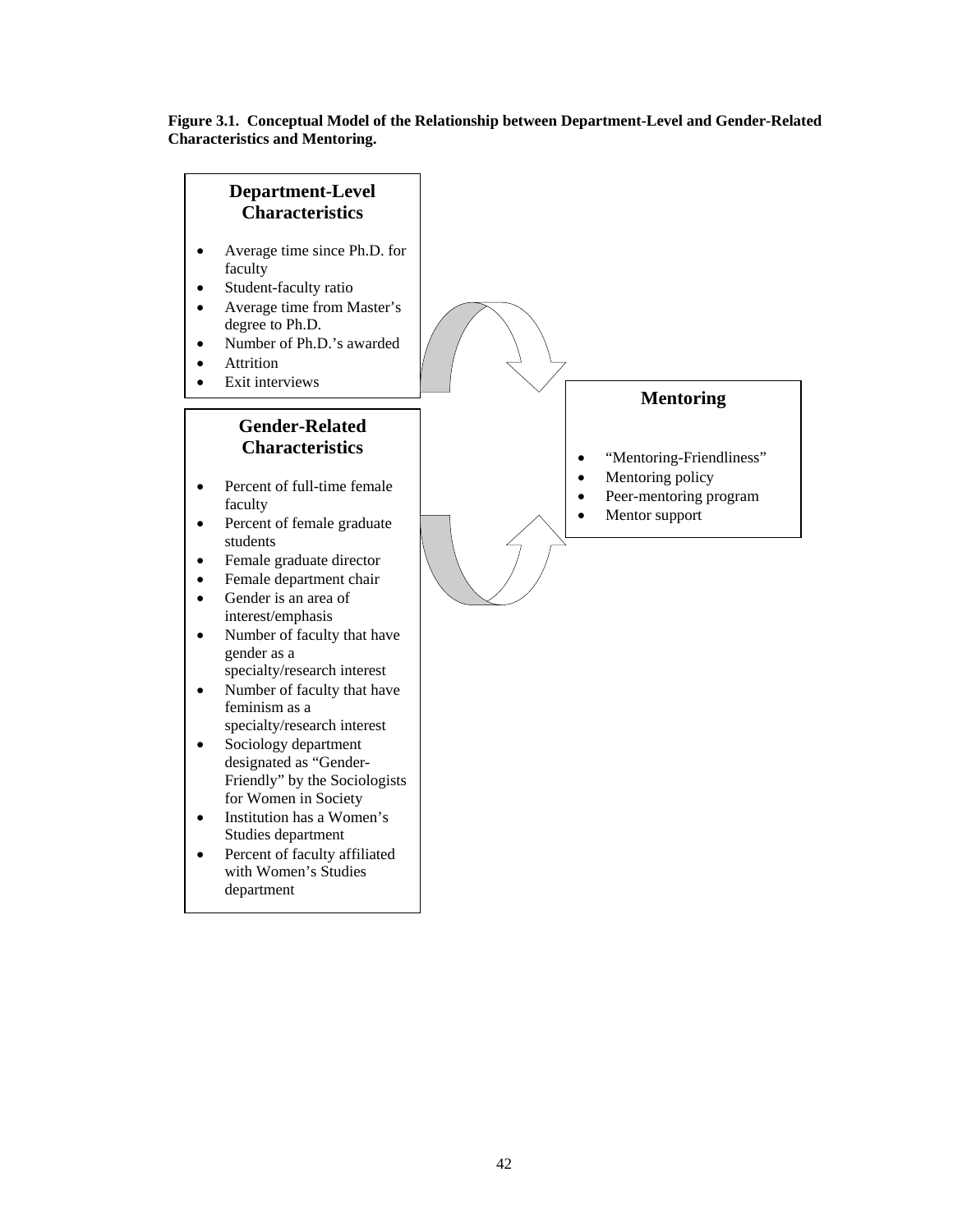This study uses departments as the level of analysis because the experiences of female graduate students (and graduate students in general) and mentoring as discussed in the literature review occurs within the context of departments (i.e. individuals are embedded in departments). Thus, exploring department structure and culture informs our knowledge of individual experiences. Individuals create department structure and foster department culture and then are shaped by these structures and/or culture in an ongoing cyclical process.

## **Phase I: Recruitment**

 $\overline{a}$ 

I selected the 116 graduate departments in sociology that are listed in the *2005 ASA Guide to Graduate Departments* that offer a doctoral degree to be participants in the study<sup>3</sup>. In early September 2005, I sent the director of graduate studies<sup>4</sup> in each department an email notifying them that they were selected to participate in the study. In addition, this email provided information about the nature of the study and let them know that a link to an online survey would be forthcoming. The list of institutions surveyed, a sample department listing, the recruitment emails, and a copy of the survey are presented in Appendix A, B, C, and D respectively. I received approval from the University of Missouri Institutional Review Board on September 21, 2005<sup>5</sup>. On September 21, I sent them an email that provided the link to the survey.

 $3<sup>3</sup>$  I chose departments that offer a doctoral degree because research shows that doctoral students are more likely to be mentored (Johnson & Huwe, 2003).

<sup>&</sup>lt;sup>4</sup> I selected the director of graduate studies to participate in the study because they are more familiar with the graduate program in their department. An important point to make is that this study relies on the way the director of graduate studies perceives departmental support of mentoring. Thus, one must interpret study findings with caution because one cannot assume that the perceptions of a single individual accurately reflect the mentoring culture/structures of departments.

 $<sup>5</sup>$  This study was IRB Case Number 1053978 and expires on September 21, 2006.</sup>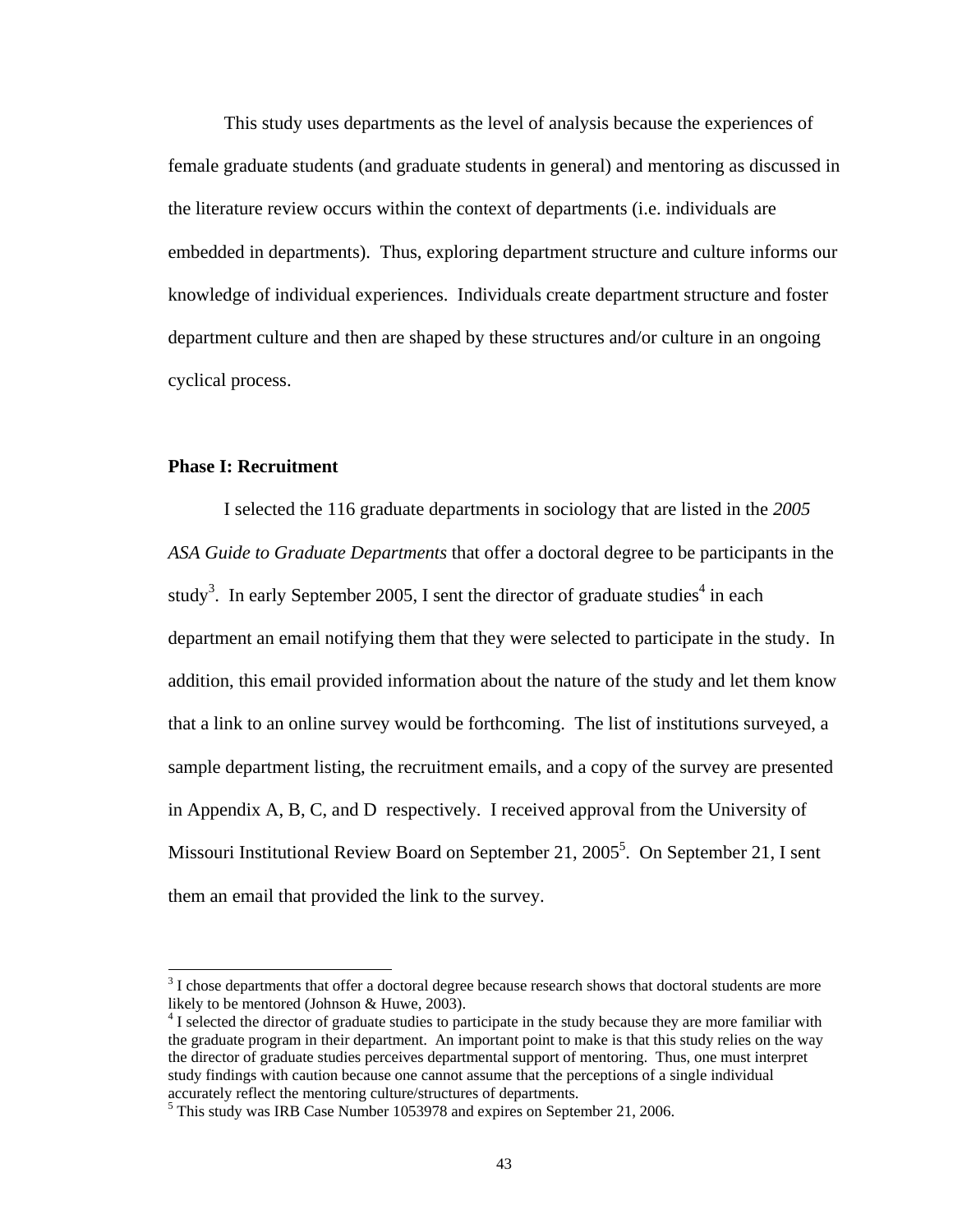## **Phase II: Data Collection**

During August through October 2005, I collected the data that would be used in my study from the following sources: the *2005 ASA Guide to Graduate Departments*, websites, and an online survey. The source of each variable is presented in Table 3.1.

### **Dependent Variables**

Mentoring can be measured in multiple ways since it has several dimensions<sup>6</sup>. In this study, each mentoring variable measures a different dimension. The mentoring variables are defined below.

*"Mentoring-Friendliness"*. This variable was operationalized as scores on a 27 item scale that was a part of an online mentoring survey. The "Mentoring-Friendliness" Scale<sup>7</sup> (Cronbach Alpha=.94) is a brief self-report instrument grounded in Dickey's (1996) discussion of quality mentoring and includes additional items specifically designed for this study. This survey was developed for the purpose of clarifying more precisely what a mentor is and does in the context of doctoral education, from the perspective of faculty (in particular the director of graduate studies). Items explore the overall "mentoring-friendliness" of departments by examining informal mentoring activities that occur in faculty-graduate student relationships. Items begin with the stem "Faculty…" and respondents are instructed to rate on a Likert-type scale of 1-5 the importance of several behaviors and activities a potential mentor might possess or engage in.

 $\overline{a}$ 

 $6$  Although mentoring has many dimensions that can be explored such as mentor-student matching, the use of power in mentoring relationships, mentoring style, etc., this study only focuses on "mentoringfriendliness, mentoring policies, peer-mentoring programs, and mentor support.

<sup>&</sup>lt;sup>7</sup> I created this scale using items from Table 2.1.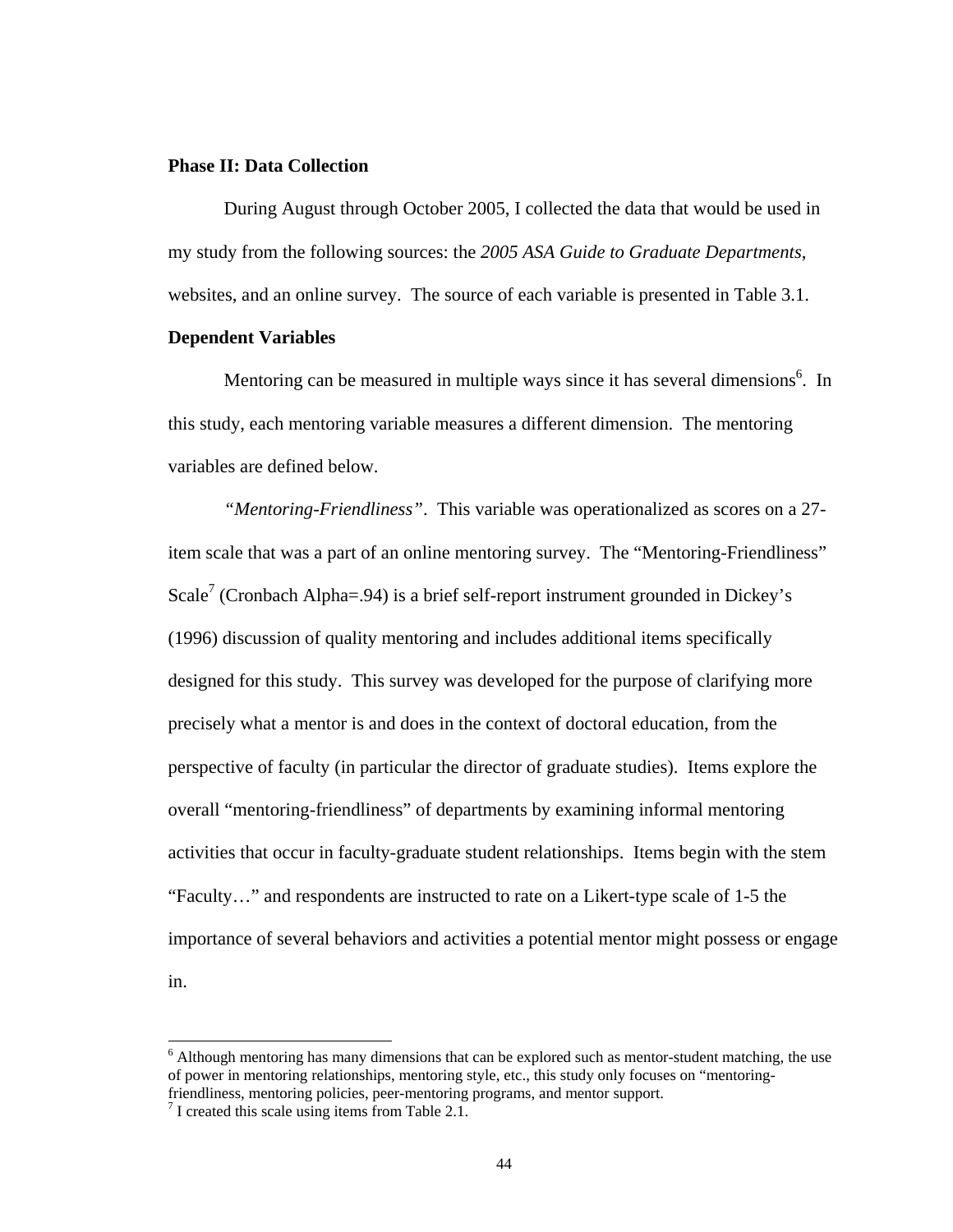| <b>Variable</b>                                     | <b>ASA</b> | <b>Websites Survey</b> |   |
|-----------------------------------------------------|------------|------------------------|---|
|                                                     | Guide      |                        |   |
| <b>Mentoring Variables</b>                          |            |                        |   |
| "Mentoring-friendliness"                            |            |                        | X |
| Department has a mentoring policy                   |            |                        | X |
| Peer mentoring                                      |            |                        | X |
| Mentor support                                      |            |                        | X |
| <b>Department-Level Characteristics</b>             |            |                        |   |
| Average time since Ph.D. for faculty                | X          |                        |   |
| Student-faculty ratio                               | X          |                        |   |
| Average time from Master's degree to Ph.D.          |            |                        | X |
| Number of Ph.D.'s awarded                           | X          |                        |   |
| Attrition                                           |            |                        | X |
| Exit interviews                                     |            |                        | X |
| <b>Gender-Related Characteristics</b>               |            |                        |   |
| Percent of full-time female faculty                 | X          |                        |   |
| Percent of female graduate students                 |            |                        | X |
| Female graduate director                            | X          |                        |   |
| Female department chair                             | X          |                        |   |
| Gender is a special program                         | X          |                        |   |
| Number of faculty that have gender as a specialty   | X          |                        |   |
| Number of faculty that have feminism as a specialty | X          |                        |   |
| Designated as "Gender Friendly" by SWS              |            | X                      |   |
| Institution has a women's studies department        |            | X                      |   |
| Percent of faculty affiliated with Women's Studies  |            |                        | X |
| Department                                          |            |                        |   |

# **Table 3.1. List of Variables and Sources**

A list of scale items is presented below.

- Faculty make recommendations to students.
- Faculty give advice to students.
- Faculty provide counsel to students.
- Faculty promote the personal development of students.
- Faculty try to stimulate students' acquisition of knowledge.
- Faculty provide information about educational programs.
- Faculty try to help students understand educational bureaucracy.
- Faculty serve as role models for students.
- Faculty try to motivate students to perform at their potential.
- Faculty provide emotional support to students.
- Faculty encourage students.
- Faculty try to help students build self-confidence.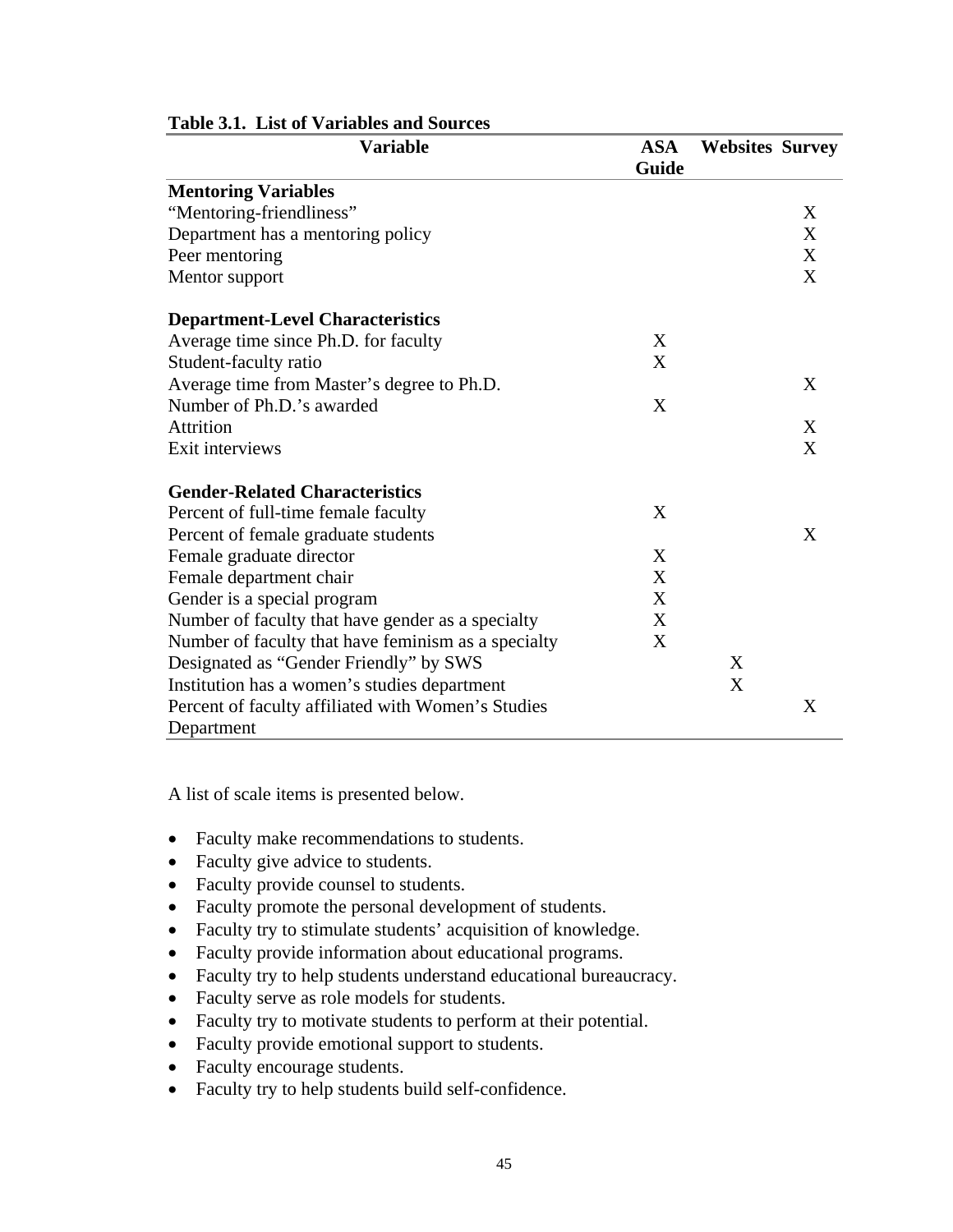- Faculty try to improve students' self-esteem.
- Faculty train students into the profession.
- Faculty sponsor students.
- Faculty befriend students.
- Faculty engage in joint research/publications with students.
- Faculty treat students as colleagues.
- Faculty nurture students.
- Faculty socialize students into institutional culture.
- Faculty socialize students into departmental culture.
- Faculty inculcate professional values and ethics in students.
- Faculty defend and protect students against others.
- Faculty-graduate student relationships are characterized by mutual respect.
- Faculty and graduate students are partners in the graduate experience
- Faculty are interested in developing the graduate student as a whole person.

 *Mentoring Policy*. On the online survey, departments were asked if they had a formal mentoring policy in order to explore the relationship between department-level and gender-related characteristics and the existence of a formal mentoring policy. Departments that had a policy were coded 1 and those that did not were coded 0.

*Peer-Mentoring Program*. On the online survey, departments were asked if they

had a peer mentoring program in order to explore the relationship between department-

level and gender-related characteristics and the existence of a peer-mentoring program.

Departments that had a peer-mentoring program were coded 1 and those that did not were

coded 0.

*Mentor Support*. On the online survey, departments were asked if they offered mentor support in the form of mentor training and/or workshops in order to explore the relationship between department-level and gender-related characteristics and mentor support structures. Departments that offered mentor support were coded 1 and those that did not were coded 0.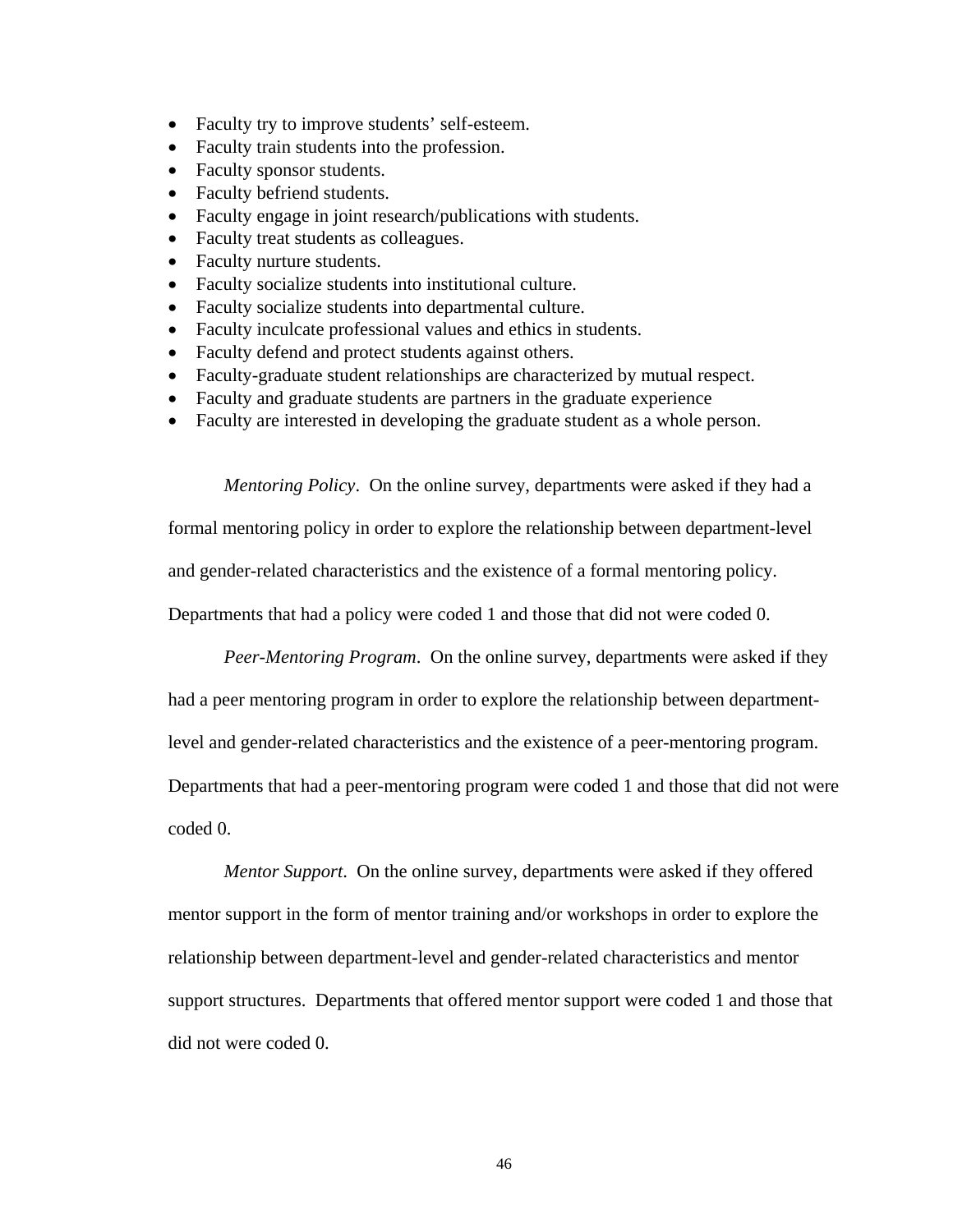### **Independent Variables and Expected Relationships**

### **Department-Level Characteristics**

*Average time since Ph.D. for faculty*. Average time since Ph.D. for faculty was measured by subtracting the year in which each faculty member received their doctorate from the current year (2005) and averaging these numbers for each department. *H1: I expect that the average time since Ph.D. for faculty will be positively related to mentoring because departments with older faculty will have more experienced faculty which in turn, they may want to pass on to students. Furthermore, departments with experienced faculty may establish policies/programs that recognize the importance of mentoring because they realize that mentors need active support.* 

*Student-faculty ratio*. Student-faculty ratio was calculated by dividing the number of students (part-time and full-time) by the number of full-time faculty members in each department (i.e. a department with 100 graduate students and 25 faculty members has a student-faculty ratio of 4 to 1). *H2: I expect that departments with lower ratios will be more likely to mentor students because faculty members are not assigned more students than they can adequately mentor.* 

*Average time from Master's degree to Ph.D*. Average time to degree was measured by the survey question asking directors of graduate students to estimate the average time to a doctoral degree for students in their departments. *H3: I expect that departments where students complete their degree in a shorter period of time will have a higher degree of mentoring because students in these departments are able to navigate the doctoral process smoothly.*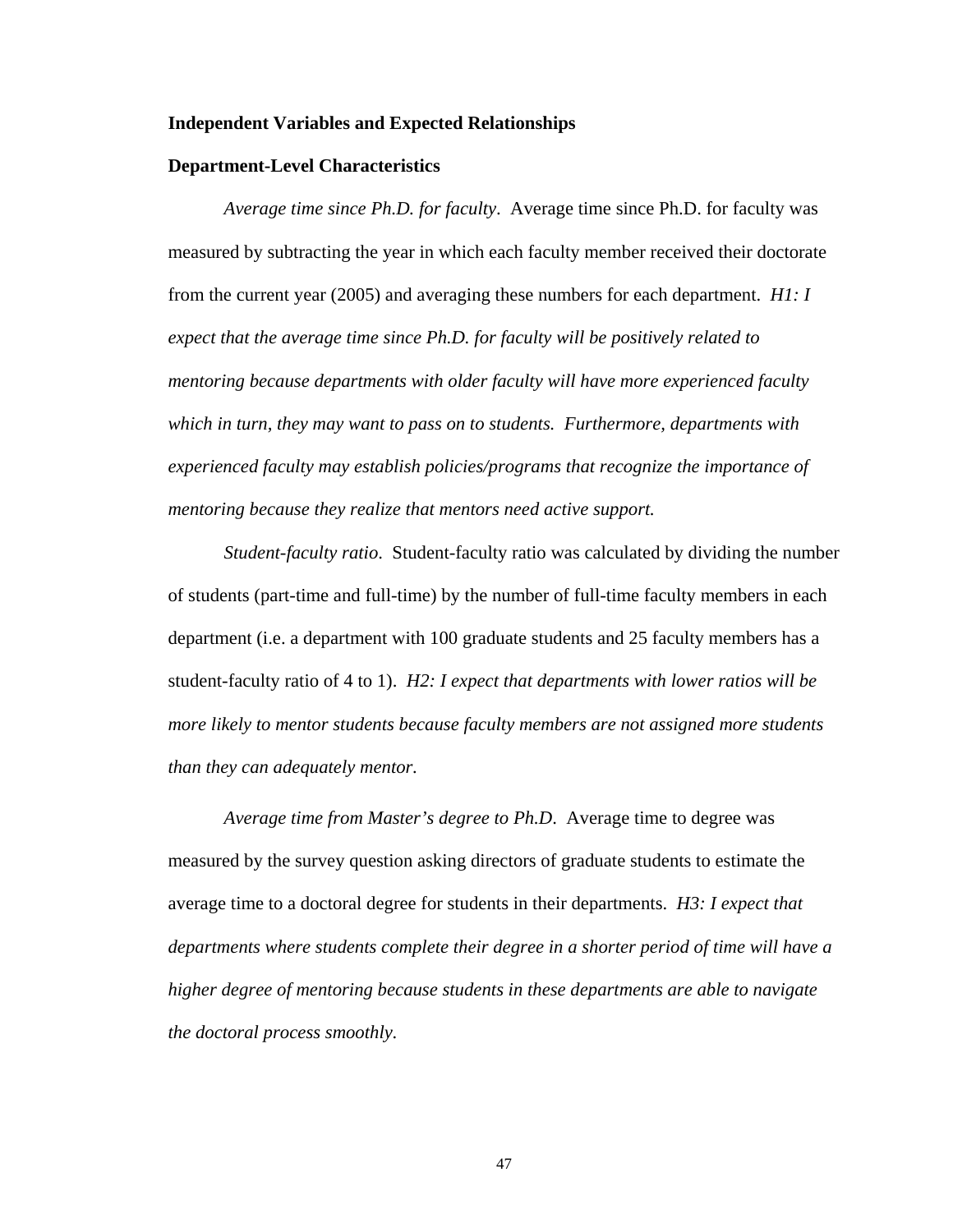*Number of Ph.D.'s awarded*. Number of Ph.D.'s awarded was measured by counting the number of Ph.D.'s awarded in sociology between 2003 and 2004. *H4: I expect that departments that award more Ph.D.'s will be more likely to support mentoring because students are more likely to complete their doctoral program.* 

*Attrition*. Attrition was measured by the survey question asking directors of graduate studies if they considered attrition (students leaving without completing a degree) to be a problem in their department. Departments that perceived attrition to be a problem were coded 1 and those that did not were coded 0. *H5: I expect that departments where attrition is not a problem will be more likely to support mentoring because mentoring is one way of preventing attrition.*

*Exit interviews*. Exit interviews was measured by the survey questions asking directors of graduate studies if their departments conducted exit interviews of students who leave the department through attrition, transfer, or graduation. Departments that conducted interviews were coded 1 and those that did not were coded 0. *H6: I expect that departments that conduct exit interviews will be more likely to mentor students because exit interviews may reveal students' desire for mentoring.* 

## **Gender-Related Characteristics**

*Percent of full-time female faculty*. Percent of full-time female faculty was measured by counting the number of faculty members who are female for each department and dividing it by the number of full-time faculty in each department. *H7: I expect that departments with a higher percentage of female faculty will be more likely to*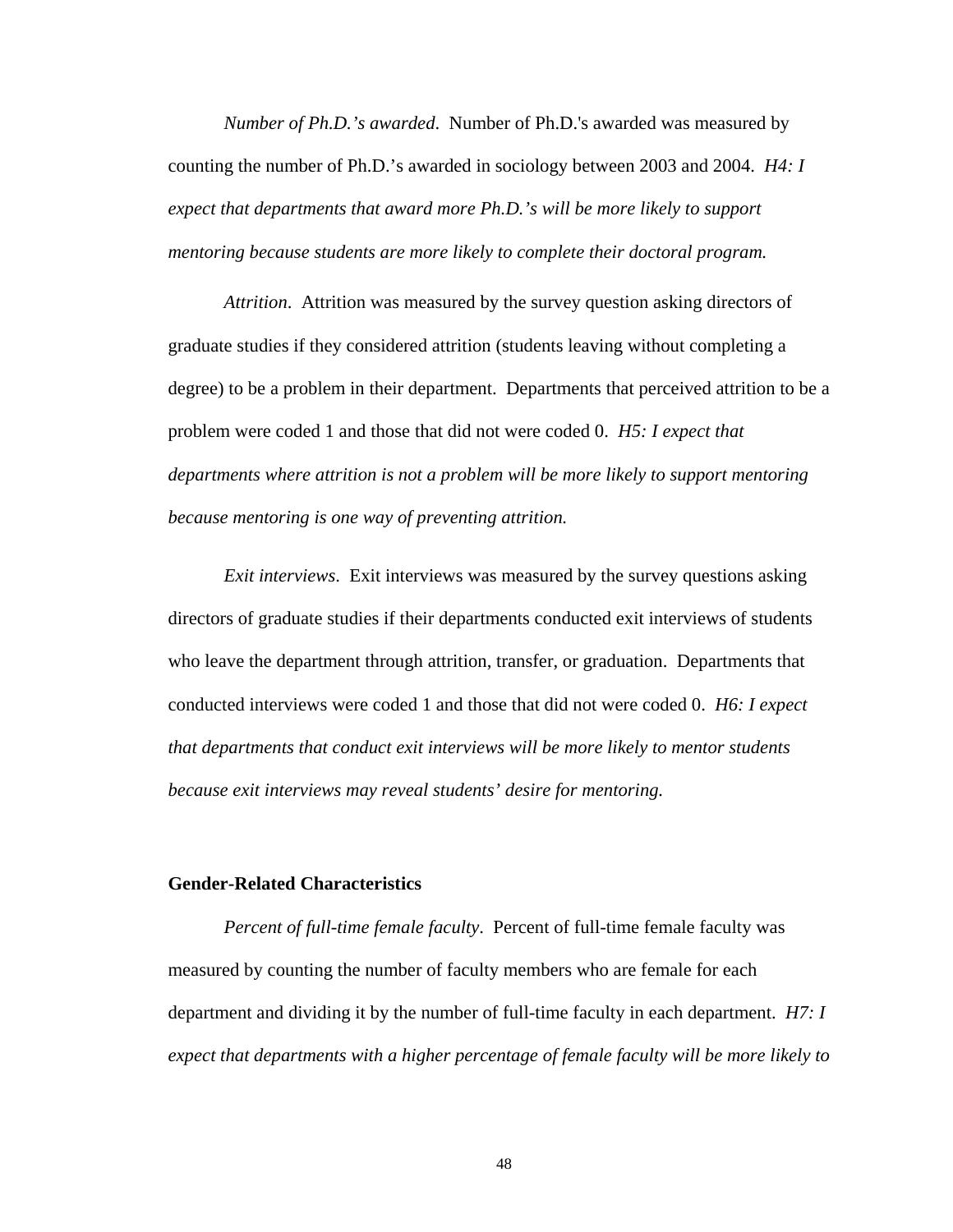*mentor students because female faculty may be more likely to understand the importance of mentoring for students (female students in particular).* 

*Percent of female graduate students*. Percent of female students was measured by the survey question that asked directors of graduate studies how many female graduate students were in their department and then divided this number by the total number of students in the department. *H8: I expect that departments with a high percentage of female students will be more likely to mentor students in order to address gender inequality or because female students are attracted to these departments.* 

*Female director of graduate studies*. This was measured be looking in the *2005 ASA Guide to Graduate Departments* to see if the director of graduate studies listed was female. If this could not be determined from the guide, I went to the department website to look at their photo. Departments with female directors were coded 1 and those that did not have a female director were coded 0. *H9: I expect that female directors may be more likely to foster "mentoring-friendliness" as well as implement mentoring structures because they are aware that mentoring is critical to graduate student success and degree completion.* Female directors may also be more aware of the gendered nature of their department climate, which in turn influences them to encourage faculty mentoring of graduate students (female students in particular) in order to prevent talented students from leaving the department.

*Female department chair*. This was measured be looking in the *2005 ASA Guide to Graduate Departments* to see if the department chair listed was female. If this could not be determined from the guide, I went to the department website to look at their photo. Departments with female chairs were coded 1 and those that did not have a female chair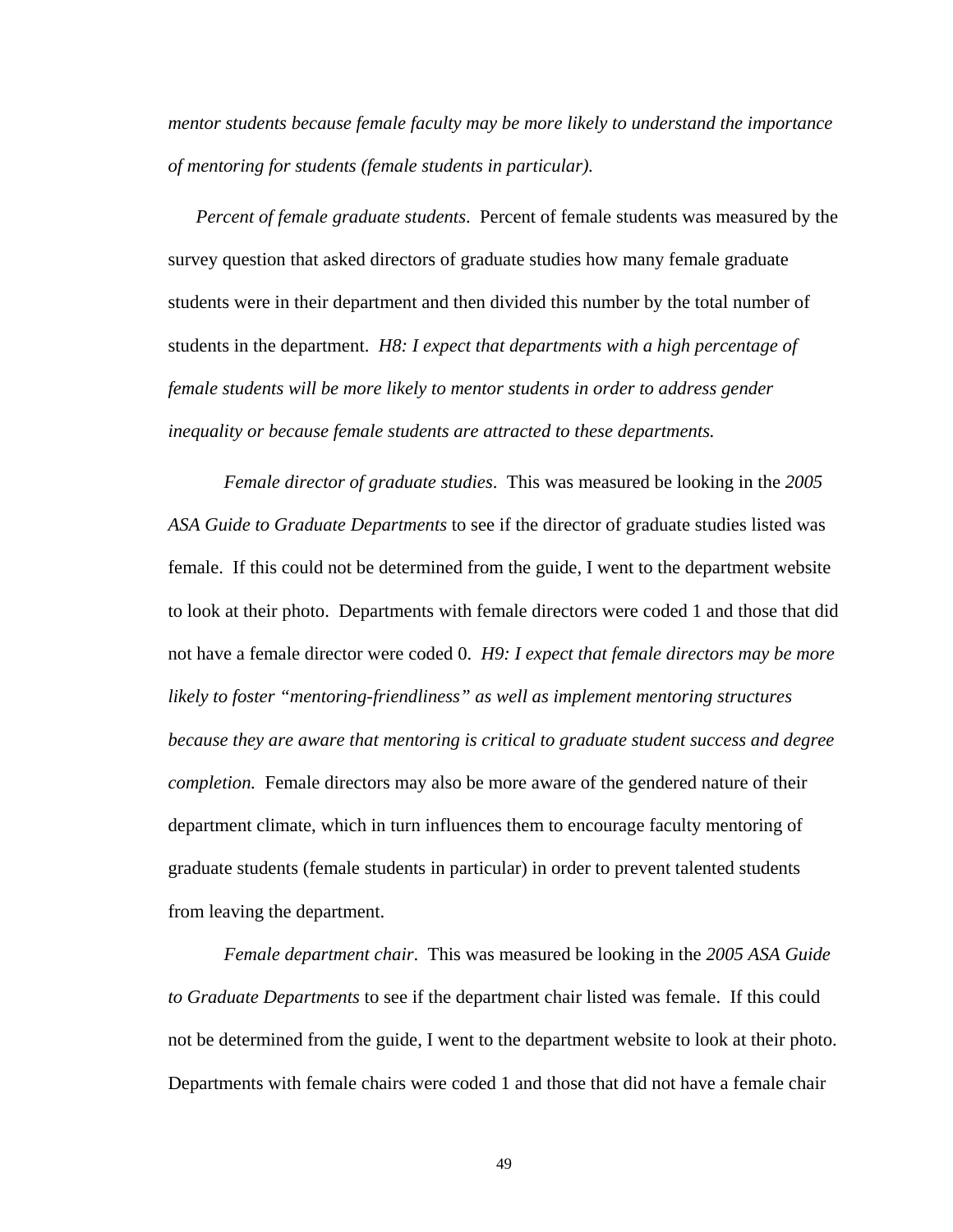were coded 0. *H10: I expect that departments with female department chairs will be more likely to be "mentoring-friendly" and/or have mentoring structures because these departments may be more aware of the importance of mentoring of graduate students (female students in particular). Thus, they may be more likely to implement structures in order for all students to have equal access to mentors.* 

*Gender is a special program*. Gender is a special program was measured by examining if the department listed gender as a special program in the department. Departments that listed a program on race/class/gender or sex and gender were coded as 1, departments that had both programs were coded as 2, and those with neither program were coded 0. *H11: I expect that departments that have gender as a special program may be more "mentoring-friendly" and/or have mentoring structures because they may be more aware of inequality (especially gender inequality) and thus encourage mentoring to address this inequality.*

*Number of faculty that have gender as a specialty*. Number of faculty that have gender as a specialty was measured by counting the number of full-time faculty members that listed gender as a specialty in the *2005 ASA Guide to Graduate Departments* 8. *H12: I expect that departments with faculty that specialize gender may be more "mentoringfriendly" and/or have mentoring structures because they have greater awareness of how mentoring addresses gender inequality.*

*Number of faculty that have feminism as a specialty*. Number of faculty that have feminism as a specialty/research interest was measured by counting the number of full-

 $\overline{a}$ 

<sup>&</sup>lt;sup>8</sup>This was added as a substitute for number of gender courses that I was considering adding to the list of variables. I selected number of faculty that specialize in gender because often gender courses are not regularly offered. Thus, departments with faculty that specialize in gender may be more likely to introduce these concepts/values into their department and classrooms.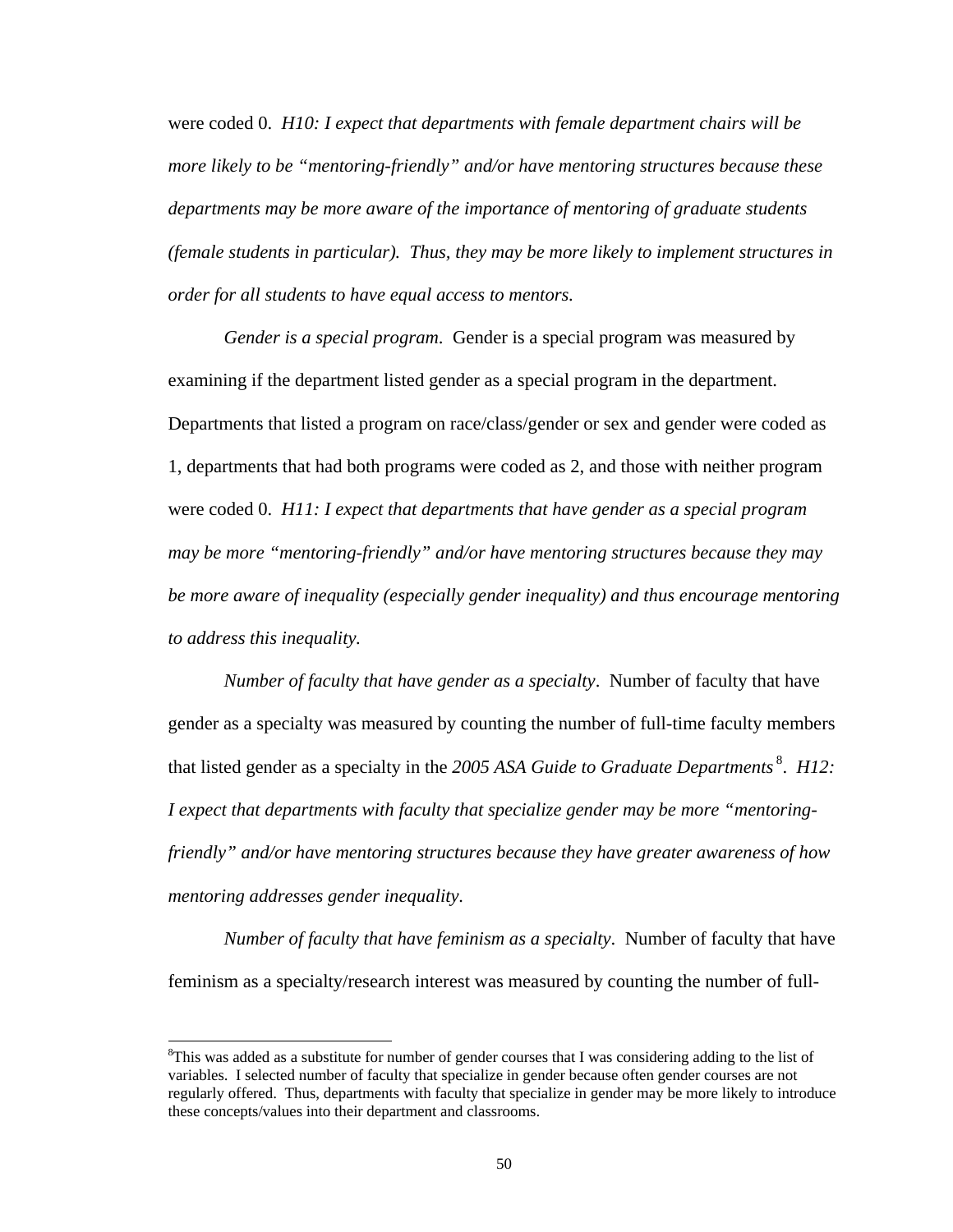time faculty members that listed feminism or feminist studies as a specialty in the *2005*  ASA Guide to Graduate Departments<sup>9</sup>. *H13: I expect that departments with faculty that specialize in feminism may be more likely to support mentoring because they may be more likely to engage in feminist activities such as feminist mentoring.* 

*Department designated as "Gender-Friendly" by the Sociologists for Women in Society*. Department designated as "Gender-Friendly" by the Sociologists for Women in Society (SWS) was measured by assessing if they were given the SWS Seal of Excellence which recognizes departments listed in the *2003 American Sociological Association Guide to Graduate Departments* where 40 percent or more of the faculty are women *and* over 25 percent of faculty name gender or inequality among their specialties (Hays & Risman, 2004)<sup>10</sup>. Departments with this designation were coded 1 and those that lacked this designation were coded 0. *H14: I expect that departments designated as "Gender-Friendly" will be more likely to support mentoring because they have greater awareness of how mentoring addresses gender inequality in academia.*

*Institution has a women's studies department*. Whether an institution has a Women's Studies department or not was measured by conducting a search of each institution's website to see if they had a women's studies department. Institutions with a women's studies department were coded 1 and those that did not were coded 0. *H15: I expect that departments at an institution with a women's studies department will be more* 

 $\overline{a}$ 

<sup>&</sup>lt;sup>9</sup>This variable was added as a substitute for number of feminist organizations because it is difficult to gather this type of data online. This variable examines if departments have faculty that specializes in feminist issues. Departments with this faculty may have adopted some of these values in their climate. I think that feminism may be related to mentoring support because they share the values of solidarity, empowerment, and reciprocity.

<sup>&</sup>lt;sup>10</sup> Specifically, this included all those faculty that listed "Gender", "Feminist Theory", "Sex and Gender", "Inequality", "Race/Class/Gender", "Race, Class, and Gender", "Gender Inequality", "Gender and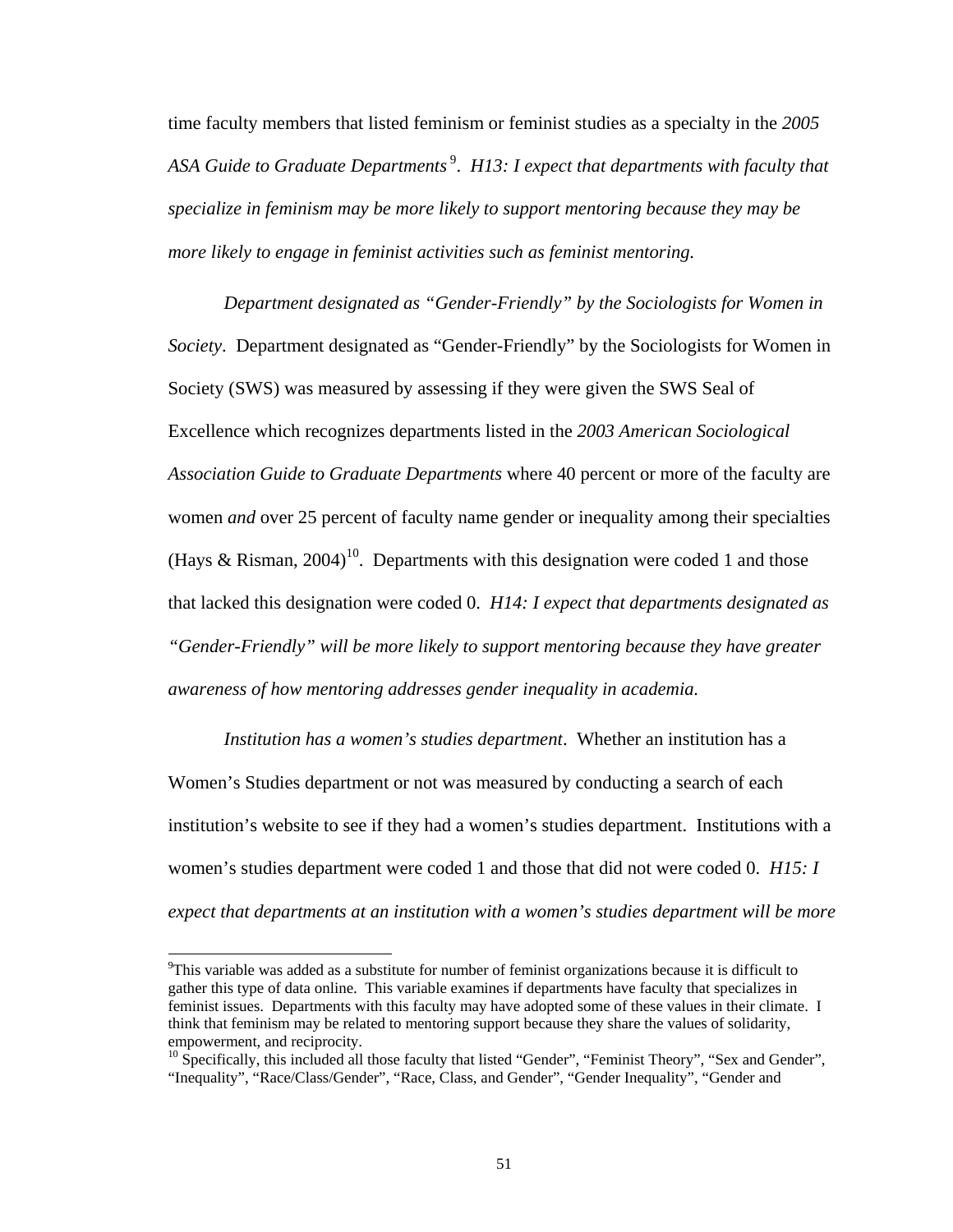*likely to be "mentoring-friendly" and/or have mentoring structures because they have greater awareness of the importance of mentoring for students (especially female students).*

*Percent of faculty affiliated with women's studies department*. Percent of faculty affiliated with women's studies department was measured by the survey question asking directors of graduate studies how many sociology faculty are affiliated (e.g. joint appointments, cross-list courses, informal affiliation) with the women's studies department (if their institution had one) and then dividing it by the number of full-time faculty in their department. *H16: I expect that departments with a high percentage of faculty affiliated with their women's studies department will be more likely to support mentoring because gender/feminist scholarship increases awareness of how mentoring addresses gender inequality.* 

## **Analytic Techniques**

 $\overline{a}$ 

The analytic techniques used in the study were largely determined by the sample size. Since this study had a relatively small sample size, the data was analyzed through bivariate correlations. Thus, analysis looked for associations between department-level and gender-related characteristics and mentoring. However, there may be spurious correlations between the above characteristics and mentoring that will be attended to if possible. The small sample size may have affected the power of the analysis, which in turn, may have been unable to detect other significant correlations between the variables

<sup>[</sup>blank]", "Gender and [blank] Inequality", "Feminist [blank]", "Women/Men and [blank]", in the *2003 American Sociological Association Guide to Graduate Departments*.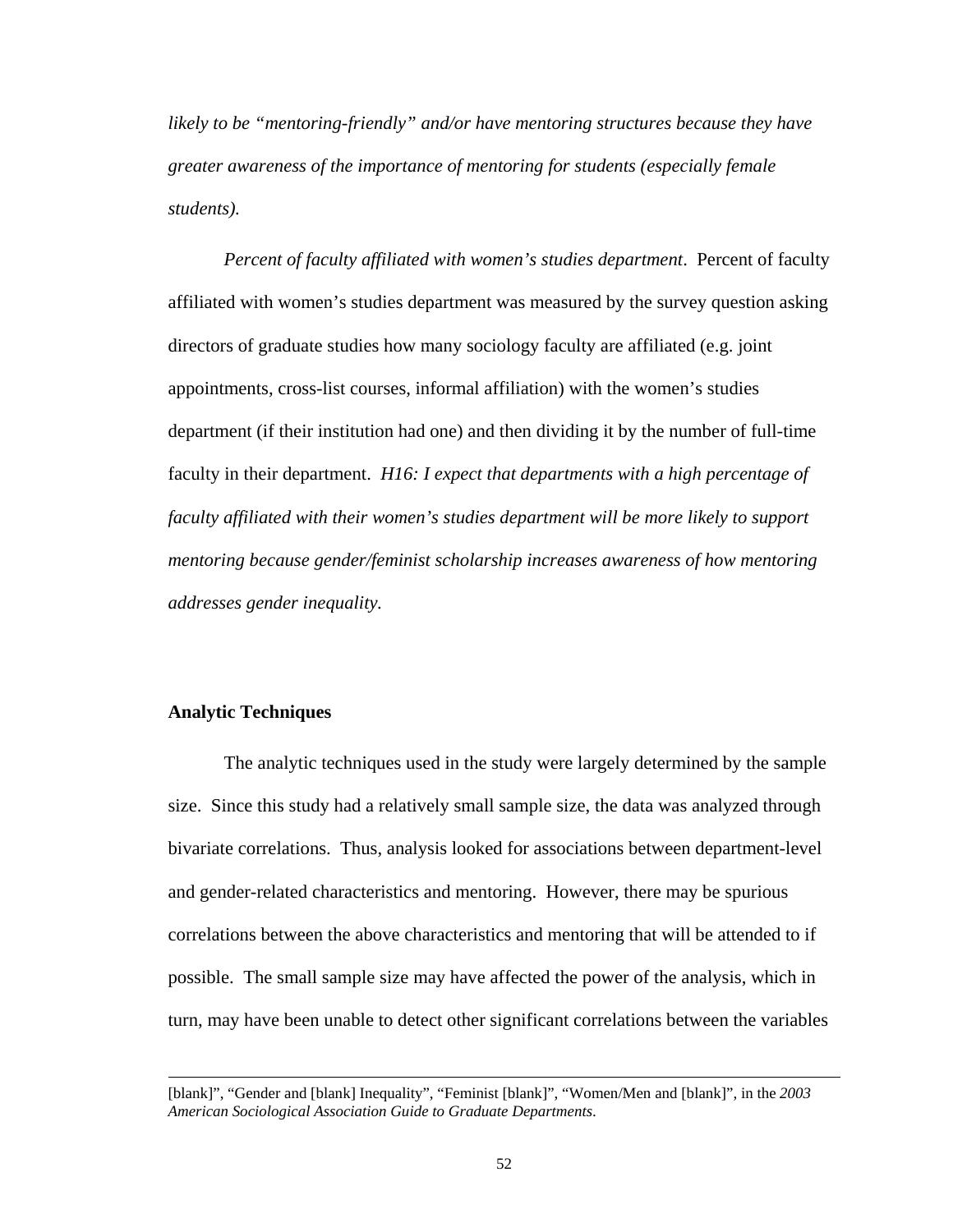studied. Furthermore, the significance of the correlations may have been stronger if certain variables could have been controlled for or if multivariate techniques were used.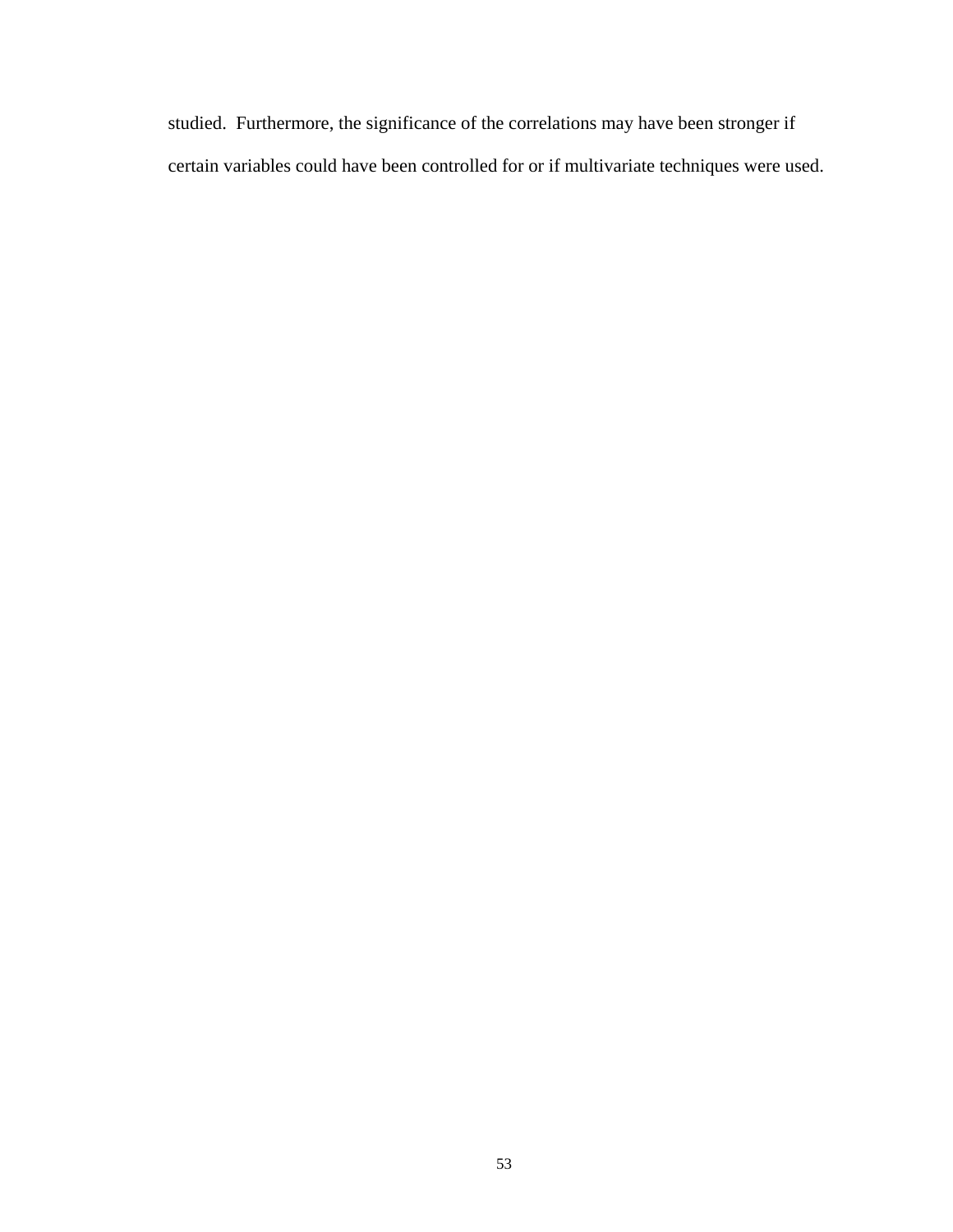### **Chapter 4**

## **Results**

This chapter describes the statistical findings of this study. First, it provides an overview of the descriptive statistics of "sample departments". Second, it examines the bivariate correlations of department-level and gender-related characteristics with mentoring. Third, it examines the correlations of department-level and gender-related characteristics with selected scale items. Finally, it concludes with a summary of study findings.

The response rate for the survey was 34% (39 out of 116 surveys were returned)<sup>11</sup>. This study only analyzes the data from the 39 departments that responded to the survey. Where possible, a comparison of means between sample and non-sample departments was conducted in order to ensure that no significant differences existed between the two groups. This is presented in Table 4.1 below.

The only significant difference between means was found for the variable measuring the number of faculty that has gender as a specialty/research interest. For this variable, the non-sample mean  $(x=2.82)$  was significantly lower than the sample mean  $(x=3.85)$ . Sample and non-sample departments had comparable means for all other variables.

 $\overline{a}$ 

 $11$  The actual response rate was 41% (47 out of 116 surveys were returned). However, eight blank surveys were discarded and not included in the analysis.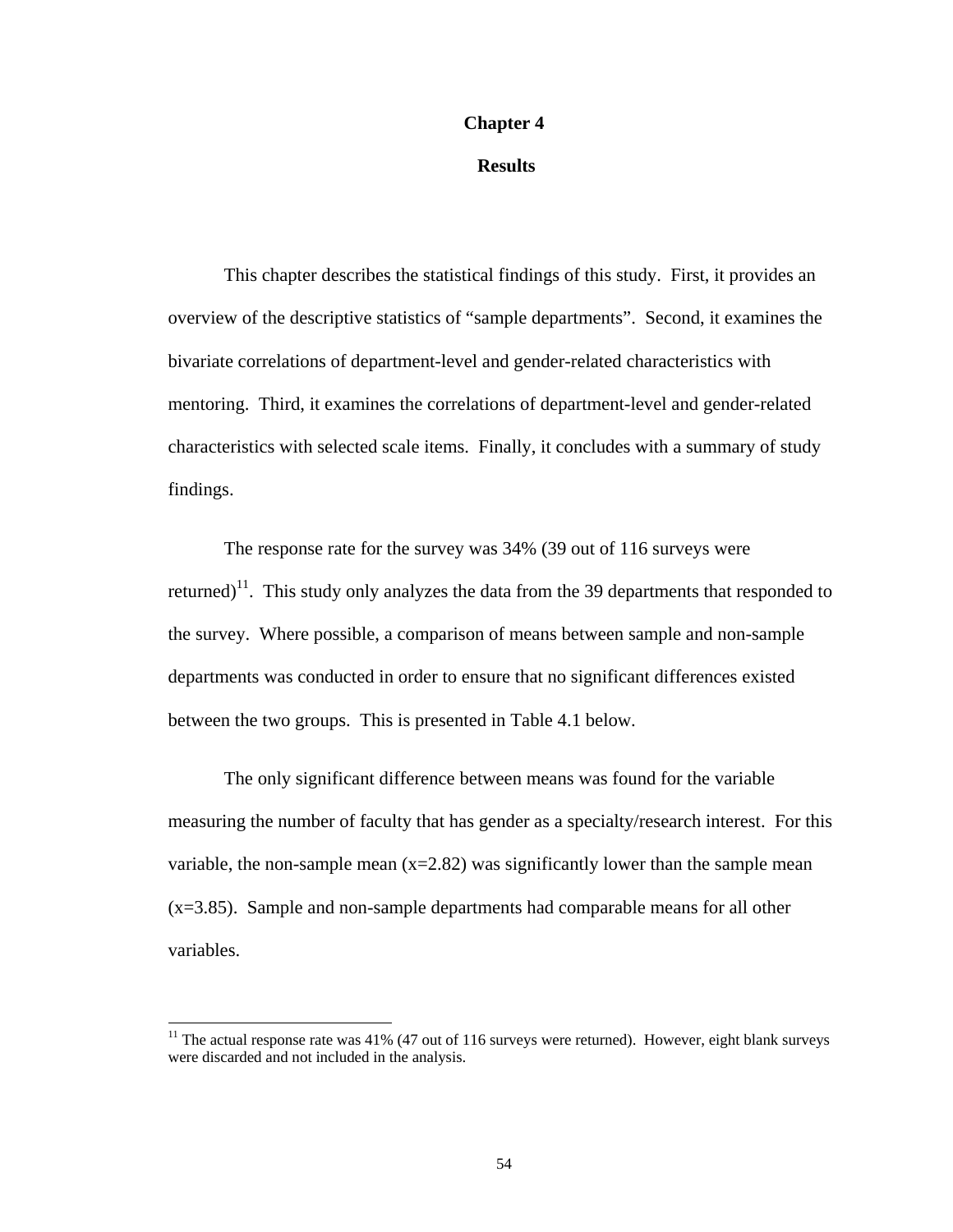|                                                               | <b>Means</b>       |                    |  |  |
|---------------------------------------------------------------|--------------------|--------------------|--|--|
| <b>Variable</b>                                               | <b>Sample</b>      | <b>Non-Sample</b>  |  |  |
|                                                               | <b>Departments</b> | <b>Departments</b> |  |  |
| <b>Department-Level Characteristics</b>                       |                    |                    |  |  |
| Average time since Ph.D. for faculty                          | 18.67              | 18.93              |  |  |
| Student-faculty ratio                                         | 3.90               | 3.20               |  |  |
| Average time from Masters degree to Ph.D.                     | 6.03               | <b>NA</b>          |  |  |
| Number of Ph.D.'s awarded                                     | 4.44               | 5.13               |  |  |
| <b>Attrition</b>                                              | 0.26               | <b>NA</b>          |  |  |
| Exit interviews                                               | 0.23               | <b>NA</b>          |  |  |
| <b>Gender-Related Characteristics</b>                         |                    |                    |  |  |
| Percent of full-time female faculty                           | 41                 | 36.83              |  |  |
| Percent of female graduate students                           | 61.77              | <b>NA</b>          |  |  |
| Female graduate director                                      | 0.41               | 0.38               |  |  |
| Female department chair                                       | 0.23               | 0.17               |  |  |
| Gender is a special program                                   | 0.79               | 0.78               |  |  |
| Number of faculty that has gender as a specialty              | 3.85               | $2.82*$            |  |  |
| Number of faculty that has feminism as a specialty            | 0.08               | 0.04               |  |  |
| Designated as "Gender-Friendly" by SWS                        | 0.13               | 0.09               |  |  |
| Institution has a women's studies department                  | 0.26               | 0.21               |  |  |
| Percent of faculty affiliated with Women's Studies Department | 17                 | <b>NA</b>          |  |  |

| Table 4.1. Comparison of Means between Sample and Non-Sample Departments. |  |  |  |  |  |  |  |
|---------------------------------------------------------------------------|--|--|--|--|--|--|--|
|---------------------------------------------------------------------------|--|--|--|--|--|--|--|

 $+$  p≤0.1, \*p≤.05, \*\*p≤0.01, \*\*\*p≤0.001

Note: The significance level of p≤0.1 was included because of the small sample size (n=39). Not applicable (NA) indicates that a comparison of means was not possible for that variable because this data was gathered from the online survey.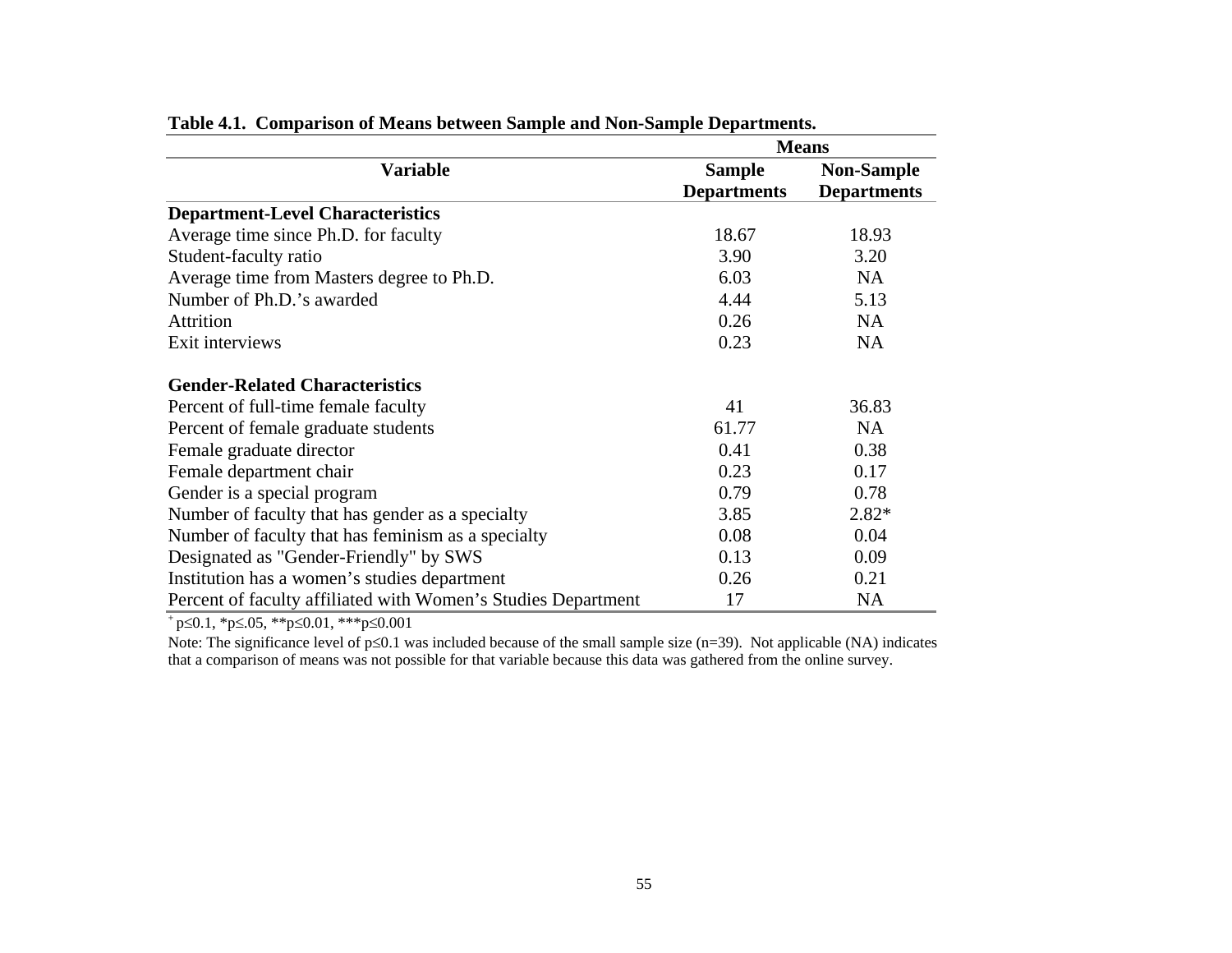## **Descriptive Statistics**

The descriptive statistics of the variables included in the study are presented in Table 4.2.

 Departments tended to have moderate to high scores on the "Mentoring-Friendliness" Scale indicating that informal mentoring was perceived to be somewhat characteristic of faculty-graduate student relationships. This demonstrated a positive skew since the scale had a possible range of 27-135 points. The sample mean was high  $(x=117.69, SD=13.71)$ . Although, departments in general were "mentoring-friendly", only 19% had mentoring policies  $(x=.19, SD=.40)$ , 47% had peer-mentoring programs  $(x=47, SD=.51)$ , and 30% offered mentor support  $(x=.30, SD=.46)$  indicating that informal mentoring does not always coexist with formal mentoring structures.

Department faculty had moderate experience  $(x=18.67, SD=4.12)$ . The studentfaculty ratio for departments was low  $(x=3.90, SD=3.00)$  although 2.6% of departments had a high ratio of about 19 students per faculty member. Students in surveyed departments completed their degrees in approximately six years  $(x=6.03, SD=1.11)$ . Departments awarded four doctoral degrees per year (x=4.44, SD=2.88). However, 5.2% of departments awarded over ten degrees per year. Attrition was perceived as a problem in 26% of departments ( $x = .26$ , SD= $.45$ ). Exit interviews were conducted in 23% of departments surveyed  $(x=.23, SD=.43)$ .

Female faculty made up a modest percentage of total faculty in departments  $(x=41, SD=11)$ . Female graduate students on average, were a majority of the departmental student body  $(x=61.77, SD=15.33)$  although they composed 9% of students in 2.9% of departments and 84-89% of students in 11.4% of departments. Departments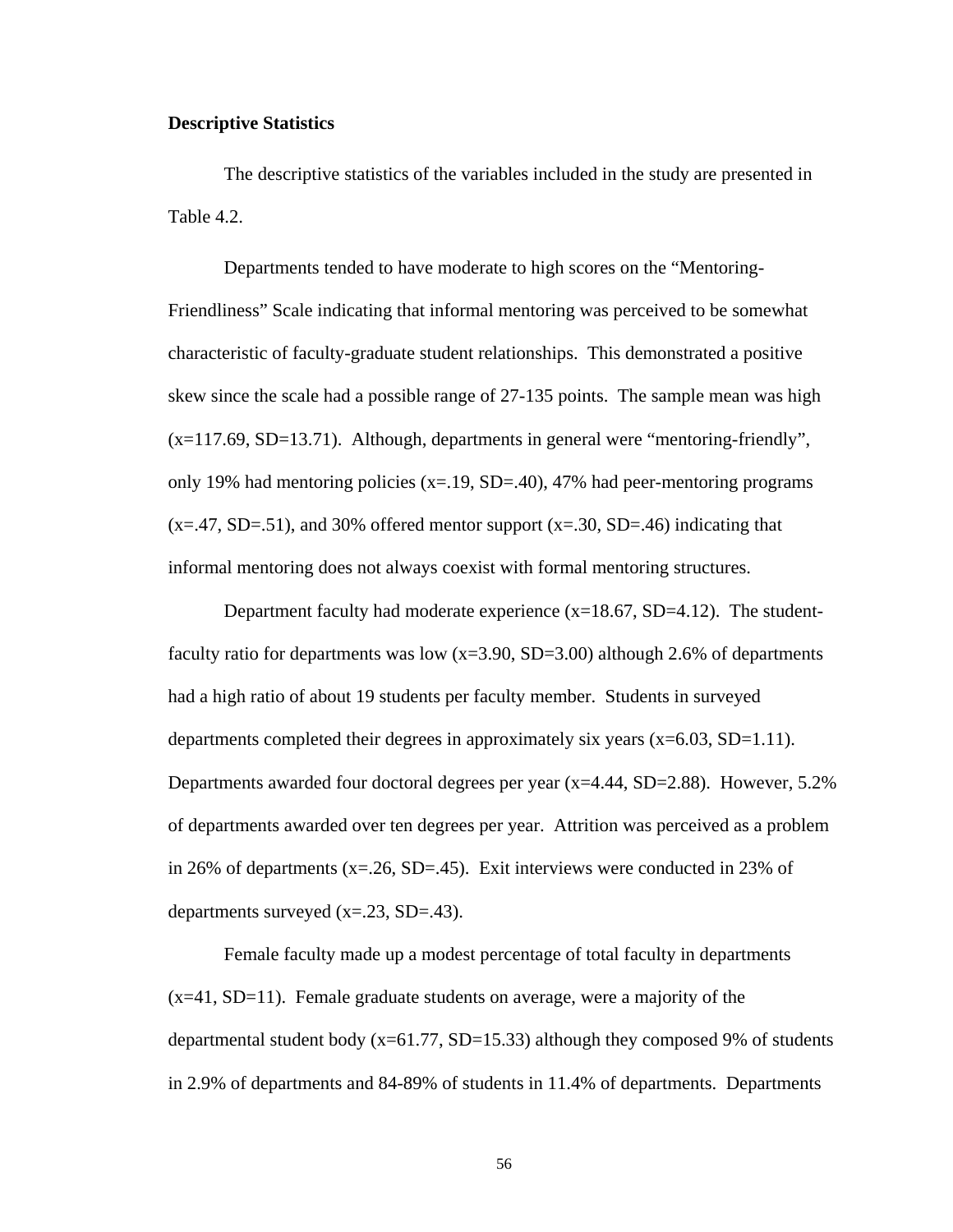were almost evenly split on whether they had a female director of graduate studies  $(x=41, SD=50)$  with 41% having a female director. This split was less evident when looking at whether departments had a female department chair, however. Only 23% of departments had a female chair  $(x=.23, SD=.43)$ . Departments tended to have gender as a special program  $(x=.79, SD=.66)$ . In fact, only 33% of departments did not have gender as a special program. Furthermore, most departments had at least one faculty member that had gender as a specialty  $(x=3.85, SD=2.28)$ . However, 7.7% of departments did not have any faculty with gender as a specialty. Departments usually did not have any faculty with feminism as a specialty perhaps because it is folded under gender (x=.08, SD=.27) although 8% of departments had a faculty member that researched feminism. Most departments were not designated as "Gender-Friendly" by the Sociologists for Women in Society  $(x=1.13, SD=.34)$  although 13% of departments had this designation. Approximately 26% of departments were at institutions that had a Women's Studies department  $(x=26, SD=44)$ . Furthermore, departments at institutions where there was a Women's Studies department had approximately 17% of faculty affiliated with it  $(x=17, SD=14)$  with only 2.7% having over 50% of faculty affiliated.

The next section explores how department-level and gender-related characteristics are correlated with mentoring.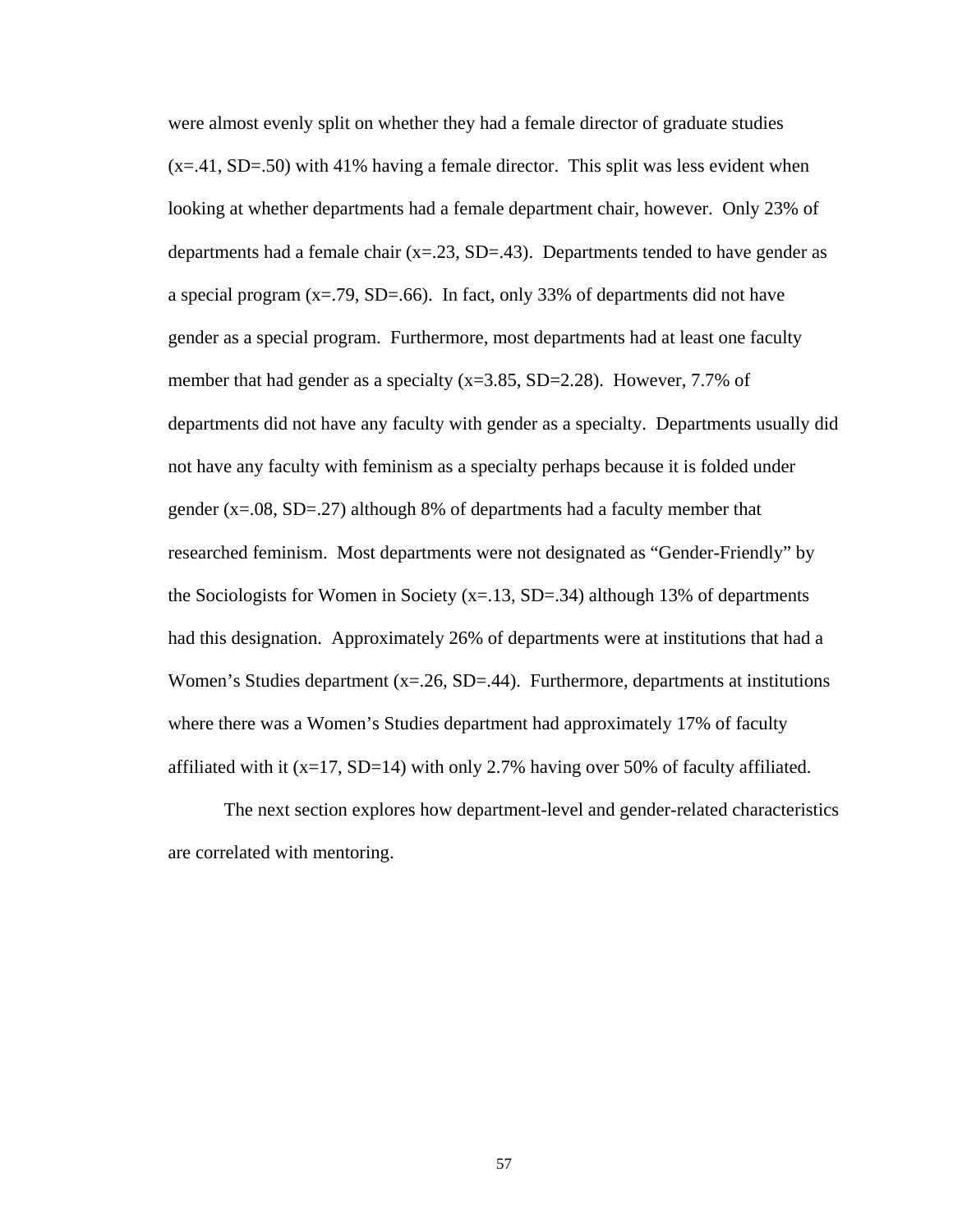| <b>Variable</b>                                         | <b>Number</b> | <b>Mean</b> | <b>Standard</b><br><b>Deviation</b> | <b>Minimum</b>   | <b>Maximum</b> |
|---------------------------------------------------------|---------------|-------------|-------------------------------------|------------------|----------------|
| <b>Mentoring Variables</b>                              |               |             |                                     |                  |                |
| "Mentoring-friendliness"                                | 32            | 117.69      | 13.71                               | 80               | 134            |
| Mentoring policy                                        | 37            | 0.19        | 0.40                                | $\boldsymbol{0}$ | $\mathbf{1}$   |
| Peer mentoring                                          | 38            | 0.47        | 0.51                                | $\overline{0}$   | $\mathbf{1}$   |
| Mentor support                                          | 37            | 0.30        | 0.46                                | $\overline{0}$   | 1              |
| <b>Department-Level Characteristics</b>                 |               |             |                                     |                  |                |
| Average time since Ph.D. for faculty                    | 39            | 18.67       | 4.12                                | 12               | 28.20          |
| Student-faculty ratio                                   | 39            | 3.90        | 3                                   | 1.08             | 18.57          |
| Average time from Masters degree to Ph.D.               | 36            | 6.03        | 1.11                                | 4                | 8              |
| Number of Ph.D's awarded                                | 39            | 4.44        | 2.88                                | $\boldsymbol{0}$ | 12             |
| <b>Attrition</b>                                        | 38            | 0.26        | 0.45                                | $\overline{0}$   | $\mathbf{1}$   |
| Exit interviews                                         | 39            | 0.23        | 0.43                                |                  | $\mathbf{1}$   |
| <b>Gender-Related Characteristics</b>                   |               |             |                                     |                  |                |
| Percent of full-time female faculty                     | 39            | 41          | 11                                  | 22               | 62             |
| Percent of female graduate students                     | 35            | 61.77       | 15.33                               | 9                | 89             |
| Female graduate director                                | 39            | 0.41        | 0.50                                | $\theta$         | $\mathbf{1}$   |
| Female department chair                                 | 39            | 0.23        | 0.43                                | $\theta$         | 1              |
| Gender is a special program                             | 39            | 0.79        | 0.66                                | $\boldsymbol{0}$ | $\overline{2}$ |
| Number of faculty that has gender as a specialty        | 39            | 3.85        | 2.28                                | $\theta$         | 8              |
| Number of faculty that has feminism as a specialty      | 39            | 0.08        | 0.27                                | $\boldsymbol{0}$ | $\mathbf{1}$   |
| Sociology department characterized as "Gender-Friendly" | 39            | 0.13        | 0.34                                | $\overline{0}$   | 1              |
| by SWS                                                  |               |             |                                     |                  |                |
| Institution has a women's studies department            | 39            | 0.26        | 0.44                                | $\theta$         | $\mathbf{1}$   |
| Percent of faculty affiliated with Women's Studies      | 37            | 17          | 14                                  | $\overline{0}$   | 57             |
| Department                                              |               |             |                                     |                  |                |
| Valid N (listwise)                                      | 25            |             |                                     |                  |                |

# **Table 4.2. Descriptive Statistics of Independent and Dependent Variables.**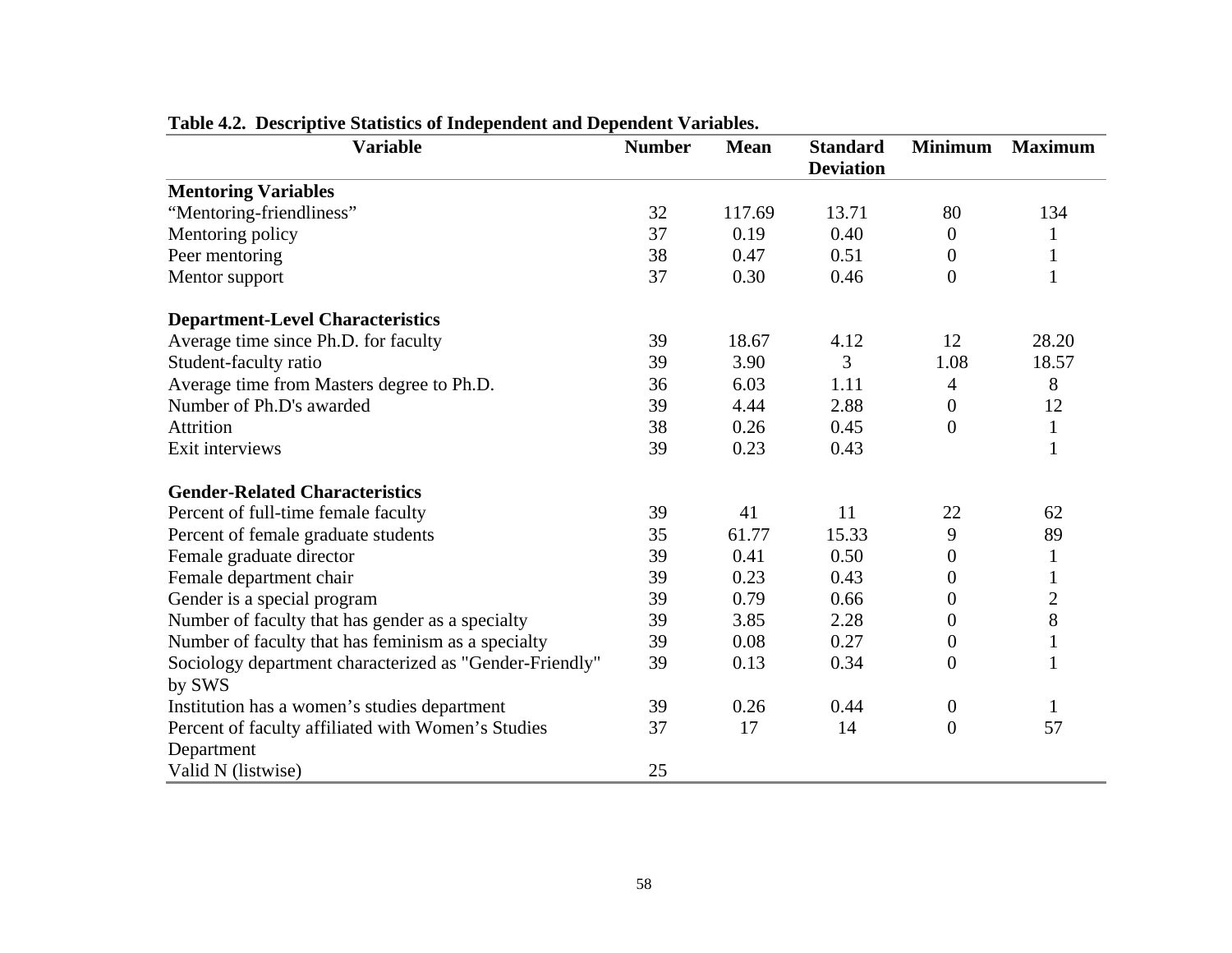## **Correlations**

This section briefly explores the relationships between department-level and gender-related characteristics with mentoring by using bivariate correlations. These results will be discussed in detail in the next chapter. The correlations are presented in Table 4.3. Only statistically significant correlations are reported. Chi square analyses were conducted to verify that correlations between categorical variables and mentoring were statistically significant.

### **Department-Level Characteristics**

*Average number of years of faculty since Ph.D.* was positively correlated with mentor support thus confirming hypothesis 1. Departments with experienced faculty were perceived as being more likely to offer mentor support (e.g. mentor training and workshops). In fact, age of faculty was the only variable significantly correlated with mentor support.

*The number of Ph.D.'s awarded* was positively correlated with "mentoringfriendliness" supporting hypothesis 3. The more doctoral degrees a department awarded, the more "mentoring-friendly" they were perceived to be.

*Attrition* was negatively correlated with the department having a mentoring policy contradicting hypothesis 4. Departments where attrition was perceived as a problem were less likely to have a mentoring policy. Furthermore, departments that did not have a mentoring policy were more likely to report attrition as a problem.

*Department conducts exit interviews* was negatively correlated with "mentoringfriendliness" contradicting hypothesis 6. Departments that conducted exit interviews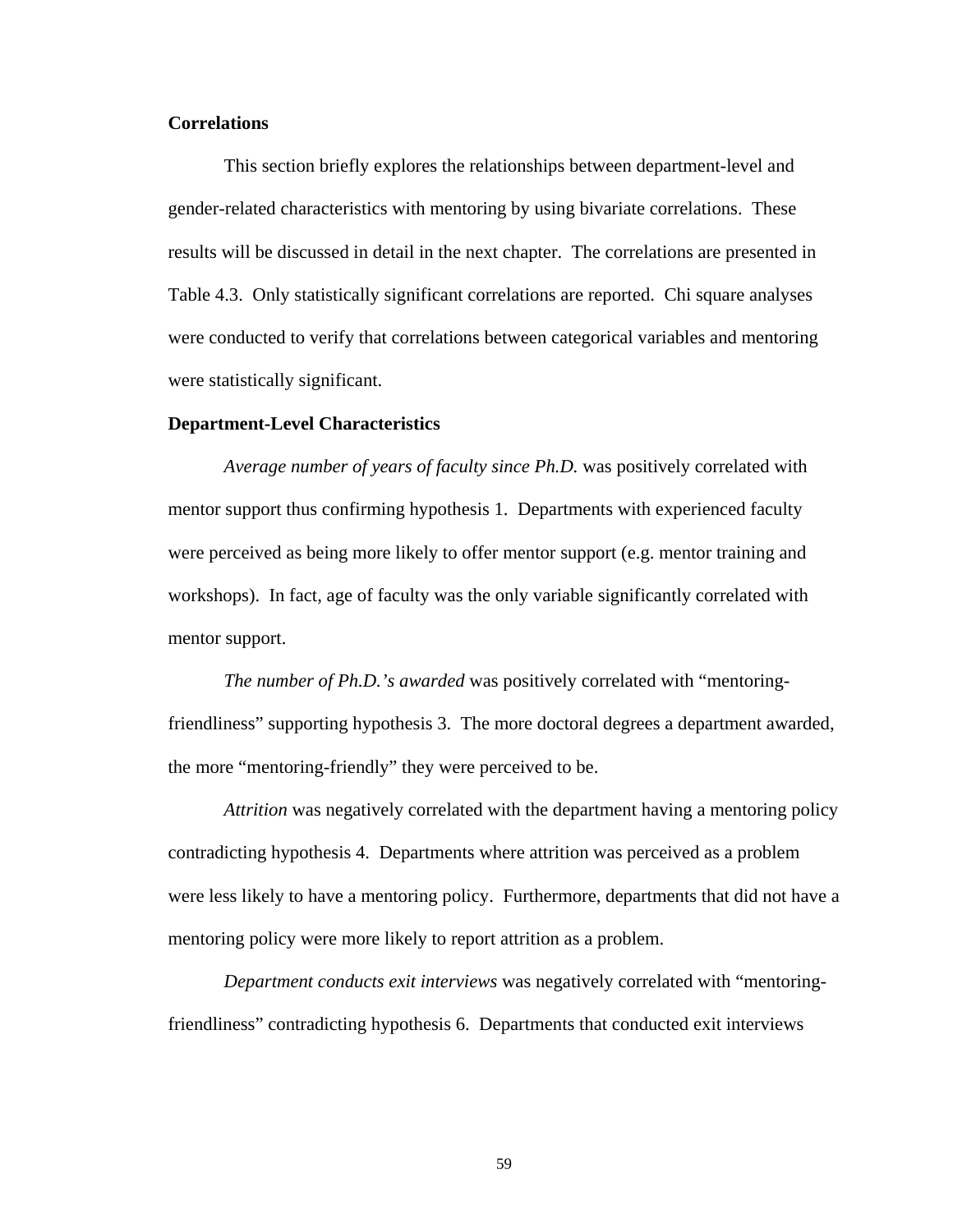were perceived to be less "mentoring-friendly". Furthermore, departments that were perceived to be less "mentoring-friendly" were less likely to conduct exit interviews.

### **Gender-Related Characteristics**

*Percent female graduate students* was negatively correlated with "mentoringfriendliness" contradicting hypothesis 8. Departments with a high percentage of female students were perceived as less "mentoring-friendly" and vice versa (i.e. departments that were perceived as less "mentoring-friendly" had more female graduate students).

*Female department chair* was positively correlated with the department having a mentoring policy supporting hypothesis 10. Departments that had female chairs were more likely to have a mentoring policy.

*Gender is a special program* was negatively correlated with the department having a mentoring policy contradicting hypothesis 11. Departments that had gender as a special program were less likely to have a mentoring policy. Furthermore, departments that lacked a mentoring policy were more likely to have gender as a special program.

*Number of faculty that has gender as a specialty* was positively correlated with the department having a peer-mentoring program supporting hypothesis 12. Departments with several faculty that have gender as a research interest are more likely to have peermentoring programs. However, this finding must be interpreted with caution since sample and non-sample departments differed significantly on this variable. Thus, this result may not be generalizable to all graduate departments of sociology. This was the first of two measures significantly correlated with peer mentoring.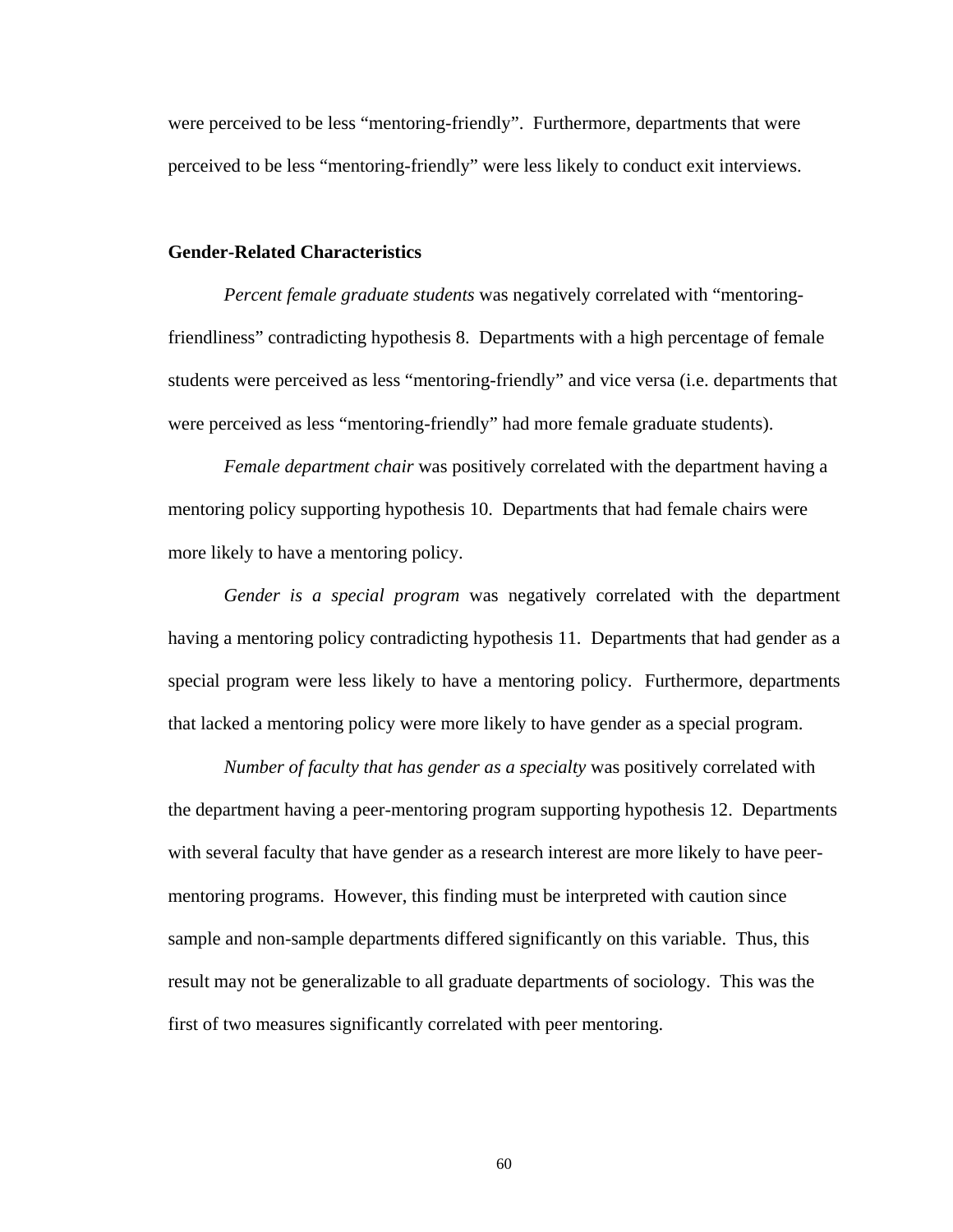| <b>Variable</b>                              | "Mentoring-          | <b>Mentoring</b> | <b>Peer Mentoring</b> | <b>Mentor</b>  |
|----------------------------------------------|----------------------|------------------|-----------------------|----------------|
|                                              | <b>Friendliness"</b> | <b>Policy</b>    | Program               | <b>Support</b> |
| <b>Department-Level Characteristics</b>      |                      |                  |                       |                |
| Average time since Ph.D. for faculty         |                      |                  |                       | $0.28^{+}$     |
| Student-faculty ratio                        |                      |                  |                       |                |
| Average time from masters degree to Ph.D.    |                      |                  |                       |                |
| Number of Ph.D.'s awarded                    | $.38*$               |                  |                       |                |
| <b>Attrition</b>                             |                      | $.33*$           |                       |                |
| Exit interviews                              | $-.30+$              |                  |                       |                |
|                                              |                      |                  |                       |                |
| <b>Gender-Related Characteristics</b>        |                      |                  |                       |                |
| Percent of full-time female faculty          |                      |                  |                       |                |
| Percent of female graduate students          | $-.32+$              |                  |                       |                |
| Female graduate director                     |                      |                  |                       |                |
| Female department chair                      |                      | $.37*$           |                       |                |
| Gender is a special program                  |                      | $-.28+$          |                       |                |
| Number of faculty that has gender as a       |                      |                  | $.32*$                |                |
| specialty                                    |                      |                  |                       |                |
| Number of faculty that has feminism as a     |                      |                  |                       |                |
| specialty                                    |                      |                  |                       |                |
| Designated as "Gender-Friendly" by SWS       |                      |                  | $.41**$               |                |
| Institution has a women's studies department |                      |                  |                       |                |
| Percent of faculty affiliated with Women's   | $.31^{+}$            | $-.37*$          |                       |                |
| <b>Studies Department</b>                    |                      |                  |                       |                |

**Table 4.3. Correlations between Department-Level and Gender-Related Characteristics and Mentoring.** 

+ p≤0.1, \*p≤.05, \*\*p≤0.01, \*\*\*p≤0.001

Note: The significance level of p≤0.1 was included because of the small sample size (n=39)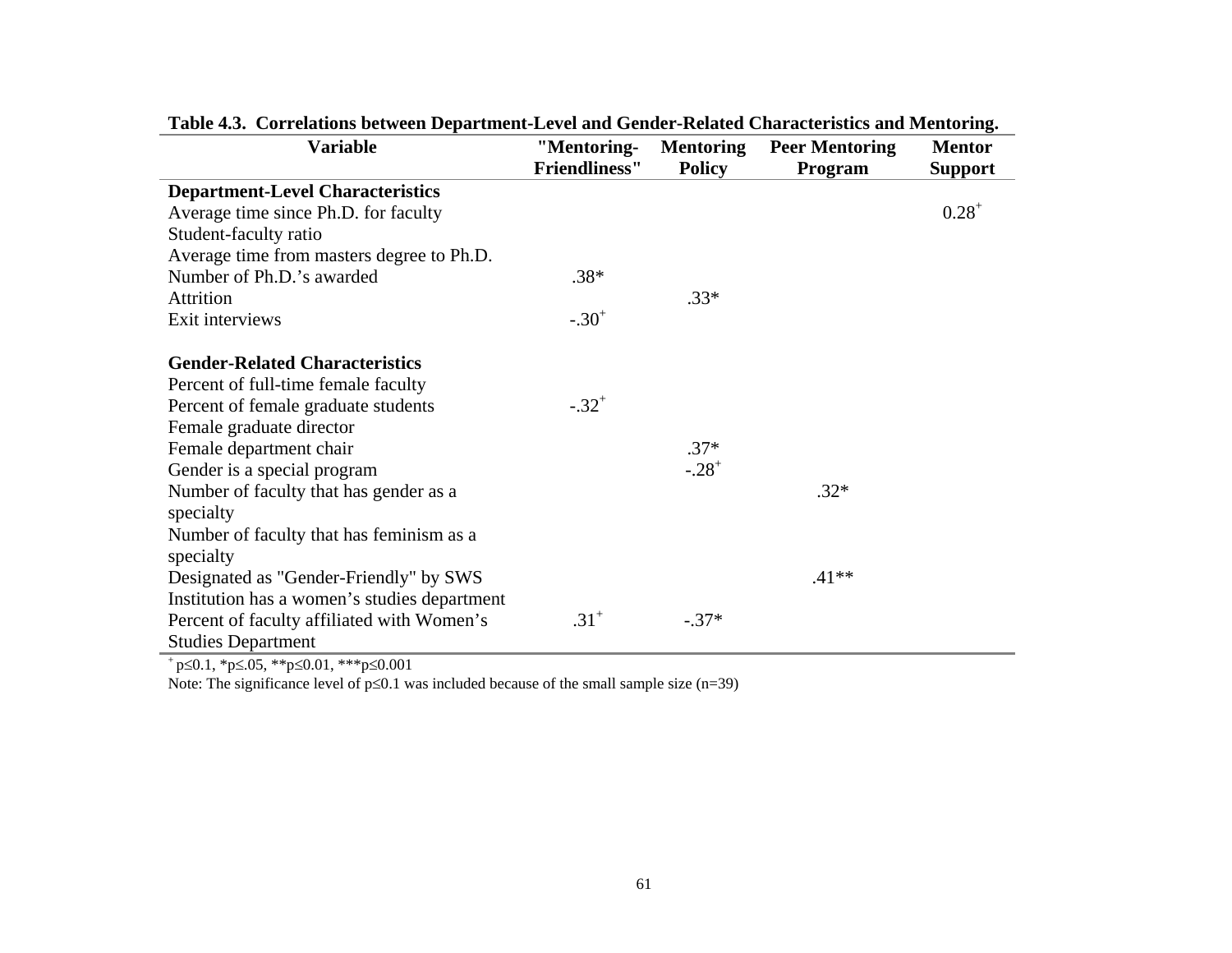*Department designated as "Gender-Friendly" by the SWS* was positively correlated with the department having a peer-mentoring program supporting hypothesis 14. Departments that were designated as "Gender-Friendly" were more likely to have a peer-mentoring program. This was the second of two measures that were significantly correlated with peer mentoring.

*Percent of faculty affiliated with Women's Studies department* was positively correlated with "mentoring-friendliness" supporting hypothesis 16. Departments that had a higher proportion of faculty affiliated with Women's Studies were more likely to be perceived as "mentoring-friendly". However, this variable was negatively correlated with the department having a mentoring policy contradicting hypothesis 16. Departments with a high proportion of faculty affiliated were less likely to have a mentoring policy and vice versa. This finding will be discussed in detail in the next chapter.

However, the average time from Master's degree to Ph.D. (hypothesis 3), the percent of female faculty (hypothesis 7), female graduate director (hypothesis 9), number of faculty that specialize in feminism (hypothesis 14), and institution has a Women's Studies department (hypothesis 15) did not have statistically significant relationships with mentoring.

## **Scale Item Correlations**

 An inspection of survey responses revealed an interesting pattern in the way departments rated certain scale items. Departments responded to items that focused on interpersonal activities that occurred in faculty-graduate student relationships differently than the way they responded to items that focused on practical/task-oriented activities in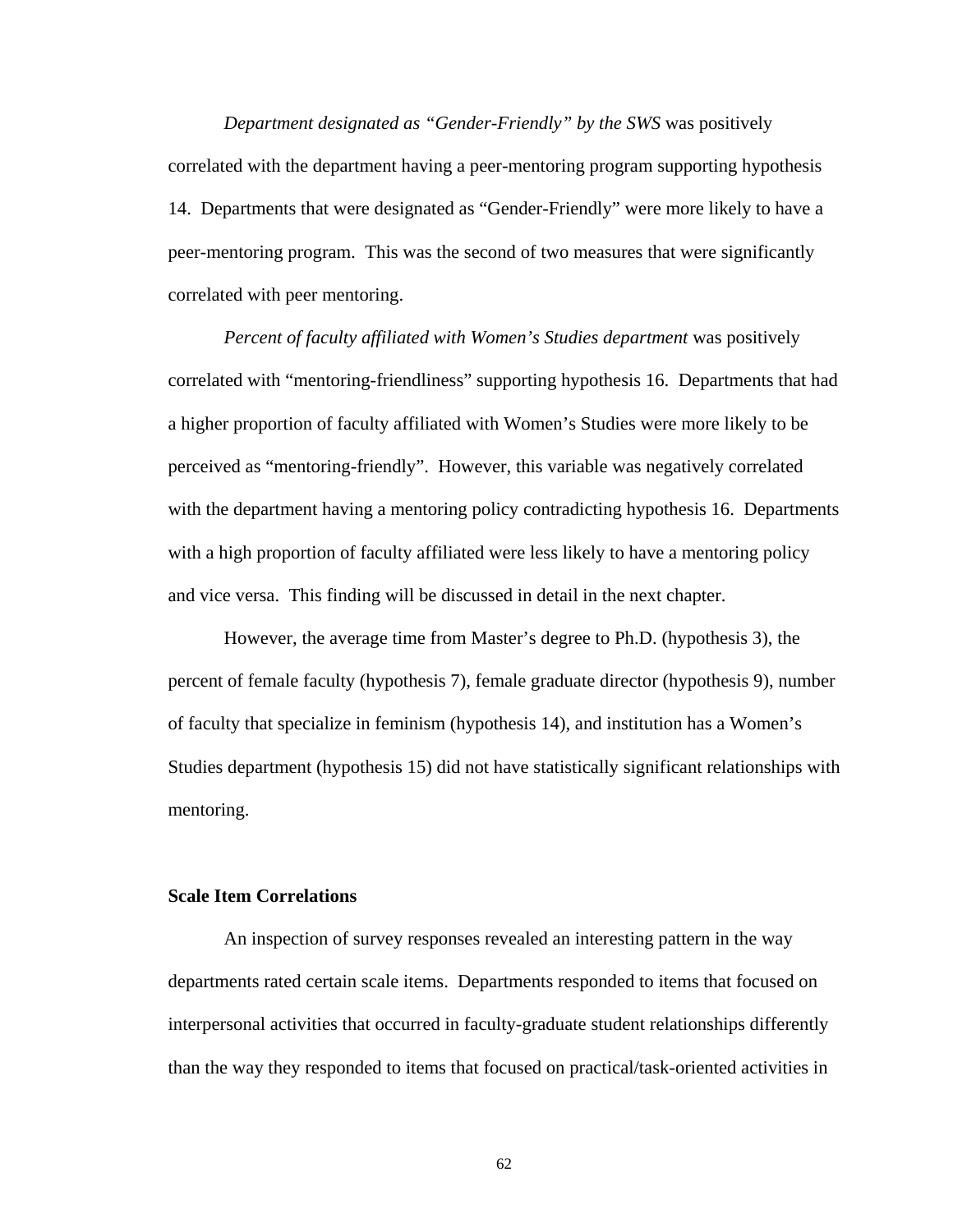these relationships. After seeing this pattern, I conducted a factor analysis to determine if any mentoring dimensions were embedded within the scale and found that it had a feminist subscale (Cronbach Alpha=.886). After realizing that there was a feminist subscale, I conducted correlations between department-level and gender-related characteristics with feminist scale items. The correlations are presented in Table 4.4 below. Again, only statistically significant correlations are reported. The scale items used in these correlations are listed below<sup>12</sup>.

- Faculty provide emotional support to students.
- Faculty sponsor students.
- Faculty befriend students.
- Faculty treat students as colleagues.
- Faculty nurture students.
- Faculty are interested in developing the graduate student as a whole person.

## **Department-Level Characteristics**

*The average time for faculty since Ph.D.* was significantly correlated with faculty

sponsoring students. Thus, departments with older faculty are perceived as being more

likely to sponsor students.

l

*The student-faculty ratio* was significantly correlated with faculty befriending

students. Departments with high student-faculty ratios are more likely to be perceived as

having faculty that befriends students.

 $12$  The scale for emotional support, sponsor, befriend, colleagues, and nurture ranged from 1 (very uncharacteristic) to 5 (very characteristic). The scale for whole person ranged from 1 (strongly disagree) to 5 (strongly agree).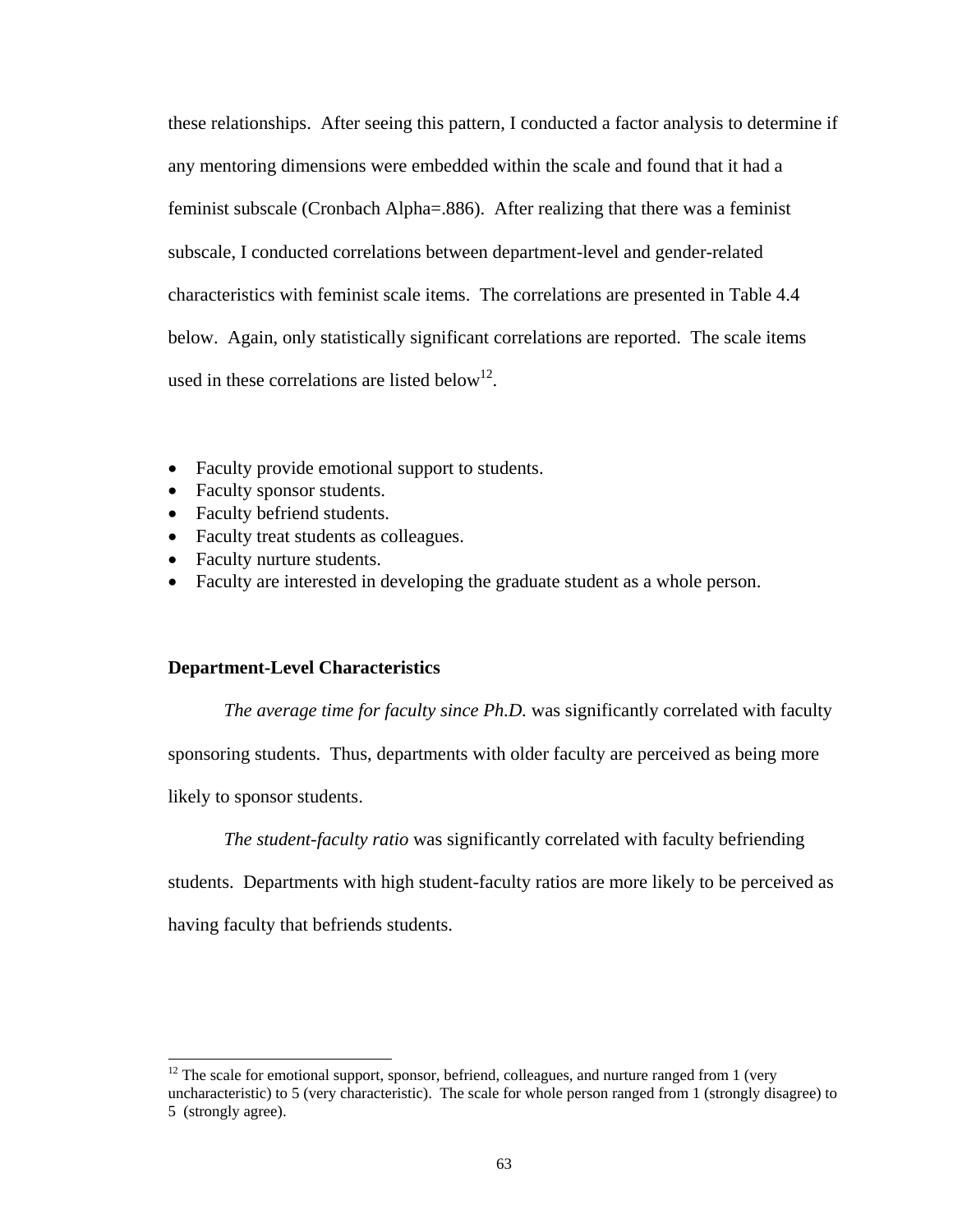*The number of Ph.D.'s awarded* by departments was significantly correlated with faculty sponsoring students. Departments that award many doctoral degrees are more likely to be perceived as having faculty that sponsors students.

*Department conducts exit interviews* was negatively correlated with faculty emotionally supporting students, nurturing students, and helping students develop as a whole person. Thus, departments that conduct exit interviews are perceived as being less likely to have faculty that emotionally support students, nuttier students, or help students develop as a whole person.

## **Gender-Related Characteristics**

*Number of faculty that has feminism as a specialty* was and negatively correlated with departments having faculty that sponsored or befriended students. Departments with faculty that research feminism are less likely to be perceived as having faculty that sponsor or befriend students.

*Designated as "Gender-Friendly" by the SWS* was significantly correlated with departments having faculty that treated students as colleagues. Departments with this designation are more likely to be perceived as having faculty that treats students as colleagues.

*Percent of faculty affiliated with Women's Studies department* was significantly correlated with faculty emotionally supporting students, treating students as colleagues, and being interested in developing students as a whole person. Departments with a high percentage of faculty affiliated with Women's Studies are more likely to have faculty that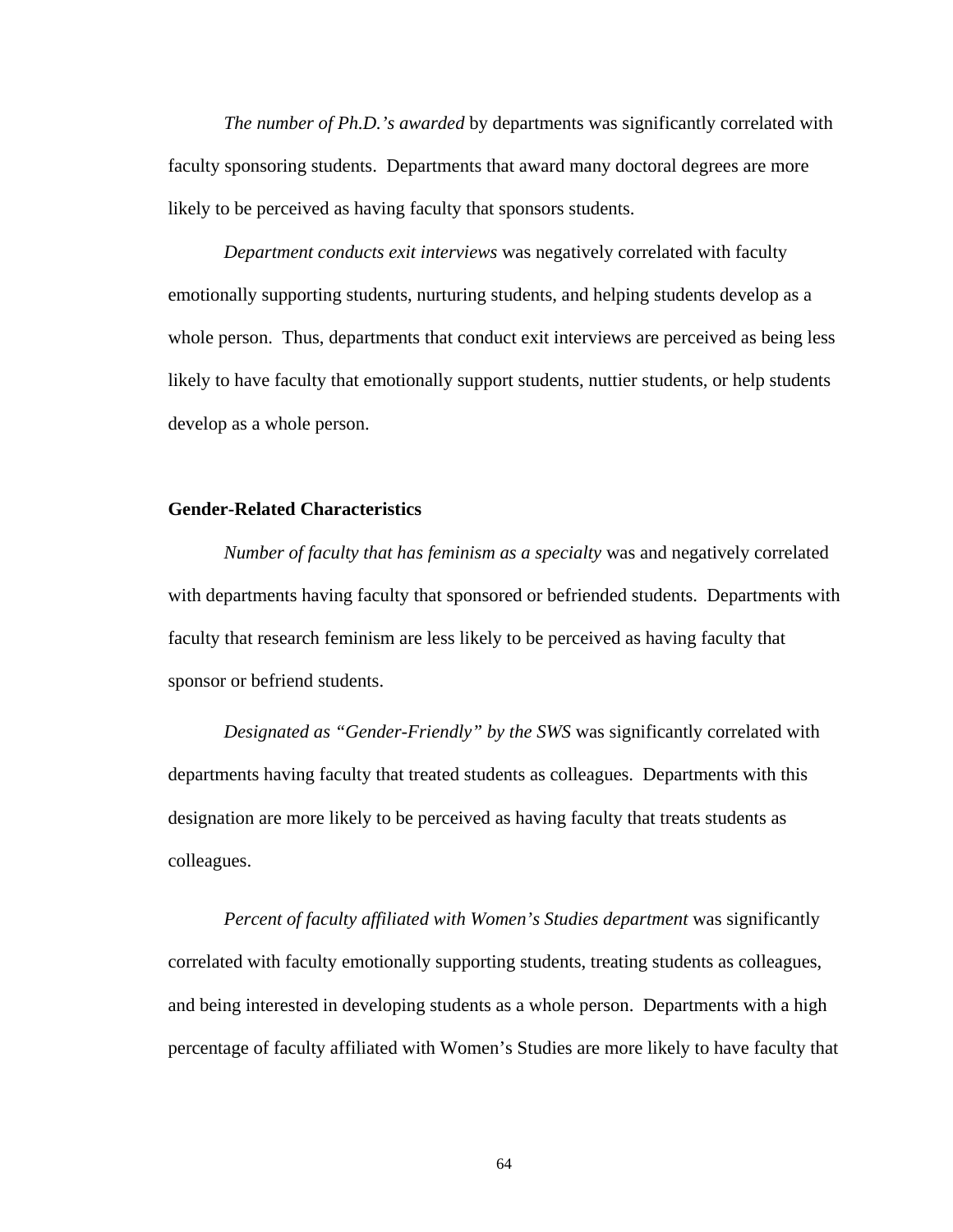| Variable                                                      | <b>Support</b>      | <b>Sponsor</b> | <b>Befriend</b>     | <b>Colleagues</b> | <b>Nurture</b> | Whole<br>Person     |
|---------------------------------------------------------------|---------------------|----------------|---------------------|-------------------|----------------|---------------------|
| <b>Department-Level Characteristics</b>                       |                     |                |                     |                   |                |                     |
| Average time since Ph.D. for faculty                          |                     | $.40*$         |                     |                   |                |                     |
| Student-faculty ratio                                         |                     |                | $.39*$              |                   |                |                     |
| Average time from Master's degree to Ph.D.                    |                     |                |                     |                   |                |                     |
| Number of Ph.D.'s awarded                                     |                     | $.29^{+}$      |                     |                   |                |                     |
| Attrition                                                     |                     |                |                     |                   |                |                     |
| Exit interviews                                               | $-.32$ <sup>+</sup> |                |                     |                   | $-.34*$        | $-.32$ <sup>+</sup> |
|                                                               |                     |                |                     |                   |                |                     |
| <b>Gender-Related Characteristics</b>                         |                     |                |                     |                   |                |                     |
| Percent of full-time female faculty                           |                     |                |                     |                   |                |                     |
| Percent of female graduate students                           |                     |                |                     |                   |                |                     |
| Female graduate director                                      |                     |                |                     |                   |                |                     |
| Female department chair                                       |                     |                |                     |                   |                |                     |
| Gender is a special program                                   |                     |                |                     |                   |                |                     |
| Number of faculty that have gender as a specialty             |                     | $-.37*$        | $-.29$ <sup>+</sup> |                   |                |                     |
| Number of faculty that have feminism as a specialty           |                     |                |                     |                   |                |                     |
| Designated as "Gender-Friendly" by SWS                        |                     |                |                     | $.32^{+}$         |                |                     |
| Institution has a women's studies department                  |                     |                |                     |                   |                |                     |
| Percent of faculty affiliated with Women's Studies department | $.35*$              |                |                     | $.31+$            |                | $.38*$              |

# **Table 4.4. Correlations between Department-Level and Gender-Related Characteristics with Scale Items.**

+ p≤0.1, \*p≤.05, \*\*p≤0.01, \*\*\*p≤0.001

Note: The significance level of p≤0.1 was included because of the small sample size (n=39). Chi square analyses were conducted to verify that the correlations of categorical variables and scale items were statistically significant.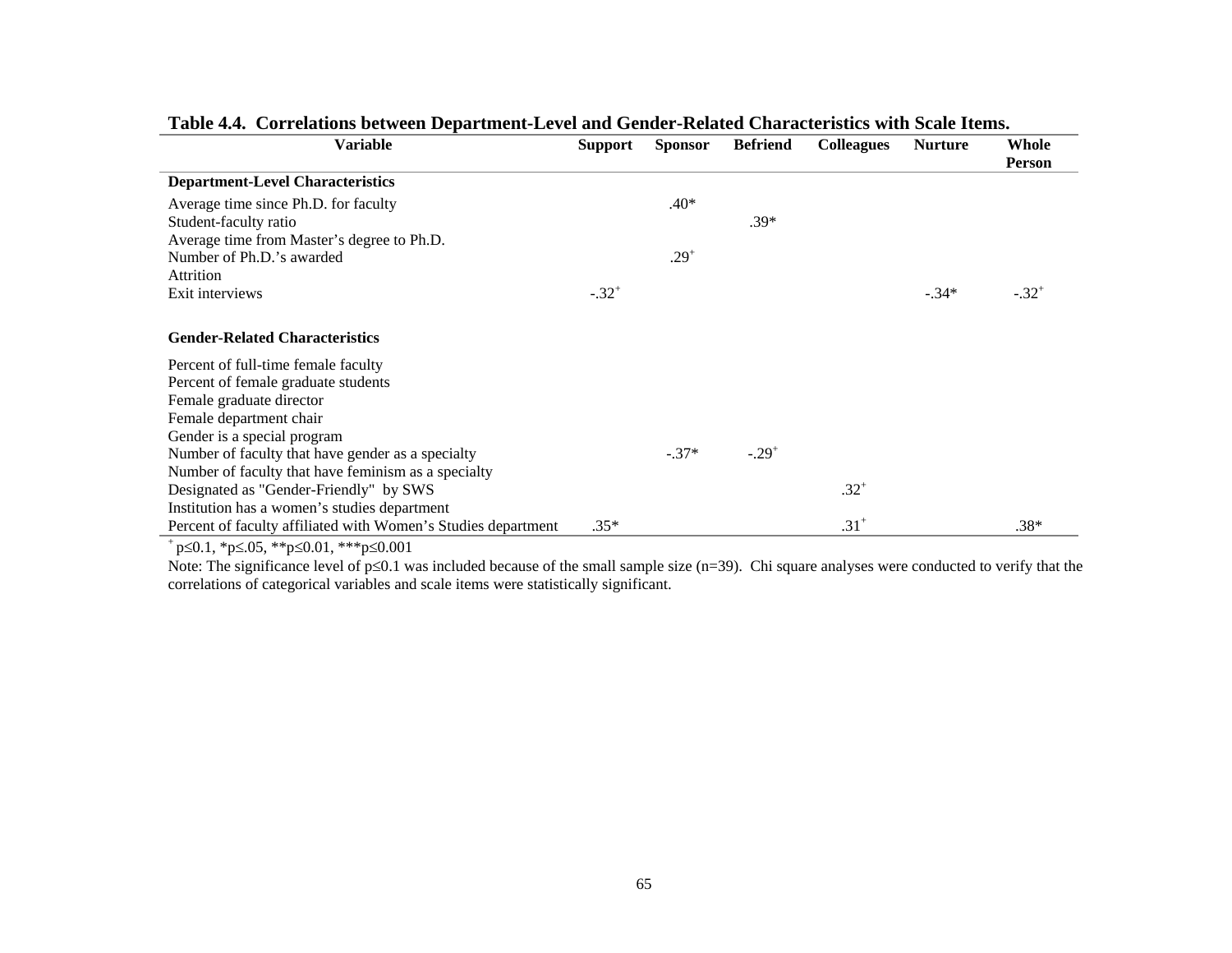emotionally support students, treat students as colleagues, and help students develop as a whole person.

## **Chapter Summary**

The results show that department-level and gender-related characteristics were related to mentoring as shown in the conceptual model. Although, department-level and gender-related characteristics influenced "mentoring-friendliness" in departments (mentoring climate/culture), gender-related characteristics seemed to have a greater impact on departments having mentoring policies and/or peer mentoring programs (mentoring structures) than department-level characteristics did. The characteristics examined in this study often had surprising relationships with mentoring, contradicting several of the expected relationships laid out in Chapter 3. In particular, departments that conducted exit interviews and/or had a high proportion of female students were less likely to be "mentoring-friendly" while departments with a high proportion of faculty affiliated with Women's Studies, stated that attrition was a problem, and/or had gender as a special program were less likely to have a mentoring policy.

The next chapter includes a discussion and analysis of these results, policy implications, a discussion of study limitations, and suggestions for future research.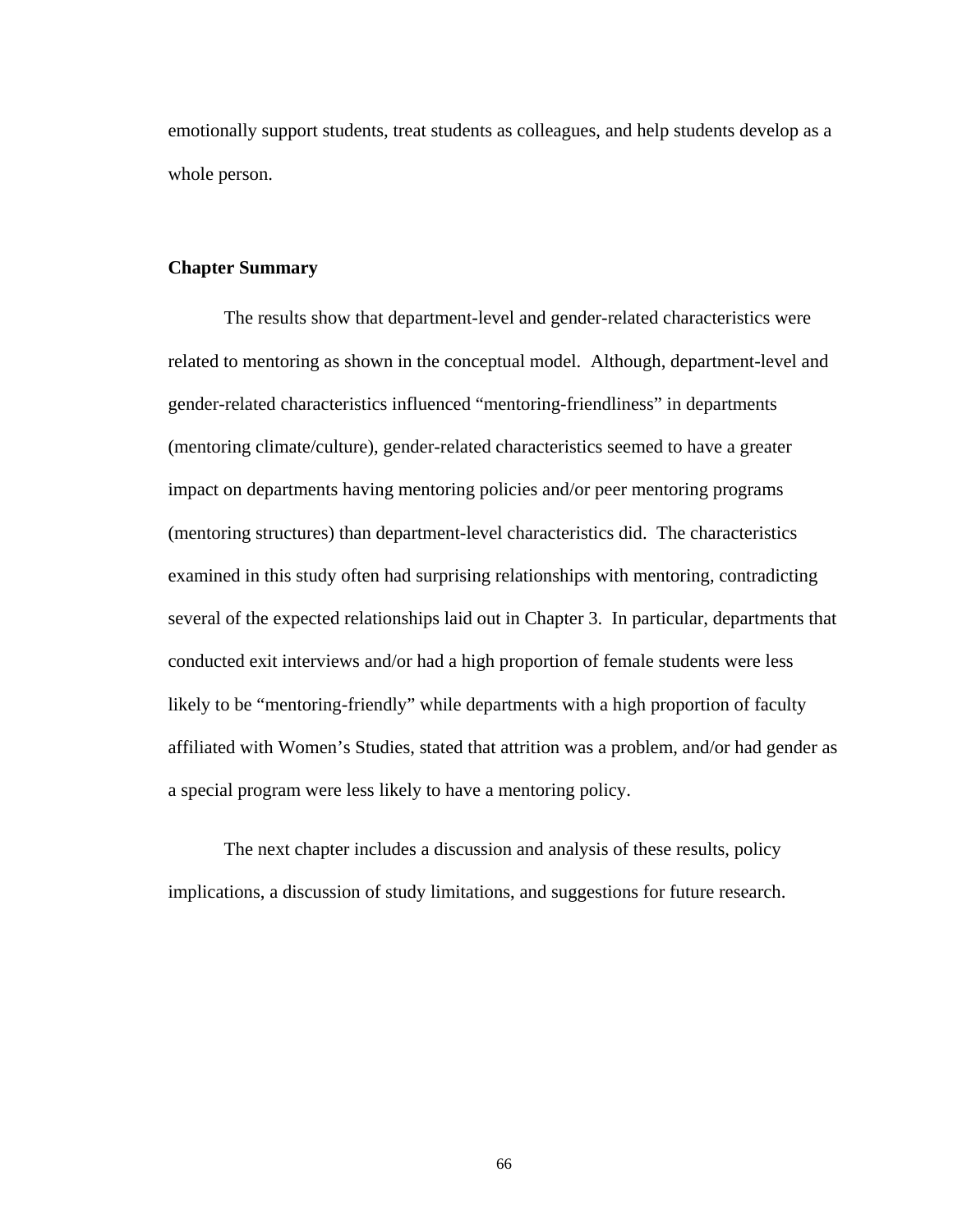## **Chapter 5**

## **Discussion and Conclusion**

## **Discussion**

This chapter does the following things. First, it discusses study findings by placing them in four conceptual categories. Structural factors explore the relationships of departmental characteristics to mentoring. Integration of women discusses the relationship of gender composition in departments as well as the positions female faculty hold with mentoring. Gender/feminist scholarship explores how the presence of this type of scholarship influences departmental support of mentoring. Influence of Women's Studies examines the effect of having a Women's Studies department on campus as well as how having a faculty affiliated with it influences mentoring in departments.

## **Conceptualization of Study Findings**

## **Structural Factors**

The average time since Ph.D. for faculty was positively correlated with mentor support. Departments with experienced faculty may be more likely to realize the importance of mentoring and that mentors need active support. Furthermore, they may have more experienced faculty mentors that may be more qualified to train and support young, inexperienced faculty who want to be mentors which in turn, influences the overall level of mentoring support in departments.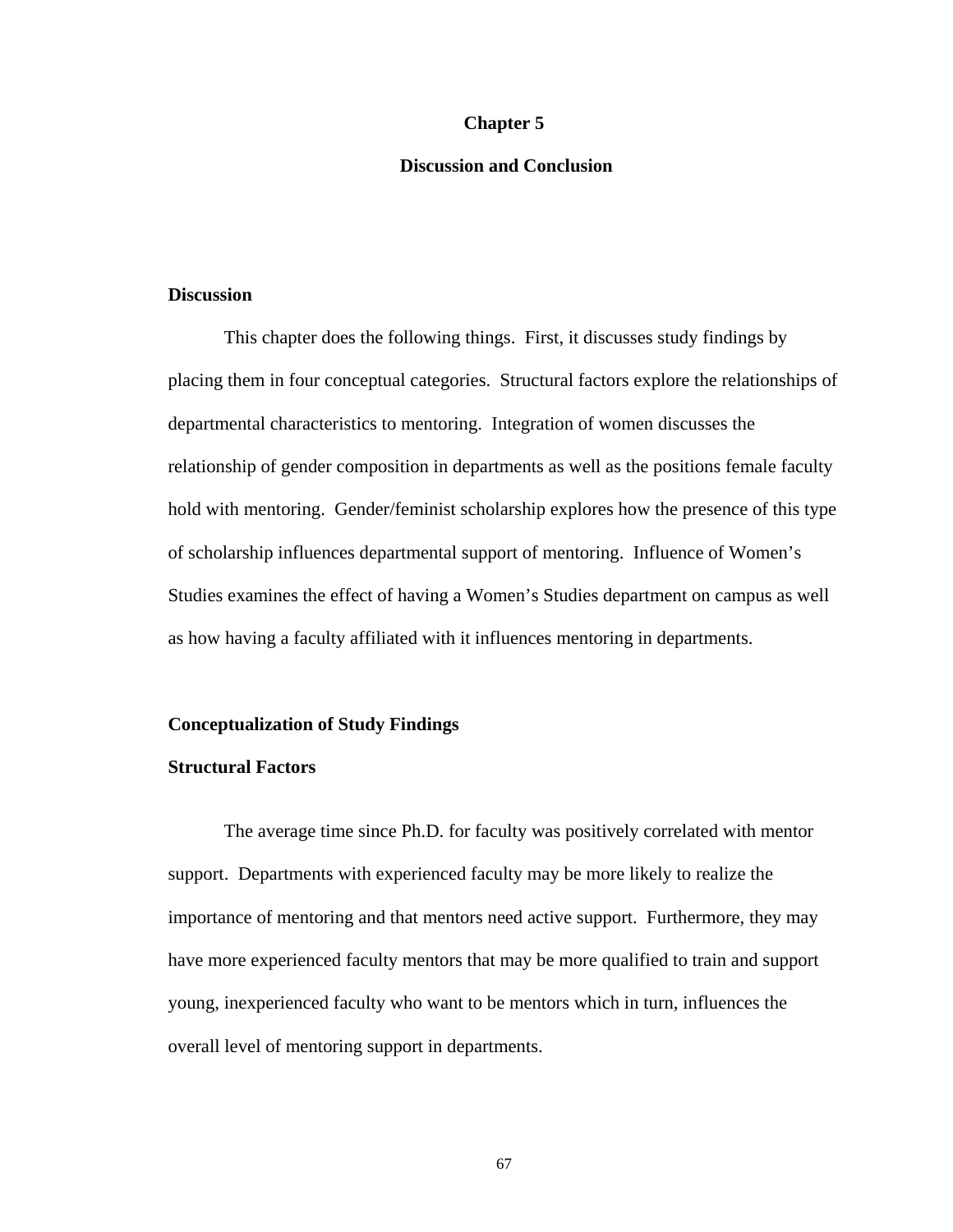Average time since Ph.D. for faculty was also correlated with faculty sponsoring students. Experienced faculty may be more willing to do so because they have the power, experience, and the status to help students navigate the system. They have the ability to fight for students because they know what students need to do to be successful in the department since they have seen why some students succeed and others fail to complete their degrees. Thus, they have insider knowledge of how the department and the larger institutional system works that they can pass on to students. They have knowledge of the profession as well as of what students need to do in order to become a successful professional as Kram (1985) noted in her definition of mentoring.

Student-faculty ratio was positively correlated with faculty befriending students. Faculty may befriend students in large departments because they want to prevent students from getting lost in the system. These faculty may befriend students in order for students to feel like they are valued by the department.

The number of Ph.D.'s awarded by a department was positively correlated with "mentoring-friendliness" but it is difficult to determine the causal direction of this relationship. Instead of the number of doctoral degrees awarded influencing the level of "mentoring-friendliness" in departments, it may be that "mentoring-friendly" departments award more doctoral degrees. Students in "mentoring-friendly" departments may be more likely to be mentored, which in turn, increases the likelihood that they will complete their degree since they have someone to help them get through the program. These students may have someone to prevent them from making mistakes and offer support, thus helping them navigate the doctoral process smoothly. The number of Ph.D.'s awarded was correlated with faculty sponsoring students as well. The same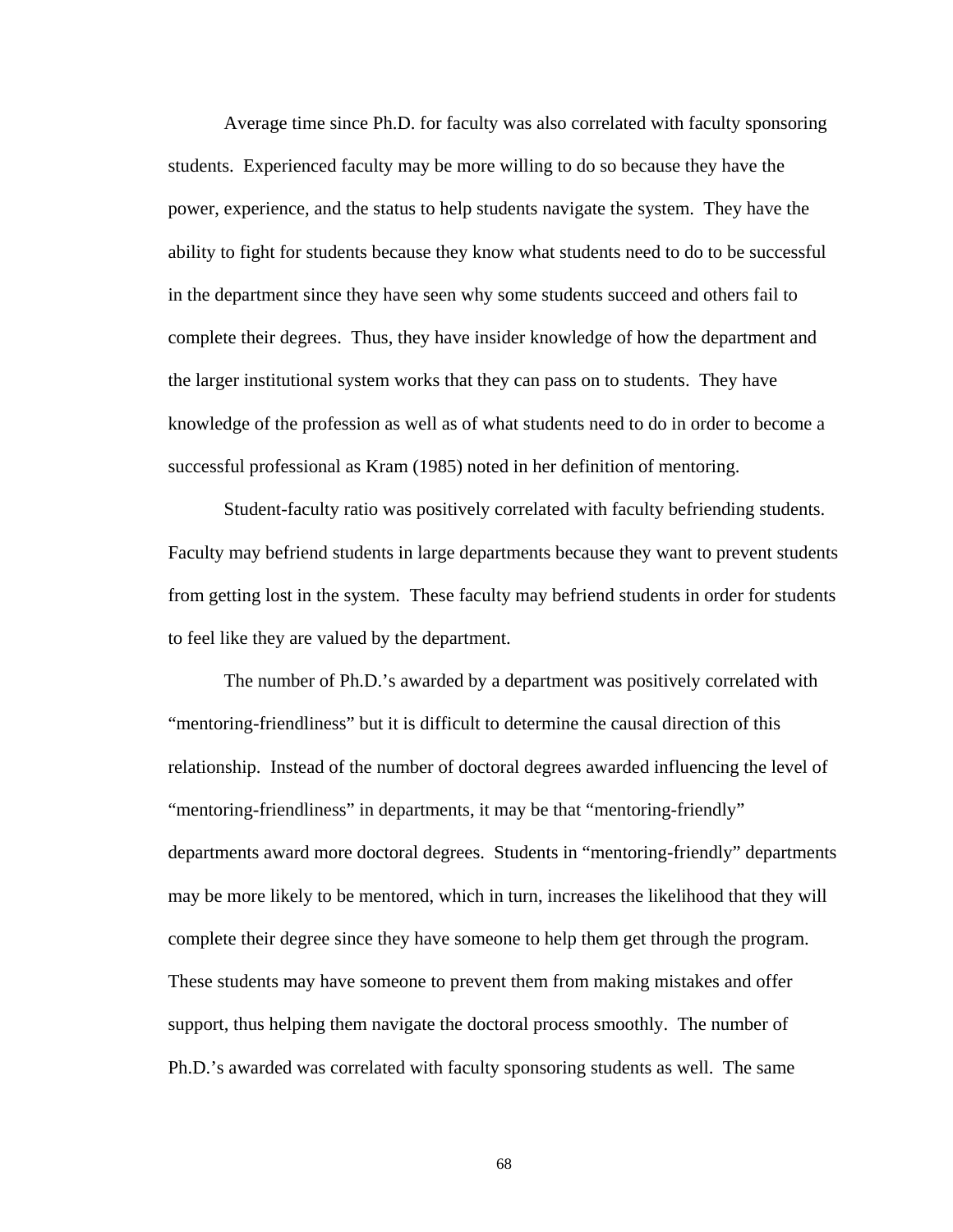reasoning holds true in that students who are sponsored by faculty may be more likely to complete their degree because they had someone to guide them through the doctoral program.

Attrition was positively correlated with departments having a mentoring policy. Department that claimed attrition was a problem were more likely to have a mentoring policy. Departments with high attrition may decide that they need to implement a mentoring policy in order to reduce attrition and keep talented students from leaving the department. This increases faculty awareness for the need for mentoring in the department, which in turn, may influence more faculty to engage in mentoring relationships with students.

Departments conducts exit interviews was negatively correlated with "mentoringfriendliness" departments that conduct exit interviews are less "mentoring-friendly", reflecting that these departments may be more bureaucratic in nature, tending to use formal, rational, and impersonal procedures/ policies. If these departments are more bureaucratic, it is likely that faculty engage in strictly formal relationships with students inside and outside of the classroom, leaving little room for a mentoring climate to develop. The reverse may be true as well. Departments that are less "mentoringfriendly" may be less likely to conduct exit interviews for whatever reason. This may explain why department conducts exit interviews was negatively correlated with faculty emotionally supporting, nurturing, and treating students as a whole person. These departments may have an alienated environment where there is a disconnect between students and faculty. Faculty may come into the department, do their job, and go home.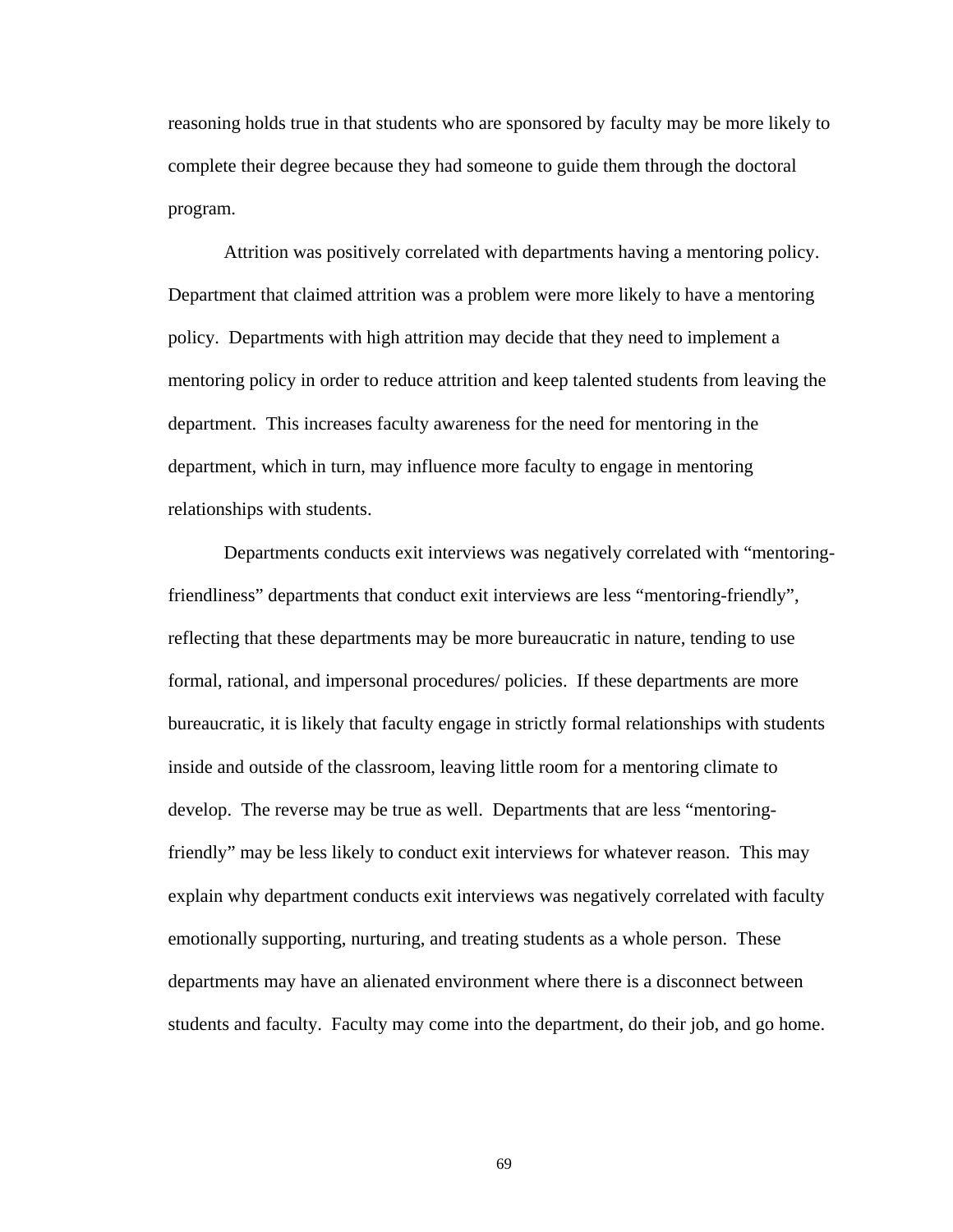They may fulfill the basic requirements of the job without looking at or questioning what students need from them.

## **Integration of Women**

The percent of female students in a department was negatively correlated with "mentoring-friendliness". This finding may be a function of size because departments with a high proportion of female students may have more students in general, leading them to be less "mentoring-friendly" because they faculty are unable to engage in mentoring activities with all the students in the department. Faculty may simply be able to meet students' basic advising needs but be unable to meet mentoring needs because they lack the time to engage in mentoring activities with students and/or create a mentoring climate. It may reflect faculty attitudes and beliefs towards female students as well as lack of female faculty mentors (Berg & Foster, 1983; Schroeder & Mynatt, 1993; Lovitts, 2001).

Female department chair was positively correlated with the department having a mentoring policy. Female chairs may be more likely to implement a mentoring policy because they may understand the importance of mentoring for students. Furthermore, they may be aware of how mentoring addresses inequality (especially gender inequality) among students. Female chairs may be more likely to hold feminist values, which in turn, leads them to implement mentoring policies so that all students have equal access to mentors (Fassinger & Hensler-McGinnis, 2005).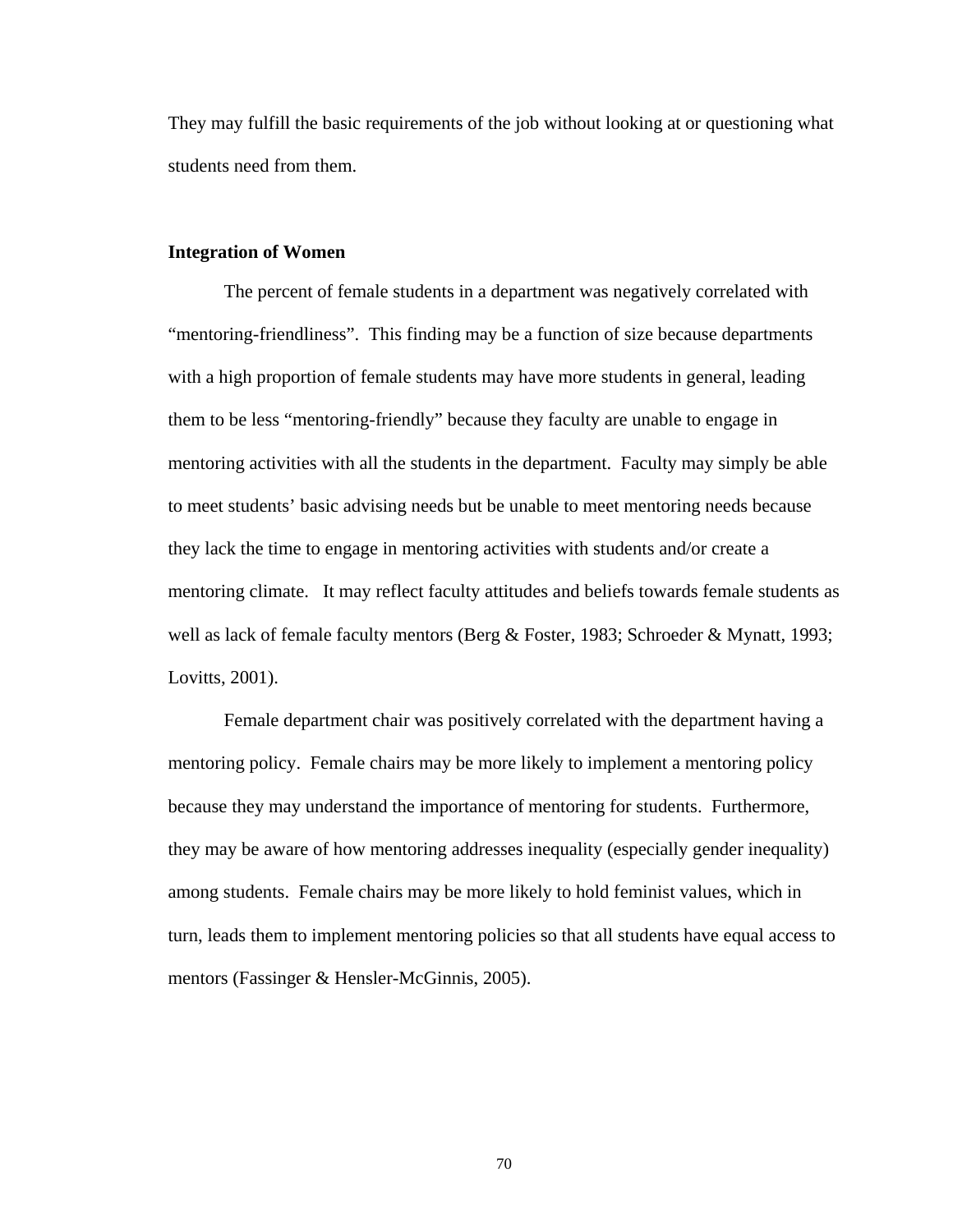## **Gender/Feminist Scholarship**

Gender as a special program was negatively correlated with the department having a mentoring policy. However, it is difficult to determine what this indicates because this variable may be an inaccurate measure since almost all departments had gender as a special program and only a few departments had mentoring policy. Thus, most of the departments surveyed had gender as a special program but lacked mentoring policies.

 The number of faculty with gender as a specialty was positively correlated to the department having a peer-mentoring program. It is difficult to interpret this finding since sample and non-sample departments had significantly different means on this variable. Thus, findings with this variable may not be generalizable to all graduate departments of sociology. Faculty who specialize in gender may bring certain gender values to the department (e.g. equality, empowerment, reciprocity, solidarity, etc) that is then reflected in the departmental programs. These faculty may believe that it is important for students to engage in teamwork and collaboration with one another, thus leading to the development of a peer-mentoring program. The number of faculty that specializes in gender is negatively correlated to faculty sponsoring and befriending students. Again, this may be related to size in that departments that have more faculty specializing in gender may have more faculty overall. Thus, they are unable to engage in these types of activities with students.

The department is designated as "Gender-Friendly" by the Sociologists for Women in Society was positively correlated with the department having a peermentoring program. This may be related to the gender/feminist values associated with being designated as "Gender-Friendly". Since these departments have a relatively high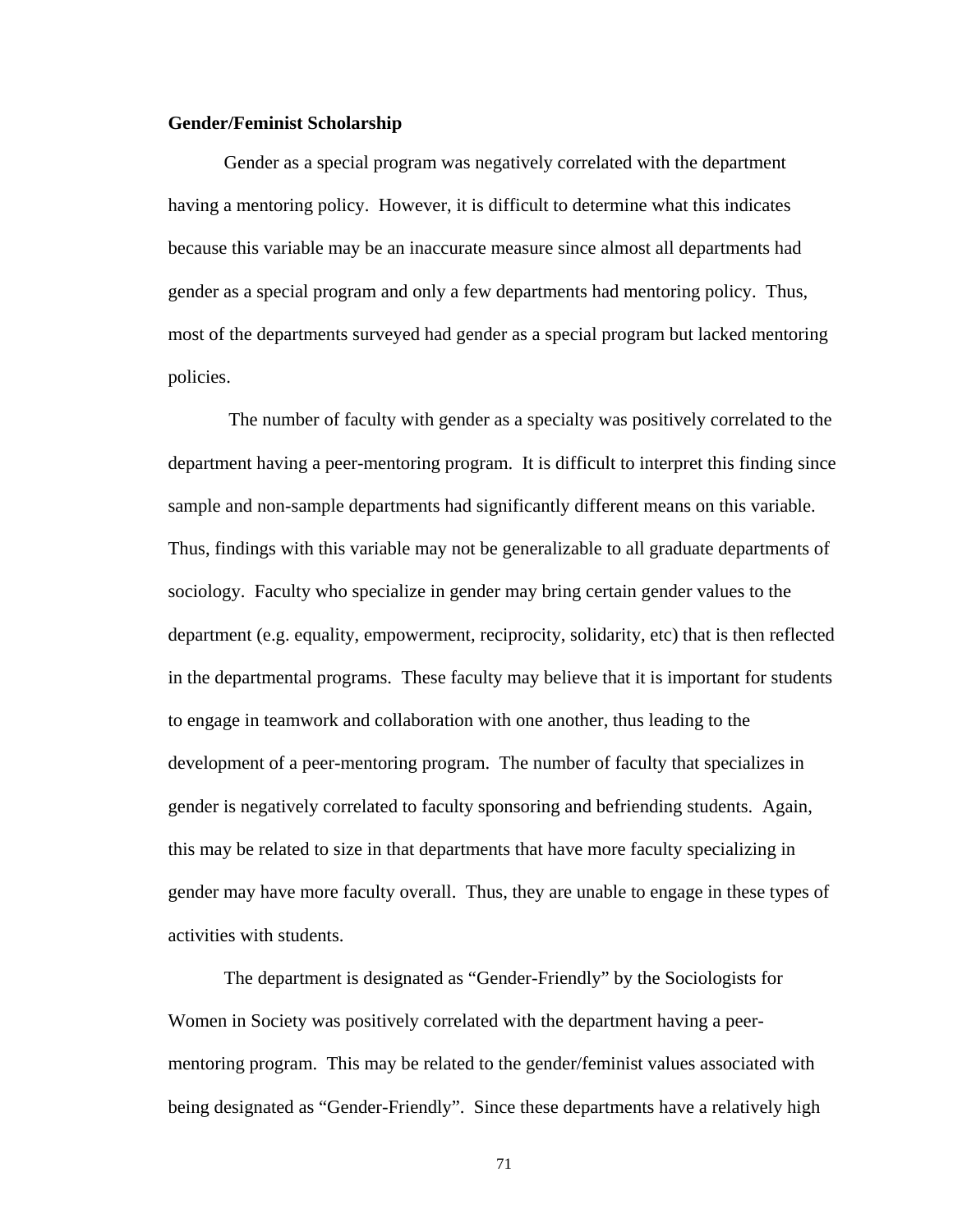proportion of female faculty and faculty that research gender, feminism, and/or inequality, they may be more likely to formally implement these values in departmental programs by understanding that anyone can be a mentor. Furthermore, departments is designated as "Gender-Friendly" by the Sociologists for Women in Society was positively correlated with faculty treating students as colleagues that again reflects the gender and feminist values that may be a part of the departmental culture. This also supports Fassinger's (1997) contention that mentors do not have to confer power to mentees but share power with and empower students.

## **Influence of Women's Studies**

The percent of faculty affiliated with the Women's Studies department was positively correlated with "mentoring-friendliness" in departments. Departments that had a high percentage of faculty affiliation were more likely to be "mentoring-friendly". Faculty that are affiliated with Women's Studies may bring gender/feminist values and attitudes into the department that shape its culture. However, the percent of faculty affiliated with Women's Studies was negatively correlated with the department having a mentoring policy. Thus, faculty that are affiliated with Women's Studies may be more likely to divide their time between multiple departments, which in turn, leaves them less time to devote to departmental issues. Since they split their time with another department, they may not have as much influence on what occurs in the Sociology department, especially if they have a joint appointment with Women's Studies. Thus, affiliated faculty are not leaving these gender/feminist attitudes in Women's Studies but are bringing them back to their home department. Furthermore, this finding may indicate that faculty are affiliated because they hold these values to begin with (intrinsic values).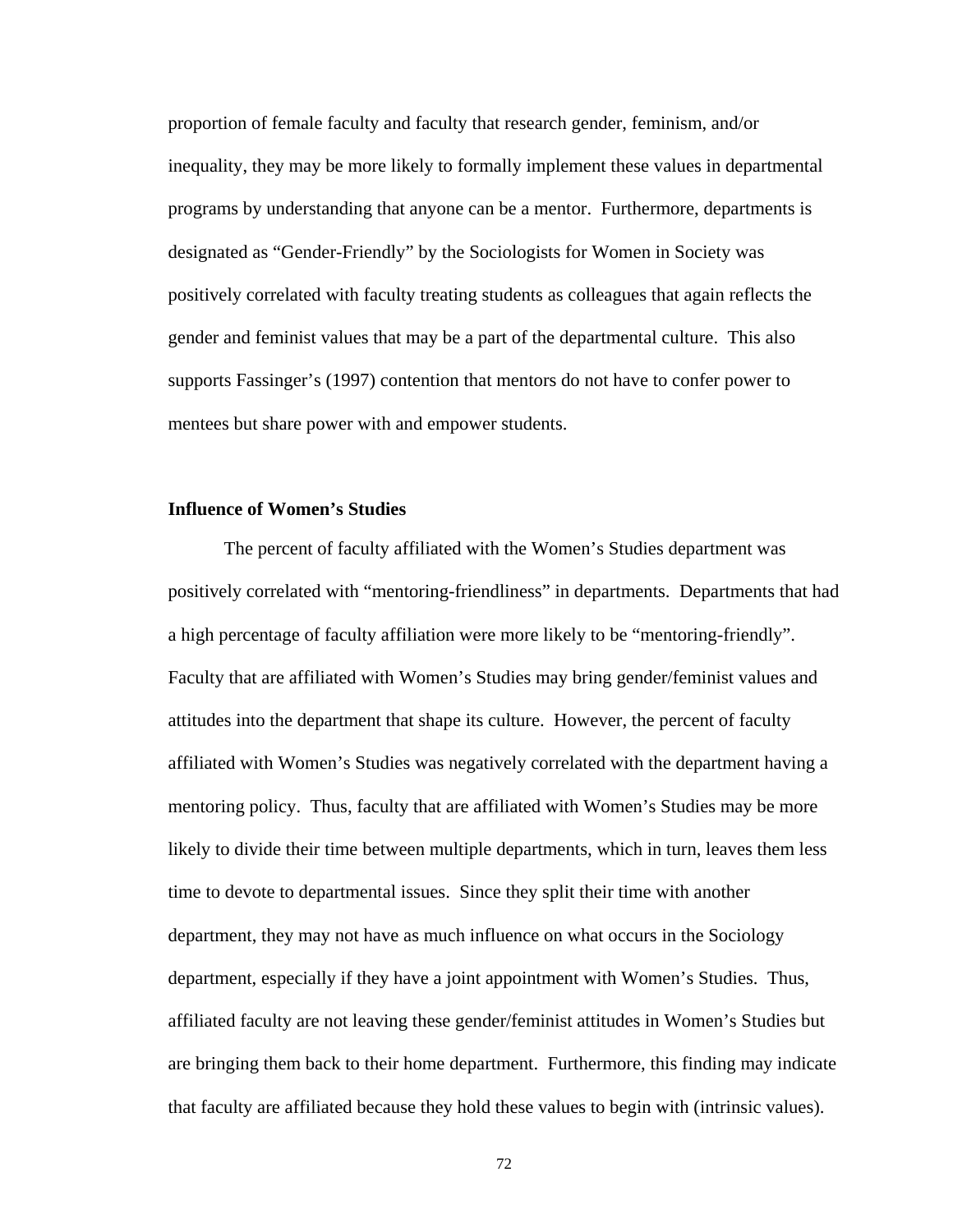The percent of faculty affiliated with Women's Studies was positively correlated with faculty treating students as colleagues. Faculty may treat students as colleagues because they hold feminist values (e.g. reciprocity, empowerment, and solidarity), supporting Fassinger's (1997) idea that feminist mentoring values collaboration. Faculty affiliation was positively correlated with faculty emotionally supporting students as well. Again, this supports Fassinger's (1997) belief that feminist mentoring relationships emphasize the relational interaction between mentors and students. The percent of faculty affiliated with Women's Studies was positively correlated with faculty being interested in helping students develop as a whole person. This supports Fassinger's (1997) notion that feminist mentors should strive to help students in the integration of dichotomies as well as showing them that they are valued for who they are as individuals instead of what they bring to the department. Overall, the percent of faculty affiliated with Women's Studies seems to support feminist mentoring models in general and Fassinger's (1997) model of feminist mentoring in particular because it is significantly correlated with several dimensions described in the model.

### **Discussion Summary**

An important point to make is that although this study had a small sample size, the correlations indicated that the characteristics examined had strong associations with mentoring. "mentoring-friendliness" was strongly associated with the number of Ph.D.'s awarded, departments having a mentoring policy was strongly associated with attrition, female department chair, and percent of faculty affiliated with Women's studies department, peer-mentoring was strongly associated with number of faculty that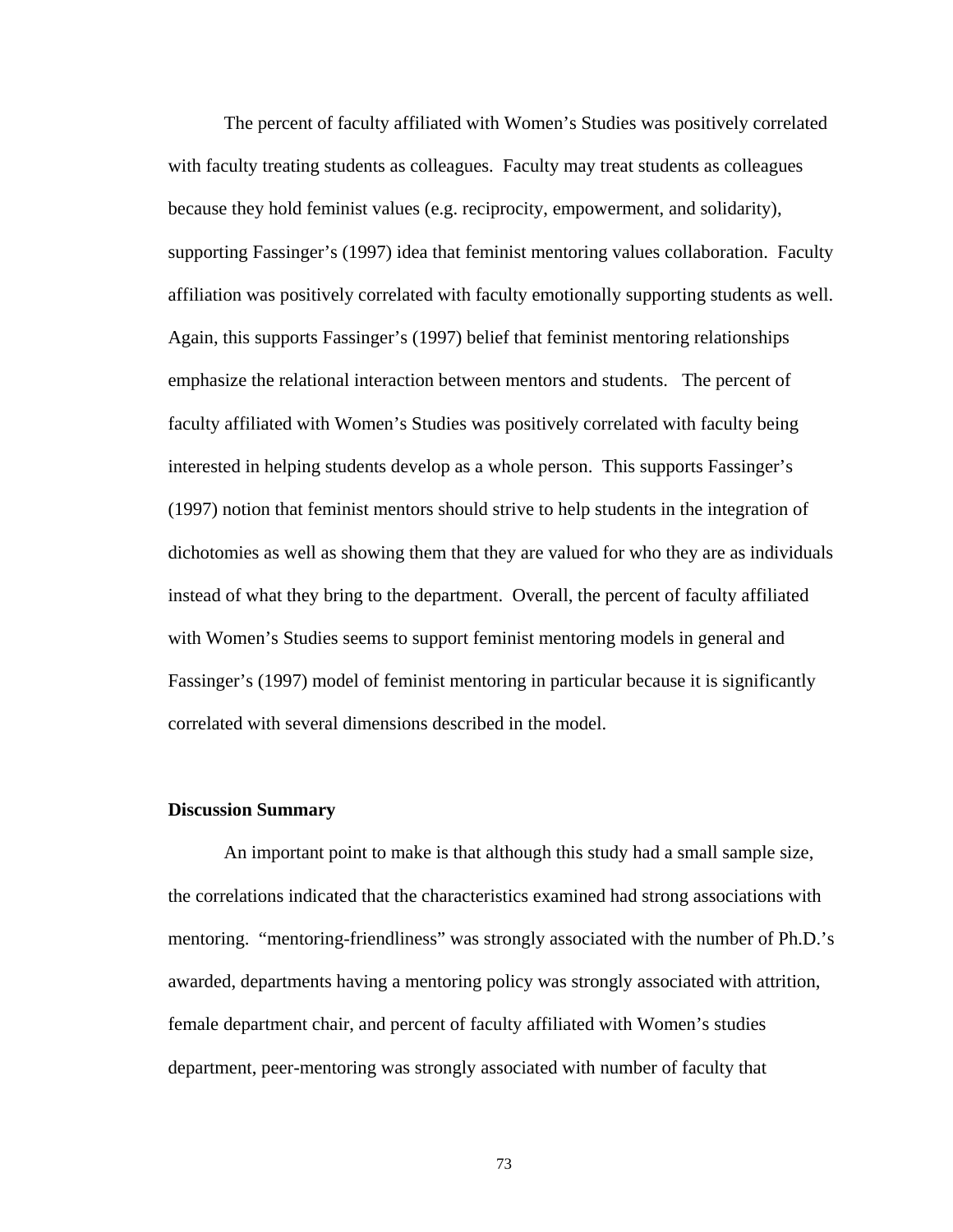specialize in gender and "Gender-Friendly" designation, and mentor support was significantly associated with average time since Ph.D. for faculty. Furthermore, there were strong associations between characteristics and scale items. These associations may reflect even stronger relationships that could not be detected because of the small sample size.

 This thesis tentatively demonstrated that there is a link between gendered organizations and departments in the sense that gender is something that needs to be accounted for in examining faculty-graduate student interactions and department culture. This project has indeed shown that similar to Acker (1990/1992) sociology departments are similar to gendered organizations because gender is something that is practiced in these departments. Gender influences the types of mentoring activities that occur in department culture (i.e. informal mentoring) as well as whether departments have formal mentoring structures. Furthermore, it demonstrates that the selection bias (with regards to gender) that occurs in organizations occurs in sociology departments and that this deserves further exploration.

## **Policy Implications**

This study has several policy implications for departments. First, orientations for new doctoral students are one method of creating awareness of mentoring programs within the department. These orientations should include information on the background of faculty members, specifically the number of students they are advising, their research interests, and the professional associations they belong to (Frestedt, 1995; Lovitts, 2001). This allows students to make an informed decision when selecting an adviser/mentor.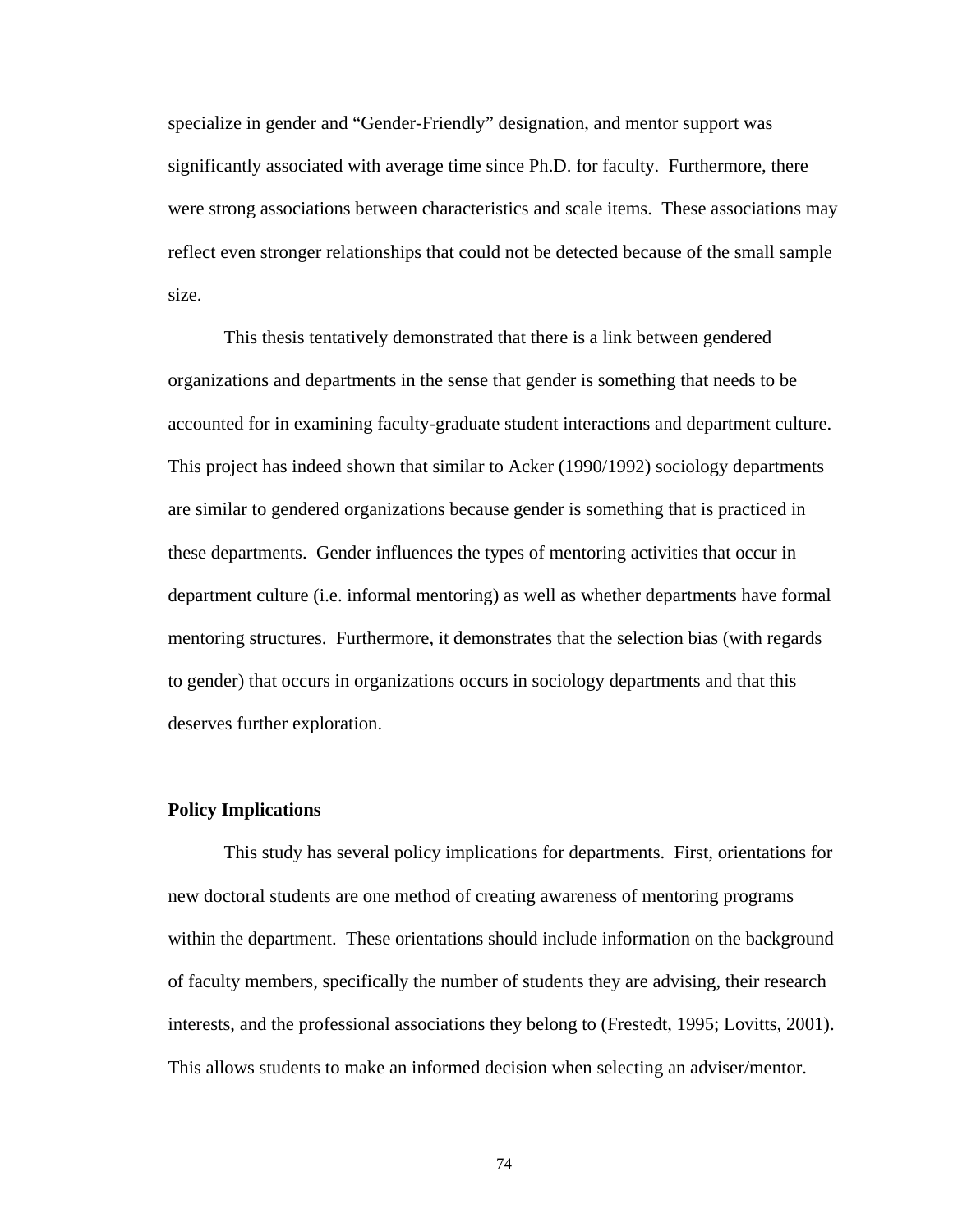Second, Frestedt (1995) recommends that department policy should emphasize mentoring, departments should hold annual meetings with administration to discuss mentoring, and have subsequent and ongoing evaluation of mentoring programs. Formal mentoring programs should set explicit goals and practices for linking students with mentors. They should be supported by department administration in order to ensure that all senior faculty (and faculty in general) are made aware of these structures and are encouraged to participate in them on a voluntary basis (Burke & McKeen, 1989). Faculty that participate in these structures should want to help students, understand sociology and department politics, and have good interpersonal/communication skills. This type of facilitated mentoring recognizes the importance of informal mentoring and the reality that not everyone has access to informal mentoring networks. A coalition of female graduate students recommended course descriptions that recognize mentoring in order to increase faculty awareness of the importance of mentoring in the classroom (Frestedt 1995).

Third, departments should be self-reflective about their own culture to ensure that its norms encourage mentoring. Departments should work towards creating a culture of mentoring where mentoring beliefs and processes are discussed openly. This can be done by creating a mentoring charter that outlines the roles of mentors and mentees and through educational forums that discuss the benefits faculty receive from engaging in mentoring relationships. Furthermore, departments may want to encourage faculty members to implement an open door policy to make them seem more approachable to students.

Fourth, departments should improve mentoring through training workshops that will help them learn about the internal and external barriers students face in establishing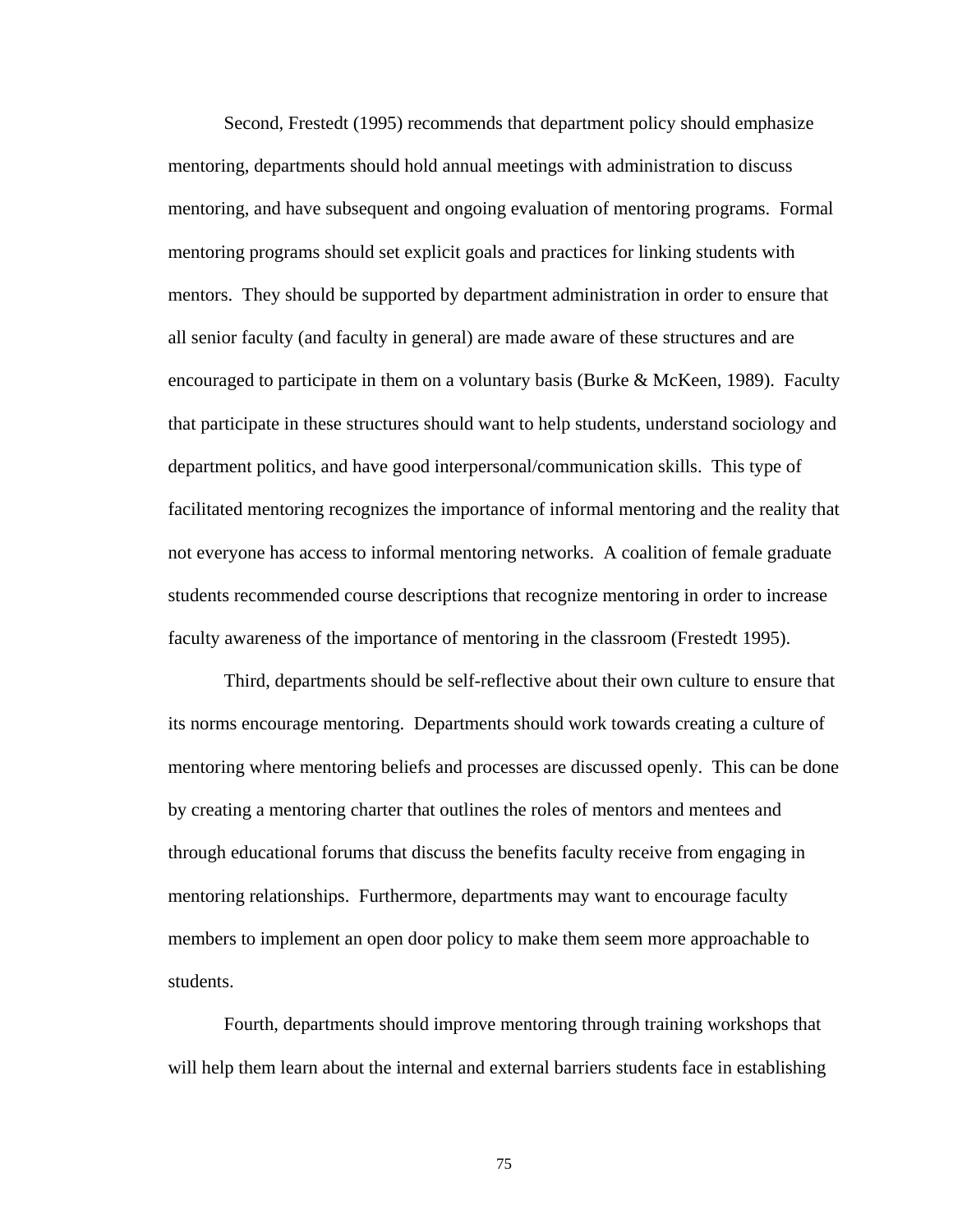mentoring relationships, how gender role attitudes affect perceptions of potential mentees, and how to prevent sexism/harassment in these relationships (Frestedt, 1995; Ragins & Cotton, 1993b). Departments need to actively support mentors by holding advanced mentoring workshops and clinics. Departments may want to develop strategies that help potential mentees find mentors such as holding several department events annually and encouraging them to attend these events.

 Finally, undergraduate institutions should have pregraduate advising so students can be socialized about the graduate experience (Lovitts, 2001). They can shadow graduate students, have a graduate student mentor, read articles in the discipline they are interested in, and learn to assess their interests. This informs them about the nature of graduate life so they can make an informed decision about if graduate school is the right choice for them.

## **Limitations**

The major limitation of this study was the small sample size used that may be related to the timing and length of the data collection. This study was conducted in late September to early October 2005, a time when the academic year has begun and departments may be making last minute adjustments for the year ahead. Furthermore, several of the departments in the southern United States that were recruited for the study may have been unable to participate due to Hurricanes Katrina and Rita. The response rate may have been higher if the survey had been posted for longer than three weeks because departments would have had a longer period to complete the survey.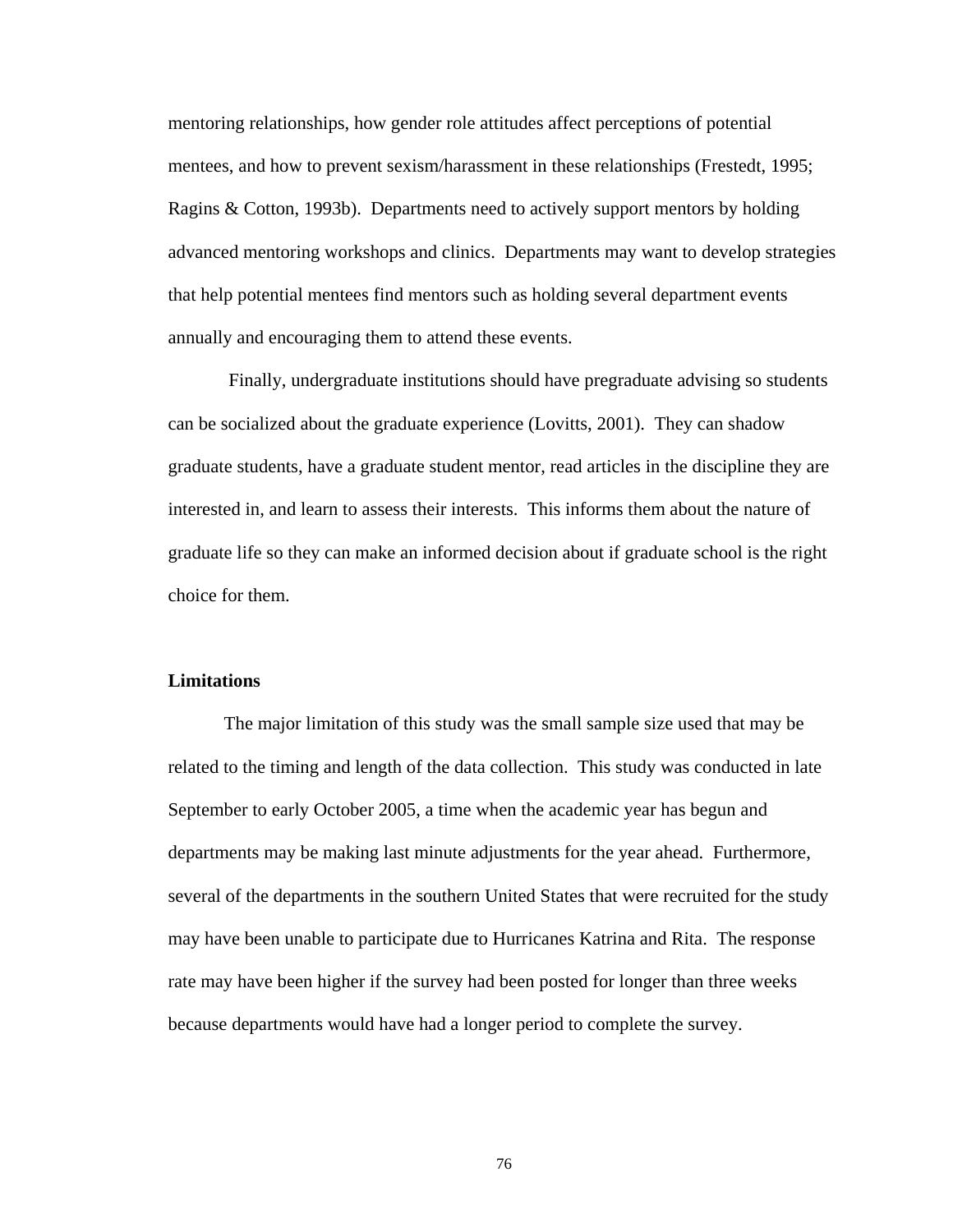Another study limitation was that survey responses relied on the perceptions of one individual, the director of graduate studies. Although the director of graduate studies may be the most knowledgeable about the mentoring of graduate students and the graduate program, they are still only one voice in the department. They can only offer their perceptions of mentoring in the departments and may not accurately reflect departmental mentoring.

The response rate may have been higher if the online survey had been sent to department chairs in addition to directors of graduate studies because it may have increased the likelihood that one of the tow parties would complete the survey, thus boosting the overall response rate.

The low response rate restricted the analytic methods that could be used to analyze the data as well as the generalizabilty of the findings. It is difficult to determine if the significant correlations of the variables studied were picked up because they were signs of larger effects that could not be picked up due to the small sample size or if they were detected because of the small sample size. This study needs to be replicated with a larger, more representative sample in order to state with any certainty the effect these characteristics have on mentoring.

 Another limitation of this study is related to the prestige level and size of the departments that responded to the survey. Most of the departments that responded tended to be smaller and less prestigious than those that did not respond. In fact, only ten percent (4 of the 39 departments) of the top twenty departments in sociology responded to the survey (see Hays & Risman, 2004 for a detailed description of the rankings). Thus, these results may not be generalizable to larger and/or more prestigious departments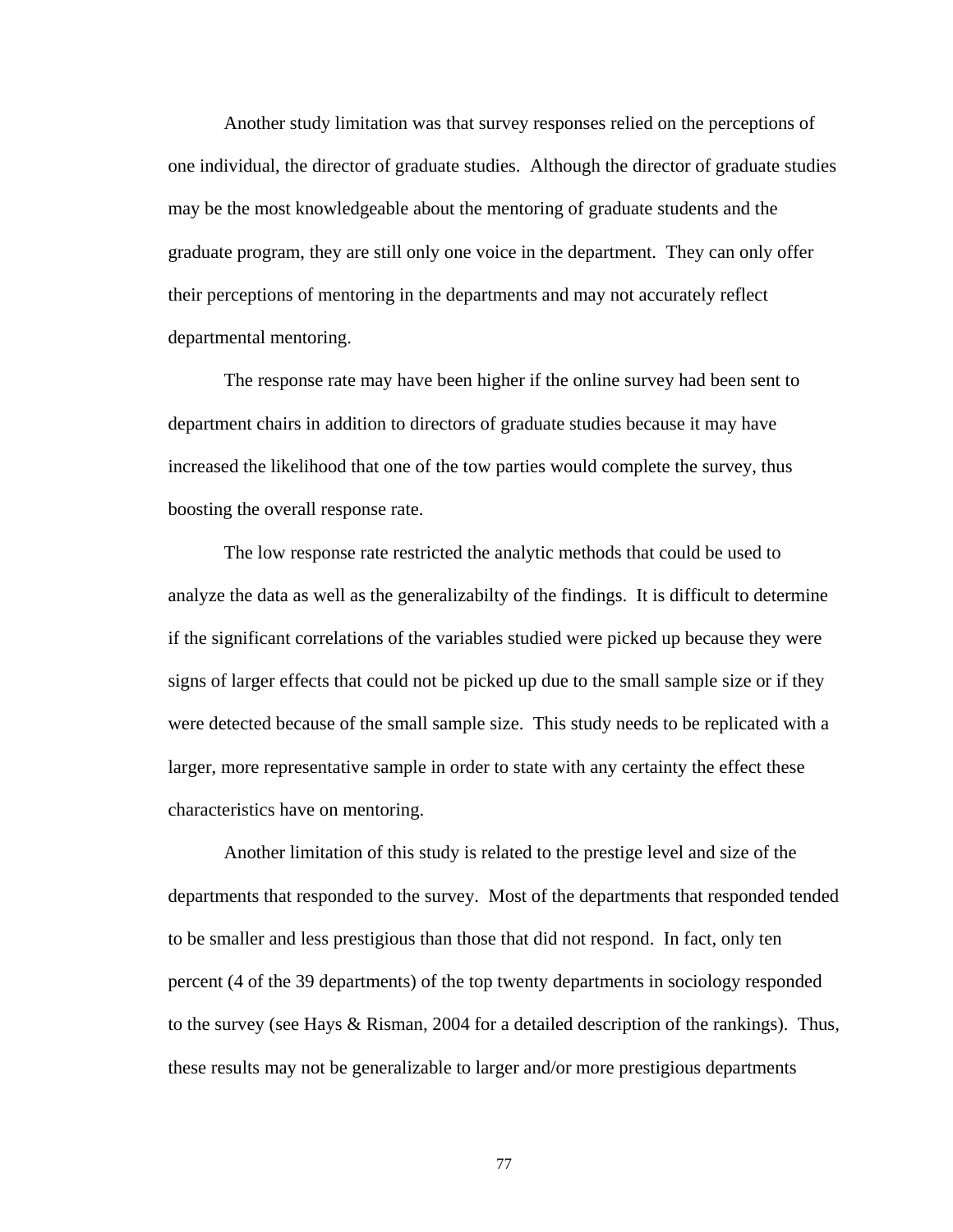because they may not have been adequately represented in this study. Furthermore, the departments surveyed tended to have high scores on "mentoring-friendliness" and it may be easier for smaller departments to have a mentoring culture/climate because of their size. Faculty in smaller departments may be more able to develop "mentoringfriendliness" because they come into contact with students more frequently and interact with the same students more often, which in turn, fosters mentoring.

Finally, it may have been more appropriate if I had assessed how departments foster mentoring cultures by including survey questions that specifically examined how departments engineered a mentoring culture (i.e. What steps does a department take in order to make the department more "mentoring-friendly"?).

## **Future Research**

There are several directions for future research. First, this study needs to be replicated with a larger sample size in order to confirm findings. Do the relationships between department-level and gender-related characteristics with mentoring stay the same or change with a larger sample size?

 Second, researchers should continue to explore the relationship between genderrelated characteristics and mentoring because they seem to be the most promising avenue of research. These characteristics were significantly correlated with several dimensions of mentoring as well as with several of the scale items. Thus, it is important to look at the role faculty (and department) attitudes and values play in departmental support of mentoring. The culture/structures of departments are not created naturally but are created by individuals. It is critical to understand the values, attitudes, and experiences faculty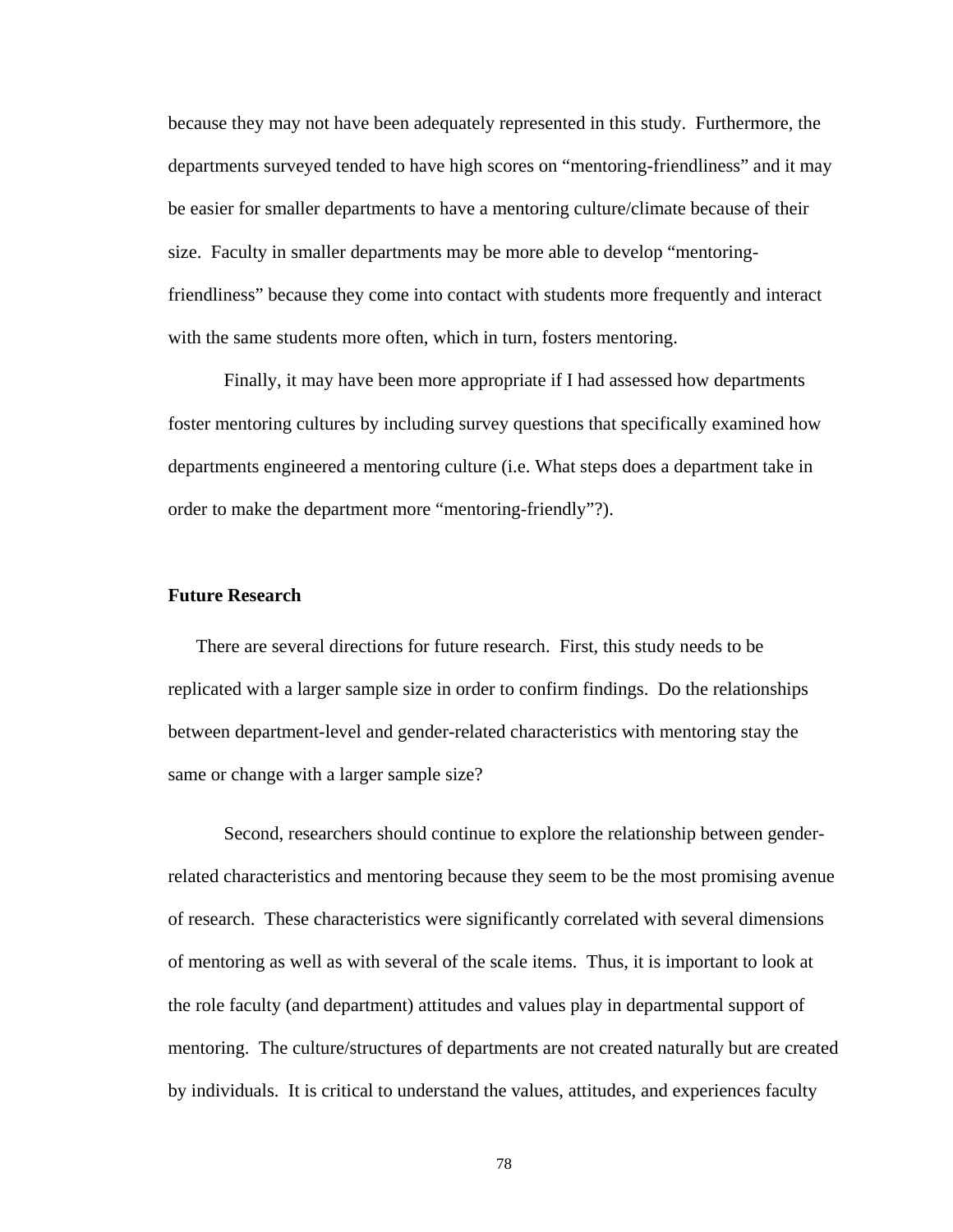bring to departments in order to understand any differences in mentoring culture/structures found in these departments. The percent of faculty affiliated with Women's Studies seems to be an especially fruitful line of research because it had significant relationships with "mentoring-friendliness" and whether the department had a mentoring policy as well as some of the more feminist/interpersonal scale items.

Third, the "Mentoring-Friendliness" Scale needs to be refined by adding more questions to it. Questions need to explore if departments give awards/recognition for excellent mentoring, if student evaluations of mentoring are used in faculty hiring, promotion, and/or tenure decisions, and the role of power in mentoring relationships. Furthermore, questions should examine how "mentoring-friendliness" is manifested in departments. How do departments make faculty aware that mentoring is something that is valued by the department? How do departments make students aware that facultystudent mentoring is something that the department supports and encourages?

Fourth, research should examine why formal mentoring structures are created. Who initiates the discussion of the need for such structures? What is the reasoning behind the creation of a formal mentoring policy? How are such policies implemented? This research would be especially fruitful because there is little, if any research that traces the creation, development, and implementation of formal mentoring policies in academic departments. However, this research may be challenging because of the lack of awareness or knowledge about the importance of mentoring for graduate students. Thus, researchers may have difficulty locating graduate departments that are starting to develop these policies.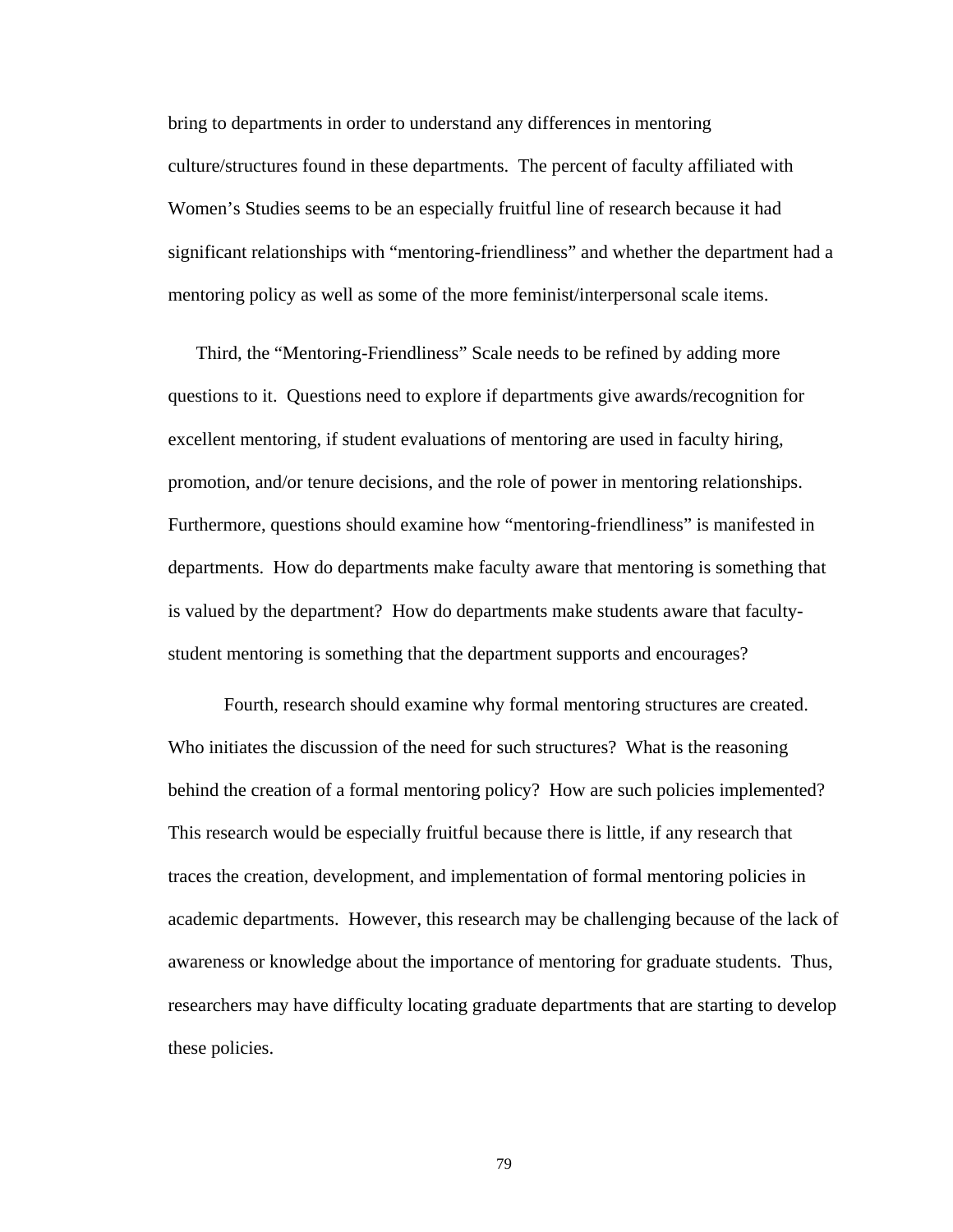Fifth, research needs to explore the relationship between "mentoring-friendliness" and mentoring structures. Why do some "mentoring-friendly" departments have formal mentoring structures while others do not? Why do some mentoring structures develop and others do not? How can a "mentoring-friendly" climate lead to departments creating and implementing formal mentoring structures? Furthermore, research should explore how "mentoring-friendliness" and mentoring structures are related (see Figure 2).

**Figure 5.1. A Conceptual Model for Exploring the Relationship Between "Mentoring-Friendliness" and Mentoring Structures.** 



Finally, research should explore what types of students are found in departments that are "mentoring-friendly" and/or have mentoring structures compared to those students found in departments that are less "mentoring-friendly" and/or lack mentoring structures. What is the causal direction between departmental support and mentoring? Are certain types of students attracted to departments that support mentoring or do certain departments support mentoring because its students ask for more mentoring?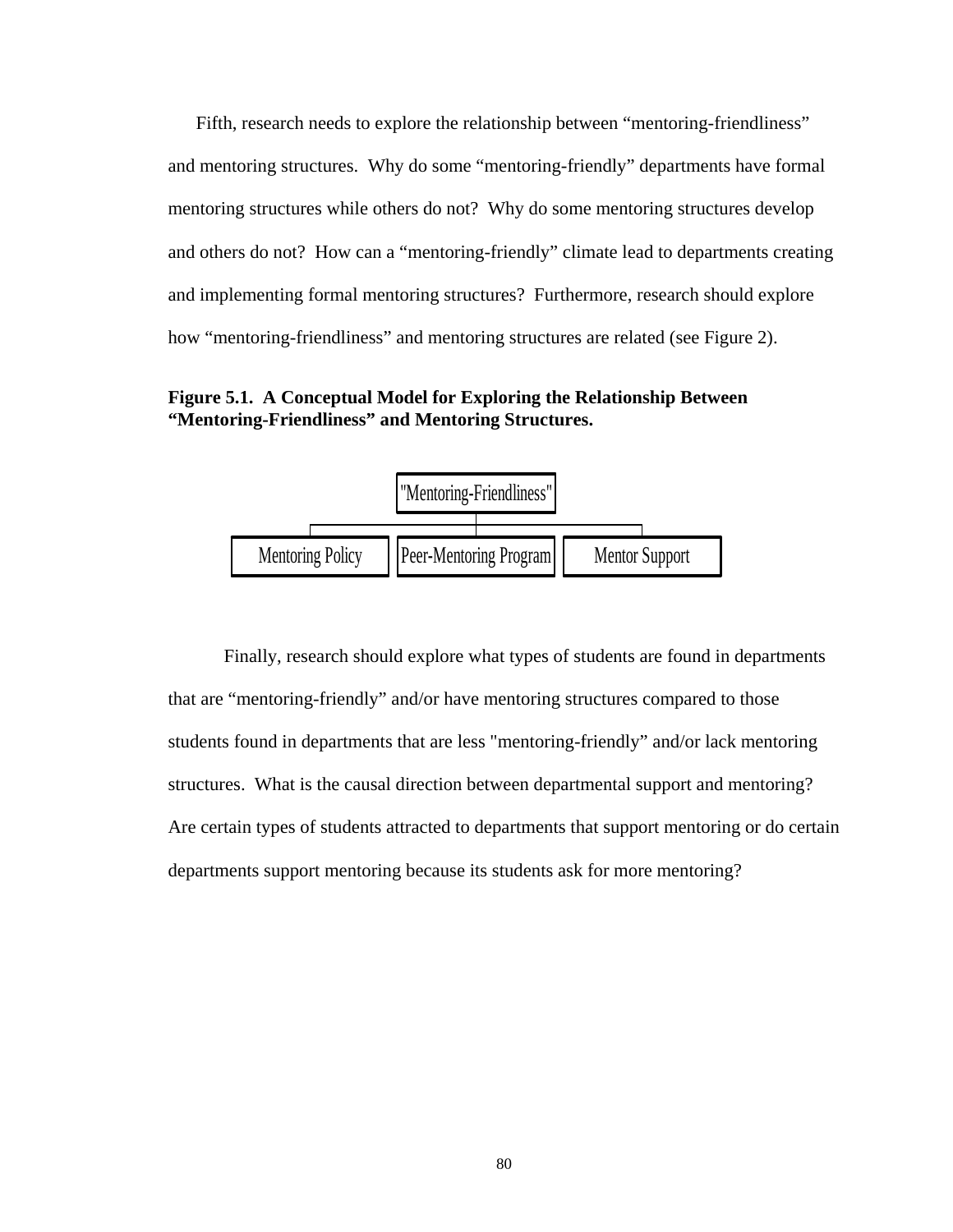# **Appendix A**

# **List of Institutions Surveyed**

| Univ. of Akron                                 | Georgia Institute of Technology      | Univ. of Notre Dame*                    |
|------------------------------------------------|--------------------------------------|-----------------------------------------|
| Univ. of Alabama                               | Georgia State Univ.*                 | The Ohio State Univ.*                   |
| Univ. of Arizona <sup>a</sup>                  | Harvard Univ. <sup>a</sup> *         | Univ. of Oklahoma*                      |
| Arizona State Univ.*                           | Univ. of Hawaii                      | Oklahoma State Univ.                    |
| Baylor Univ.*                                  | Howard Univ.                         | Univ. of Oregon*                        |
| <b>Boston College</b>                          | Univ. of Illinois-Chicago            | Univ. of Pennsylvania <sup>a</sup>      |
| Boston Univ.*                                  | Univ. of Illinois-Urbana-            | Pennsylvania State Univ. <sup>a</sup>   |
|                                                | Champaign                            |                                         |
| Bowling Green State Univ.*                     | Indiana Univ.-Bloomington            | Univ. of Pittsburgh                     |
| Brandeis Univ.                                 | Indiana Univ. <sup>a</sup> *         | Princeton Univ. <sup>a</sup>            |
| Brigham Young Univ.                            | Univ. of Iowa                        | Purdue Univ.*                           |
| Brown Univ.                                    | Iowa State Univ.                     | Rutgers Univ.*                          |
| Univ. of California-Berkeley <sup>a</sup>      | Johns Hopkins Univ. <sup>a</sup>     | Univ. of South Carolina                 |
| Univ. of California-Davis                      | Univ. of Kansas                      | South Dakota State Univ.                |
| Univ. of California-Irvine*                    | Kansas State Univ.                   | Univ. of Southern California*           |
| Univ. of California-Los Angeles <sup>a</sup> * | Kent State Univ.                     | Southern Illinois Univ.-                |
|                                                |                                      | Carbondale*                             |
| Univ. of California-Riverside                  | Univ. of Kentucky*                   | Stanford Univ. <sup>4</sup>             |
| Univ. of California-San Diego                  | Louisiana State Univ.                | SUNY-Albany*                            |
| Univ. of California-San Francisco              | Loyola Univ. of Chicago*             | SUNY-Buffalo                            |
| Univ. of California-Santa Barbara*             | Univ. of Maryland                    | <b>SUNY-Stony Brook</b>                 |
| Univ. of California-Santa Cruz                 | Univ. of Massachusetts-Amherst*      | Syracuse Univ.*                         |
| Case Western Reserve Univ.*                    | Miami Univ.                          | Temple Univ.                            |
| Catholic Univ. of America                      | Univ. of Miami                       | Univ. of Tennessee                      |
| Univ. of Central Florida                       | Univ. of Michigan <sup>a</sup>       | Texas A & M Univ.                       |
| Univ. of Chicago <sup>a</sup>                  | Michigan State Univ.*                | Univ. of Texas-Austin <sup>a</sup>      |
| Univ. of Cincinnati                            | Univ. of Minnesota                   | Texas Woman's Univ.*                    |
| <b>CUNY-Graduate Center</b>                    | Mississippi State Univ.              | Tulane Univ.                            |
| Univ. of Colorado-Boulder                      | Univ. of Missouri-Columbia           | Univ. of Utah                           |
| Colorado State Univ.                           | Univ. of Missouri-Kansas City        | Utah State Univ.*                       |
| Columbia Univ. <sup>a</sup>                    | Univ. of Nebraska*                   | Vanderbilt Univ.                        |
| Univ. of Connecticut                           | Univ. of Nevada-Las Vegas            | Univ. of Virginia*                      |
| Cornell Univ. <sup>a</sup> *                   | Univ. of New Hampshire*              | Virginia Polytechnic Institute &        |
|                                                |                                      | State Univ.                             |
| Univ. of Delaware*                             | Univ. of New Mexico*                 | Univ. of Washington <sup>a</sup>        |
| Duke Univ. <sup>a</sup>                        | New York Univ.                       | Washington State Univ.*                 |
| Emory Univ.*                                   | Univ. of North Carolina <sup>a</sup> | Wayne State Univ.*                      |
| Univ. of Florida                               | North Carolina State Univ.           | Western Michigan Univ.                  |
| Florida International Univ.                    | North Dakota State Univ.*            | Univ. of Wisconsin-Madison <sup>a</sup> |
| Florida State Univ.*                           | Univ. of North Texas                 | Univ. of Wisconsin-                     |
|                                                |                                      | Milwaukee                               |
| Fordham Univ.                                  | Northeastern Univ.*                  | Yale Univ.                              |
| Univ. of Georgia                               | Northwestern Univ. <sup>a</sup>      |                                         |

# **Table A.1. List of Institutions Surveyed.**

<sup>a</sup> Indicates that the department is ranked as one of the top 20 graduate departments in the U.S. (see Hays  $\&$ Risman, 2004).

\*Indicates that the department responded to the survey.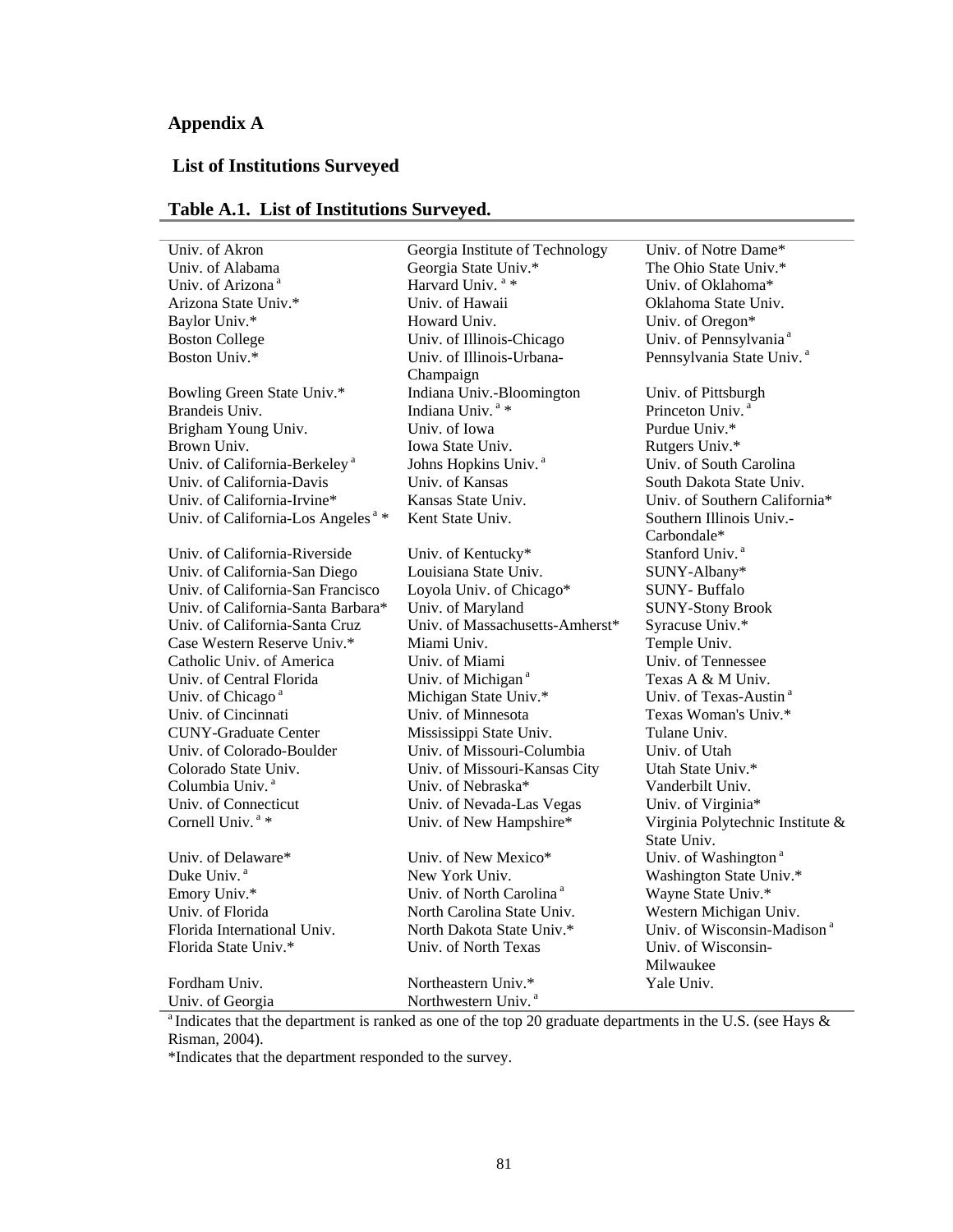### **Appendix B**

## **Sample Department Listing in the** *2005 American Sociological Association Guide to Graduate Departments*

Neitz, Mary Jo (PhD, Chicago 1981) Sex and Gender, Religion, Cultural Sociology; Professor. Pearce, Ibitola O. (PhD, Brown 1977) Medical Sociology, Development, Race/Class/Gender; Associate Professor. Wilkins, Amy (PhD, Massachussetts-Amherst 2004) Social Inequality, Identity, Sexuality and Family; Assistant Professor.

#### Affiliated and Joint Appointments, Part-Time, and Emeritus Faculty:

Bank, Barbara J. (PhD, Iowa 1974) Social Psychology, Youth and Education, Sex and Gender; Professor, Emerita. Bickford, Adam (PhD, Chicago 1995) Cultural Sociology, Quantitative Methodology, Education; Adjunct, Affiliated with; Office of Social and Economic Data Analysis.

Biddle, Bruce J. (PhD, Michigan 1957) Social Psychology, Education, Policy Analysis/Public Policy; Emeritus. Granberg, Donald O. (PhD, Pennsylvania State 1969) Social Psychology, Political Sociology; Professor, Emeritus. Habenstein, Robert W. (PhD, Chicago 1954) Theory, Qualitative Methodology, Occupations/Professions; Emeritus. Hall, Peter M. (PhD, Minnesota 1963) Social Organization, Policy Analysis/Public Policy, Education; Emeritus. Holland, Catherine (PhD, New School 1996) Contemporary Political Thought, Feminist Theory, Sexuality; Adjunct, Affiliated with: Political Science and Women's & Gender Studies.

Litt, Jacqualine S.(PhD, Pennsylvania 1988) Women's Studies, Feminist Theory, Motherhood; Adjunct, Affiliated with: Women's and Gender Studies.

McCartney, James L. (PhD, Minnesota 1965) Deviant Behavior/Social Disorganization, Science and Technology, Policy Analysis/Public Policy; Director of International Center/ Associate Vice Provost of International Programs. Ortega, Suzanne T. (PhD, Vanderbilt 1979) Mental Health, Race/Ethnic/Minority Relations, Criminology/Delinquency;

Professor and Dean of the Graduate School. Pioli, Mark F. (PhD, Maryland 2003) Social Psychology, Gender, Work and Family; Adjunct, Affiliated with: Department

of Psychological Sciences. Twaddle, Andrew C. (PhD, Brown 1968) Medical Sociology, Policy Analysis/Public Policy, Comparative/Historical

Sociology; Emeritus.

Vaughan, C. Edwin (PhD, Minnesota 1969) Social Control, East Asia, Rehabilitation Policy; Professor, Emeritus. Vaughan, Ted R. (PhD, Texas-Austin 1964) Theory, Knowledge; Emeritus.

#### PhDs Awarded in 2003-2004:

McGonigal, Kathryn. Mabel Elliott: One of the Boys

Paretsky, Nicholas. Policy-Planning Organizations and Capitalist Support for Industrial Policy, 1970-1984

## **University of Missouri-Kansas City**

Department of Sociology/Criminal Justice and Criminology

208 Haag Hall

5100 Rockhill Road

Kansas City, MO 64110-2499

 $(816)$  235-1116

Fax: (816) 235-1117

E-mail: falkp@umkc.edu

Home Page: http://www.umkc.edu/sociol/

Chair: Linda Breytspraak

Department Administrative Assistant: Patricia Falk

Director of Graduate Studies: Douglas Cowan (Sociology), Wayne Lucas (Criminal Justice and Criminology) Degree(s) Offered: PhD (Interdisciplinary Studies with Sociology Emphasis), MA (Sociology),

MS (Criminal Justice and Criminology), BA (Sociology/Criminal Justice and Criminology) Academic Year System: Semester

In-state: \$5044.50 (based on 9 credits/semester in Fall and Winter) Tuition 2004-2005:

Out-of-state, \$12287.70

Financial Aid Available to Full-Time Graduate Students: Teaching Assistantships, Research Assistantshipsuniversity funded and under faculty members' grants, Tuition Waivers

Number of First Year Graduate Students Receiving Some Form of Assistance: 8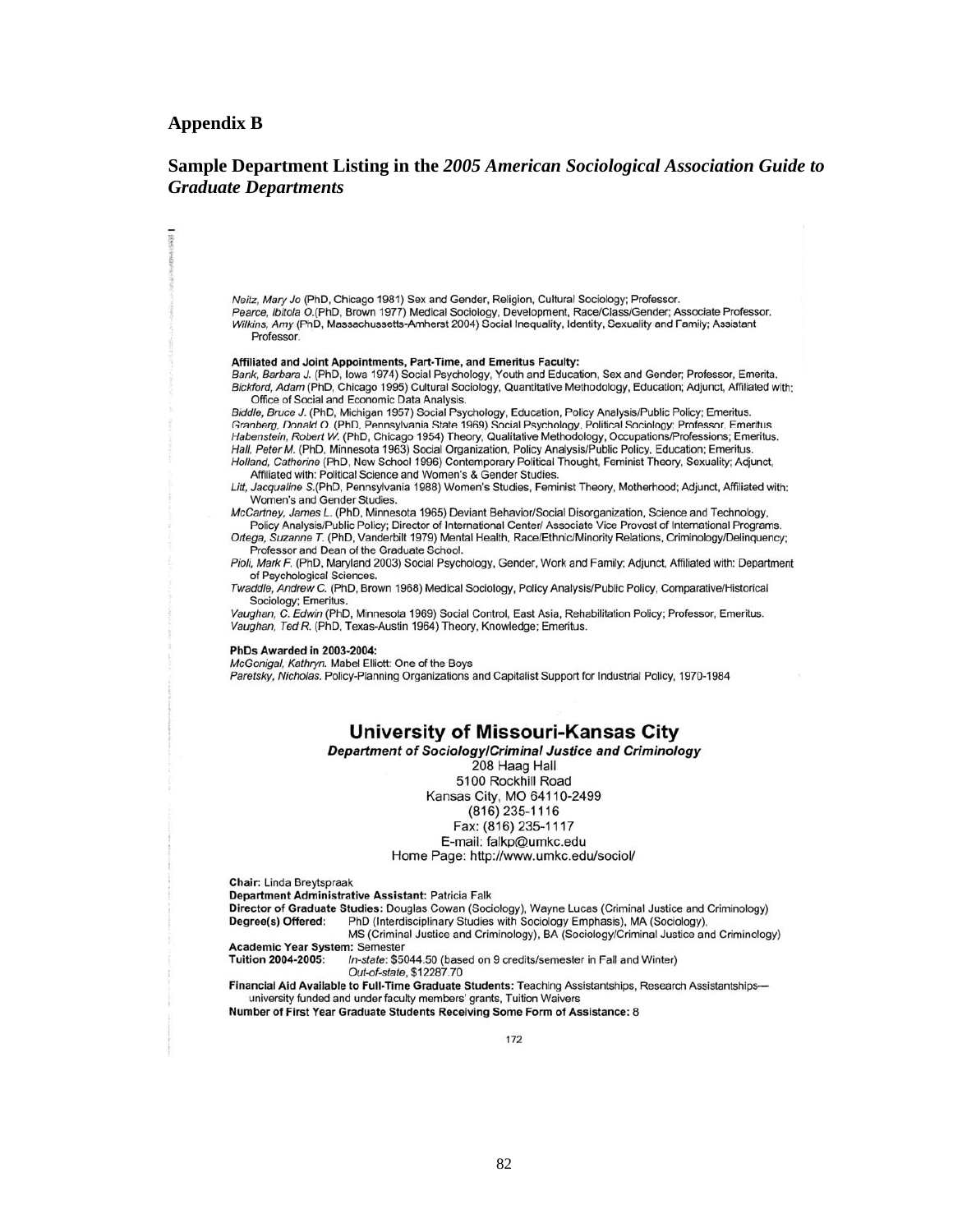# **Appendix C**

## **Recruitment Emails**

This is a copy of the Recruitment Email sent in early September

To Whom it may Concern:

 I am a graduate student in the Department of Sociology at the University of Missouri-Columbia. I am embarking on a study that explores mentoring in graduate departments in sociology. As part of this study, I have created an online survey that explores the relationship between mentoring and department/institutional characteristics. I would appreciate it if you could take the time to complete this survey. Further information and a link to the survey will be provided in a week. Thanks in advance for your time and participation.

Sincerely,

Priya Dua

This is a copy of the Recruitment Email sent on September 21, 2005.

Dear Director of Graduate Studies:

 I am a graduate student in the Department of Sociology at the University of Missouri-Columbia. I am embarking on a study that explores mentoring in graduate departments in sociology. As part of this study, I have created an online survey that explores the relationship between mentoring and department/institutional characteristics. I would appreciate it if you could take the time to complete this survey before October 12. The link to the survey is provided below. Thanks in advance for your time and participation.

To take the online mentoring survey click the link below:

http://www.questionpro.com/akira/TakeSurvey?id=282826

Sincerely,

Priya Dua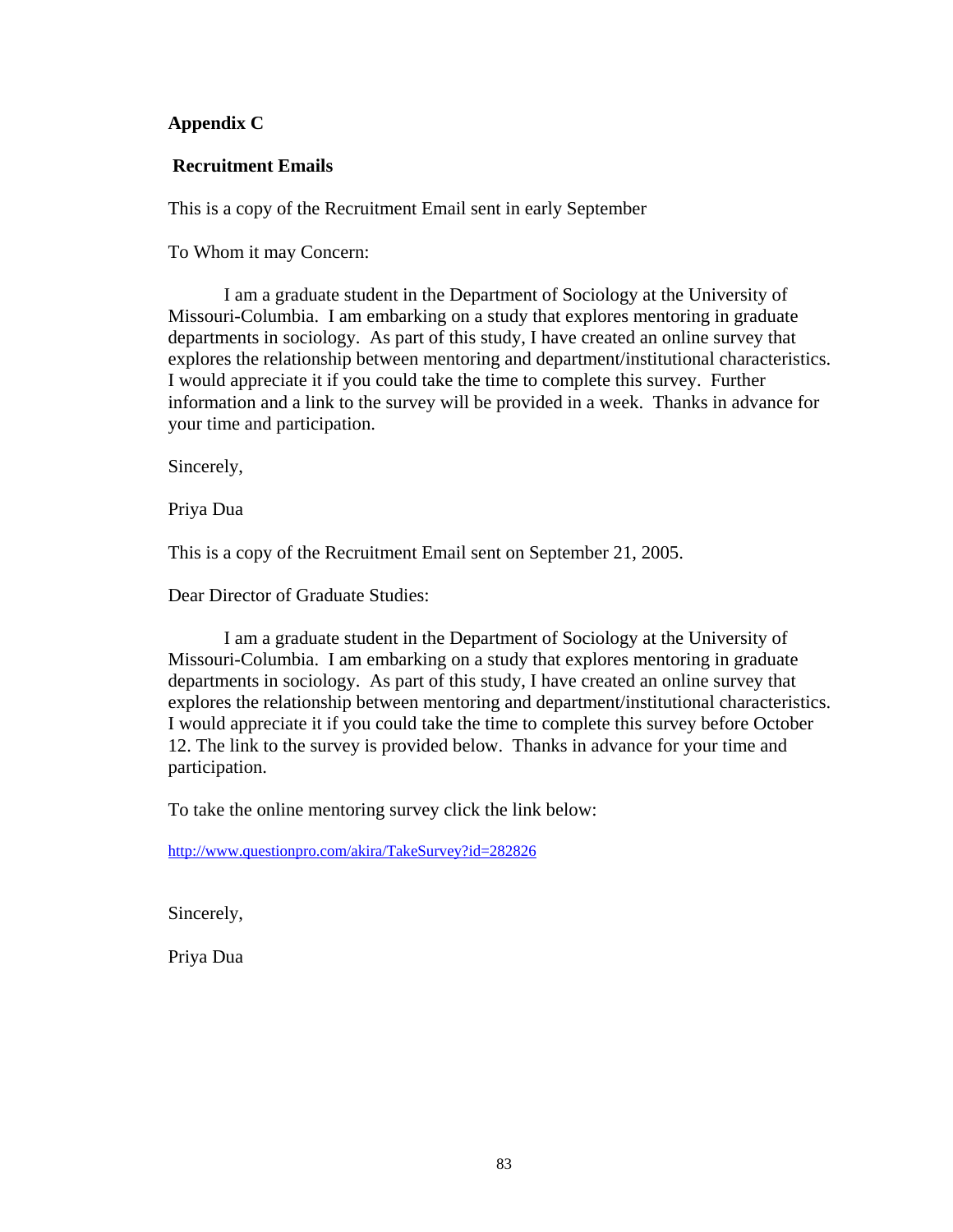## **Appendix D**

## **Online Survey**

#### Hello:

You are being asked to participate in a study of departmental mentoring. You were selected as a participant in the survey phase of this study because your department was listed in the 2005 ASA Guide to Graduate Departments and your department offers a doctoral degree.

As part of this study, you are being asked to complete a survey that will take approximately 15 minutes of your time. You will not receive any monetary compensation for filling out the survey. Any information that is obtained in connection with this study and that can be identified with you will remain confidential. Your name will not be used at any time nor will any information that could identify you.

There are no physical or psychological risks associated with completing this survey. You will also receive a summary of research findings when the study is completed if you so choose. Your decision whether or not to participate will not prejudice your future relations with the University of Missouri in Columbia. If you decide to fill out the survey, you may choose to stop filling it out at any time without penalty. If I want to use any materials in any way not consistent with what is stated above, I will ask for your additional written consent.

If you have any additional questions, Priya Dua (573-441-0916) will be happy to answer them. You may also contact the Institutional Review Board at the University of Missouri Columbia (573-882-9585 or umcresearchcirb@missouri.edu) if you have any questions concerning your rights.

By completing the survey, you are consenting to participate in this study.

Thank you very much for your time and support. Please start with the survey now by clicking on the **Continue** button below.

The purpose of the following questions is to gather some background information about your department.

#### Please enter the name of your institution here:



1. What is the average time to a PhD degree for graduate students in your department?



2. Do you consider attrition (students leaving without completing a degree) to be a problem in your department? Please explain.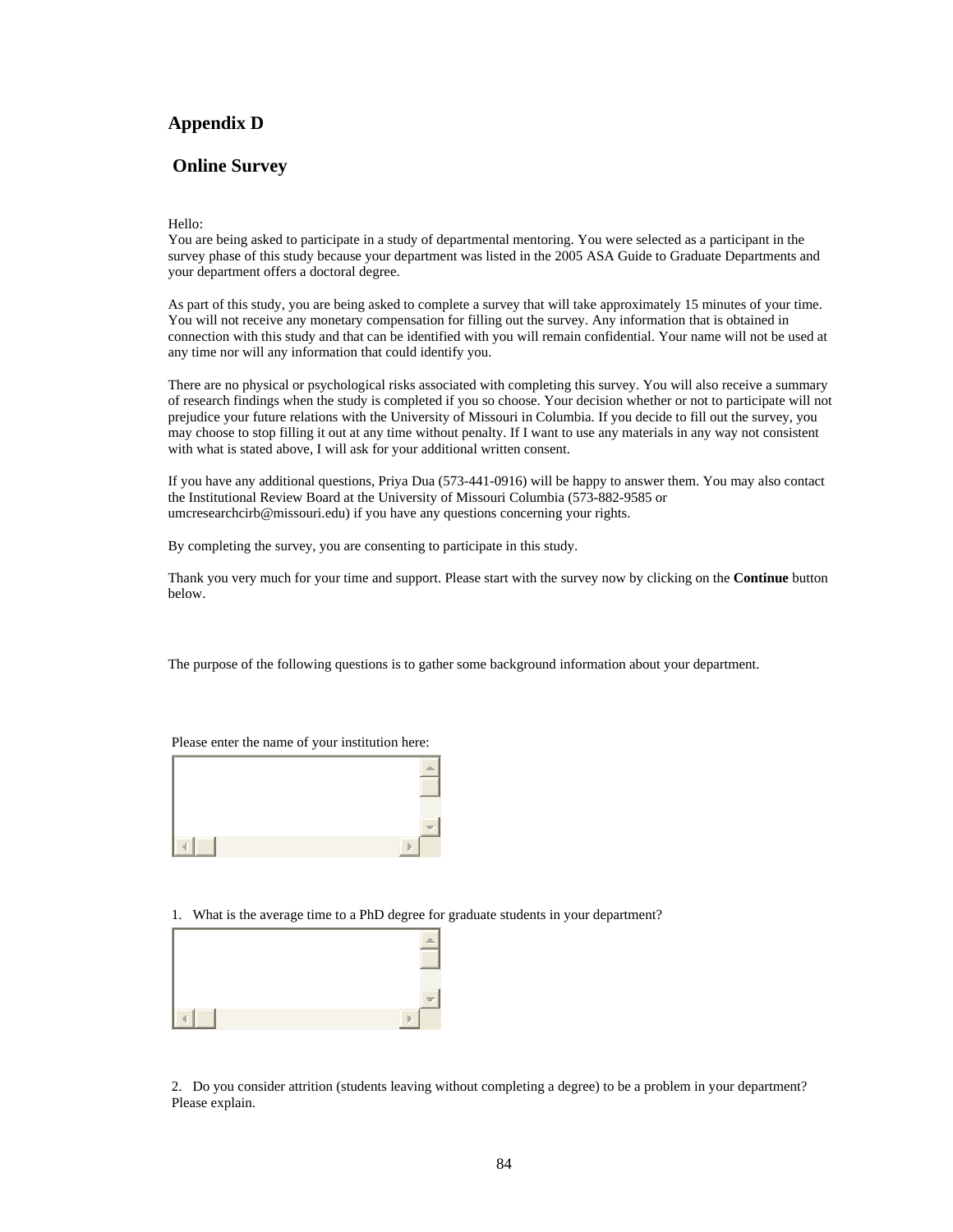

3. How many female graduate students are in your department?



4. If your institution has a women's studies department, how many sociology faculty are affiliated (e.g. joint appointments, cross-list courses, informal affiliation) with it?



The following questions explore the mentoring of graduate students in your department. The term mentoring is used in reference to graduate students being mentored by faculty mentors not academic advisors although in some cases advisors and mentors are the same person. Please respond as honestly and accurately as possible.

5. Do you conduct exit interviews of students who leave the department through attrition, graduation, or transfer?

| <b>Contract</b><br>b. d<br>Yes | <b>Contract</b><br>IJ.<br>$\sim$ | No<br>ιv |
|--------------------------------|----------------------------------|----------|
|--------------------------------|----------------------------------|----------|

6. If so, for how many years has your department been conducting exit interviews?



7. Does your department have a formal written mentoring policy?



8. If so, for how long has your department had this policy?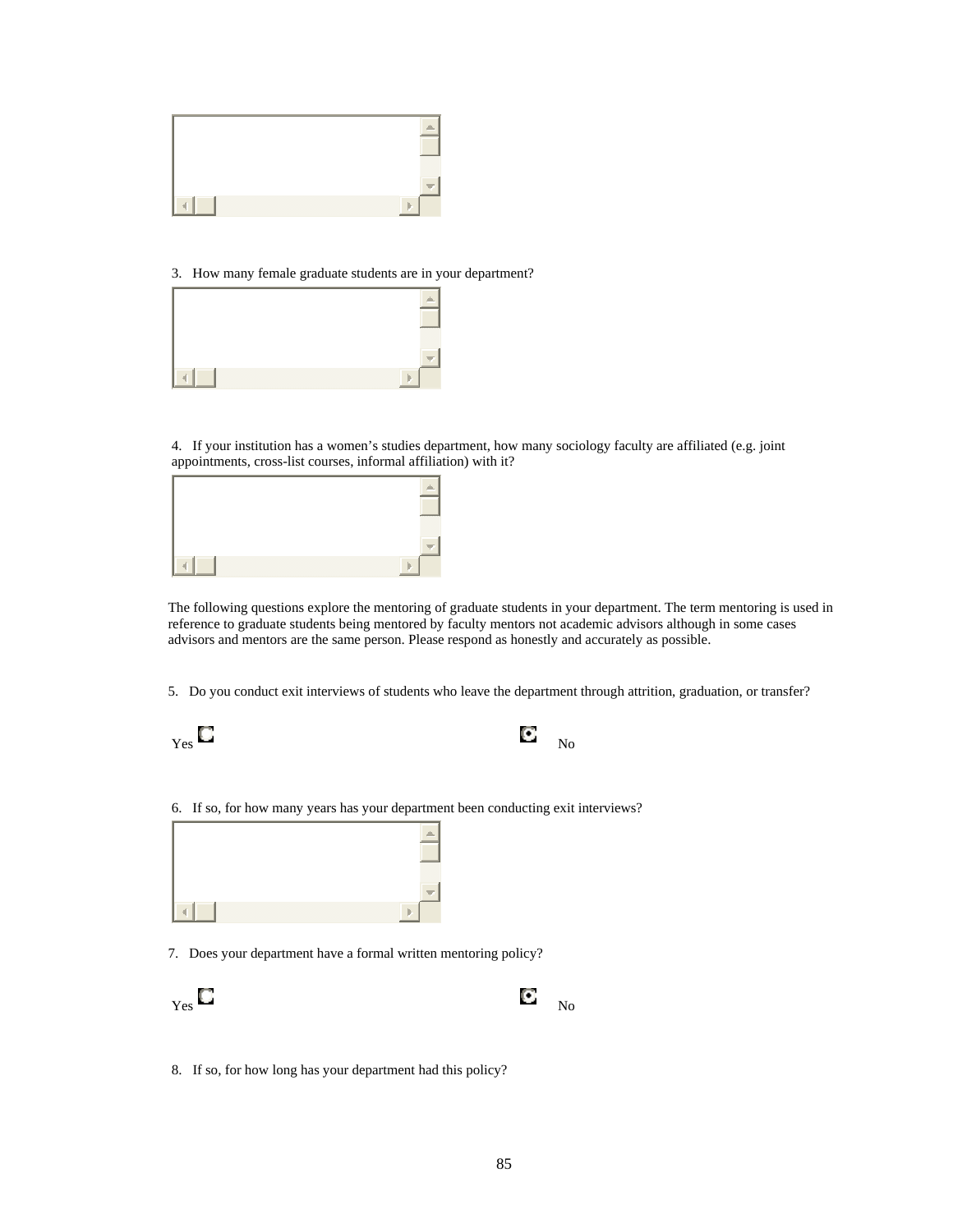

9. Some graduate schools have a policy that is known as a "best practices of mentoring" statement. Does your institution have a policy like this?

| Yes |                                                                                                                                     |             | О | N <sub>0</sub> |   |            |
|-----|-------------------------------------------------------------------------------------------------------------------------------------|-------------|---|----------------|---|------------|
|     | 11. Does your department provide formal mentor support (e.g. mentoring workshops, mentor training, etc.)?                           |             |   |                |   |            |
|     | $Y_{\text{es}}$                                                                                                                     |             | u | N <sub>0</sub> |   |            |
|     | 12. Does your department have a peer-mentoring program?                                                                             |             |   |                |   |            |
|     | $_{\rm Yes}$                                                                                                                        |             | O | $\overline{N}$ |   |            |
|     | 13. Relative to other departments on my campus, faculty in my department provide:                                                   |             |   |                |   |            |
|     | О<br>more mentoring                                                                                                                 | same amount | O | less mentoring | O | don't know |
|     | 14. Relative to other Research I sociology departments, faculty in my department provide:                                           |             |   |                |   |            |
| О   | more mentoring                                                                                                                      | same amount | O | less mentoring | u | don't know |
|     | 15. Looking back at your own graduate experience, as a graduate student did you have a faculty mentor?                              |             |   |                |   |            |
|     | $_{\rm Yes}$                                                                                                                        |             | O | N <sub>0</sub> |   |            |
|     | 16. If so, has this led you to encourage faculty to engage in mentoring relationships with graduate students in your<br>department? |             |   |                |   |            |
|     | m                                                                                                                                   |             |   |                |   |            |

The following questions explore the activities that occur in faculty-graduate student interactions and relationships. In your department, which of the following are characteristic of faculty-graduate student relationships?

 $Y_{\text{es}}$  No  $\blacksquare$ 

|                                              | very       | somewhat<br>uncharacteristic uncharacteristic | neutral | somewhat | very<br>characteristic characteristic | don't<br>know |
|----------------------------------------------|------------|-----------------------------------------------|---------|----------|---------------------------------------|---------------|
| Faculty make recommendations to<br>students. | $\Box$     | u                                             |         | О.       | ТO.                                   |               |
| Faculty give advice to students.             | <b>COL</b> |                                               |         | O.       | C.                                    |               |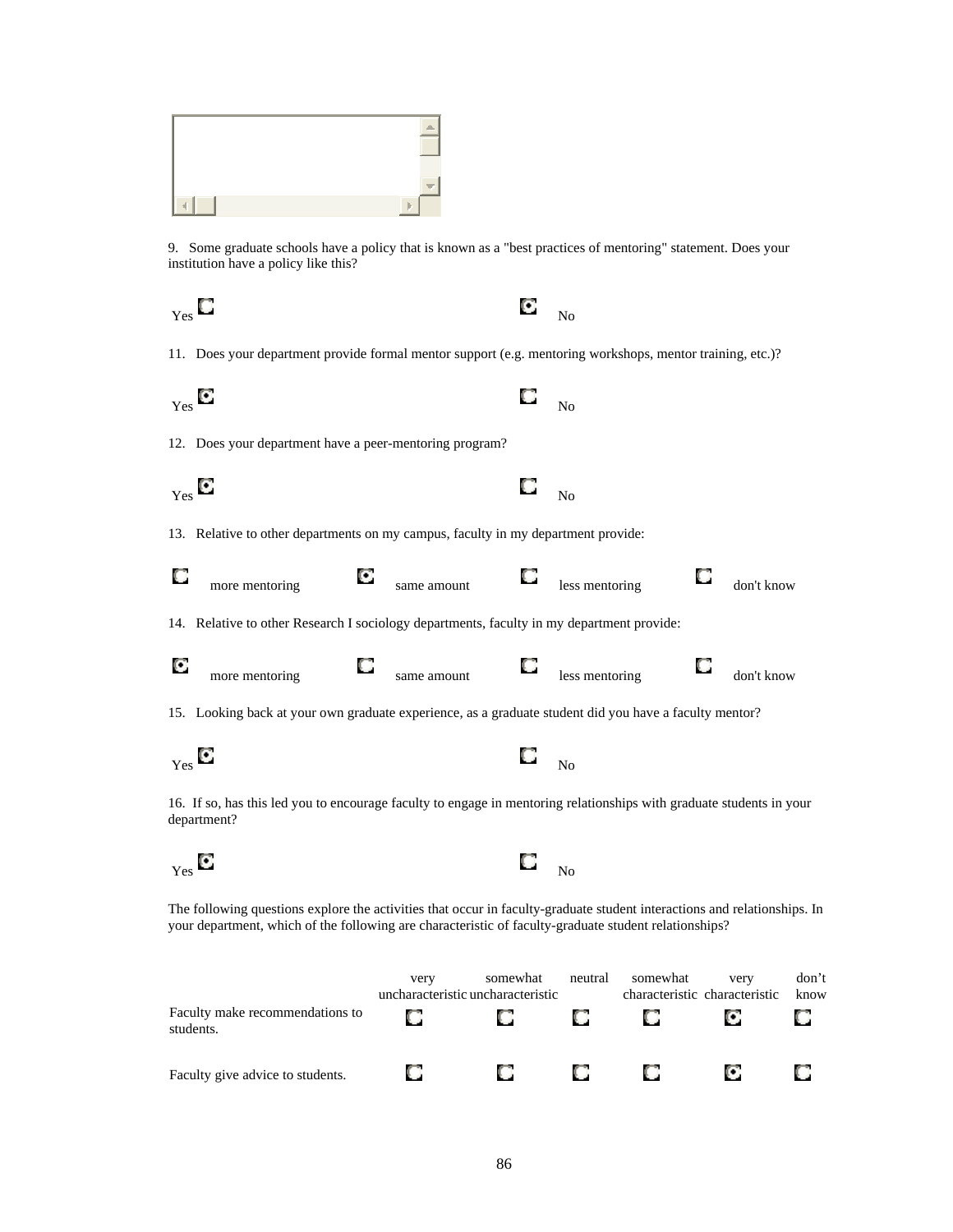| Faculty provide counsel to students.                                | О | О |   | o | О |   |
|---------------------------------------------------------------------|---|---|---|---|---|---|
| Faculty promote the personal<br>development of students.            | О | О | О | О | О |   |
| Faculty try to stimulate students'<br>acquisition of knowledge.     | О | O | о | О | о |   |
| Faculty provide information about<br>educational programs.          | O | O | о | O | o | O |
| Faculty try to help students<br>understand educational bureaucracy. | O | о | O | O | O |   |
| Faculty serve as role models for<br>students.                       | О | o | О | О | о |   |
| Faculty try to motivate students to<br>perform at their potential.  | О | o | О | О | о |   |
| Faculty provide emotional support<br>to students.                   | O |   |   | Ο | О |   |

|                                                                 | very | somewhat<br>uncharacteristic uncharacteristic | neutral | somewhat | very<br>characteristic characteristic | don't<br>know |
|-----------------------------------------------------------------|------|-----------------------------------------------|---------|----------|---------------------------------------|---------------|
| Faculty encourage students.                                     | O    | O                                             | О       | О        | О                                     | О             |
| Faculty try to help students build<br>self-confidence.          | О    | O                                             | O       | о        | O                                     | O             |
| Faculty try to improve students' self-<br>esteem.               | O    | O                                             | О       | O        | О                                     | O             |
| Faculty train students into the<br>profession.                  | O    | О                                             | O       | О        | О                                     | o             |
| Faculty sponsor students.                                       | О    | O                                             | О       | O        | О                                     | О             |
| Faculty befriend students.                                      | О    | O                                             | О       | O        | O                                     | о             |
| Faculty engage in joint<br>research/publications with students. | O    | О                                             | O       | O        | О                                     | O             |
| Faculty treat students as colleagues.                           | О    | O                                             | О       | О        | О                                     | О             |
| Faculty nurture students.                                       | О    | O                                             | O       | О        | О                                     |               |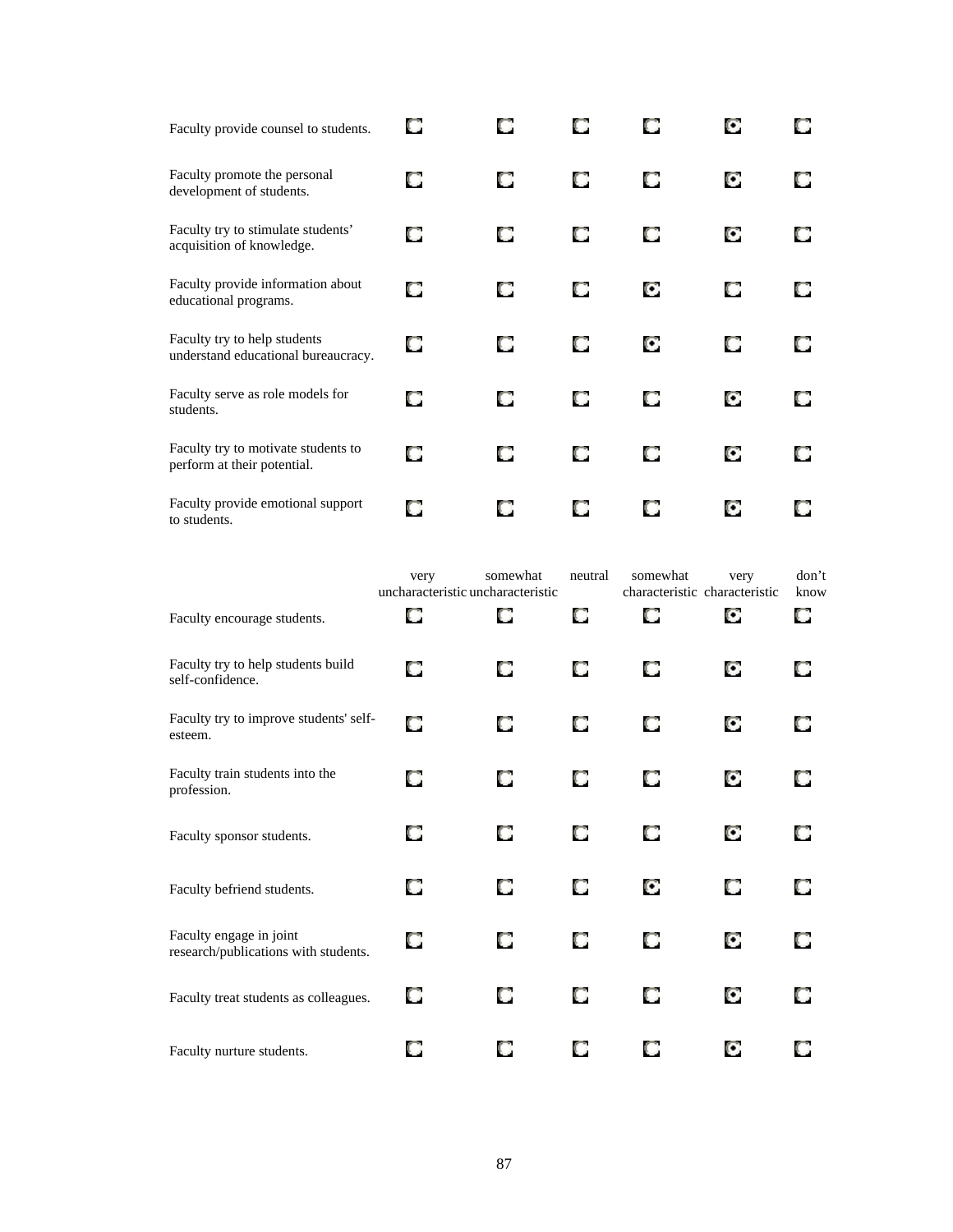| Faculty socialize students into<br>institutional culture.        | О    |                                               |         |          | O                                     |               |
|------------------------------------------------------------------|------|-----------------------------------------------|---------|----------|---------------------------------------|---------------|
|                                                                  | very | somewhat<br>uncharacteristic uncharacteristic | neutral | somewhat | very<br>characteristic characteristic | don't<br>know |
| Faculty socialize students into<br>departmental culture.         | о    |                                               | O       | u        | O                                     |               |
| Faculty inculcate professional<br>values and ethics in students. |      |                                               | O       | O        | O                                     |               |
| Faculty defend and protect<br>students against others.           |      |                                               | ш       |          | o                                     |               |

Keeping your department climate in mind, please indicate your level of agreement with the following statements.

| Faculty-graduate student relationships are.<br>characterized by mutual respect. | strongly<br>disagree | disagree<br>О | neutral<br>O | agree<br>O | strongly<br>agree<br>О | don't<br>know<br>О |
|---------------------------------------------------------------------------------|----------------------|---------------|--------------|------------|------------------------|--------------------|
| Faculty and graduate students are partners in<br>the graduate experience.       | O                    |               | O            | о          | О                      |                    |
| Faculty are interested in developing the<br>graduate student as a whole person. |                      |               | O            | О          | О                      |                    |
| My department encourages mentoring of<br>graduate students.                     | О                    |               | О            | O          | О                      |                    |
| University administrators encourage mentoring<br>of graduate students.          | O                    |               | O            | О          | о                      |                    |

Thank you for participating in the study!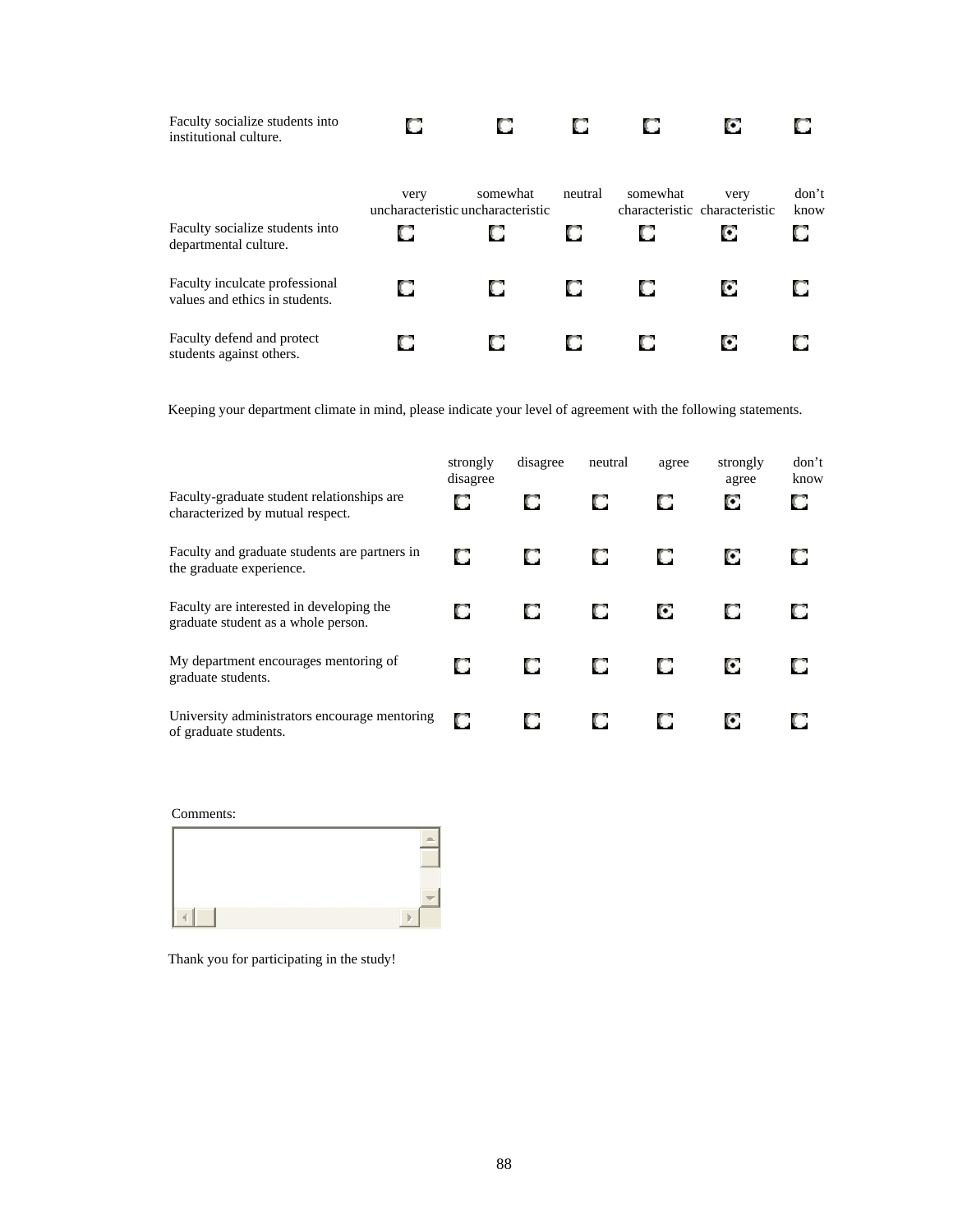## **References**

- Acker, J. (1990). Hierarchies, jobs, bodies: A theory of gendered organizations*. Gender & Society, 4,* 139-158.
- Acker, J. (1992). From sex roles to gendered institutions. *Contemporary Sociology, 21,* 565-569.
- Allen, T., Poteet, M.L., & Russell, J.E.A. (2000). Protégé selection by mentors: What makes the difference? *Journal of Organizational Behavior, 21,* 271-282.
- American Sociological Association. (2005). *2005 American Sociological Association guide to graduate departments in sociology*. Washington, D.C.: American Sociological Association.
- Benishek, L.A., Bieschlke, K.J., Park, J., & Slattery, S.M. (2004). A multicultural feminist model of mentoring. *Journal of Multicultural Counseling and Development, 32,* 428-442.
- Benkin, E., Beazley, J.A., & Jordan, P. (2000). Doctoral Recipients Rate Their Dissertation Chairs: Analysis by Gender. Graduate Focus: Issues in Graduate Education at UCLA. Los Angeles: University of California-Los Angeles. (ERIC Document Reproduction Service No. ED 464 576)
- Berg, H.M., & Ferber, M.A. (1983). Men and women graduate students: Who succeeds and why? *Journal of Higher Education, 54,* 629-648.
- Bowman, V.E., & Hatley, L.D. (1995). Faculty-student relationships: The dual role of controversy. *Counselor Education and Supervision, 34,* 232-243.
- Brown, M.C., Davis, G.L., & McClendon, S.A. (1999). Mentoring graduate students of color: Myths, models, and modes. *Peabody Journal of Education, 74,* 105-118.
- Bruce, M.A. (1995). Mentoring women doctoral students: What counselor educators and supervisors can do. *Counselor Education & Supervision, 35,* 139-150.
- Burke, R.J., & McKeen, C.A. (1989). Developing formal mentoring programs in organizations. *Business Quarterly, 53,* 76-80.
- Burke, R.J., & McKeen, C.A. (1996). Gender effects in mentoring relationships. *Journal of Social Behavior and Personality, 11,* 91-104.
- Chandler, C. (1996). Mentoring and women in academia: Reevaluating the traditional model. *NWSA Journal, 8,* 79-101.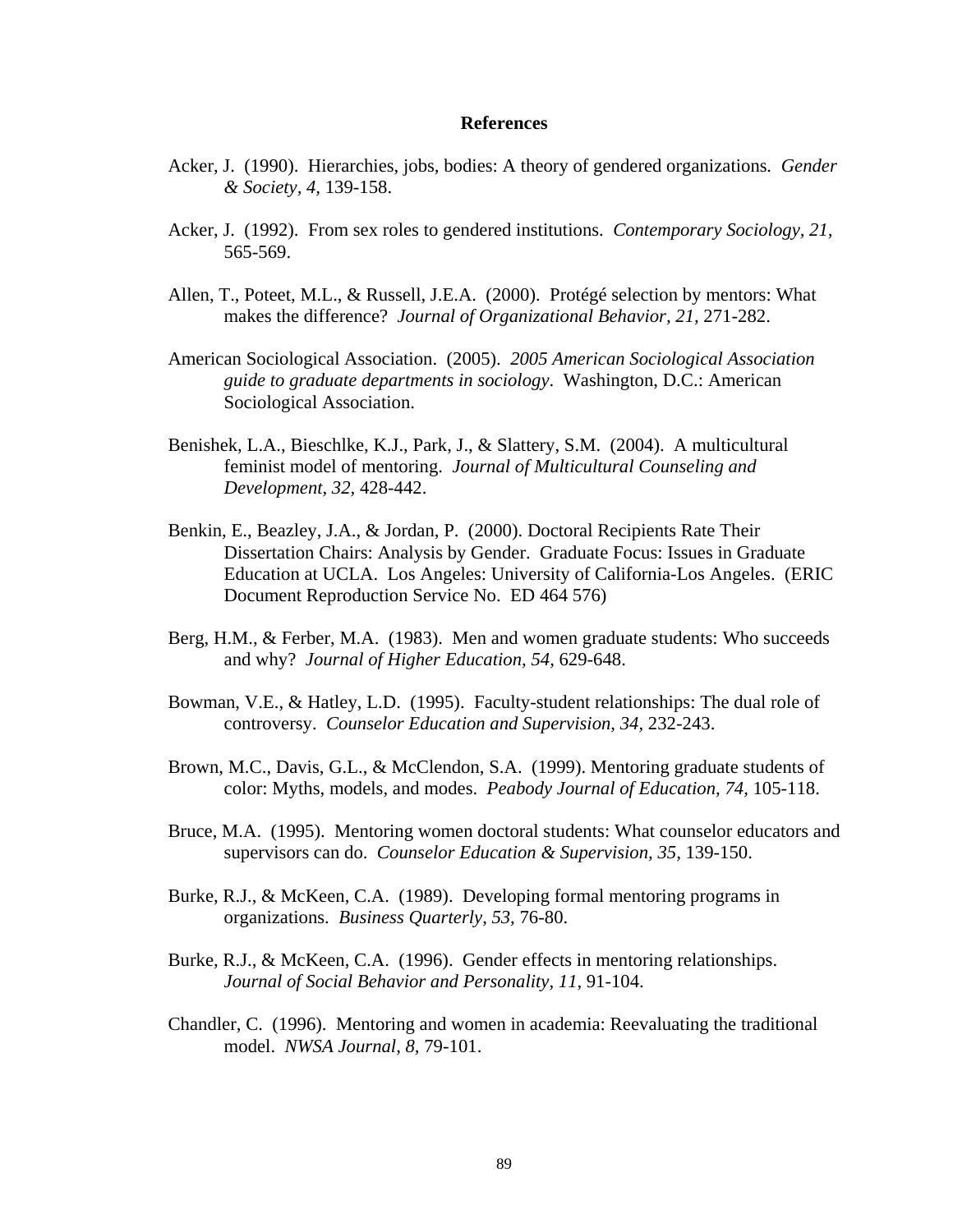- Conners, N.R., & Franklin, K.K. (1999, November). *Fostering research by female graduate students through mentoring*. Paper presented at the meeting of the Annual Meeting of the Mid-South Educational Research Association, Point Clear, AL.
- Davidson, M.N, & Foster-Johnson, L. (2001). Mentoring in the preparation of graduate researchers of color. *Review of Educational Research, 71,* 549-574.
- Deats, S.M., & Lenker, L.T. (Eds.). (1994). *Gender and academe: Feminist pedagogy and politics*. Lanham, MD: Rowman & Littlefield.
- Dickey, C. (1996). The role of quality mentoring in the recruitment and retention of women students of color at the University of Minnesota. (Doctoral dissertation, University of Minnesota, 1996). *Dissertation Abstracts International, 37,* 533- 624.
- Fassinger, R.E. (1997, August). *Dangerous liaisons: Reflections on feminist mentoring*. Paper presented at the Annual Meeting of the American Psychological Association, Chicago, IL.
- Fassinger, R.E., & Hensler-McGinnis, N.F. (2005). Multicultural Feminist Mentoring as Individual and Small-Group Pedagogy. In *Teaching and Social Justice: Integrating Multicultural and Feminist Theories in the Classroom*, edited by Carolyn Zerbe Enns and Ada L. Sinacore, 143-161. Washington DC: American Psychological Association Books.
- Frestedt, J.L. (1995). Mentoring women graduate students: Experience of the coalition of women graduate students at the University of Minnesota, 1993-1995. *Journal of Women and Minorities in Science and Engineering, 2,* 151-170.
- Hays, S, & Risman, D. (2004). *Report card on gender- and women-friendly sociology departments: (Among Ph.D. granting institutions)*. Available from the Sociologists for Women in Society Web site, http://newmedia.colorado.edu/~socwomen/. Retrieved on October 11, 2005.
- Heinrich, K.T. (1991). Loving partnerships: Dealing with sexual attraction and power in doctoral advisement relationships. *Journal of Higher Education, 62,* 514-538.
- Heinrich, K.T. (1995). Doctoral advisement relationships between women: On friendship and betrayal. The Journal of Higher Education, 66, 447-469.
- Herzig, A.H. (2004). Becoming mathematicians: Women and students of color choosing and leaving doctoral mathematics. *Review of Educational Research, 74,* 171-214.
- Johnson, W.B., & Huwe, J.M. (2003). *Getting mentored in graduate school*. Washington, D.C.: American Psychological Association.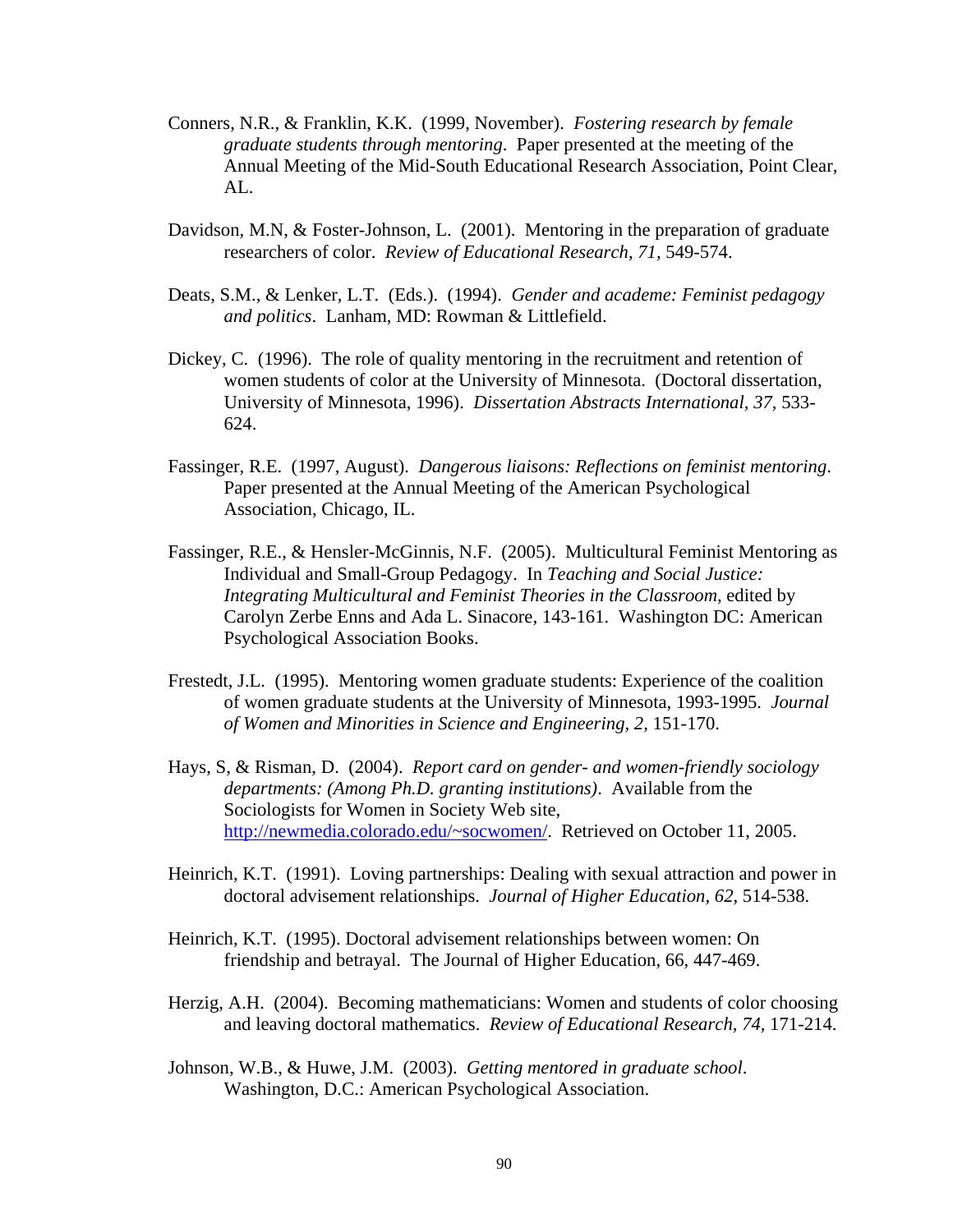- Kea, C.D., Penny, J.M., & Bowman, L.J. (2003). The experiences of African-American in special education master's programs at traditionally white institutions. *Teacher Education and Special Education, 26,* 273-287.
- Kram, K.E. (1985). *Mentoring at work: Developmental relationships in organizational life*. Glenview, IL: Scott, Foresman and Company.
- LeCluyse, E.E., Tollefson, N., & Borgers, S.B. (1985). Differences in female graduate students in relation to mentoring. *College Student Journal, 19,* 411-415.
- Lovitts, B.E., & Nelson, C. (2000). The hidden crisis in graduate education: Attrition from Ph.D. programs. *Academe, 86,* 44-50.
- Lovitts, B.E. (2001). *Leaving the ivory tower*. Lanham, MD: Rowman and Littlefield.
- Maher, M.M., Ford, M.E., & Thompson, C.M. (2004). Degree of progress of women doctoral students: Factors that constrain, facilitate, and differentiate. *The Review of Higher Education, 27,* 385-408.
- Margolis, E., & Romero, M. (1998). "The department is very male, very white, very old, and very conservative": The functioning of the hidden curriculum in graduate sociology departments. *Harvard Educational Review, 68,* 1-32.
- Martin, P.Y. (2003). "Said and done" versus "saying and doing": Gendering practices, practicing gender at work. *Gender & Society, 17,* 342-366.
- Martin, P.Y. (2004). Gender as a social institution. *Social Forces, 82,* 1249- 1273.
- Moss, P., Debres, K.J., Cravey, A., Hyndman, J., Hirschboeck, K.K., & Masucci, M. (1999). Toward mentoring as feminist praxis: Strategies for ourselves and others. *Journal of Geography in Higher Education, 23,* 413-427.
- Moyer, A., Salovey, P., & Casey-Cannon, S. (1999). Challenges facing female doctoral students and recent graduates. *Psychology of Women Quarterly, 23,* 607-630.
- National Center for Education Statistics. (2005). *Full-time instructional faculty in degree-granting institutions, by race/ethnicity, academic rank, and sex: Fall 2001 [Data file].* Available from National Center for Education Statistics Web site, http://nces.ed.gov. Retrieved on March 15, 2005.
- Neumark, D., & Gardecki, R. (1998). Women helping women? Role model and mentoring effects on female Ph.D. students in economics. *Journal of Human Resources, 33,* 220-247.